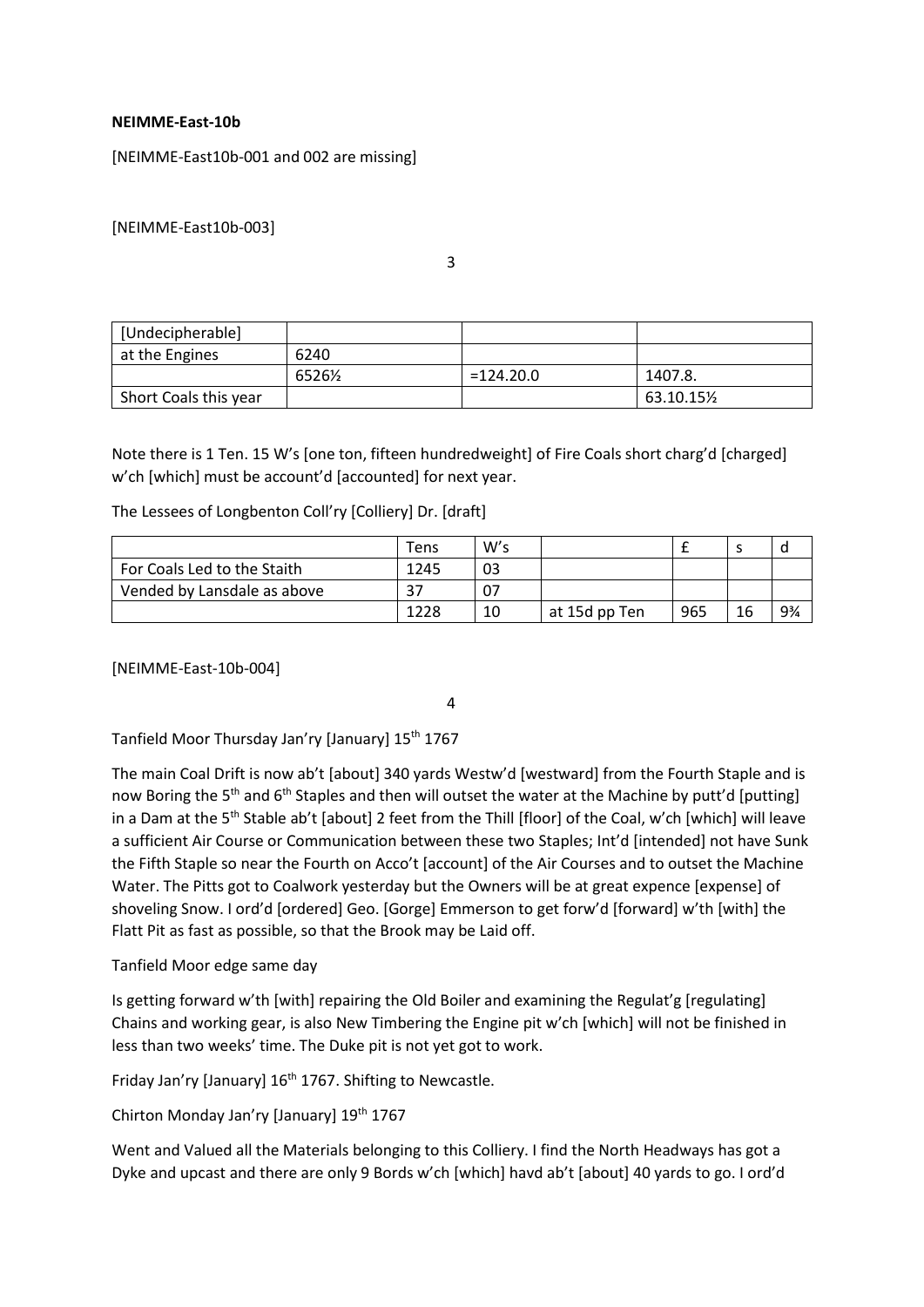[ordered] that one of these Bords may be hold [holed] and a Headways to be won out for places to the Luckey pit.

[NEIMME-East-10b-005]

5

Tynemouth Moor Jan'ry [January] 19<sup>th</sup> 1767

Takeing [taking] a valuation of the Stock at this Colliery. In the Chance pit is working the Pillars and has sett [set] that part in Thrusting and bruis'd [bruised] the Remaining part – so is oblig'd [obliged] to sett [set] the men to the Fanney and Ester pitts.

Tanfield Moor Tuesday Jan'ry [January] 20<sup>th</sup> 1767

[?] the Sixth and Fifth Staples have got the Borhole [borehole] but Emmerson has neglected and drove the Drift to the Fifth Staple 21 yards about and to the Sixth Staple 28 yards about notwithstanding I gave him the Course and Distance to each. Is working the Brook pit and Edge pit in the Hutton Seam. The Dayhole advances very slowly forw'd [forward].

[NEIMME-East-10b-006]

6

said Main Coal Seam ord'd [ordered] that an East Drift may be drove within 10 yards of North Biddick Bound'ry [boundary] and Levels drove to Lay the Coal dry at the face and also to Continue the North Head's [headways] by Boring and also to sett [set] away a East Bord at ab't [about] 50 yards South from the Shaft and then drive Southward till gets the Engine pit Dyke if the drown'd [drowned] waiste [waste] does not interfere. I find there are several things omit'd [omitted] w'ch [which] should be in the Valuation, therefore Mr Hunter and I took that Acco't -account].

Newcastle Saturday Jan'ry [January] 24th 1767

Had a drau't [draught] of a Lease int'd [intended] to be drawn between Messrs Waid and Brown & Sir Ra: [Ralph] Millbank Baro't [baronet] relating the working of Fatfield Colliery and went w'th [with] them to Mr Gibson's Office to get it engross'd [final form of an agreement].

[NEIMME-East-10b-006a]

6a

Wednesday Jan'ry [January] 21<sup>st</sup> 1767 at Newcastle making remarks relating Sundrie Collierys [sic].

Fatfield Jan'ry [January] 22<sup>nd</sup> and 23<sup>rd</sup> 1767

The Rush pit is Idle today on Acco't [account] of a small Accident w'ch [which] happen'd [happened] last week by a fall in one of the NW Bords got a feeder of foul Air. The North Headways is hold [holed] at the New pit Borhhole [borehole] but drown'd [drowned] at the face. The Level will be 223 yards to drive and I agreed w'th [with] Rich'd [Richard] Brown to drive it for 15d pp [per] yard. There are seven Bords to work in and the other workmen I ord'd [ordered] to go to the Plain and Chance pitts. In the Chance pit I examin'd [examined] all the Main Coal Waiste [waste] to the SW and the NW. Waiste [waste] in the Goodspeed pit w'ch [which] is very sore fallen, had some thoughts to work the Pillars but when I came to examine the Situation thinks the ridding [clearing and removing of loose material] will be so expensive renders it impracticable. Garden pit in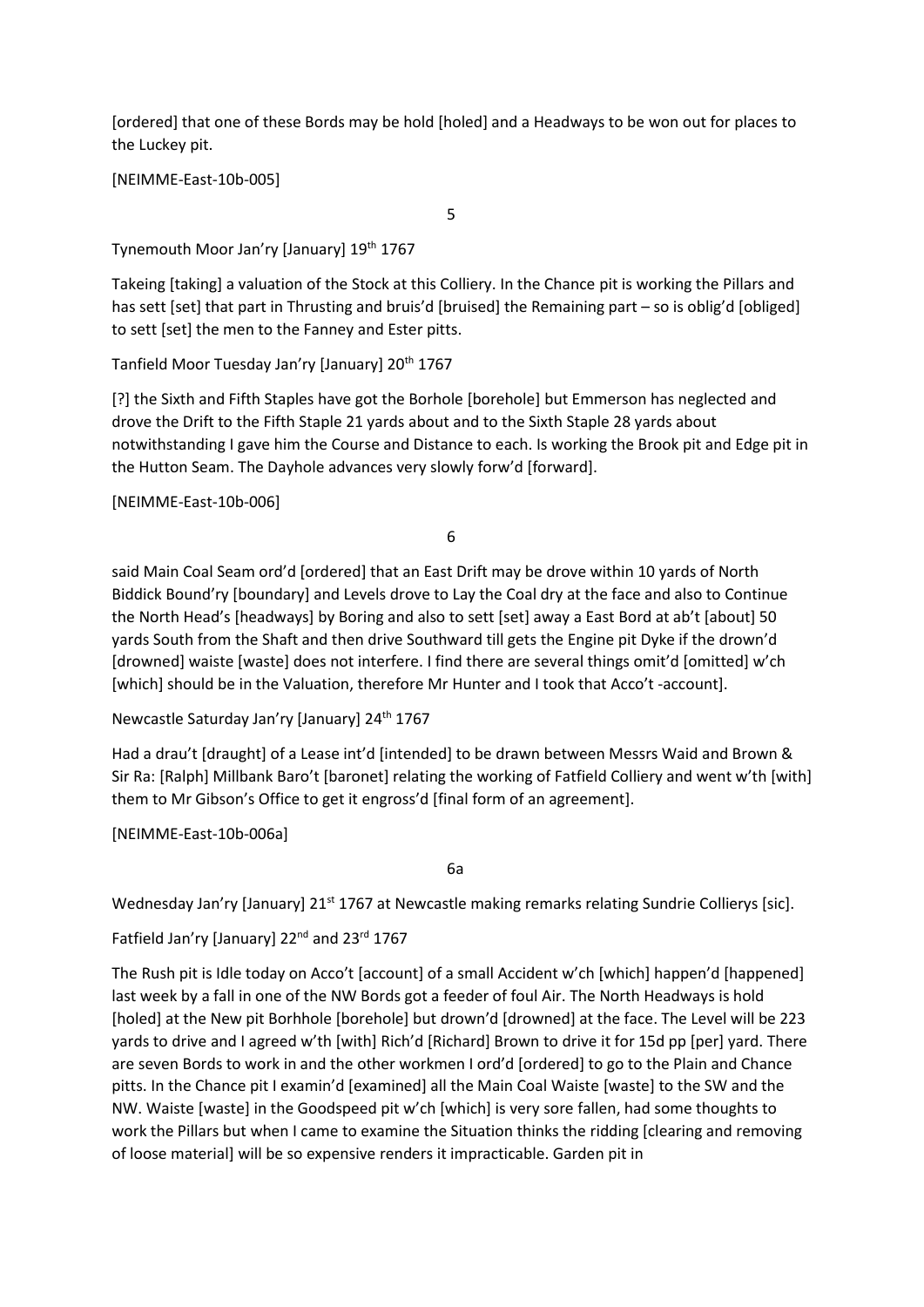### [NEIMME-East-10b-006b]

6b

Lemington Monday Jan'ry [January] 26<sup>th</sup> 1767

The Ice in the River is broke up and made a Stoppage of the water between Stella and Lemington occasioned such a Curentcy [current or flow] of water thro' [through] the ongate etc. at Lemington it has wash'd [washed] the foundation not less than 9 feet ppend'r [perpendicular] lower than the Origional [original] one & also taken away the Timber in the W. Ongate H. offgate and W. offgate and done a good deal of damage to the NW Corner of the Staith wall notwithstanding there was not much Water in the River.

Wm. [William] Puncheon and Nich's [Nicholas] Toward came w'th [with] their Bill from Tanfield Moor edge in w'ch [which] there was Many Mistakes & Overcharges. I ord'd [ordered] Toward to go to Byker to Make a New Boiler.

[NEIMME-East-10b-007]

7

Lemington Tuesday Jan'ry [January] 27<sup>th</sup> 1767

Set a great many Carpenters to Lay a Branch of Way and make a Spout at Humbles old Key [quay] to get on the Waggons again but the worse is there is no Room [working place] for the small Coals at the pitts therefore they must Be vended as they are wrought. There are people collecting The Old Timber together down the water then when the Quantity is Ascertained will know better what New Timber Will be Wanted.

At the Old Bridge it is advancing pretty Well forward and hopes in a weeks time to get the Waggons Along. The Betty pit is Idle to day on Acco't [account] of the pelley wheels being broke, James Moffett is very Slow w'th [with] the Catt pit Gin has got very Little forw'd [forward] at the new Engine as the carpenters time are so much taken up at the Catt pit and I find there must be some ruff Cleading pit in the Shaft before the pumps Can be sett [set].

John Christeys proposal to find wood and Workmanship for Do. [ditto] Way, Ballasting, gate keeping mind the Runs & etc. The Owners to find Ballast waggons run The Resgue [?rescue?] of all Damages in the Bridges & batterys And Snow Shovelling for 9 years @ 14s [shillings] pp [per] Ten. Accounting 21 Waggons to a Ten.

A proposal from Cuth't [Cuthbert] Atkinson to Keep in Repair the Waggons at Risemoor and Mickley Moor to find wood and workmanship for the Term of Seven years. The Owners to allow 4 waggons of Fire Coals yearly, the wheel to be wore down to 28 Ins [inches] Diam'r [diameter] for 4s 10d [four shillings and tenpence] pp [per] Ten. Accounting 22 Waggons to a Ten.

Do. [ditto] for building new waggons at 10s [shillings] each workmanship.

[NEIMME-East-10b-010]

10

West Aukland Tuesday Feb'ry [February] 3rd 1767

The Engine pit is new [now] Sunk 16 Fathoms and in A Soft Blue Stone w'ch [which] will not stand without Timber, there are several Cribs putt not Less than 5 feet dist'ce [distance] from each other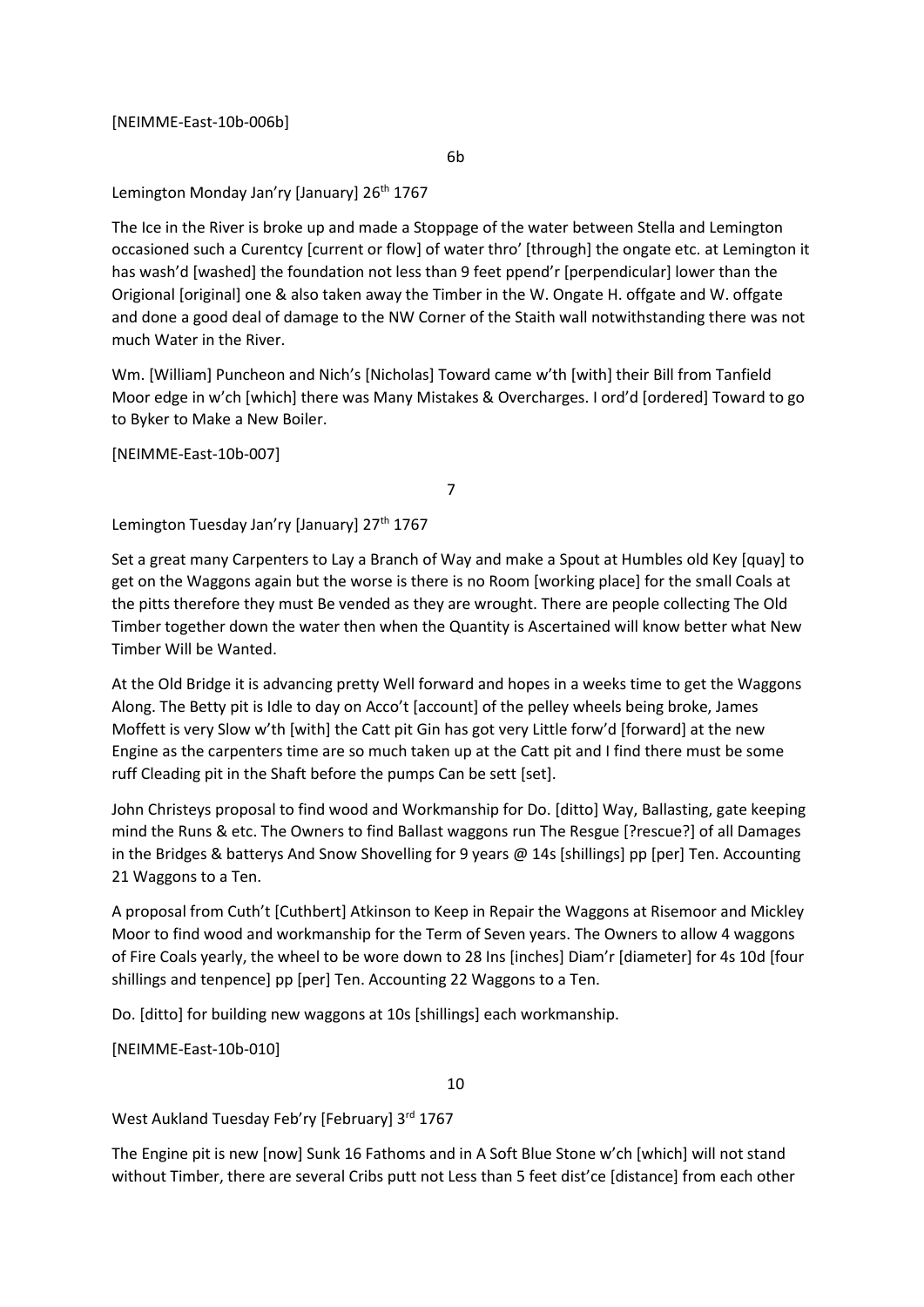w'ch [which] I think three feet Center and Center is far enough & the Cleading deals [planks] or putt ruff on w'ch [which] should have been joint'd [jointed]. I measured some of the cribs in the engine pit Inside of the Cleading deals to 7 Feet 6 Ins Diam'r [diameter] & I understood they should be 8 Feet Diam'r [diameter] The first coal pit is Sunk 8 Fatho's [fathoms] and bor'd [bored] to the Coal but nothing can be done in her till a Drift be at her. I find there is no Timber got for the new Gin to sett [set] on the Coal pit, ord'd [ordered] Barney to make Troughs to lay in the offtake Drift thro' the House for the water is weshing [washing] thro' the wall into the Ash hole and may damage the foundation of the House.

Rob't [Robert] Cargoes Acco't [account] for Sinking - (viz.) –

|                                               |                          | £.s.d  |
|-----------------------------------------------|--------------------------|--------|
| Engine pit                                    | 11½ Fatho's $@$ £5.5s pp | 60.7.6 |
| Coal pit                                      | 8 Do [ditto] $@$ 32s pp  | 12.16  |
|                                               |                          | 73.3.6 |
| Boring the Coal pit                           |                          |        |
| Do [ditto] Rec'd on Acco't for the Engine pit |                          | 33.0.0 |

Bar's Brought Acco't [account] for finding Leather, Oyle, Candles & Attendance & etc. at the Engine - (viz.) –

|                                   |                        | £.s.d   |
|-----------------------------------|------------------------|---------|
| The Engine pit Sunk on the Acco't | 7 Fatho's $@$ £3.3s pp | 22.1.0  |
| Do [ditto] Rec'd on that Acco't   |                        | 9.9.0   |
|                                   | Balance I              | 12.12.0 |

Want'd [wanted] for this Colliery

4 Fath's [fathoms] of pumps 16 Ins [inches] Diam'r [diameter]

A Coil of Rattling Line and a Coil of Spun Yarn

An Injection Cock

Some Fearnought

2 Bends of Leather from Mr Smith

[NEIMME-East-10b-011]

11

Witton Castle Wednesday Feb'ry [February] 4<sup>th</sup> 1767

This Colliery is new [now] Got to Coal work and the present Coal pit is Situated between two Dykes both a Downcast to the Westward, and there is only ab't [about] 110 yards in breadth of Coal between these Dykes. The Last one that is Got is ab't [about] 80 yards Westward from the s'd [said] Coal pit & is a downcast that way of 12 feet, has try'd [tried] a drift forward thro' the s'd [said] Dyke 24 yd's [yards] & left it off is drifting in a little coal w'ch [which] lies ab't [about] 6 Fathoms above the Thill [floor] of the main Coal Seam…

| - <i>الحاد</i><br>- ^ ^ +<br><b>Ins</b><br>-<br>ρρ1<br>ו ז<br>∽<br><u>.</u><br>.<br>- -<br>$- - - -$ |
|------------------------------------------------------------------------------------------------------|
|------------------------------------------------------------------------------------------------------|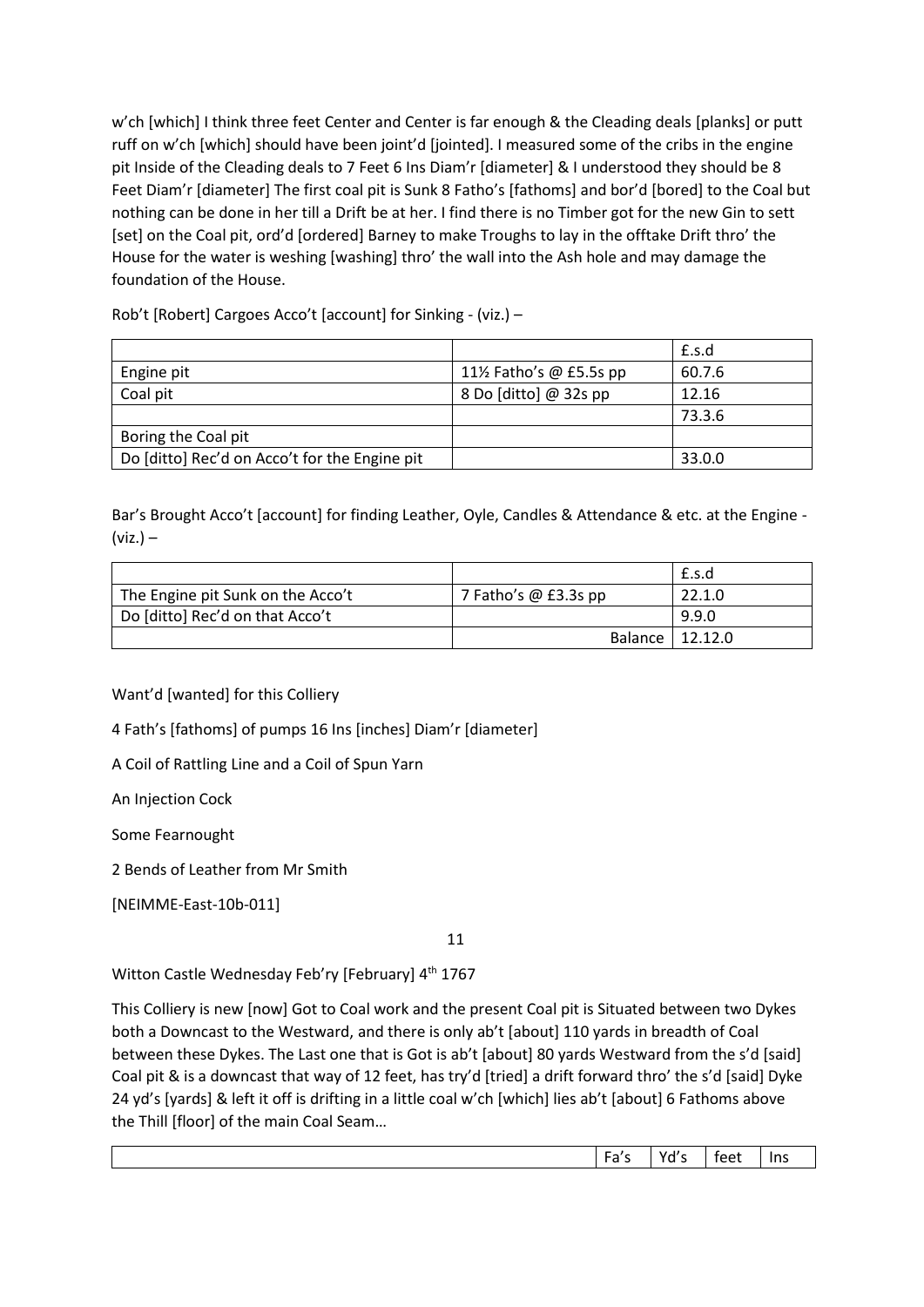| and has Bor'd [bored] a hole from the s'd [said] Drift to the Thill | 5             | 0            | $\mathfrak z$ | 0        |
|---------------------------------------------------------------------|---------------|--------------|---------------|----------|
| [floor] of the main Coal Seam                                       |               |              |               |          |
| the Drift has risen from the s'd [said] Dyke to D'o ditto Borhole   |               |              | 16            | 6        |
| [borehole]                                                          |               |              |               |          |
| Level to be got for going 68 yd's [yards] backw'd [backward]        |               |              | 5             | 6        |
| Height of the Main Coal                                             |               |              | 5             | 0        |
|                                                                     | 4             | 1            | 0             | $\Omega$ |
| The drift will be above the main Coal seam at the dyke if the level | 0             | $\mathbf{1}$ | 2             | 0        |
| was brought up to borhole [borehole]                                |               |              |               |          |
|                                                                     | $\mathbf{f}$  | S            | d             |          |
| Suppose 68 yards of Level cost £5 pp y'd                            | 17            | 10           |               |          |
| 10 d'o [ditto] in Stone and Coal @ 5s pp                            | $\mathcal{P}$ | 10           |               |          |
| 70 yd's of London pumps for water Course @ 3s pp                    | 10            | 10           |               |          |
|                                                                     | 50            | 10           |               |          |

I recommend that the Level be brought up and the above Scheme enter'd [entered] into w'ch [which] will win most of the Coal in that part of the Estate, as it is most certain ther eis either some Considerable upcast Dyke between the last ment'd [mentioned] dyke & the 26 Fathom Borhole [borehole] or some irregular rise of Colliery but there is no saying how far a Drift may go before it gets the s'd [said] Dyke, the whole distance from the face of the Drift, in the Little Coal to the 26 Fath'm [fathom] borhole [borehole] is ab't [about] 220 yd's [yards]. That drift is drove in the little coal & Stone 18 yd's [yards] over the s'd [said] Downcast Dyke and rises to the west'd [westward] at the rate of ab't [about] one y'd [yard] in 15 & in all probability the Main Coal may rise at the same rate. There is a north head's [headways] at ab't [about] 25 yd's [yards] west from the said Coal pit and New [now] about 110 yd's [yards] in & Bords drove both East & West & all the coal that comes out of the s'd [said] east'd [eastward] must certainly be put about & these East'd [eastward] dips & is troublesome w'th [with] water, if the even on north head's [headways] had been set away w'd [would] have sa'd [said] the extra'y [extraordinary] putt'g [putting] and keep'g [keeping] the water in these eastw'd [eastwards] w'ch [which] will be to do if that part of the Colliery be wrought at all.

[NEIMME-East-10b-012]

12

Tanfield Moor Thursday Feb'ry [February] 5<sup>th</sup> 1767

The Flatt pit has got to Coal in the Hutton Seam. I ord'd [ordered] that an East'd [eastward] to the South from the Shaft may be drove double and a Winning Headways set away to the Southward at 20 yards East for the even on South head's [headways] has got a Dyke at 12 yards from the Shaft, the north head's [headways] is new [now] 20 yards in. In the Edge pit I set out some walls to be wrought to the NW from the Shaft and there will be some Levels to drive w'ch [which] Mr Newton's people objects driving. I ord'd [ordered] a north head's [headways] may be set away to the SW from the s'd [said] Edge pit shaft to work some Melty Coal there w'ch [which] they inten'd [intended] Leaving. The 5<sup>th</sup> and Sixth Staples, are not sunk to the Main Coal yet. The East pit is new [now] 25 Fath's [fathoms] Sunk. The Dayhole in the Cape pit Still continues in a Strong Stone and gets Slowly on.

Tanfield Moor edge Thursday Feb'ry [February] 5<sup>th</sup> 1767

The Engine has got to work again & lowers the water & every material ab't [about] her is new [now] in pretty good Repair. Is working the Duke pit in the brass Thill Seam and 16 Score pp [per] day w'th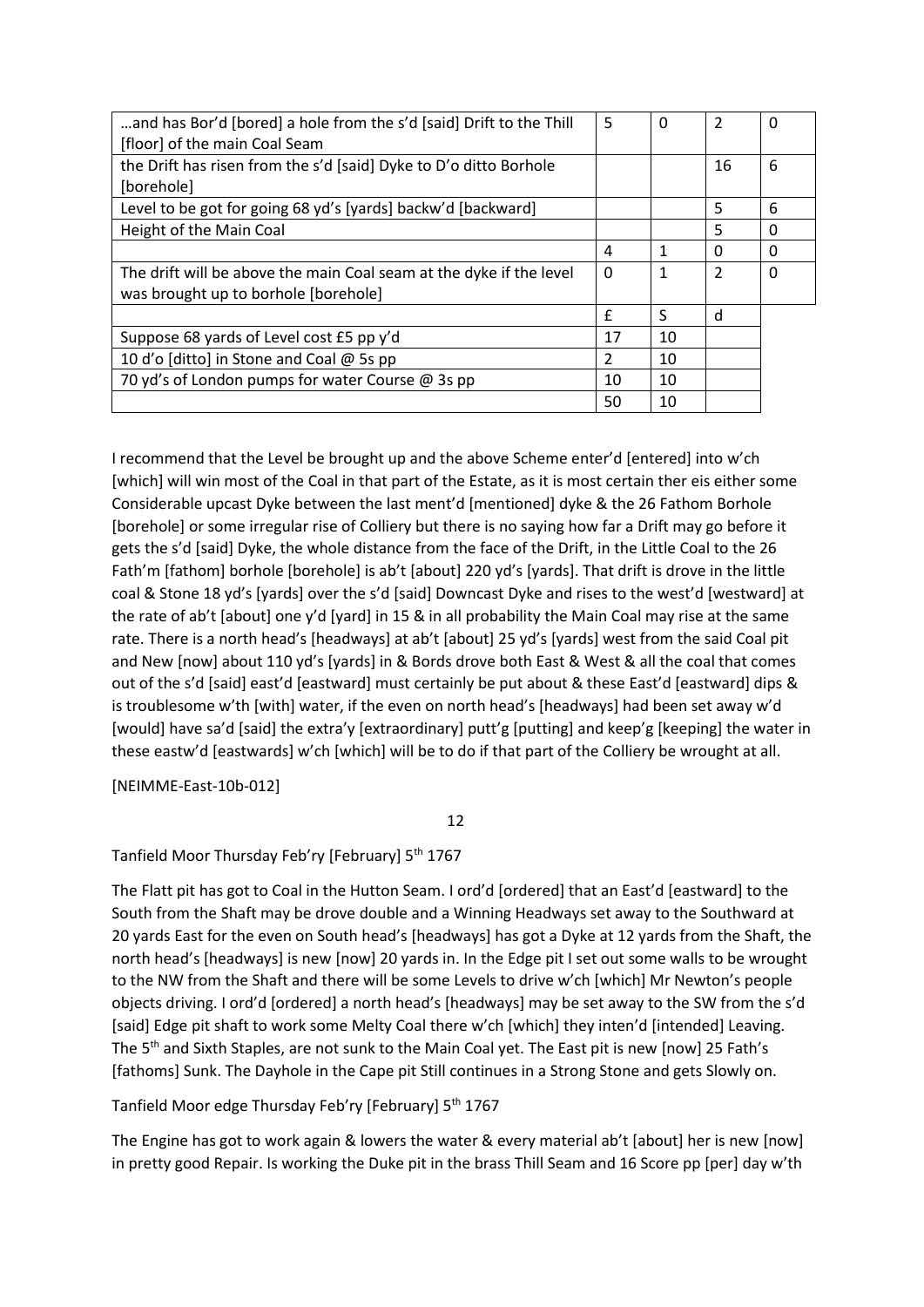a 20 peck Corf. The north head's [headways] is Standing for want of Air, for Mr Newton has ord'd [ordered] the Air Boxes to be taken & Eastw'd [eastward] turn'd [turned]. I ord'd [ordered] them to be put in again and the Headways drove w'th [with] Six men she is new ab't [about] 190 yards from the Mgate [mothergate]. The South Headways is new [now] 50 yards in and dips moderately. I find several of the Bords drove one yard further Then [than] Directed and is at the Boundary of Busblades Colliery.

[NEIMME-East-10b-013]

13

Newcastle Friday Feb'ry [February] 6th 1767

Making Tanfield Moor edge Bills and went to My Ridleys office w'th [with] Wm. {William] Armstrong to get the Cash, also went and Laid Sundry materials for West Aukland & Witton Castle Colliery.

Saturday Feb'ry [February] 7<sup>th</sup> 1767

Attended at the Coffee house of Walker Colliery and fixe'd [fixed] w'th him to go to Rise Moor on Tuesday first.

Throckley Monday Feb'ry [February] 9<sup>th</sup> 1767

The Bridge cross Walbottle Dean is new [now] so far finished as the Waggons can come Down to the Staith. There are 9 pairs of Geers set up at the ongate at Lemington & these [those] to be sett [set] in the Gutt will be ab't [about] 28 feet Length. At the Delight pit is pull'g [pulling] in some Ruff cleading and taking the water into a Rit [channel] & there to Cutt [cut] a Bunton [girder or beam in a shaft] Hole for the 30 Fath: [fathoms] of pumps to Stand on there are Several pipes Come from the foundry (viz.) the Injection pipes but Cannot fix them for want of a Cock. The feed pipes are also come but will Have much to do to get them to Answer for in one of them the Spiddick end will not go into the fauc't [faucet] end and the Receiver Laid will not fit therefore will have a new one to cast over, ord'd [ordered] that the working plugg may be hung, Buckett and Clagk pluggs made the Hotwell and Sink pipes fix'd [fixed] & as soon as the Shaft is finished to get the pumps set, I don't Think the Flanges of the pumps are Strong enough they are only one inch thick where the Bolts go there.

[NEIMME-East-10b-014]

14

Rise moor Tuesday Feb'ry [February] 10<sup>th</sup> 1767

Went w'th [with] Mr Watson to Stella and made an agreement w'th [with] Step' [Stephen] Chambers & part'rs [partners] to make 9 Coal Waggons at 10s each, he to take the old waggons apieces [apart] Carefully & use the wood that sufficient in making the New ones. Went to the Colliery at the Prosperous pit is Working Coals the North Headways is now 10 yd's [yards] in in the Mgate [mothergate] Eastw'd [eastward] is 11 yards in and they cost in each place 3s pp y'd [three shillings per yard] & no Acco't [account] made to the men for their Coals ord'd [ordered] 3 yd's [yards] of Level to be taken out of the Shaft and drove to the full dip of Colliery till it cuts the Coal. The Colliery seems to rise at the rate of one yard in 6 to the Northward, height of the seam is 5 feet 5 ins Clean Coal she works very wet and in all probability will Continue so till The waiste [waste] water be let off.

Walker Wednesday Feb'ry [February] 11<sup>th</sup> 1767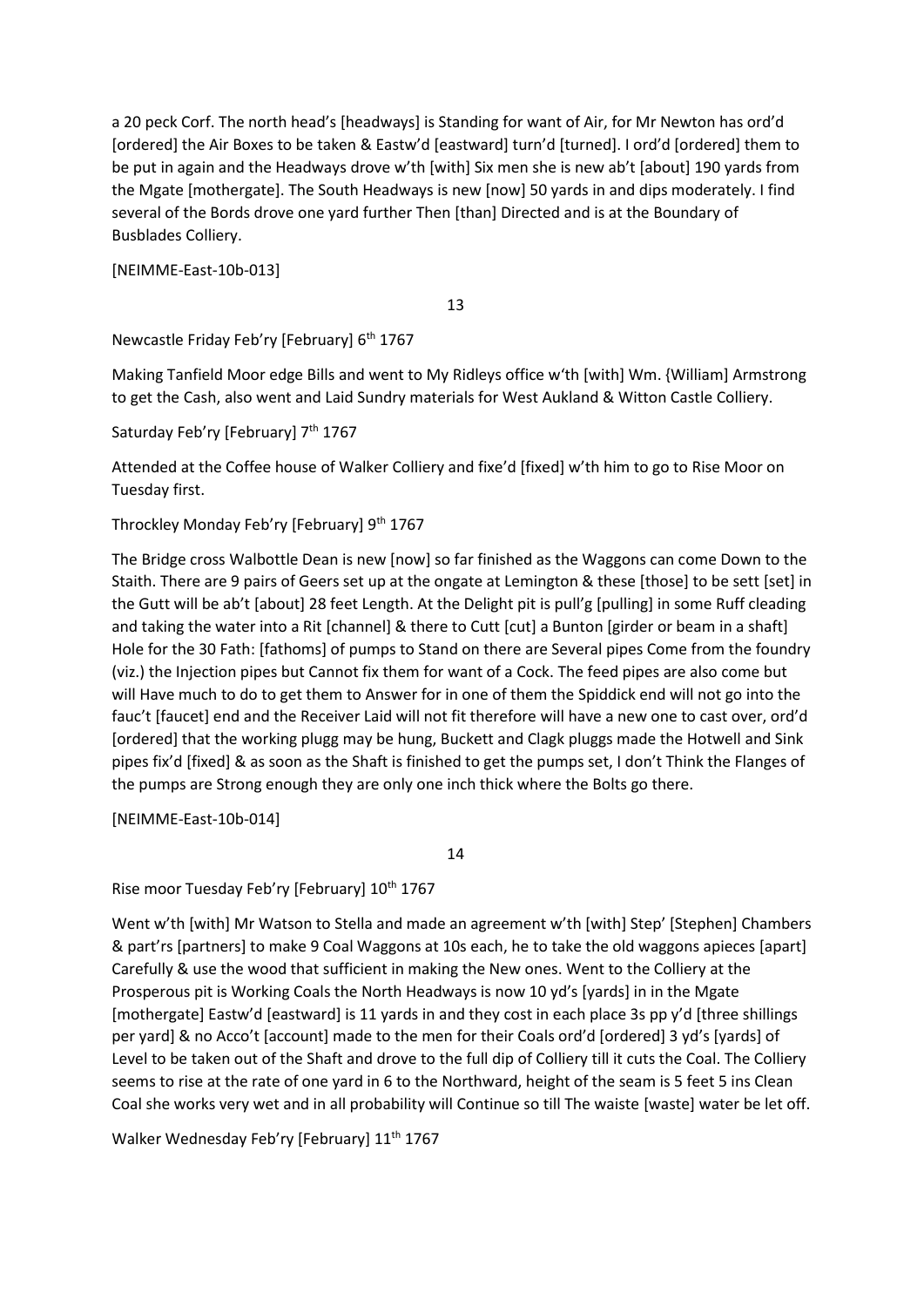I find there are 15 pumps now set in the west Engine pit. I try'd [tried] the Centre and the pits to be room'd [roomed (preparation of a working place)] down in some places not less than 8 Inches back for the Low Set of pumps to stand in agreed w'th [with] weatherbourn & henwricks to do that & room [prepare a working place] it down where necessary for £3/3s [three pounds, three shillings]. In the West pit the East workings are now ab't [about] 350 yd's [yards] from the Shaft and these Coals are now putt to the Ann pit till the West pit be got ready to draw Coals at, the SW Dyke is Going pretty well forw'd [forward] to lay off the West pump and then Means to lay off the Ann pit west pump, I am afraid there will not be sufficient room for Air at the West pit after the pumps are putt in therefore I have some thoughts to make the East Engine pit a Downcast and stop up the west by Trap Doors round the Shaft. In the Ann pit the North headways below the 13 feet Dyke is new [now] 200 yards in but the Cover or Roof is very bad in her.

[NEIMME-East-10b-015]

15

Makes these places very troublesome as soon as gets the walls hold [holed] ord'd [ordered] the props may be immediately [?drown?] So by that means ¾h's [three-fourths] part of the props are sav'd [saved] w'ch [which] w'd [would] otherways [otherwise] be Lost besides the planks & Deals [planks] for Lofting [packing for roof supports]. Works ab't [about] 32 Score pp [per] day & night at this pit w'th [with] a 20 peck Corf.

Newcastle Thursday Feb'ry [February] 12th 1767

Makin mem'dm [memorandum] of Sundrie Collierys etc. etc.

Throckley Friday Feb'ry [February] 13<sup>th</sup> 1767

Went first to Lemington & finds the Carpenters are Busie [busy] making foals & Crowntreis [crosspiece used as support] for the ongate. Mr Bell is of opinion that the Geers will stand in the Gutt without Laying afframe & so far is we have try'd [tried] the foundation I daresay when the weight of the waggons comes to go upon them, they will certainly sink Lower therefore w'd [would] do Nothing more till Mr Brown's Directions be given at The Colliery. Moffit has done very little at the Delight pit Engine since last Monday I was there, only the Hotwell Sink pipe & receiver joint made sufficient the work'g [working] plugg is not hung Nor anything done in the pit. I attended there all day and got the Buntons [a beam placed horizontally across a shaft to act as a support] on that the pumps have to stand on had the Crabrope to change & sev'l [several] more things to seek not very ready & the buntons were not ready to put down, got the windbore [bottom pipe] piece Down to the Length of the Crabrope & had some to splice to it. I went thro' the Ann pit work'gs [workings] and to loose the Swelley [short dip in the coal seam] the method the Annex'd plan will better shew [show].

[NEIMME-East-10b-016]

16

Throckley Saturday Feb'ry [February] 14<sup>th</sup> 1767

Lind [lined] from the Ann pit Shaft in the Engine seam From East Side of Shaft

| [Seam]    | $[°$ [degrees]] | Ch Lin [Chains.Links] |
|-----------|-----------------|-----------------------|
| 1 st<br>∸ | N14W            | 51<br>4.<br>ᆠᆢ        |
|           | S83½W           | 2.06                  |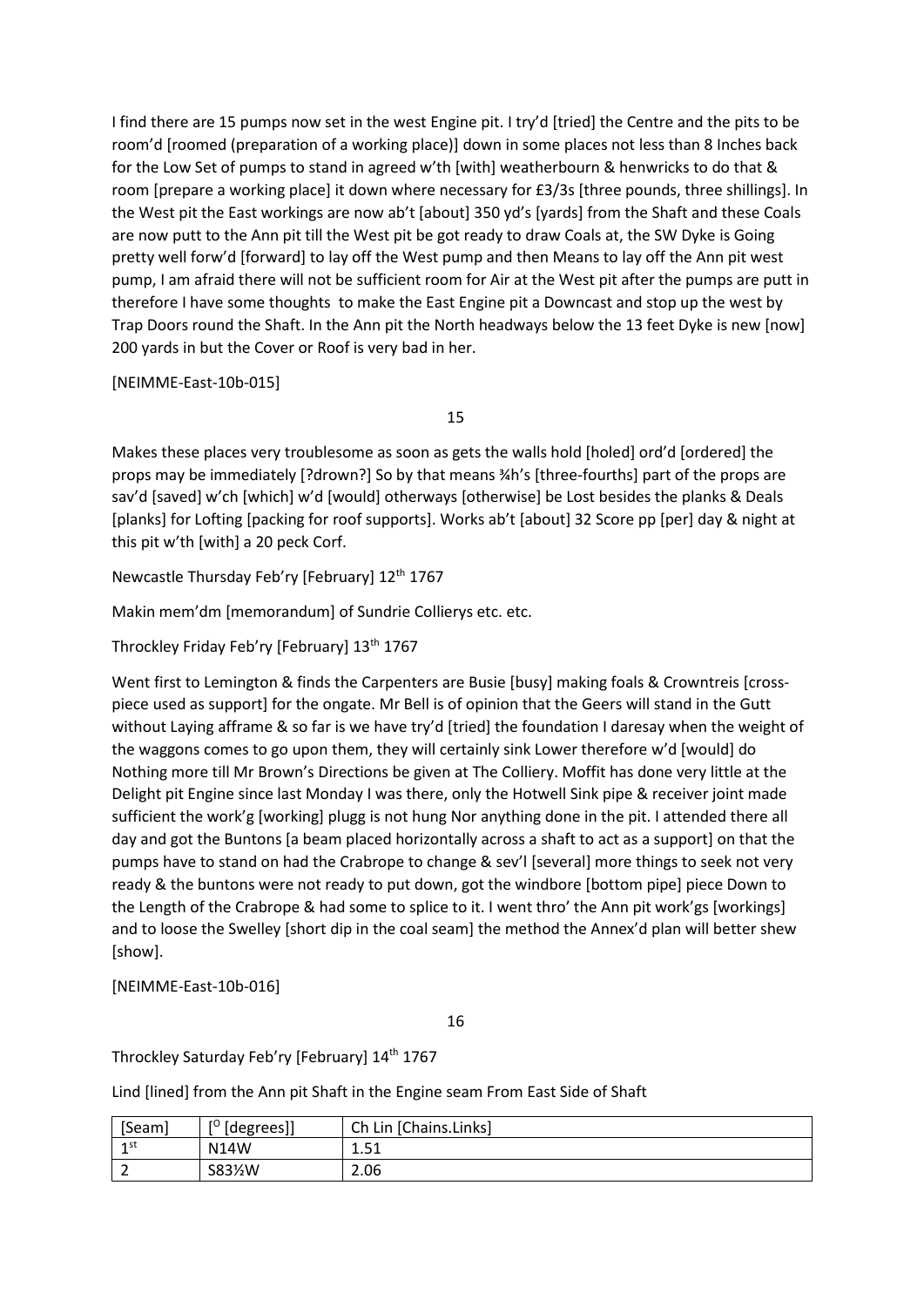| 3  | <b>N88W</b> | .73                                                                |
|----|-------------|--------------------------------------------------------------------|
| 4  | S71W        | 3.18                                                               |
| 5  | <b>S75W</b> | .45                                                                |
| 6  | S70%W       | 2.15                                                               |
|    |             | At 1.16 Ch Lin begins a dip Swelley                                |
|    | <b>S80W</b> | 0.83 to a North Head's & 75 yd's South to wat'l off't to the North |
|    | <b>N17W</b> | 3.75 to the face of the Headways                                   |
| 8  | <b>S72W</b> | 4.20 and 17 yards more to the face                                 |
| 9  | S11%E       | 1.57 and at 72 Lin begins same Swelley                             |
| 10 | S4W         | .35                                                                |
| 11 | <b>S17E</b> | 1.67 to the low side of the water Level Bord                       |

|                                                                | Feet. Ins | Feet. Ins |
|----------------------------------------------------------------|-----------|-----------|
| Levelled from the said waterlevel to the M.gate [mothergate]   |           | 13.11     |
| when the dip Headways goes away and is rise of Colliery        |           |           |
| Dip of Level at the M.gate                                     | 5.2%      |           |
| Do [ditto] more to face of the Head's kept by a pump           | 2.11%     |           |
|                                                                |           | 8.2       |
| The Engine Level is below the face of Do [ditto] Head's at the |           | 5.9       |
| face                                                           |           |           |
| Note the s'd pump will loose 14 Inches more                    |           |           |

I recommend a Coal Drift may be drove from the face of the waterlevel NW till it gets the Crown of the Swelley w'ch [which] may be ab't [about] 60 yd's [yards] and take up the level if any lost, and then Drive NE water Level & forecutt the face of the places.

At the Delight pit I attended there all day & got the Windbore [bottom pipe], horizontal piece & Clacktree & work'g [working] bar'l [barrel] In which seems to Answer pretty well.

[NEIMME-East-10b-017]

17

Throckley Monday Feb'ry [February] 16<sup>th</sup> 1767

Met Nr Brown at the Engine & stay'd [stayed] there till ab't [about] 9 o'Clock then went to the Staith and try'd [tried] the foundation for the ongate Geers & Mr Brown ord'd [ordered] they May be set on a Frame, has some thoughts of bring'g [bringing] the Offgate another way but Mr Brown fix'd [fixed] of nothing till a further Consideration. Went to west aukland Same day.

West aukland Tuesday Feb'ry [February] 17<sup>th</sup> 1767

The Engine pit is now 18 fathoms Sunk and got a very large feeder of water ab't [about] 7 feet above the bottom w'ch [which] has abated very little, tho [though] in all probability it will drain off as the Old waiste [waste] to the NW falls and rises as the water does in the Engine pit. I got a Line down one of the Old pits 11 Fa's [fathoms] & there is 4 Fa's [fathoms] of water in her. Went to Greenfield Colliery to view a piece of Ground in dispute between Mr Pierce and Sir John Eden Baro't w'ch [which] the Annex'd [annexed] plan will Shew [show].

[NEIMME-East-10b-018]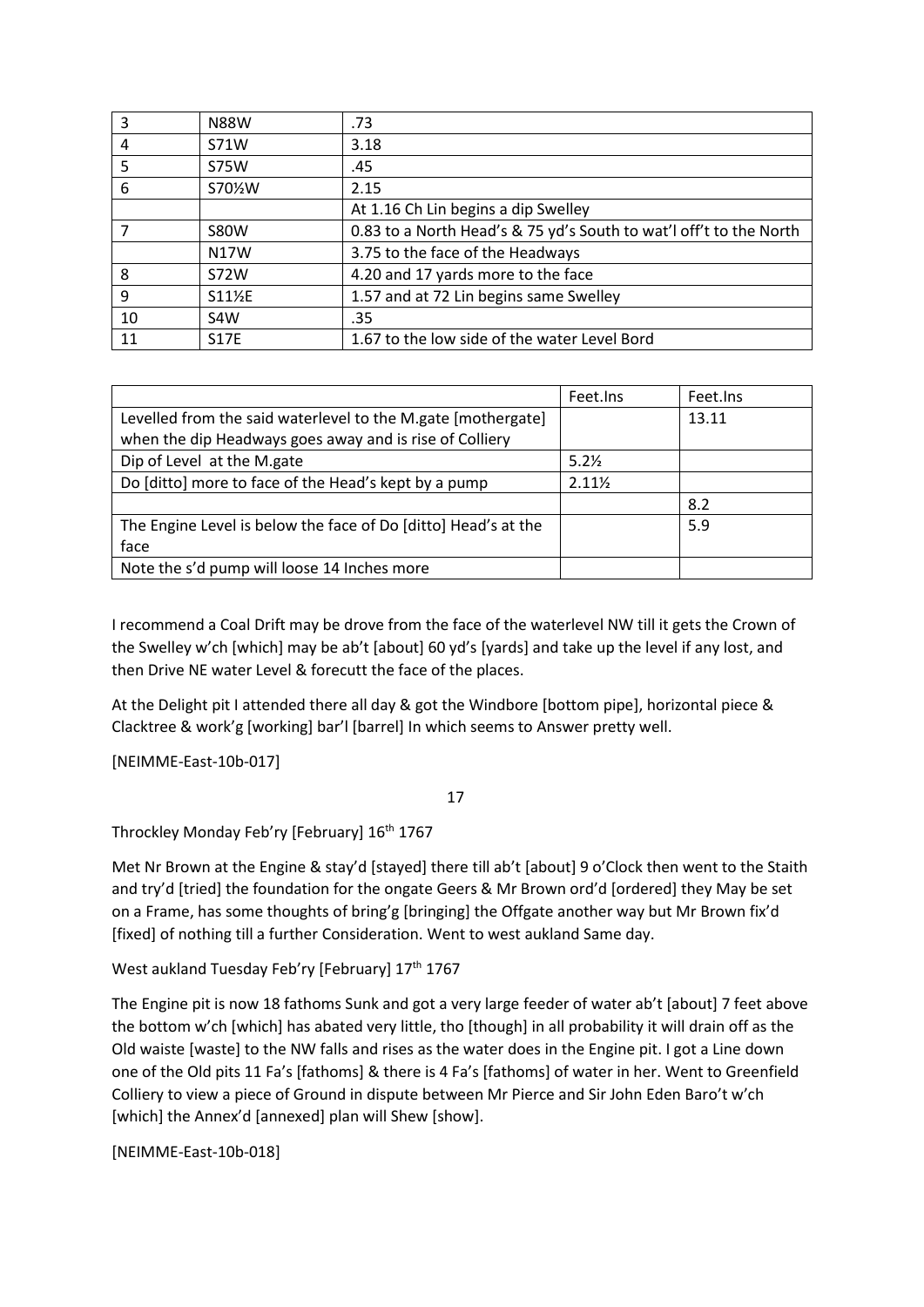Witton Castle Tuesday Feb'ry [February] 17<sup>th</sup> 1767

There is nothing pticular [particular] since my last Acco't [account] of this Colliery, only Mr Cuthbert has ord'd [ordered] the Drift to be drove in the Little Coal w'ch [which] I think is wrong therefore if he takes upon himself to direct the Colliery affairs their [there] is no occasion for Viewers.

Byker Wednesday Feb'ry [February] 18th 1767

Went w'th [with] Mr Brown to this Colliery and finds she in a very bad State for want of Coal and the borhole [borehole] in St. Anthoney's [sic] gets very badly forward, the Stone drift wants now 11 yards to the s'd [said] Borhole [borehole] but still continues in a Strong stone, so ord'd [ordered] that the Barrier left between the old Thrust the present workings may be wrought except except ab't [about] 10 yards to prevent the Colliery Thrusting.

Tanfield Moor Thursday Feb'ry [February] 19<sup>th</sup> 1767

I find the Sixth Staple is Sink [sunk] from the Hutton s'm [seam] to the main Cola and is 6.1.0.0 Fa. yd.feet.Ins [fathoms, yards, feet, inches] deep, and so is the Fifth Staple and is 6.1.0.0 Fa. yd.feet.Ins [fathoms, yards, feet, inches]. I find from the Hobson's pit to the NE and fix'd [fixed] on a place for the seventh Staple w'ch [which] is ab't [about] 200 yards from the Sixth Staple. I agreed w'th [with] Thos [Thomas] Holiday And part'n [partner] to drive 100 yards of the s'd [said] drift for 2/9 s/d pp yd [two shillings and nine pence per yard] he to Cutt [cut] the Rill [shallow channel].

| [Seam]                                          | $[°$ [degrees]]                              | Ch Lin [Chains.Links]        |
|-------------------------------------------------|----------------------------------------------|------------------------------|
| 1 <sup>st</sup>                                 | N78½E                                        | 5.14                         |
| 2                                               | N <sub>10</sub> W                            | 1.73 To the Seventh Staple   |
|                                                 | From the Sixth Staple to the Hobson's pit is |                              |
|                                                 | S61%W                                        | 15.48                        |
|                                                 |                                              | 50 Lin - 300 To a Deal Cabin |
|                                                 | Course the Drift has to go is                |                              |
|                                                 | <b>S62W</b>                                  |                              |
| From the Seventh Staple to the Spencer's pit is |                                              |                              |
|                                                 | N34W                                         | 12.77                        |

Lin'd [lined] from the Hobson's pit in The Hutton seam

[NEIMME-East-10b-019]

19

### Tanfield Moor Cont'd

The east pit is now Sunk ab't [about] 25 Fathoms forw'd [forward] as soon as she has got the Coal to take the gin off & ridd out [clearing and removing of loose material] the Hobson's pit. The Flatt pit works very good Coal. The edge pit is working the pillars to the NW.

Tanfield Moor edge Thursday Feb'ry [February] 19th 1767

The Headways going to win the Dyke pit Mr Newton will get to work again in two or three days time, must Set on the Success pit in the Brass Thill Seam for Engine Coals soon, as the hard coals are most brunt. The water is only 9 Inches lower in the Engine Shaft since last Start'g [starting] and I am told it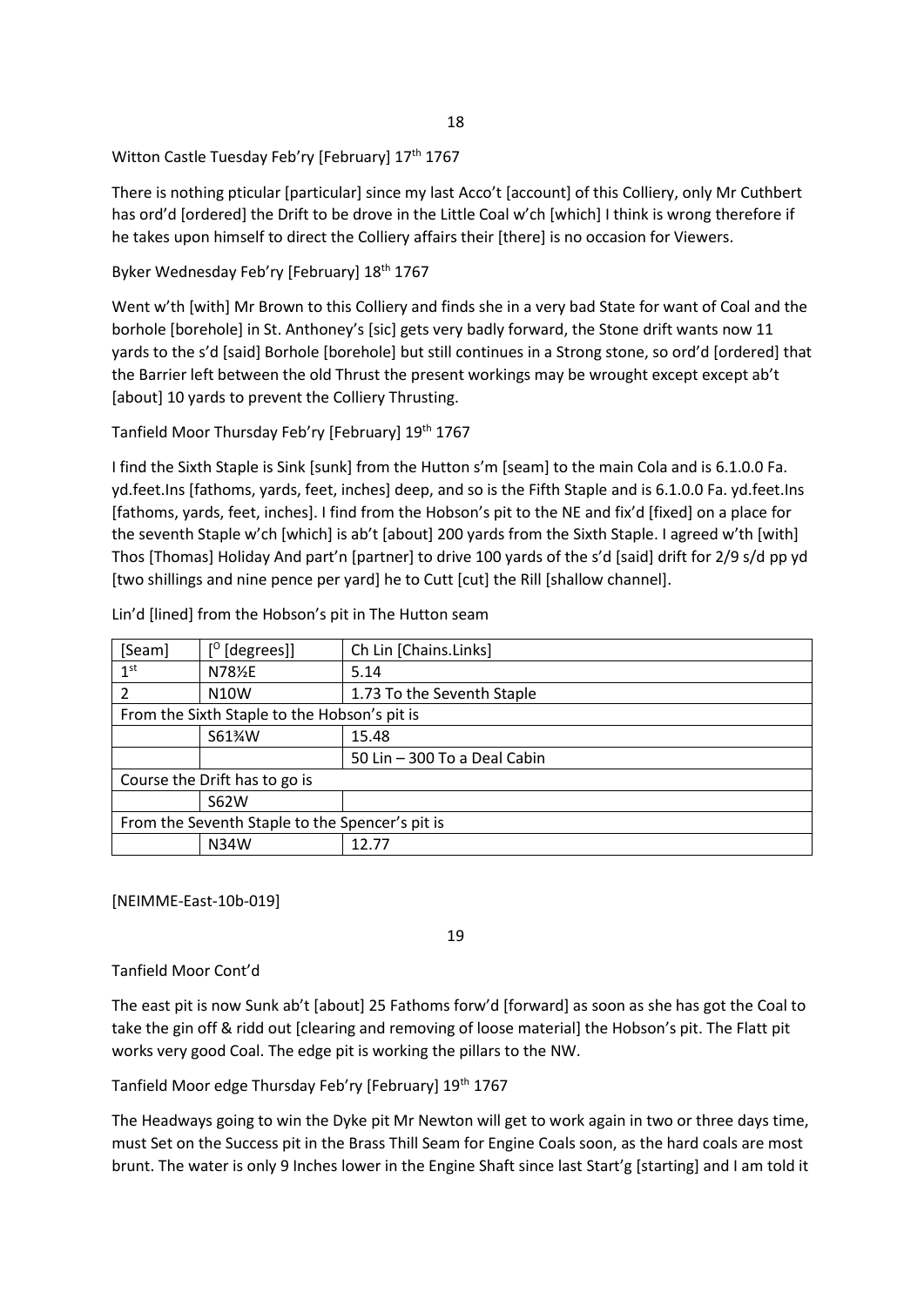lowers none in Busblades waiste [waste], therefore there must be some Stopage [stoppage] in the Drown'd [drowned] Drift, Puncheon has reduced the Stroke of the Engine to 6 feet and I am sure She can stroke 7 feet very well. I made up the Colliery Bill and sign'd [signed] them as usual the waggons have not yet got on & there are a great many coals rest'g [resting] at the Dyke pit.

## Plessey Friday Feb'ry [February] 20<sup>th</sup> 1767

The Rose pit is now Sunk within three Fathoms of the under main Coal Seam and expects to have hir [her] down in three weeks time, is now working the main coal pillars to the NWard [northward] and NE in the Stady pit & driv'g [driving] the M, gate [mothergate] west'd [westward] to Bounder out a piece of whole coal next to the drown'd [drowned] Waiste [waste], is also working the pillars in the Spring pit to the NW adjoining the Bounder pit workings I ord'd [ordered] that the pillars may be divided & at an equal distance between the Steady rose & Spring pitts, is also working the Spring pit in the under Seam to the NW a dip drift is also going into Hartford Estate & means to fix a pump to draw the water which will win ab't [about] 50 yards in breadth of Coal in Hartford Estate, but the Level from the Engine if truely [truly] drove up will Lay that pump off. That

[NEIMME-East-10b-020]

20

Piece of Coal the pillars of the main Coal and what Coal will be got in the rose pit will probably last at the present rate of working two years.

|                                           | Fa's | VY, C | feet |  |
|-------------------------------------------|------|-------|------|--|
| Spring pit in depth to the main Coal Seam |      |       |      |  |
| Bounder in ditto                          |      |       |      |  |
|                                           |      |       |      |  |

| Hartford pit in depth from the Surface to the Thill [floor] of the 5 | 16 |  |  |
|----------------------------------------------------------------------|----|--|--|
| Qua'r Coal Seam                                                      |    |  |  |
| Dip of Colliery more to the water Level                              |    |  |  |
| Bank Level or Desc't of Ground from the Bound'r pit to Hartford pit  |    |  |  |
|                                                                      | 18 |  |  |

| Bounder pit depth from the Sattle Bords to the Thill [floor] of the 5 $\parallel$ 15 |  |     |   |
|--------------------------------------------------------------------------------------|--|-----|---|
| Qua'r Coal Seam                                                                      |  |     |   |
| Rise of Colliery from Hartford Staple at the water Level to the                      |  |     |   |
| Bound'r pit in the 5 Qua'r Coal s'm                                                  |  |     |   |
| Level'd from the s'd Bound'r pit to a Staple near the river and is                   |  | 84  | 5 |
| Desc't of Ground                                                                     |  |     |   |
| Depth of Staple to the top of the dead water in the old waiste                       |  | 23  | 5 |
|                                                                                      |  | 108 |   |
|                                                                                      |  | n   |   |

Note the Surface of the dead water is 15½ feet lower than a Certain point known in at the same place is the s'd [said] Bourn and the s'd [said] Bourn is 15½ feet higher than the water level Near Hartford Staple, in order to win Hartford Colliery in the main Coal Seam I recommend that the water in Plessey Colliery that is drawn by the present Fire Engine and the woater that comes from the Old Work'gs [workings], be apply'd [applied] to turn a wheel to be fixed in the 5 Qua'r Coal seam near hartd'f [Hartford] Pit w'ch [which] may be got one 18 feet Diam'r [diameter] if chooses and if there is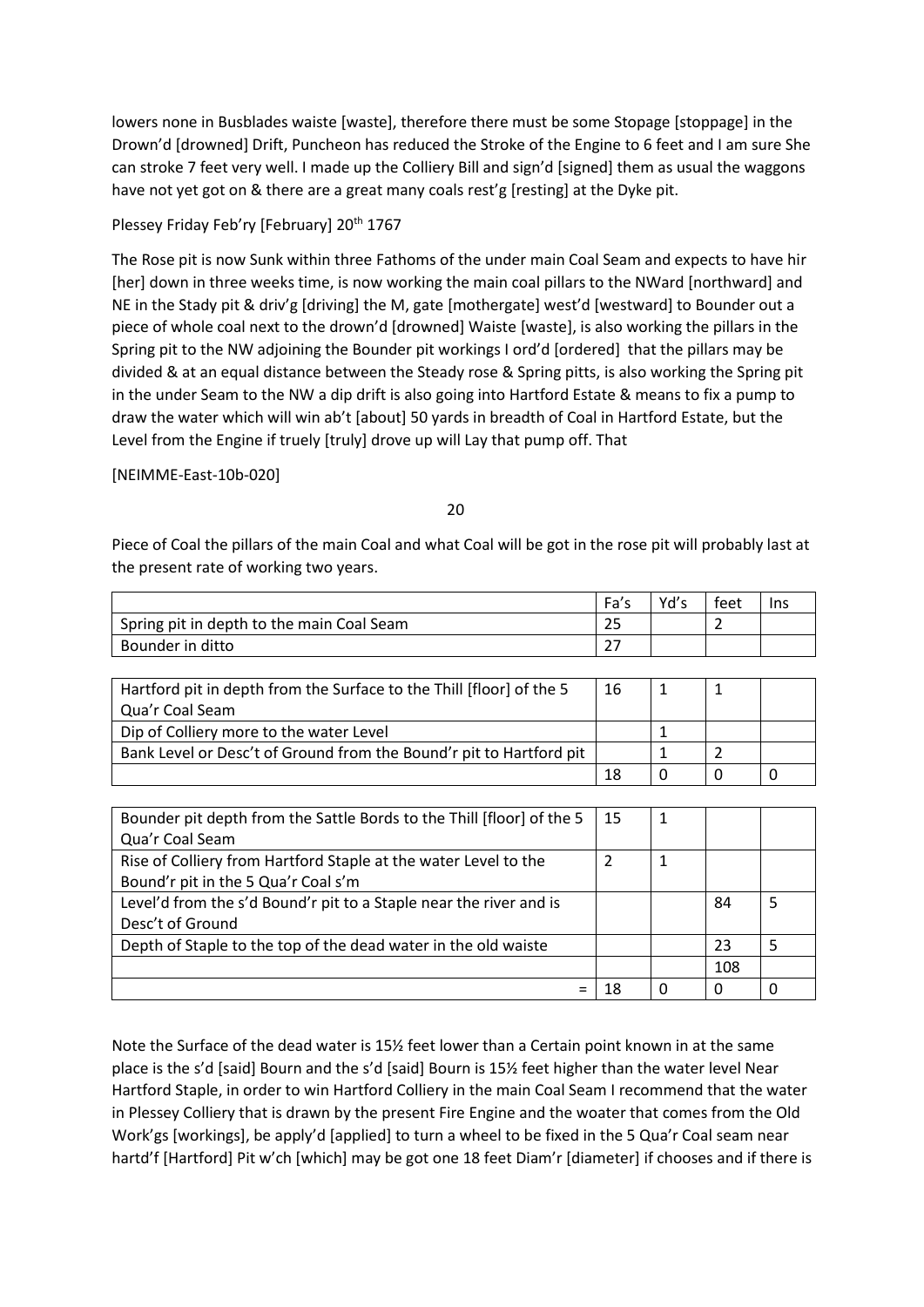not water Sufficient to draw the Quantity of water dred [bred] in the s'd [said] Colliery may at a very small Expence [expense] apply the wat'r [water] In the River upon the s'd [said] Wheel.

[NEIMME-East-10b-021]

21

Saturday Feb'ry [February] 21<sup>st</sup> 1767

At Newcastle with the Owners of Walker Colliery etc. and considered about sundrie [sundry] matters.

Walker Monday Feb'ry [February] 23rd 1767

Went and Lin'd [lined] all the remain'g [remaining] part of the workings. From the last Lining marks I find the SW Dyke gets slowly forw'd [forward]. Has got the windbore [bottom pipe] piece and Working Barrall [barrel] in the second Set of pumps in & finds Not many of the pumps will fit, is oblig'd [obliged] to Stand till gets new ones cast. Charlotte pit is now Sunk 20 Fathoms to the top of the Box and Bor'd [bored] 55 Fathoms.

Newcastle Tuesday Feb'ry [February] 24<sup>th</sup> 1767

Went in the morning to Skinner Bourn and finds there is not much done at Walker pumps, went to the high Craine to see if any pumps were there for Sir John Eden Baro't for his Colliery at West Aulkand, also got some Leather and sent to that Colliery in the afternoon. Making remarks of sundrie Coll'rys [collieries].

Walker Wednesday Feb'ry [February] 25<sup>th</sup> 1767

The North Head's [headways] in the Ann pit is now [ ] Yards from the Mothergate West'd [westward] below the 13 feet Dyke and now standing at an upcast of 5 feet to the Northward ord'd [ordered] her to be sett [set] over and the Headways's [sic] to be drove forw'd [forward]. The Eastw'ds [eastwards] goes only 20 yards until they get another trouble and are laid off, in the SW side the westw'ds [westwards] are going against and upcast trouble, The South Head's [headways] has got an upcast dyke to the South w'ch [which] I am going to sett [set] over to lay off the pump. The West Drifts from the Bush pit are now 60 yards in

[NEIMME-East-10b-022]

22

and looks pretty well. In the west pit the workings are all to the top of the water level and the M.gate [mothergate] East'd [eastward] is now 270 yards below the said Level and five pumps are fix'd [fixed] to draw the water and is from the West pit Shaft 22 yards North & NE 390 yards to the face of the s'd [said] M.gate [mothergate] East'd has 17 East Bords going to the Southward and the west'd [westward] Dykes at ab't [about] 35 yards from a wining [winning] Head's [headways]. The s'd [said] Head's [headways] is now Standing at an upcast Dyke but how far is not yet known at 250 yards South Head's [headways] Course from the s'd [said] M.gate [mothergate]; works ab't [about] 33 Score pp [per] day to s'd [said] ann pit and one half is wrought o the dip od the s'd [said] Engine. The Charlotte pit is Sunk 20 Fathoms & Bor'd [bored] 55 Fath's [fathoms]. The Low sett [set] of Pumps in the Eat pit is compleat'd [completed] and has got 6 pumps into the Cistern in the Middle Set.

Tanfield Moor Thursday Feb'ry [February] 26<sup>th</sup> 1767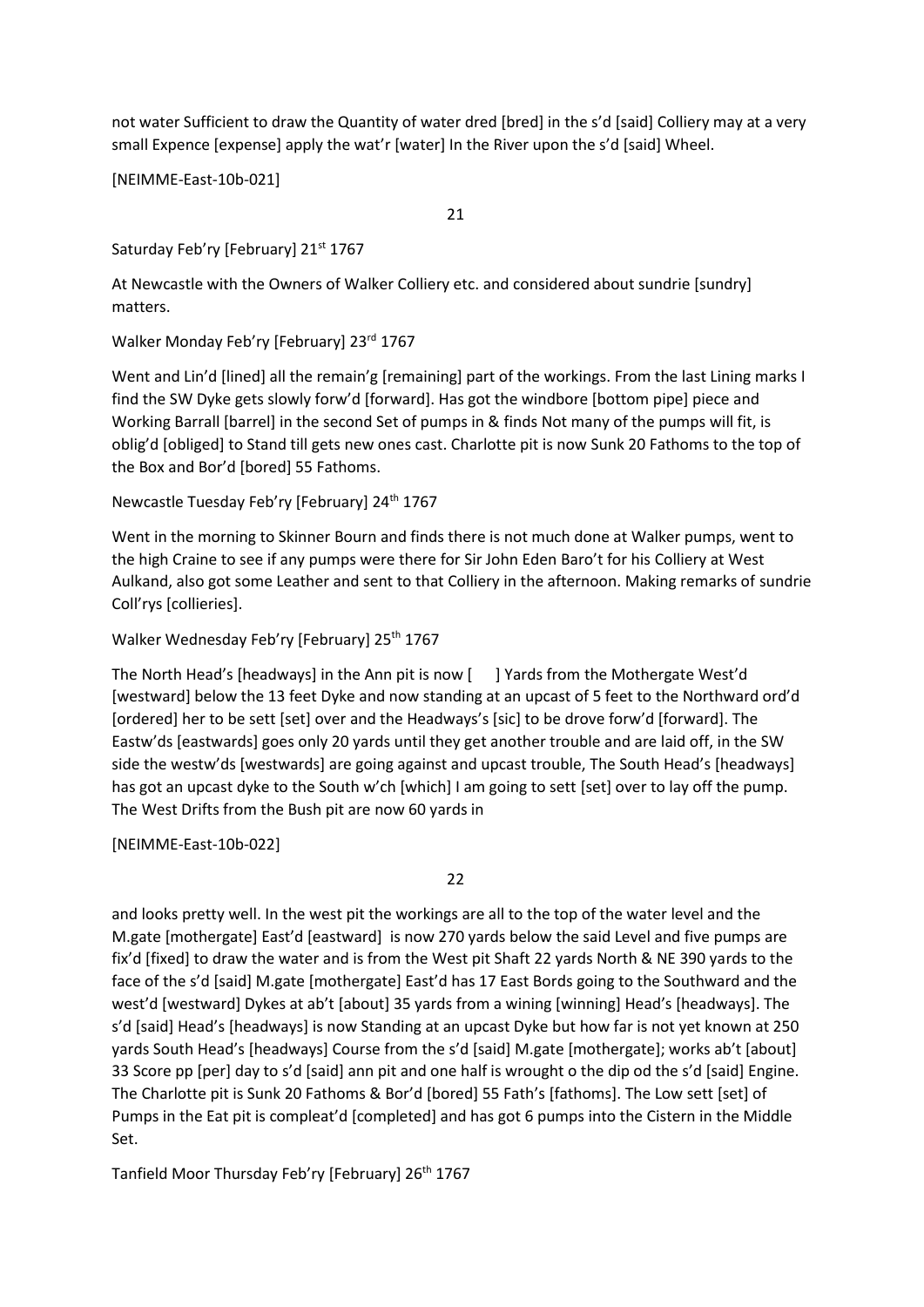The east pit is now 26 Fathoms Sunk and in a very strong post, the main Coal Drift is now 10 yards in from the Sixth Staple she dips so is Oblig'd [obliged] to bring up Level, is now working the Flatt pit and edge pit in the Hutton Seam at 24 Score pp [per] day with a 24 Peck Corf.

Tanfield Moor Edge Feb'ry [February] 26th 1767

The Engine lowers the water and she is now in very good order but Still rises in Busblades waiste [waste] therefore there must be some Stopage [stoppage] in the Drown'd [drowned] Drift. The duke pit is working in the Brass Thill Seam and the North Head's [headways] wants now ab't [about] 80 Yards to th es'd [said] Duke pit. I agreed with Thos. {Thomas] Leck to drive her for 20d pp [per] Yard w'th [with] Six Men they to Cutt [cut] the Ritt [channel or cutting] and keep her Constantly going.

[NEIMME-East-10b-023]

23

Halliwell reans Friday Feb'ry [February] 27<sup>th</sup> 1767

An Acco't [account] of Fire Coals from Newbiggen Colliery from Decem'r [December] 31<sup>st</sup> 1760 to and w'th Decem'r [December] 31<sup>st</sup> 1766.

|         | W's                                                                           | Fothers  | Tens | W's | <b>Bolls</b> |
|---------|-------------------------------------------------------------------------------|----------|------|-----|--------------|
| In 1761 | 77                                                                            | 395      |      |     |              |
| 1762    | 40                                                                            | 131½     |      |     |              |
| 1763    |                                                                               |          |      |     |              |
| 1764    | 13                                                                            | 92       |      |     |              |
| 1765    | 72                                                                            | 832      |      |     |              |
| 1766    | 114                                                                           | 12181/2  |      |     |              |
|         | 316                                                                           | 2669     |      |     |              |
|         | Ded't for Coals got by my L'ds Ten'ts in 1765 & 1766 for w'ch no Rent is paid |          |      |     |              |
|         |                                                                               | 312      |      |     |              |
|         | 316                                                                           | $2357 =$ | 59   | 10  | 08           |

[NOTE ACROSS TABLE] \*\* Not a right Acco't \*\* [NOTE ACROSS TABLE]

There are four Engines kept going at this Coll'y [colliery] and has never got the water out since last flood. The Ann pit works ab't [about 36 XX [Score] pp [per] day and the [ ] pit works 24 Score pp [per] day with a 16 peck Corf. The ann pit works very well next Brunton Estate.

Saturday Feb'ry [February] 28<sup>th</sup> 1767

At Newcastle making sundrie Acco'ts [sundry accounts] and went to Mr Jen: [Jenison] Ormston to agree w'th [with] him to take the direct'n [direction] of Gateside fell Coll'y [colliery].

### Sunday March 1st 1767

Went w'th [with] Mr Brown to this Colliery and find the first sett [set] of pumps (as said before) ar Completed [completed] and is now taking off the Tub work for the high sett [set] of pumps to Stand in. the Charlotte pit is now Bor'd [bored] and Sunk ab't [about] 78 Fa/s [fathoms] in a Strong Stone. The workings in General are going pretty well forward.

[NEIMME-East-10b-024]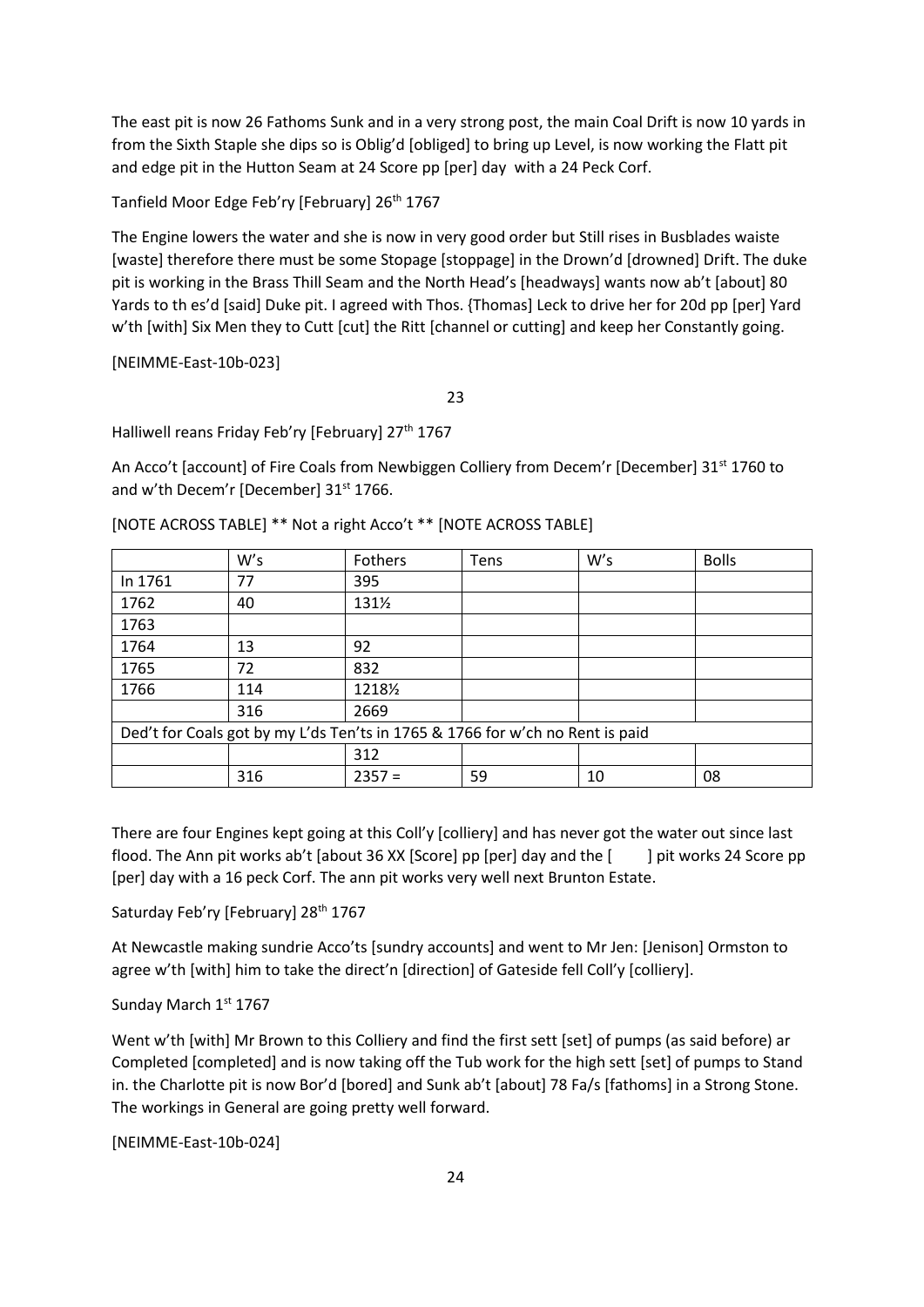## Byker Monday March 2nd 1767

The stone Drift going to the first Cola pit in St Anthony's Colliery wants now ab't [about] 15 yd's [yards] & is in a good workable Stone, costs £1/10s pp y'd [one pound, ten shillings per yard]. The East Drift In At Anthony's has got downcast trouble t the SE of 5 feet & is now Setting her through. In the delight is working a part in the pillars to the SE from the Shaft & the other work'gs [workings] are in the barrier left between the present work'gs [workings] and the Old Thrust w'ch [which] will be of Short duration.

# Gateside Low Fell Tuesday March 3rd 1767

The Engine pit is Sunk 8 Fathoms and at the Coal w'ch [which] has been wrought in WCoal [?whole coal?] and pillars in a great Many places on the Fell and as these works may probably intercept many funders [?feeders?] of water. I have ord'd [ordered] her to be close Clead to the Yard Coal seam, is also Sinking a Coal at ab't [about] yards to the East from the s'd [said] Engine pit, I try'd [tried] the waggon way from the s'd [said] Coal pit to the place where it does into Bensham Estate & finds it will be w'th [with] some difficultie {sic] to make a single Horse pull. I also design'd [designed] the waggon way thro' [through] Bensham Estate and made some alterations of it where it has been Stak'd [staked] out/ I also Level'd [levelled] from the SE Corner of a pasture field to the Staith to 149.0½ feet.ins Desc't [descent] of Ground

| Feet | Ins [inches] |                                                                                                                                    |
|------|--------------|------------------------------------------------------------------------------------------------------------------------------------|
|      |              | Fall of ongate                                                                                                                     |
| 24   |              | Hight [height] of the Staith                                                                                                       |
| 28   |              |                                                                                                                                    |
| 120  | 10%          | & the distance is 540 yards to come on the West end of the staith so<br>that the fall will be ab't 4.11% feet.ins in every 22 yd's |

I ord'd [ordered] that a Gutter may be Cast on the Top of the pot House Bank and two Cond'ts [conduits] made thro' [through] the waggon way to make the Bank as dry as may be.

[NEIMME-East-10b-025]

25

Beamish Wednesday March 4th 1767

Went w'th [with] Mr Davison, Mr Brown and Mr Wilkinson to View the Situation of the Ground where the waggon way is intended to be laid to the River Wear & thinks if Lowses Moss Close can be come at upon Reasonable terms w'd [would] Bring the way down there. Mr Brown has some thoughts to bring the water from Beamish Corn mill to apply it to win the Low Seams of Coal near the Skin Mill. Went to Tanfield and finds the Rodds not yet got in Harraton Outside pit. Ord'd [ordered] that Rich'd [Richard] Brown may go and try for them. The Offtake Drift going to the Garden pit is now 12 yards in and is now working the Garden pit in the Main Coal Seam to the NE.

Tanfield Moor Thursday March 5<sup>th</sup> 1767

The Flatt pit is working in the Hutton Seam & in the whole Coal ab't [about] 12 Score pp [per] day and the edge pit 10 Score pp [per] day in the pillars. The Main Coal Drift is now 40 yd's [yards] from the Sixth Staple & dips so will be oblig'd [obliged] to fix a pump. I agreed w'th [with] Matt'w [Matthew] Robinson & part'rs [partners] to ridd out [clearing and removing of loose material] the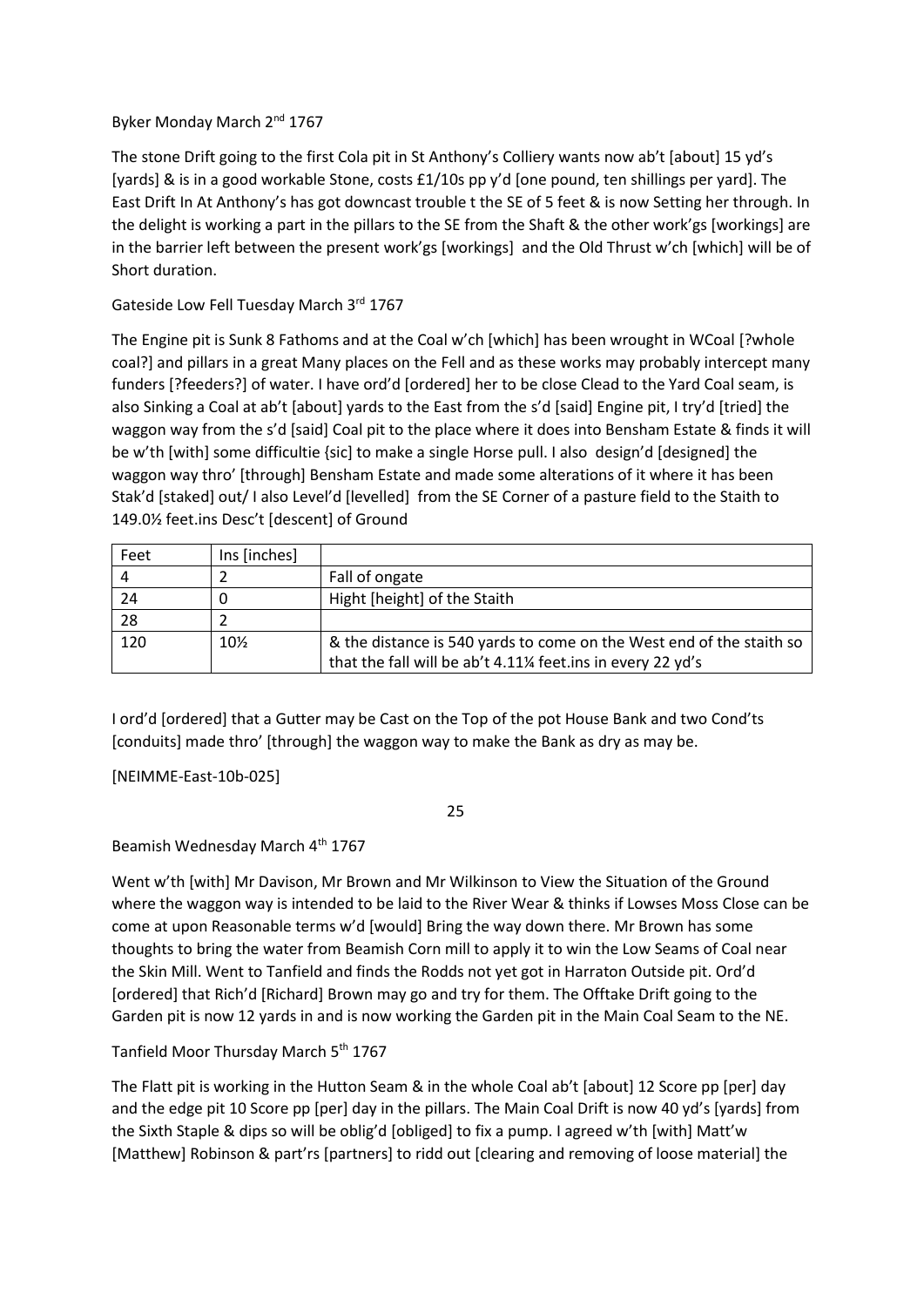Hobson's pit for 8s [eight shillings] pp [per] Fathom from the Surface to the Hutton Seam. The east pit wants ab't [about] a Fathom to Sink to the Coal.

Tanfield Moor edge Thursday March 5th 1767

The duke pit is working in the Brass Thill Seam to the SW & NW. The Engine is in very good order and lowers the water there bit still rises in busblades waiste [waste].

[NEIMME-East-10b-026]

26

Friday March 6<sup>th</sup> 1767 at Newcastle making Sundry Accot's [accounts].

## Heworth Saturday March 7<sup>th</sup> 1767

In the Old Engine pit the M.gate [mothergate] Eastw'd [eastward] is a Considerable way below the Level of the Engine in the upper Main Coal Seam and is now working by Verture [virtue] of pumps but very Little water is bred there ord'd [ordered] that the NW side may be sett [set] on and work a piece of whole Coal next to the 26 Fathom Dyke w'ch [which] may probably afford 500 Tenns. In the Second pit she is Sunk to the Mettle Coal Seam and a Drift and a Drift drove in Coal to the 10 fathom Dyke and then in Stone ab't [about] 40 yards thro [through] the s'd [said] Dyke. The Main Coal in the dip side of the 10 Fathom Dyke ai ab't [about] 3 Fathoms Lower than the Mettle Coal on the rise side thereof and had it been Exactly known before any Stone Drifting had been made on a Drifting might have Serv'd [served] the purpose of a Barroway & Consequently sav'd [saved] a good deal of money. The distance to putt the Coals for the first Corf will be ab't [about] 108 yards but I an afraid there will not be Coals to last till the new way be Completed [completed].

Gateside Low Fell Monday march9th 1767

Met Mr Brown, Mr John Legg, Mr Edw'd {Edward] Smith, Mr Gill, Mr Newton, Mr Hall and others and view'd [viewed] p.pike {Pontop Pike] water Course thro [through] apart of the Colliery Estate. In respect of an Expected additional Rent for the Liberty thereof There appears to be ab't [about] 400 Hog'ds [?hogsheads?] pp [per] Hour of water in p.pike {Pontop Pike] Colliery, recommended By Mr Brown that 40 yd's [yards] of pillars be Sett [set] on the west Side

[NEIMME-East-10b-027]

27

of the said Drift &all the pillars on the East Side to Support the s'd [said] water Course and also a piece of whole Coal in the Stable pit adjoining pontoppike Bound'ry [Pontop Pike boundary].

|    | A  | $\cdots$ | D |               | Tenns |
|----|----|----------|---|---------------|-------|
| ۱o |    |          | u | of whole Coal | 217   |
|    | 10 |          |   | of pillars    | 450   |
|    |    |          |   | Total         | 667   |

Tanfield Moor Monday March 9th 1767

Agreed w'th [with] Tho. {Thomas] Salton & Partn'rs [partners] to drive a Coal drift from the Ease pit water level one Hund'd [100] Yards for 2s/6d pp yd [two shillings and sixpence per yard] thet to Drive the Ritt [channel or cutting], clead her, hang on the Coals etc. to drive 30 yd's [yards] of north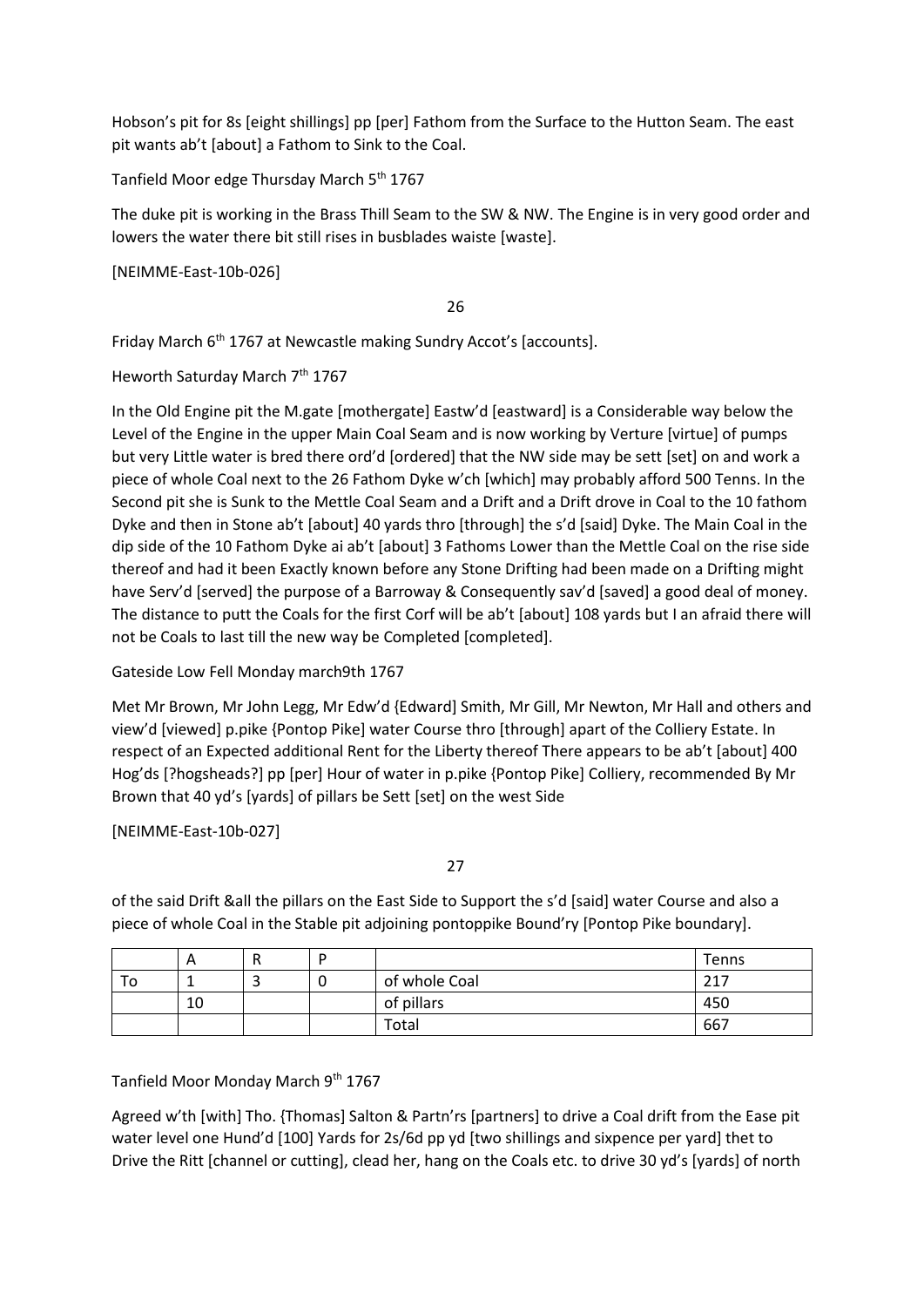Head's [headways] and 12 yards of Bords for £3.0.0 [three pounds]. The drift to be 3 feet wide and 4½ feet in Height.

Beamish Tuesday March 10<sup>th</sup> 1767

|                                                                               | Feet | Ins. |
|-------------------------------------------------------------------------------|------|------|
| Level'd [levelled] from Beamish Corn Mill at the Tailbrace, to the Surface of | -38  |      |
| the water in the Skin Mill Dam. Disc't [descent]                              |      |      |
| from the Surface of the water in the Skin Mill Dan to the Stone Drift end     | 13   |      |
| Desc't [descent] Total   51                                                   |      |      |

|                                                                                               | Fath.     | Yd      | Feet          | Ins. |
|-----------------------------------------------------------------------------------------------|-----------|---------|---------------|------|
|                                                                                               | [fathoms] | [yards] |               |      |
| From the s'd [said] Stone Drift end to the Brass Thill Seam<br>on the banke is Asc.t [ascent] | 9         |         | O             | 0    |
| From the s'd [said] Brass Thill Seam to a place int'd<br>[intended] for an Engine             | 9         |         | 2             | 0    |
| From Do. [ditto] place to near the Cock pit                                                   | 18        |         | $\mathcal{P}$ | 6    |
| From near the s'd [said] Cock pit to the Apple pit                                            | 5         |         | 1             |      |
| From the Apple pit to the Contre pit                                                          | 12        |         |               |      |
| From the Contre pit to the Edge pit                                                           | 4         |         |               |      |
| Tot. [total]                                                                                  | 59        | O       | 2             | 6    |

Turn over

[NEIMME-East-10b-028]

28

|                                                            | Fath.     | Yd      | Feet | Ins. |
|------------------------------------------------------------|-----------|---------|------|------|
|                                                            | [fathoms] | [yards] |      |      |
| From Beamish Corn Mill to the Skin Mill by way the Int'd   |           | 1250    |      |      |
| [intended] race may be Cutt                                |           |         |      |      |
| The Apple pit in depth from the Sattle Boards to the Thill | 6         |         |      |      |
| [floor] of the Shieldro Seam                               |           |         |      |      |

Recommends that the Brass thill water Course may be ridded out [clearing and removing of loose material] and to search the Old waiste [waste] near the place where an Engine may probably be fix'd [fixed].

Walker Wednesday march11th 1767

Measur'd [measured] the Headways's [sic] and walls as usual. The Bunton [girder or beam in a shaft] is now be fix'd [fixed] for the upper Sett [set] of pumps to Stand on the Cistern hole will be Compleat [complete] in a days time, has got the Head's [headways] in the SW Way hold [holed] to Lay off the west pump. There are Nothing more particular in the work's [workings] since my Account on Feb'ry 25<sup>th</sup>. The Charlotte pit boring gets very Slowley [slowly] forwards on Acco't [account] of the Hard Stone.

Throckley Thursday March 12<sup>th</sup> 1767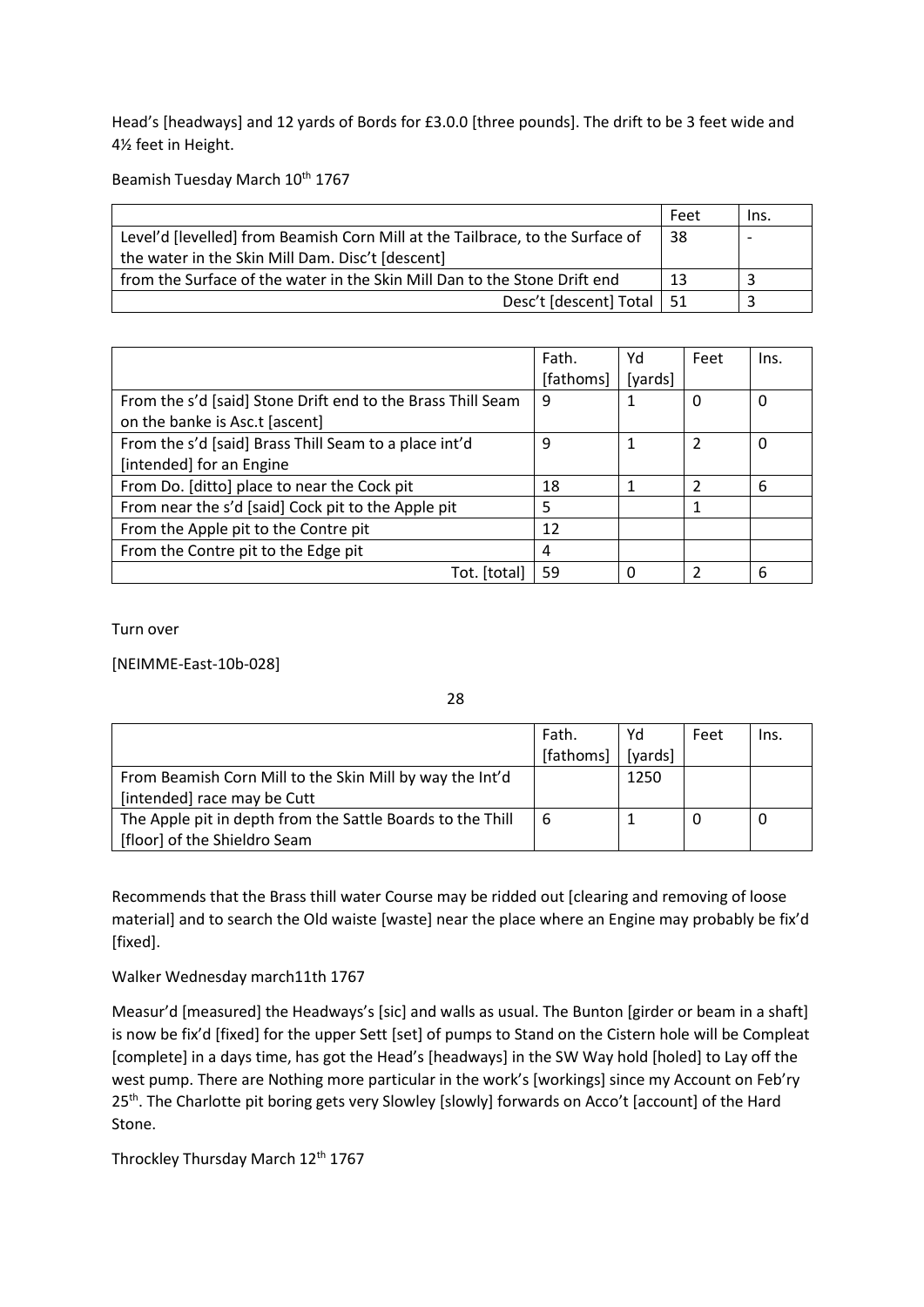Making his Grace the Duke of Northumberland Acco'ts [accounts] for Lady day Aud't [audit] 1767 and went to Mr John Beaumonts to get an Acco't [account] of the Fire Coals deliv'd [delivered] from Newbiggen Coll'ry [colliery] since Xtmas [Christmas] 1760.

Turn over

[NEIMME-East-10b-029]

29

### [LEFT-HAND SIDE OF PAGE IN LANDSCAPE FORMAT]

Dr. [draft] Newbiggen Colliery Acco't [account]

|                                               | Coals led to the Sta<br>[staith]: |     |     | Vend'd by Lundale: |     | Tot'l [total] |       |     |     |
|-----------------------------------------------|-----------------------------------|-----|-----|--------------------|-----|---------------|-------|-----|-----|
|                                               | Tenns                             | W's | B's | Tenns              | W's | B's           | Tenns | W's | B's |
| In 1761 From X'tmas 1760                      | 299                               | 20  |     | 78                 | 1   |               | 377   | 21  |     |
| 1762                                          | 288                               | 18  |     | 4                  | 17  | 5             | 293   | 13  | 05  |
| 1763                                          | 125                               | 06  |     |                    |     |               | 125   | 6   |     |
| 1764                                          | 155                               | 0   |     | $\overline{2}$     | 7   | 14            | 157   | 15  | 14  |
| 1765                                          | 656                               | 8   |     | 16                 | 4   | 12            | 672   | 12  | 12  |
| 1766 to and w'th Sep'r 24th                   | 814                               | 9   |     | 25                 | 11  | 7             | 839   | 20  | 07  |
|                                               | 2340                              | 03  |     | 126                | 20  |               | 2467  | 1   |     |
| NB The Fire Coals are include'g to Xtmas 1766 |                                   |     |     |                    |     | 1867          | 17    | 10  |     |
| Surplus Leadings                              |                                   |     |     |                    |     |               | 598   | 5   | 9   |

| <b>Tenns</b> | W's                                                      | <b>Bolls</b> |                |                        |
|--------------|----------------------------------------------------------|--------------|----------------|------------------------|
| 598          |                                                          | 06           | at 15c pp Tenn | £448.13.8%             |
|              | Half a Year's Certain Rent due Michl's [Michaelmas] 1766 |              |                | 100                    |
|              |                                                          |              |                | £548.13.8 <sup>3</sup> |

## [RIGHT-HAND SIDE OF PAGE IN LANDSCAPE FORMAT]

Contra

|                                                 | Tenns | W's | B's | Fenns | W's | B's |
|-------------------------------------------------|-------|-----|-----|-------|-----|-----|
| By Short Coals at Christ's 1760 accounting the  | 268   | 17  | 10  |       |     |     |
| Certain Rent to Michl's [Michaelmas] 1760 by Mr |       |     |     |       |     |     |
| Newton's acco't [account]                       |       |     |     |       |     |     |
| By Coals for six Years Certain Rent due Michl's | 1600  |     |     |       |     |     |
| [Michaelmas] 1766                               |       |     |     |       |     |     |
|                                                 |       |     |     | 1868  |     | 10  |

[NEIMME-East-10b-030]

30

Fatfield Friday March 13<sup>th</sup> 1767

The Offtake Drift going to the Garden pit is now 242 yards in and is walling her w'th [with] Brik [brick], has got the Borrods in Harraton Outside pit, made the pay and went to Ouston paid the pit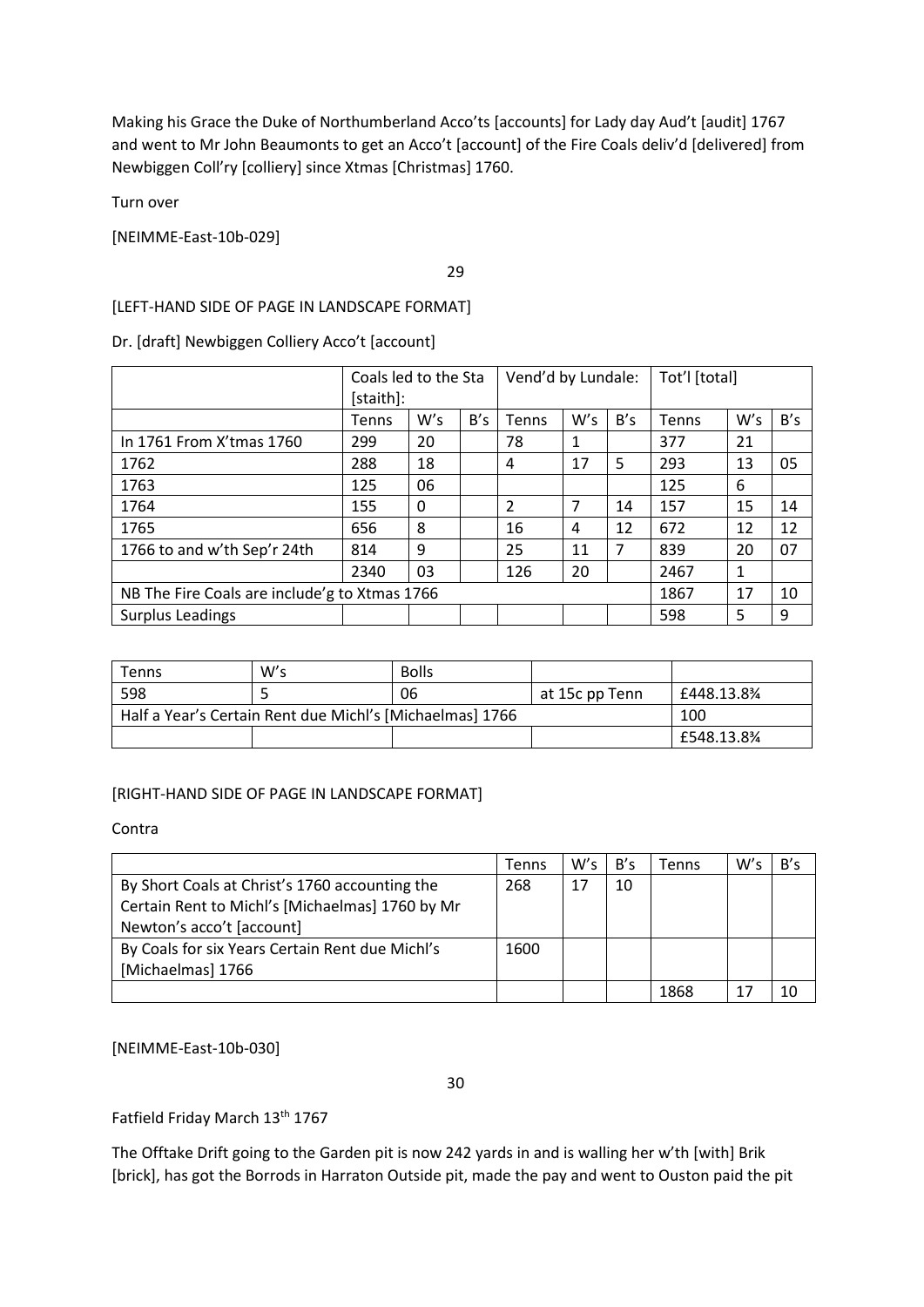men singley [singly]. There seems to me to be great necessity to have the waggons measur'd [measured] and at Ouston will be in great wants of Coal if Lowes's is not purchac's [purchased].

Saturday [March 14th 1767] at Newcastle Making Mr Beaum'ts [Beaumont's] Acco'ts [accounts] and making a plan of Walker Colliery.

Walker Monday March 16<sup>th</sup> 1767

The Ann pit is Idle and the pit men are Sticking for the Money that I ord'd [ordered] to be kept off the Drivers for Riding on the Sledges in the west pit Eastway. The Engine water Is rising so that care must be taking [taken] to open the Doors fix'd [fixed] on the delivery and Mr Brown Shew'd [showed] Renwick how to Support the Old Cistern. The Charlotte Borhole [borehole] get very Slowley [slowly] forw'd [forward] on Acco't [account] of the Hard Stone.

Byker Monday March 16<sup>th</sup> 1767

The Stone Drift wants now ab't [about] 8 yards to the first Coal pit in St Anthony's Colliery and the 5 feet downc't [downcast] trouble to the Eastward has got her Set over and at 4 yd's [yards] further has got another Downcast to the SE of 7 feet. The Delight pit is working a part in the Barrier, left between the Old waiste [waste] and the present workings and also is working a part in the Pillars to the SE.

[NEIMME-East-10b-031]

31

Throckley Tuesday Mar. [March] 17th 1767

Making a plan of Byker for Wm [William] Peareth Esq. showing a piece of Coal that lies between the Thistle and Jane pit Dyke in Walker Estate and Cont's [continues] ab't [about] 36 acres. Also the Barrier left in Walker Estate ag'st [against] Heaton Boundry [boundary].

Beamish Wednesday March18th 1767

Went w'th [with] Mr Brown, Mr Baker and others to set out the waggon way to the River Wear but it came on so much Snow, were stop't [stopped] from doing any thing. The [there] is Noth'g [nothing] done in the Apple pit Hard Coal Seam Yet, went into the Brass Thill Seam in the Bankside and finds the Coal wrought 4 yards to the wining [winning], the Bords two Yards wide and pillars two yards thick.

Tanfield Moor edge Thursday Mar. [March] 19th 1767

The Engine is in very good Condition but Lowers the water Slowley [slowly], is now oblig'd [obliged] to Lead the Coals from the Fortune pit, that the Engine bourns, thinks it w'd [would] be right to set on the Success pit in the Brass Thill Seam to Supply the Engine for a months time, and then can Lead the Small Coals from the Dyke pit when the way's [sic] are better. Is now working 16 Score pp [per] day in the Dyke pit Brass Thill Seam. I Lin'd [lined] the workings to the NW. From the Dyke pit Shaft took west Rope.

| [Seam]          | $[°$ [degrees]]    | Ch Lin [Chains.Links]              |
|-----------------|--------------------|------------------------------------|
| 1 <sub>st</sub> | S80 <sup>%</sup> W | 0.90                               |
|                 | S45 <sup>%</sup> W | 24                                 |
|                 | <b>S81W</b>        | 1.09 To a Mark offset To the North |
| 1 <sub>st</sub> | $N\frac{1}{4}W$    | 3.29                               |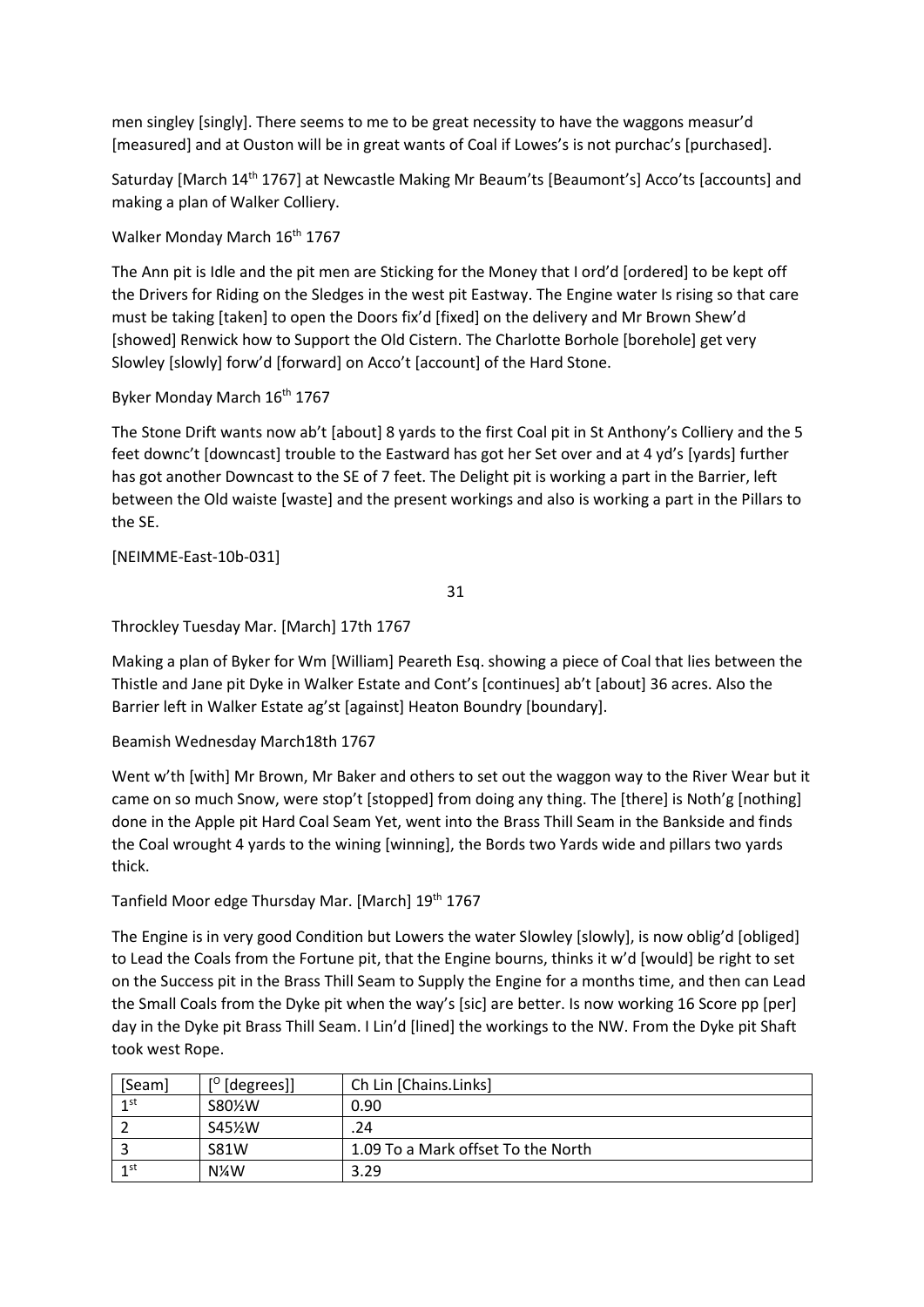|       | N8W                               | 2.91                                           |
|-------|-----------------------------------|------------------------------------------------|
|       | N9½W                              | 2.61                                           |
|       | N8W                               | 0.71 To face of Headways                       |
| Set 4 | S82 <sup>1</sup> / <sub>2</sub> W | 1.46 and 21½ Yards more to face and at Boundry |

[NEIMME-East-10b-032]

32

| [Seam] | $[°$ [degrees]]     | Ch Lin [Chains.Links]                                                      |
|--------|---------------------|----------------------------------------------------------------------------|
| 5      | N12½W               | 1.62                                                                       |
|        |                     | at 50 Lin a west'd 211/2 yards and at Bound'ry                             |
|        |                     | 96 a Do. [ditto] 21 <sup>2</sup> / <sub>3</sub> Do. [ditto] Do. [ditto]    |
|        |                     | Do. [ditto]<br>135 a Do. [ditto] 22 Do. [ditto]                            |
| 6      | N17 <sup>/2</sup> W | 1.33                                                                       |
|        |                     | at 20 Lin a west'd 221/2 yards and at Bound'ry                             |
|        |                     | 54 a Do. [ditto] 23½ Do. [ditto] Do. [ditto]                               |
|        |                     | 107 a Do. [ditto] 19½ Do. [ditto] & short of Do. [ditto] 2 yd's            |
| 7      | N10%W               | 1.18                                                                       |
|        |                     | at 15 Lin a west'd 181/2 yards and at Bound'ry 51/2 yd's                   |
|        |                     | 65 a Do. [ditto] 25 Do. [ditto]<br>2 yd's                                  |
|        |                     | 112 a Do. [ditto] 25 Do. [ditto] Do. [ditto] 8                             |
| 8      | N <sub>2</sub> E    | 0.75 To a Mark                                                             |
|        |                     | at 33 Lin a west'd 111/2 yards and sho' o Bound'ry 22 yd's                 |
|        |                     | 80 a Do. [ditto] 11 <sup>1</sup> / <sub>2</sub> Do. [ditto] Do. [ditto] 29 |

Tanfield Moor Thursday Mar. [March] 19<sup>th</sup> 1767

Level'd [levelled] from the Fourth Borhole [borehole] on Tanfield Moor to the East pit (Viz)

|                                                            | Fath.     | Yd      | Feet | Ins. |
|------------------------------------------------------------|-----------|---------|------|------|
|                                                            | [fathoms] | [yards] |      |      |
| Fourth Borhole to the Hard Coal Seam                       | 32        |         |      |      |
| East pit to the Hutton Seam                                | 28        |         |      |      |
| Bank Level or Descent from the Fourth Borhole to the East  | 1         |         |      | 6    |
| pit                                                        |           |         |      |      |
| Dip of Colliery from the East pit to the Water level Drift |           |         | 2    | 9    |
|                                                            | 30        | Ω       |      | 10   |
| The Hard Coal Under level of the Hutton Seam on the dip    | 1         |         |      | 2    |
| side of the Dyke                                           |           |         |      |      |

The Water level Drift is ab't [about] 25 yd's [yards] East from East pit and is now beginning to drive her forw'd [forward] towards the 50 Fathom Dyke. The South Headw's [headways] Course rises and I am afraid it will Continue so until it comes to the s'd [said] dyke, therefore to win the Hard Coal Seam will be a M [moment] of Consideration. The Main Coal Drift goes very well forward and they are now ab't [about] 120 Yards from the Sixth Staple and rises Moderately, is working the Slatt and Edge pitt's [sic] but

[NEIMME-East-10b-033]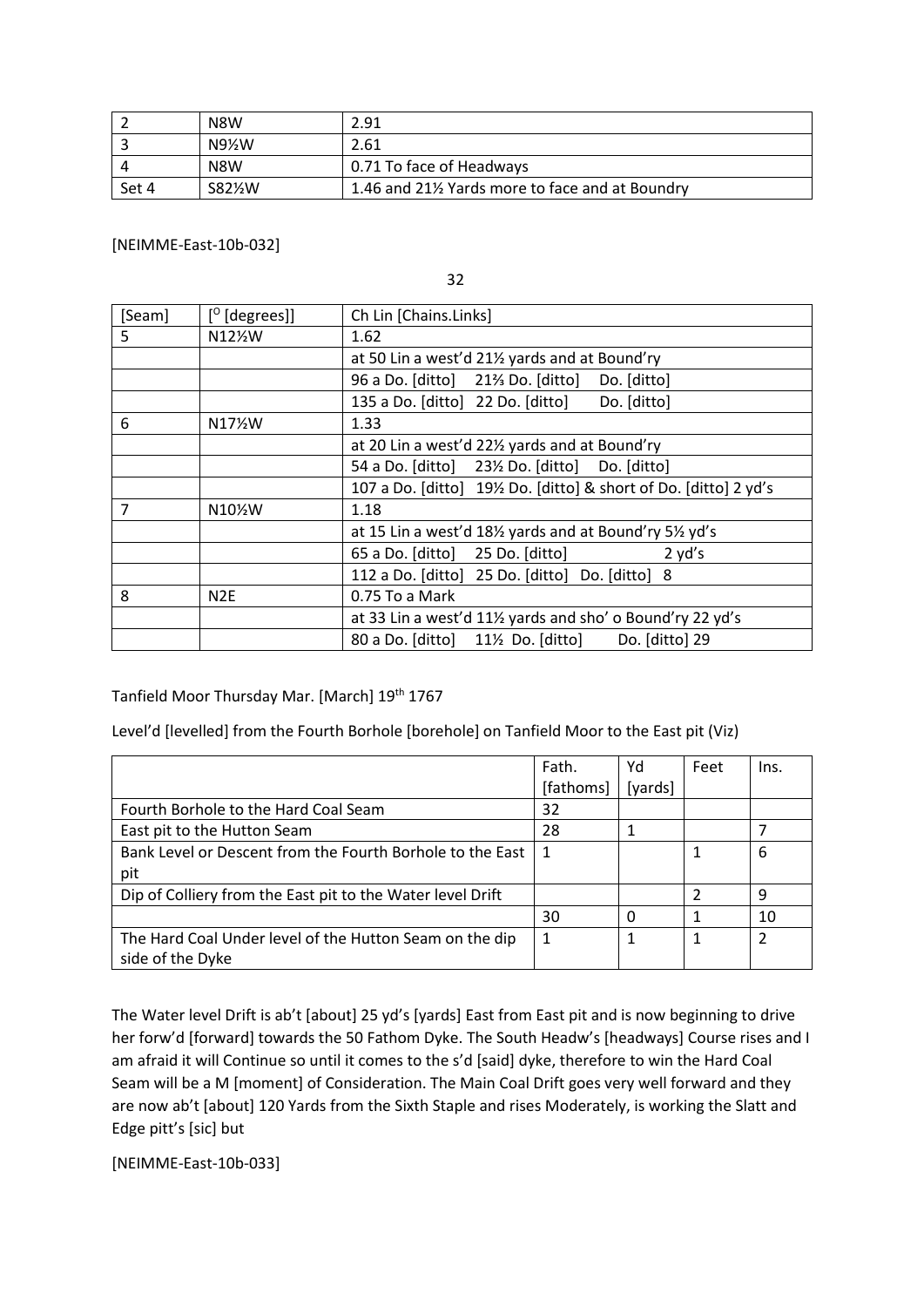I am thinking to lay off the Edge pit until next Season, and begin to work the Brook.

Friday Mar. [March] 20<sup>th</sup> 1767

Gateshead fell Colliery Mar. [March] 20<sup>th</sup> 1767

At the Staith is taking some Rubbish off the Key [quay] for the Erection of the Timber's [sic]. I agreed w'th [with] And'w [Andrew] Forster and partn'rs [partners] to remove a pavel for £5-6 [five pounds, six shillings] to the dimension's [sic] mark'd [marked] out. I mark'd [marked] out a part of the waggon way and had Nich's [Nicholas] Chancer at the s'd [said] Key [quay] to make a proposal for taking down a part & building it up again for 3s-d pp [three shillings, zero pence per] yard. Superficial, he to cut a part of the Ground to sett [set] the s'd [said] Key [quay] further back than the pres't [present] one. I find there is a runing [running] Sand in the Bank near the Ongate which will be very difficult to Secure. The Engine pit is now 13 Fath's [fathoms] Sunk & in a Strong post, the Coal pit is now 15 Fath's [fathoms] Sunk and has ab't [about] 11 man Tubs of water pp [per] Hour.

Saturday Mar. [March] 21<sup>st</sup> 1767 at Newcastle making sundrie [sundry] Acco'ts [accounts].

Monday Mar. [March] 23<sup>rd</sup> 1767 at Newcastle wrighting [writing] sundrie [sundry] Acco'ts [accounts] all Day.

## Walker Tuesday [March] 24<sup>th</sup> 1767

Measur'd [measured] the Headways's [headways(s)] & walls as usual. There is nothing particular since my last Acco't [account] only is forwarding the NE Dyke, to sett [set] over and is also driving two Bords to, for an Air Course for a piece of Coal to the South from the Even on South Head's [headways] in the west pit

[NEIMME-East-10b-034]

34

has tried a Dyke to the So East from the west pit but not got the Coal on the Rise side of her so I ord'd [ordered] that she may be Stop't [stopped] as there are no likelihood of her being set over being such a long distance to put the Coals; works 32 Score pp [per] day of 20 peck Corves in the Ann pit. The west pit Engine will be on all probability be ready in two weeks time. Shew'd [showed] Renwick how to fix the Jackhead Cystern and pumps & to secure the Shaft where the Old one still Stands. The Charlotte pit Still continues in a Strong post.

### Beamish Wednesday March25th 1767

Went and set out the Intend'd [intended] waggon way from South moor and Beamish Collierys [sic], to the Moss Close House and also try'd [tried] the way from a Certain point, thro' [through] Pelton Town to 76.50 Ch.Lin [chains, links] to the joining of Ouston waggon way at ab't [about] 200 yards Eastw'd [eastward] from the Corner pit also try'd [tried] another way to the same place by way of going thro' [through] a part of a Close belonging to Mr Lambton to 76 Cha [chains].

Gateside Fell Thursday March26th 1767

|                                                            | Fa's.     | Yd      | Feet | Ins |
|------------------------------------------------------------|-----------|---------|------|-----|
|                                                            | [fathoms] | [yards] |      |     |
| Level'd [levelled] from the Engine pit on Gateside Fell to | 29        |         |      |     |
| the View pit to Asc't [ascent] of Ground                   |           |         |      |     |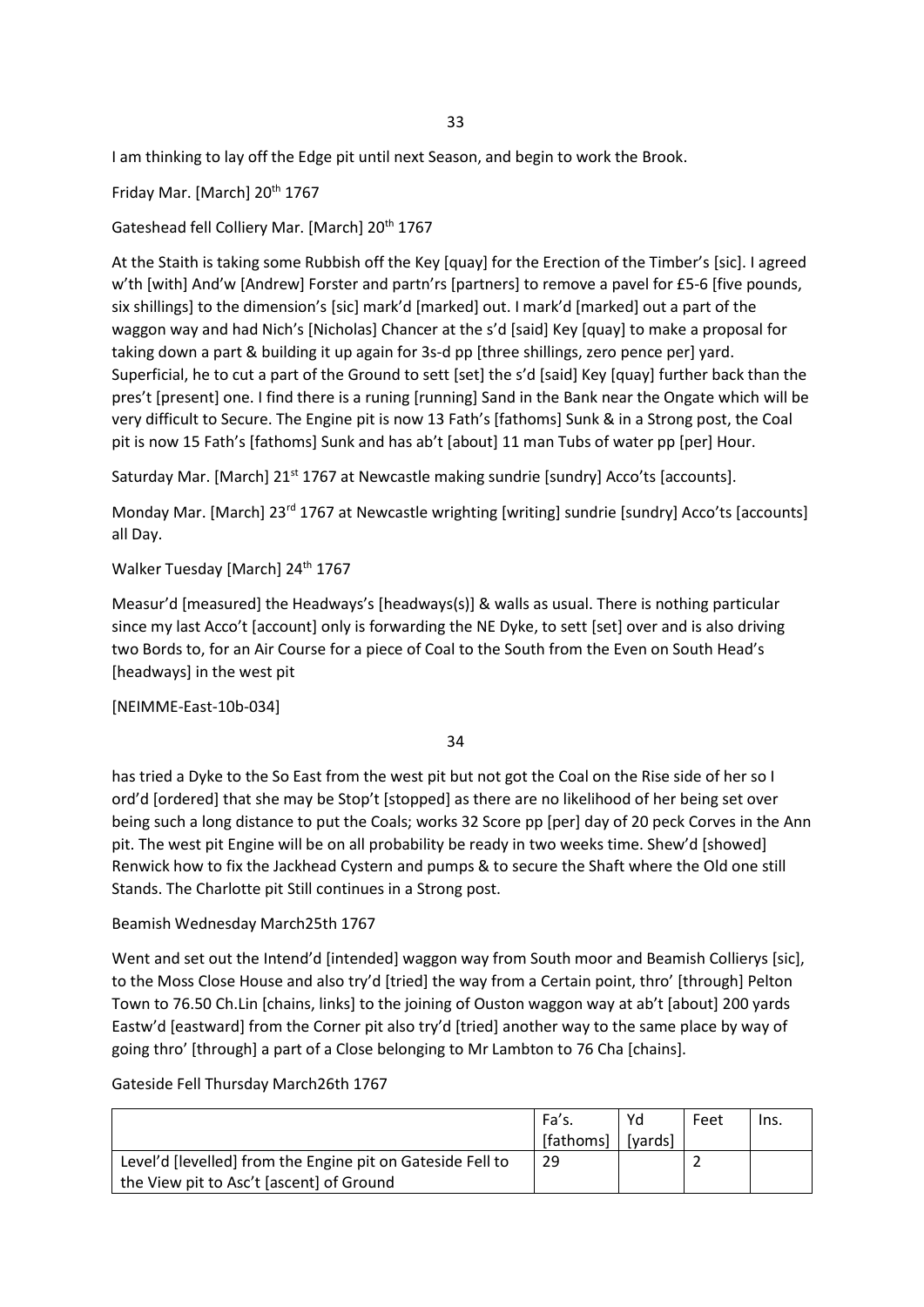| the View pit in depth from the Settle bords to the Thill | -55 |  |  |
|----------------------------------------------------------|-----|--|--|
| [floor] of the Hard Coal Seam                            |     |  |  |

The Engine pit is now 17 Fath's [fathoms] Sunk and in a Strong whin Stone [hard, dark-coloured [rock\]](https://en.wikipedia.org/wiki/Rock_(geology)) and the Coal pit is now 18 Fath's [fathoms] Sunk & has ab't [about] 11 man Tubs of water pp [per] Hour. The waggon way gets pretty well forward & is removing some Rubbish near the pothouse Key [quay] for the Staith.

[NEIMME-East-10b-035]

35

Fatfield Friday March 27th 1767

Went to the pay and examin'd [examined] the Bills as usual. The Offtake Drift going to the Garden pit is now ab't [about] 30 yd's [yards] in. Is working the Chance pit in the Main Coal Seam & the rusk [small slack, the next grade above dust or dead small] and plain pits in the Five Quarter Coal Seam, there is very poor trade in this River. The Lane pit is now 38½ Fa's [fathoms] Sunk and the New pit in Harraton outside is 24 Fathoms Sunk.

Set out The New Engine House in the Garden pit.

Saturday March 28<sup>th</sup> 1767 at Newcastle all day.

Fatfield Monday March 30<sup>th</sup> 1767

Went w'th [with] Mr brown to this Colliery and meas'd [measured] a part of the waggon way int'd [intended] for So.[South] Moor Colliery, first from a known place in Harraton Grounds to a Gitt[?gin pit?] near the Garden pit By way of the North side of Mr Waid's House, to 43 Cha's [chains] and from the s'd [said] place by way of the Chance pit to the same place is 46 Cha's [chains]. The garden pit is working in the main Coal Sm. [seam] to the NE and SE towards North Biddick Bound'ry [boundary] and is tak'g [taking] up 5 feet of Level out of the Garden pit and driving tow'ds [towards] the s'd [said] Bound'ry [boundary] the Chance pit is now working in the s'd [said] Main Coal Seam to the NW between two Dykes and may probably last until the Lane pit be Sunk to the Main Coal Seam, there appears to be some alteration's [sic] of the waggon's [sic] and the sooner they are try'd [tried] the better.

[NEIMME-East-10b-036]

36

Beamish Tuesday March 31st 1767

Went and mark'd [marked] out the Engine House on the Banke side near the Brass thill [floor] Drift end, and agreed w'th [with] John Johnson to Cutt the foundation of the s'd [said] House for 2d [two pence] pp [per] Cub: [cubic] yard also greed [agreed] w'th [with] Johnson to make all Cutts and Batterys [sic] from the first Coal pit to the Moss Close House (viz) for a stone Cutt'g [cutting] near the Cobblers House to have 3d pp y'd [three pence per yard] & to be oblig'd [obliged] to make a Batt'y [battery] w'th [with] the Mettle that comes out of this Cutt without any pay ment [meant] for the Battery that the s'd [said] Mettle makes, and all other Cutts to be pain 2d pp y'd [two pence per yard] & Batterys 2d½ pp y'd [two and a halfpenny per yard] except such as does not exceed 2 feet in height or 2 feet depth to be paid 20d [twenty pence] pp [per]rood. Marked out the said way to a Hill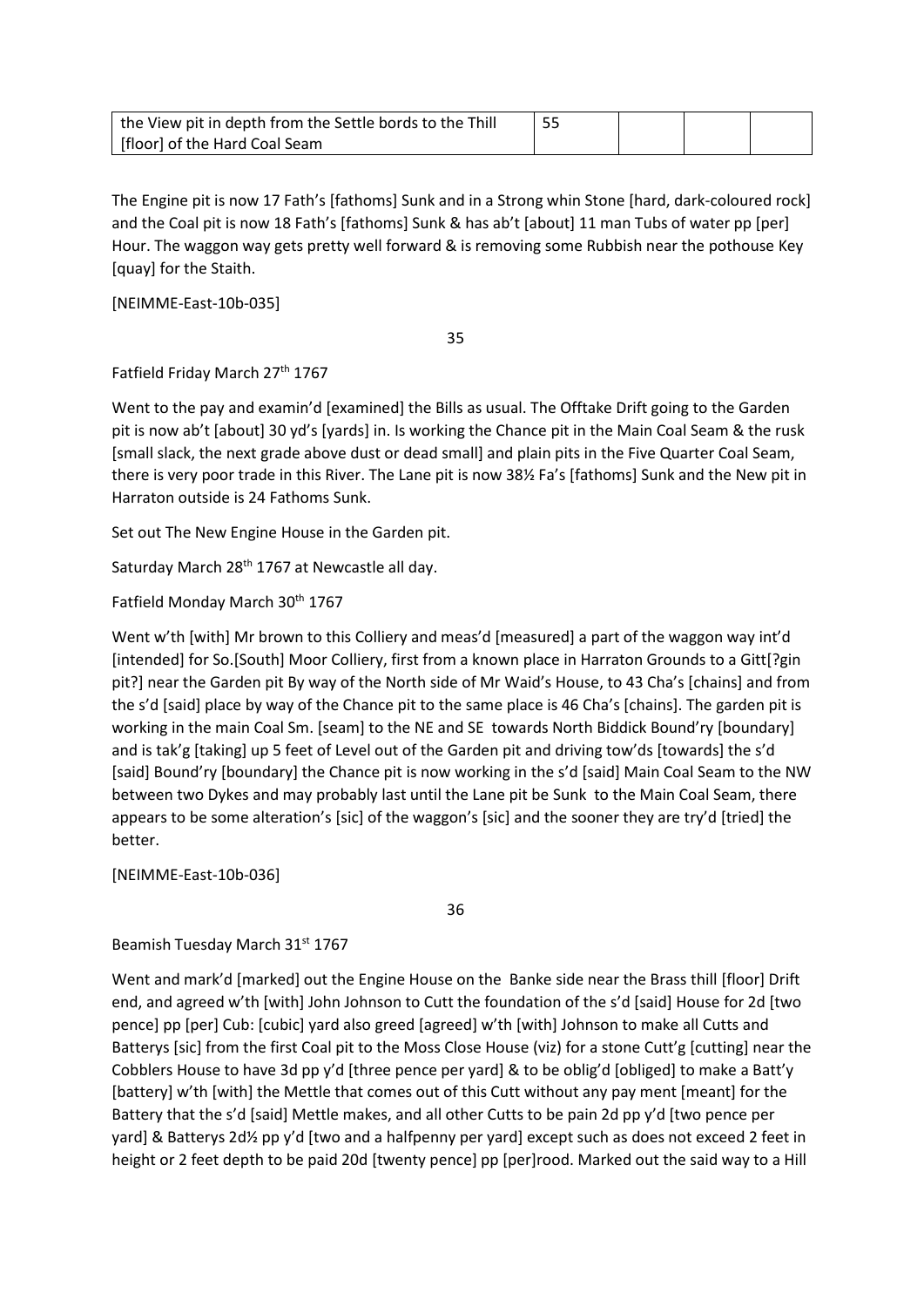Eastward from the Moss House also agreed w'th [with] the 'd [said] Johnson to make Barrows w'th [with] boxes for 2s [two shillings] each.

# [FOLLOWING PAGE IS OUT OF SEQUENCE]

and may probably go 100 yards further it be compleated [completed] to win the Hard Coal Seam. I had a proposal from Geo. [George] Humble & part's [partners] to drive 30 yards of the s'd [said] Drift for 31s.6 pp yard [thirty one shillings and sixpence-per yard].

# Tanfield moor edge Monday 7<sup>th</sup> March1768

The pumps in the venture pit and Slydes [slides, upright rails] from the Engine is now finished and I had a tryal [try] w'ch [which] answered very well. The Air Brattice is also putt in but not join'd [joined] at top into the Stone Drift where the water is delivered. I ord'd [ordered] the meetings to be made sufficient and shew'd [showed] Wm. {William] Daglish in what manner to do them, and also to lay a suff't [sufficient] Scaffold. There are some boards fallen and also the Headways to the North w'ch [which] must be ridded before any Coal work can be got to; went down the Success pit in the Hard Coal Seam and marked out some Pillars to be wrought until proper room [working place] can be made in the venture Pit.

[NEIMME-East-10b-036a]

36a

Tinmouth Moor Tuesday March 8<sup>th</sup> 1768

Went w'th [with] My Brown to Whittle point Staith and from there went down the Good intent pit at Preston and find the West Drift in the walls in hol'd [holed] into the Luckey pit we now Headw's [headways] at ab't [about] 80 yards North from the Luckey pit Shaft, has got the innermost North Headw's [headways] in the Good intent pit ridded 100 yards and wants ab't [about] 40 yards more to the Dyke is now work'g [working] the pillars. I ord'd [ordered] as soon as the Headw's [headways] is compleated [completed] to begin in the extreme NW corner. The Bottom part of the Coal is sore crush'd [crushed] but the top part is not much alter'd [altered]. I am strongly of the opinion that not above one Fifth part of the Whole will be lost.

At Tinmouth moor the New Engine pit is now Sunk 28 Fathoms. The water is very troublesome gets slowly formed until the New Boiler be Putt in and in the meantime to get the Shaft wall'd [walled] w'th [with] Brick becomes necessary.

The First pit is now Sinking and is now ab't [about] 20 Fathoms below the Hard Coal Seam. The Shieldraw Seam or upper main Coal lies at 7.0.2.3 Fa's,Y's,F,In [Fathoms, yards, feet, inches] and the hard Coal Seam lies at ab't [about] 19.0.2.4 Fa's,Y's,F,In [Fathoms, yards, feet, inches] from the Settle boards. I went down the Solley pit and finds there is a ritt [channel or cutting] in the shaft for receiving boxes to convey the water from the rings] and Boxes taken from the Stonehead down to the hard Coal Seam, they being so much fail'd [failed] will be oblig'd [obliged] to draw them and pull new ones in w'ch [which] are at 16 Fathoms.

## Monday & Tuesday March 14<sup>th</sup> & 15<sup>th</sup> 1768

At Newcastle on Monday waiting on Mr Waters to go to Rise Moor but he did not come, on Tuesday the weather so bad staid [stayed] in Town the forenoon & afternoon went to Gateside fell, there is nothing going forw'd [forward] there but the Sinking of the Engine pit and Ann pitt [pit].

[NEIMME-East-10b-036b]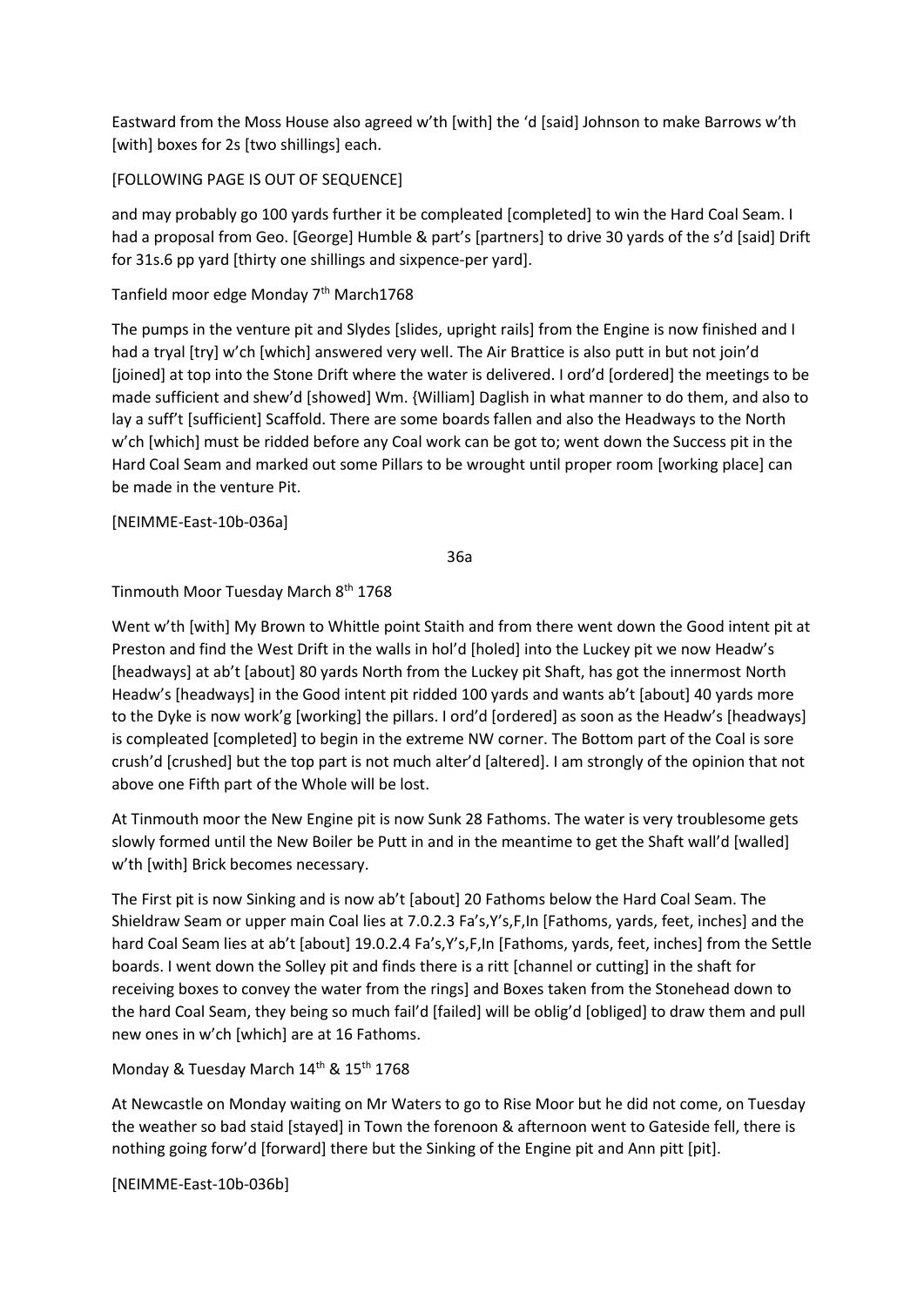36b

Gateside fell Wednesday March 9th 1768

Ord'd [ordered] that a New Boiler be push'd [pushed] w'th [with] all speed as there are more feeders of water advancing. I find the water is gone from the Ann pit aparting w'ch [which]] lies ab't [about] 4 Fathoms above the Six Quart'r [quarter] Coal Seam. I [?] Renwick draw the Boring Scaffold and also the Boring Boxes and begin to [?] immediately; that pit wants ab't [about] 18 Fathoms to the Thill [floor] of the Five Quart'r [quarter] Coal. The Engine pit is now Sunk 40 fathoms & 2 feet and in a strong post.

Newcastle Thursday March 10<sup>th</sup> 1768

Making a plan of the workings of St Anthony's Colliery and Mr Brown a Copy.

Beamish March 11<sup>th</sup> 1768

The Engine pit is now 32 fathoms to the Top of the Black Stone and 2 Fathoms in the Black Stone w'ch [which] is now ab't [about] 29 Fathoms below the Main Coal in the Edge pit a Boring there are ab't [about] 30 Fathoms difference between the Thill [floor] of the main Coal and Tanfield moor Hutton Seam w'ch [which] makes me suppose she is near [?].

[ORIGINAL PAGE SEQUENCE RESTORED – 1767 ENTRIES]]

Walker Wednesday April 1st 1767

The pumps are now sett [set] in the west pit and is beginning to put in the Spears [ridged guide rails]. I ord'd [ordered] that the meetings may be made 8 Yards Long (Viz.) 2 Yards in the outlay 4 Yards in the Womb & 2 Yards on the income, expects to get the Engine ready to work in two or three days time.

Byker Wednesday April 1st 1767

Level'd [levelled] to try the depth of the New Coal pit in St Anthony's Colliery, the SE Headways is now setting her over the Dyke and Cutting a Barroway for the Coal on the SE side of it.

[NEIMME-East-10b-037]

37

Tanfield Moor Thursday April 2<sup>nd</sup> 1767

The water level Drift in the Hutton Seam is now 25 Yards from the East pit Shaft and now going a little to the East from Headways Course & going towards the red raw. Let her to Tho's {Thomas] to drive for 2s 6d pp [per] yard. I measur'd [measured] the Branch from the Flatt pit to the joining of the Edge pit Branch. The Dayhole still continues very Strong and very Small progress is made of her. I have some thoughts to try other fourhands [one of a pair of headings which is maintained a short distance ahead of the other]. The Main Coal drift advances very well forw'd [forward] is now 150 yd's [yards] from the Sixth Staple she dips and is now ab't [about 1 foot 6 in [inches] under level so is oblig'd [obliged] to keep the water by Laves. The Hobson's pit is Sunk to the Hard Coal Seam & can get no further for water ord'd [ordered] Emmerson to make a Tryel [try] of an Old Drift to loose her but not be at much Expence [expense] of making the s'd [said] Tryel [try], then probably some other scheme may be us'd [used]. I have long made Complaint of Mr Newt's [Newton's] Neglect of not employing a sufficient Number of Wailers [boys employed in the wagons or at the pit head to pick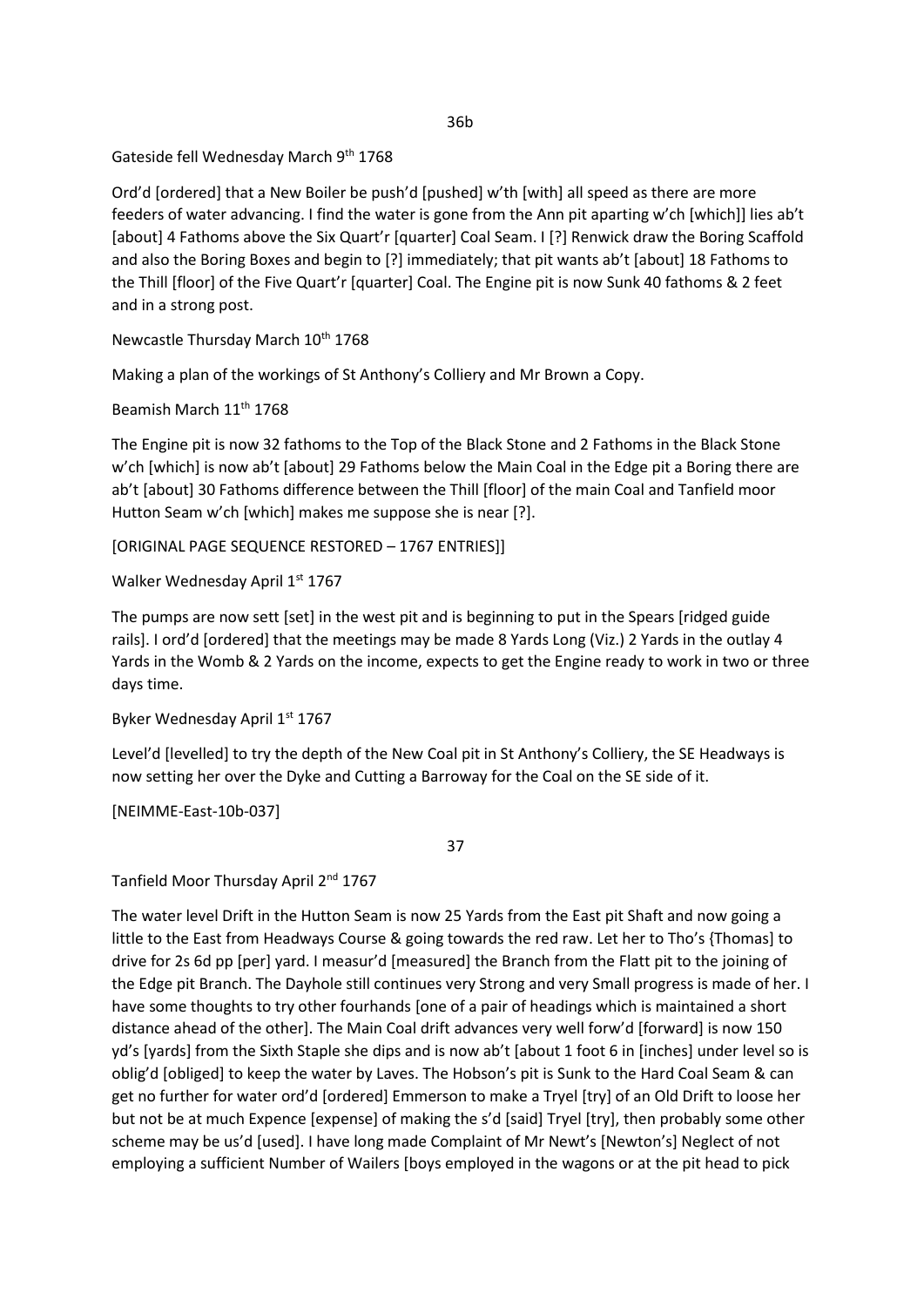out any stone or pyrites that had passed through the screens] but is to no purpose so is oblig'd [obliged] to set on some wailers and may be deduct'd [deducted] out of the Tentail rent [tonnage rent upon coals drawn]. Is now working the Brook and Flatt pitts [pits].

Tanfield Moor edge April 2nd 1767

The Engine is now in very good Condition but has only Lower'd [lowered] the water ab't [about] 15 Inches for ab't [about] 4 Months past so its very plain the feeders of water increases and in all probability partly is from the Venture pit. The North Head's [headways] wants now ab't [about] 70 Yards To hole into the Dyke pit work'gs [workings] in the Brass Thill Seam, is now work'g [working] three Bords to the SW at ab't [about] 80 Yrads from the Shaft and the other Bords to the NW tow'ds [towards] Busblades Boundary there are a great many Hirvings [holing or wedge-shaped excavation made at the bottom of the coal by the hewer] cast and the Coals are as good as I ever saw them in that Seam.

[NEIMME-East-10b-038]

38

Whittlepoint Friday April 3rd 1767

Measu'd [measured] the Carpenter Work at the Staith for Cha's {Charles] How and part'rs [partners].

Wm [William] Gibson Esq. & part'rs [partners] To Cha's {Charles] How & part'rs [partners]. Dr

|                                                                           | £              | <sub>S</sub>   | d              |
|---------------------------------------------------------------------------|----------------|----------------|----------------|
| For making an Ongate 4 Keelbirths 24 Feet at [ ] pp                       | 10             | 17             | $\overline{7}$ |
| Staith 2 Keelbirths 21 Feet at 37 pp                                      | 4              | 11             | 3              |
| Horse Offgate 1 Keelbirths 15 Feet at 25 pp                               | $\mathbf{1}$   | 13             | 4              |
| To 500 feet of Oak wood sawing for the offgate @2/1 s/d pp H'd            |                | 10             | 5              |
| Roofing in the fore side of the Staith w'th Oak 611/2 yd's @2d pp         |                | 10             | 3              |
| 33 yd's of Floor'g with Fir @ 11/2d pp yard                               |                | 4              | $1\frac{1}{2}$ |
| Cladding the Backside of the Staith & fix'g two parts 18 Sq yd's @1/6 s/d | $\mathbf{1}$   | $\overline{7}$ |                |
| pp                                                                        |                |                |                |
| Cap'g the rails with beach 87 yd's @ 11/2d pp                             |                | 10             | 10½            |
| Do. Sawing 87 yards @ 3d pp Hund'd                                        |                | $\overline{2}$ | $\overline{2}$ |
| 8 Shutts @ 2/8 s/d                                                        | $\mathbf{1}$   | 0              | 4              |
| 5 Trap doors making @ 8d each                                             |                | 3              | 4              |
| One Main Spout                                                            |                | 10             |                |
| One turn Tail                                                             |                | 10             |                |
| On gate & Offgate gate mending & changing                                 | $\overline{2}$ |                |                |
| A Ladder & handrailing                                                    | $\overline{2}$ | 6              |                |
| 38 Fenders @18d pp                                                        | $\overline{2}$ | 17             |                |
| Caping on foreside of Staith 30% @ 4d pp                                  |                | 10             | $2\frac{3}{4}$ |
| Pailing round the Staith yard, 92 days @ 20d pp                           | 7              | 13             | 4              |
| Fixing two Stobs in the Staith                                            |                | $\mathbf{1}$   | 6              |
| Making a Little House                                                     |                | 5              |                |
| Taking down the Old ongate                                                | $\mathbf{1}$   | 10             |                |
| 400 feet of plank'g Sawing for flooring @2/1 s/d pp Hund'd                |                | 8              | 4              |
| Sawing 74 Deals for weather bording @2d pp                                |                | 12             | 4              |
| Making & hanging two Gates                                                |                | 5              |                |
| To putting on the Earzen Boards                                           |                | 10             |                |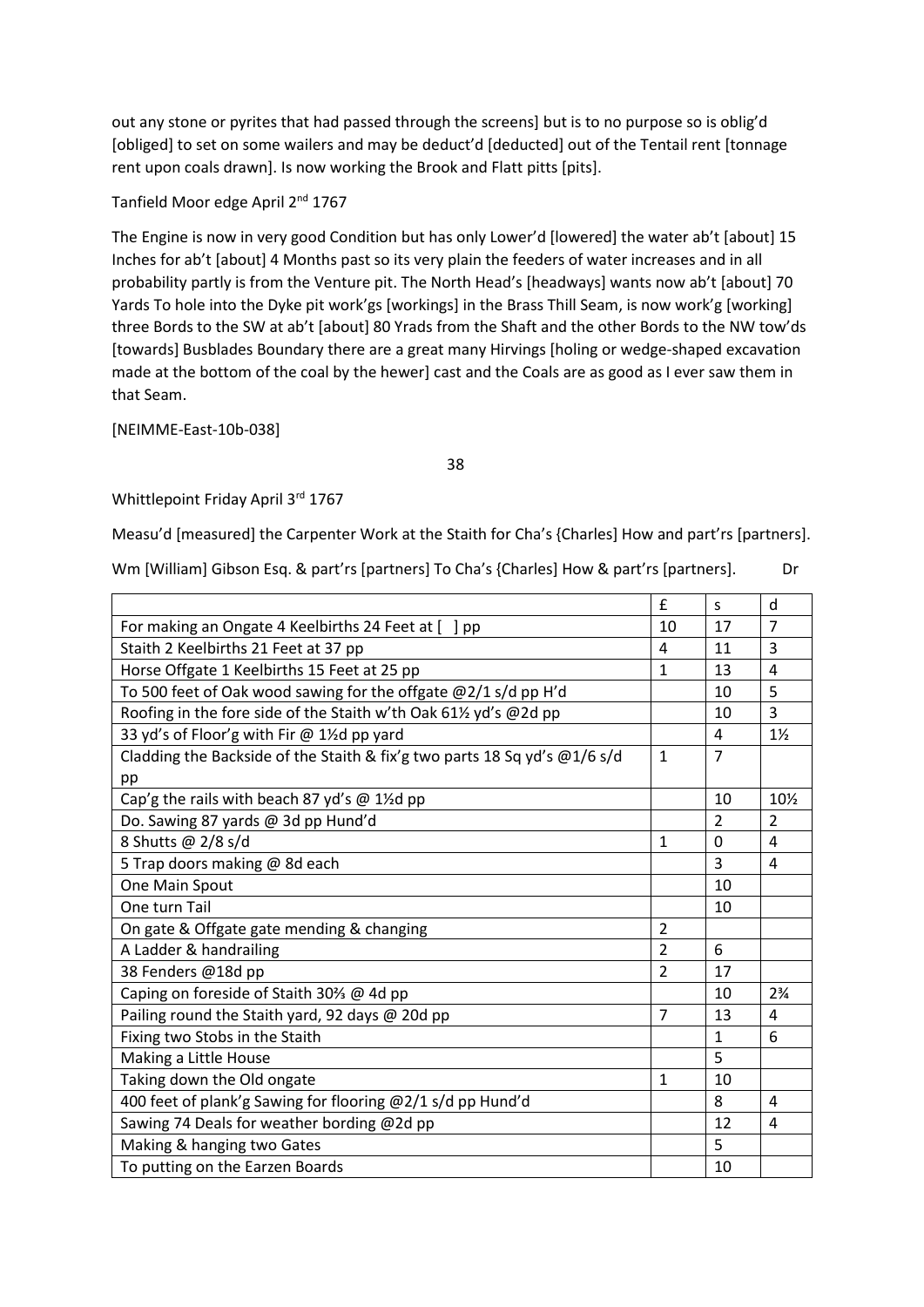| Cutting dodds for the Staith wall |              | ᅩ |                  |
|-----------------------------------|--------------|---|------------------|
| Total.                            | <br>∽<br>. ပ | c | $\bigcap$<br>274 |

[NEIMME-East-10b-039]

39

Rise Moor Monday April 6<sup>th</sup> 1767

The Prosperous pit is now working Coals in the Low Main Coal Seam at ab't [about] 20 Score pp [per] day w'th [with] a 10 peck Corf. The M.Gate [mothergate] west'd [westward] is now 36 yards in and looks extremely well and when 40 yards to Sett [set] away a North Headways & work the places west tow'ds [towards] the s'd [said] Shaft, has also turn'd [turned] off a west'd [westward] Bord ab't [about 10 yd's [yards] South from the said Shaft and drive west until the 9 feet of Level be eat out. And then means to drive South Headways Course by Verture [virtue] of pumps until gets as much Level as to lay the Coal Dry at the Dogg pit, has also sett [set] away a North Head's [headways] at ab't [about] 40 yd's [yards] east'd [eastward] from the s'd [said] Prosperous pit & is working Coals there.

I Examin'd [examined] the Stone Drift from Teazel's Staple ab't [about] 70 yards Nort'd [northward] w'ch [which] I agreed w'th [with] Ja. Soulsby & partn'rs [partners] to Sludge and Timber properly, also agreed w'th [with] Soulsby to Sludge the Drift from the Venture pit to the Staple at the Prosperous to putt in Boxes from the Main Coal Seam to the Stone Drift and Drive ab't [about] 10 yards of Level round the s'd [said] Shaft to Collect all the water into the s'd [said] Boxes.

Beamish South Moor Tuesday April 7<sup>th</sup> 1767

In the forenoon busy making sundry Acco'ts [accounts] and afternoon went w'th [with] Mt Brown to this Colliery. I find there is a great part of the Engine foundation Cutt out, and is beginning to wall the First Coal pit near John Smith's House. Agreed w'th [with]John Watson to drive a Stone Drift from Orpeth bourn to the intend'd [intended] Engine pit to Follow a Strata of Stone

[NEIMME-East-10b-040]

40

at ab't [about] 3 yards above the Level of the said Bourn for 10/6 s/d [ten shillings and sixpence] pp [per] yard, alsi agreed w'th [with] the s'd [said] Watson to room [prepare a working place] a pit intended for a Coal pit to be 7 feet Diam'r [diameter] within all Timber he to room [prepare a working place] her to thill [floor] of the Hard Coal fir 19s pp [shillings per] Fathom. Also agreed w'th [with] John Kell to make a 30 feet Gin and sett [set] the same up for £10. Is now getting forward with the Engine House foundation and the waggon way.

## Walker Wednesday April 8<sup>th</sup> 1767

The Stone Levels going to loose the west Pump is not yet Compleated [completed] and will not be in less than one Month's time. I measu'd [measured] the Headways's [sic] and walls etc. as usual. The NE Dyke is making a Barroway but has got a Feeder of water w'ch [which] Makes it very troublesome the west Engine is Compleated [completed] and got to work and is now Rooming [prepare a working place] the Meetings to admit of a 16 peck Corf ord'd [ordered] her to be made 4 Fathoms long and 10 Quar's [quarters] wide in the Womb from the foreside of the Collouring of the pumps [collaring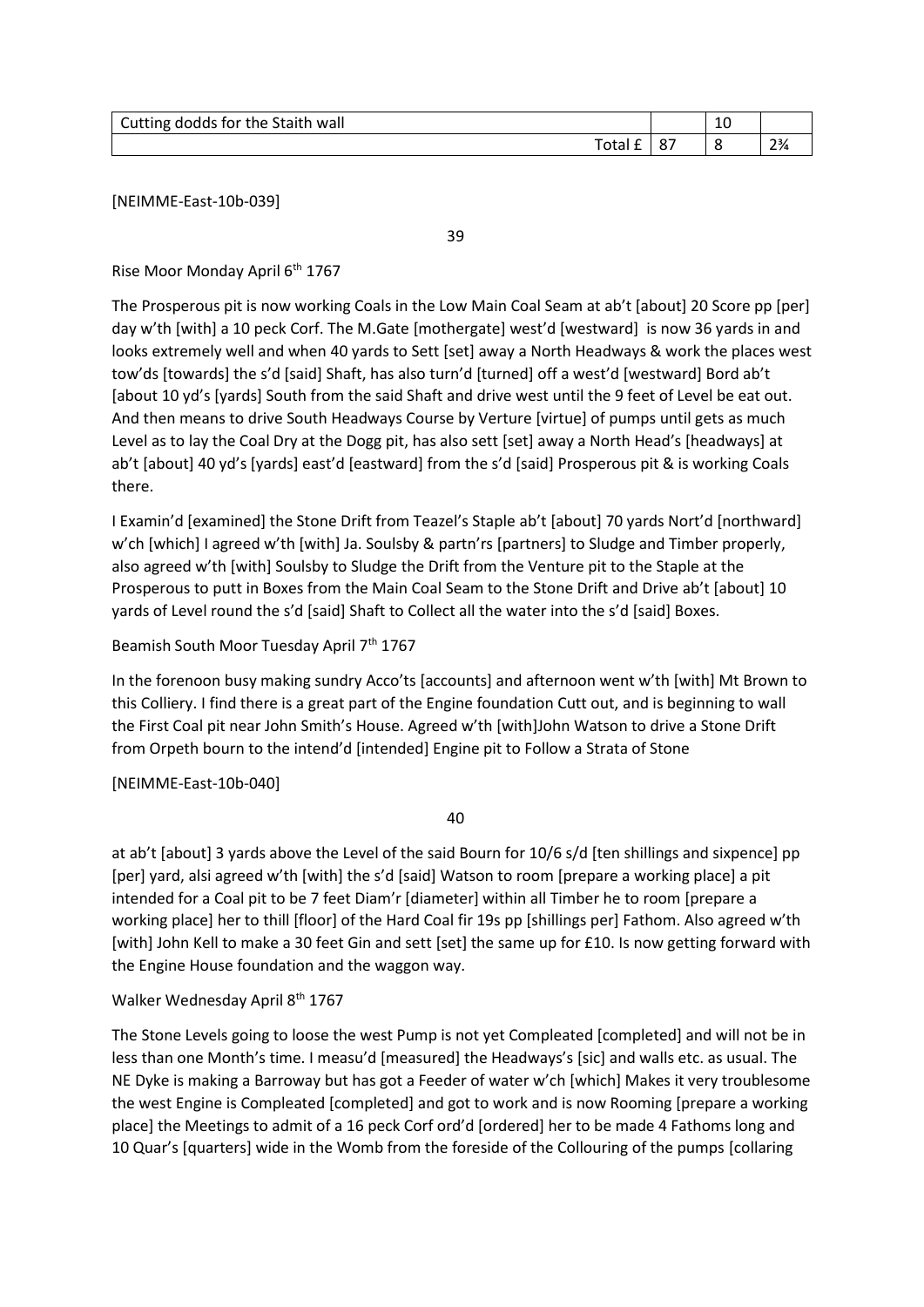buntons in a shaft for steadying the pumps and taking the vibration]. Expects to have the Charlotte pit Borhole [borehole] down to the Coal in ab't [about] a Month's time.

Byker Wednesday April 8th 1767

The SE Headways is now got over the troubles and the Coal appears very well. Means to drive East ab't [about] 4 yards and North to hole into another Drift for better Air Course into the Said Headways. The Headways thro' [through] the Old Thrust is very bad and there is no Making Stopings suff't [sufficient] thinks it wou'd [would] be right to putt a Bratice thro' [through] the said Head's [headways] and Stop the Success pit and Engine pit off By themselves and the Delight and Endeavour pitts. The Stone Drift going to the first Coal pit in St Anthony's wants now ab't [about] 8 yd's [yards]

[NEIMME-East-10b-041]

41

and in a very Strong Stone w'ch [which] costs ab't [about] £4.10s [four pounds ten shillings] pp [per] yard.

Ouston Thursday April 9th 1767

I have condid'd [considered] the Difference of working this coll'y [colliery] And a piece of Coal that lays near the corner pit belonging to Mr Lowes, and finds by the under Estimate if Lowes's Coal can Become upon Reasonable Terms it may be Prudent enough for Sir Ra. [Ralph] Millbanke to Purchase that off Lowes's, the Difference to work Lowes's will be £80 less that to work Sir Ra's [Ralph's] own therefore I don't think it's worth more to any Purchaser than £40 to run Risque [risk] of Dykes and Troubles.

Corner Pit

| Putting costs at present 20d pp Score & Suppose 1400 XX to worth this year | £116.13.4     |
|----------------------------------------------------------------------------|---------------|
| Lowes's Coal putting upon a Mn 8d pp Score                                 | $[£]$ 46.13.4 |
|                                                                            | £70           |
| Barroway Deals 240 yards at 16d pp                                         | $[f]$ 6       |
| Setting over the Dyke and making a Barroway                                | $[f]$ 4       |
| Tot.                                                                       | £80           |

# Gateside Fell same day

Went w'th [with] Mr Liddle and Mr Ormston first to the Intended Staith near the Pothouse and Stik'd out the s'd [said] Staith to be 24 feet high at the Turn rail and 60 feet in breadth gtom The Front of the Staith Dyke to the backside of the Staith, also fix'x [fixed] on the byway near the s'd [said] Staith went up the Intended waggon way to the Colliery and finds the Smith's Shop the North Gavel is come Down and the other part is not sufficiently built therefore I ord'd [ordered] the payment of the money may be Stopt [stopped]

[NEIMME-East-10b-042]

42

until judg'd [judged] upon by some Indifferent [independent] person. The Engine pit Sunk to the Yard Coal Seam and the first Coal pit is within 3 Fathoms of the s'd [said] Seam, is Still continuing work'g [working] Coals at the View Pit in the Yard Coal Seam at about12 XX {score] pp [per] day.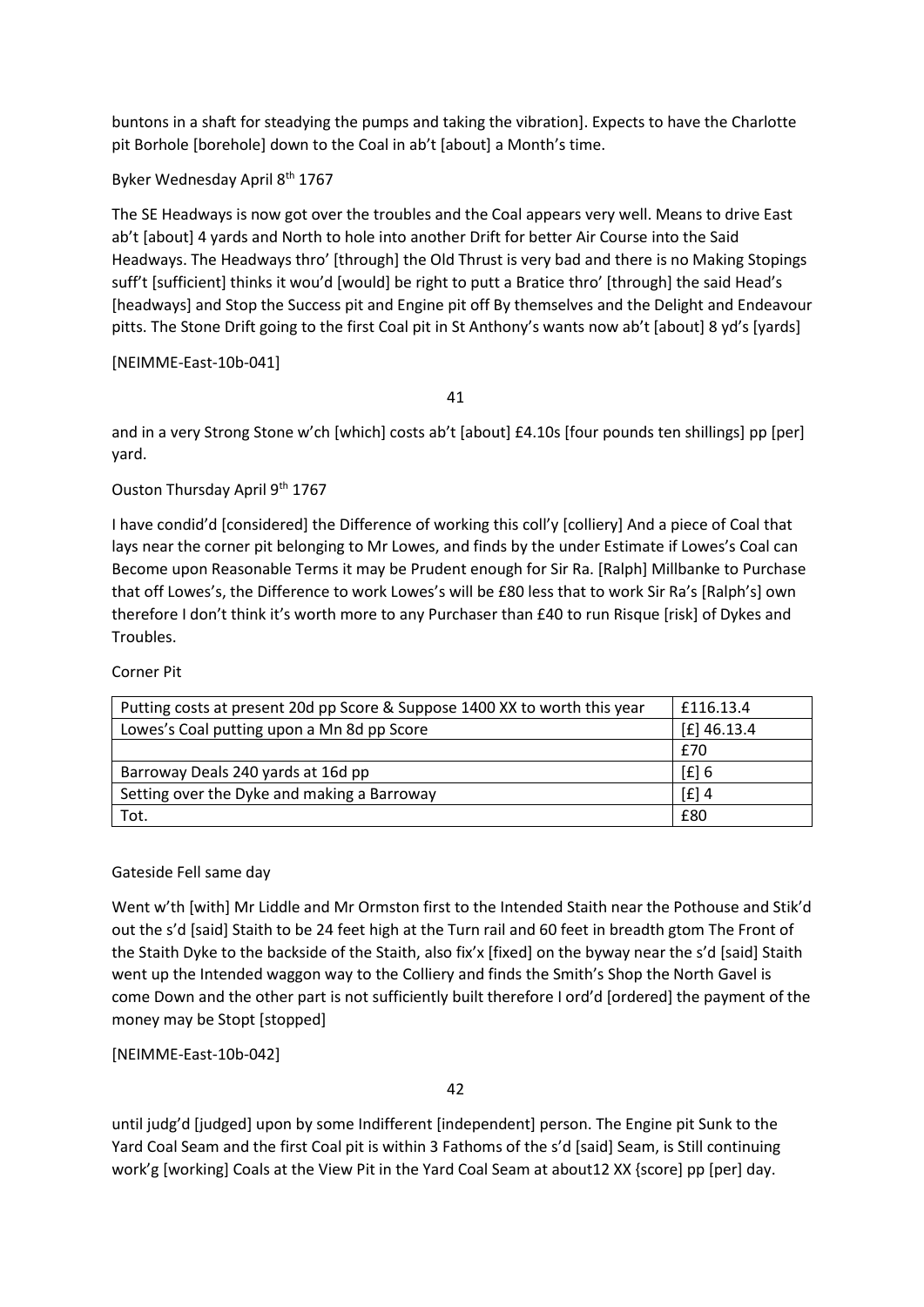Friday & Saturday at Newcastle making Sundry Acco'ts [accounts].

Tinmouth Moor Monday April 13<sup>th</sup> 1737

I find the Stone Drift going tow'ds [towards] the Slide pit is now drove 62 yards in the Downcast Dyke and 4½ yards and wants now ab't [about] 15½ yards to the Int'd [intended] Slide pit. Is working the Fanny pit, the waterlevel drift runs ab't [about] NW course and is ab't [about] 100 yards before the other places thinks it would be right to lay off all the Bords and keep the s'd [said] waterlevel going double, and a Headways to the South from the Shaft to be drove eastw'd [eastward] also to keep going the Bord next the waterlevel to hole occasionally for an Air Course and the Headways from the Grace pit to be kept constantly going. She is now 43 yards in and in very bad Danty Coal, thinks it Necessary to Drive her ab't [about] 4 feet high and 4 feet wide and can open her at pleasure.

| [Seam]          | ŗО<br>[degrees]] | Ch Lin [Chains.Links]                    |
|-----------------|------------------|------------------------------------------|
| 1 <sup>st</sup> | <b>N15W</b>      | 0.98                                     |
| 2               | N8½E             | 2.33                                     |
| 3               | <b>N83W</b>      | 2.32                                     |
| $\overline{4}$  | <b>N75W</b>      | 1.10                                     |
| 5               | <b>N82W</b>      | 0.76                                     |
| 6               | <b>N60W</b>      | 0.62                                     |
|                 | <b>N84W</b>      | 0.40                                     |
| 8               | <b>N77W</b>      | 0.68 Into the Engine waterlevel          |
| 9               | <b>N32W</b>      | 1.11 to the beginning of the Stone Drift |

Lin'd [lined] from the Betty pit to the face of the Stone Drift going to the Slide pit.

[NEIMME-East-10b-043]

43

|                  | $[°$ [degrees]] | Ch Lin [Chains.Links]                                           |
|------------------|-----------------|-----------------------------------------------------------------|
| 10 <sup>th</sup> | <b>N70W</b>     | 0.44                                                            |
| 11               | <b>N62W</b>     | 1.11                                                            |
| 12               | N71W            | 0.77                                                            |
| 13               | <b>N85W</b>     | 0.43                                                            |
| 14               | <b>N77W</b>     | 0.67                                                            |
| 15               | N81%W           | 0.17 and 9 Lin. more to the face                                |
| 16               |                 | 0.22 and wants ab't 15% yd's to the Intend'd Slide pit the East |
|                  |                 | side of the Shaft                                               |

Lin'd [lined] from the Dolley pit Shaft tow'ds [towards] the SEast Boundry.

| [Seam]                                |                 | $[°$ [degrees]] | Ch Lin [Chains.Links]                                   |
|---------------------------------------|-----------------|-----------------|---------------------------------------------------------|
| 1 <sup>st</sup>                       | <b>S89E</b>     |                 | 0.50                                                    |
|                                       | S <sub>9E</sub> |                 | 1.25                                                    |
|                                       | S10%E           |                 | 3.84                                                    |
|                                       | S14E            |                 | 1.46                                                    |
|                                       | S181/2E         |                 | 1.03 To the face and wants 2.10 Cha.Lin. to the Boundry |
| Course of the boundry Westw'd is west |                 |                 |                                                         |
| Do. Eastward is                       |                 | <b>S89E</b>     | 4.51                                                    |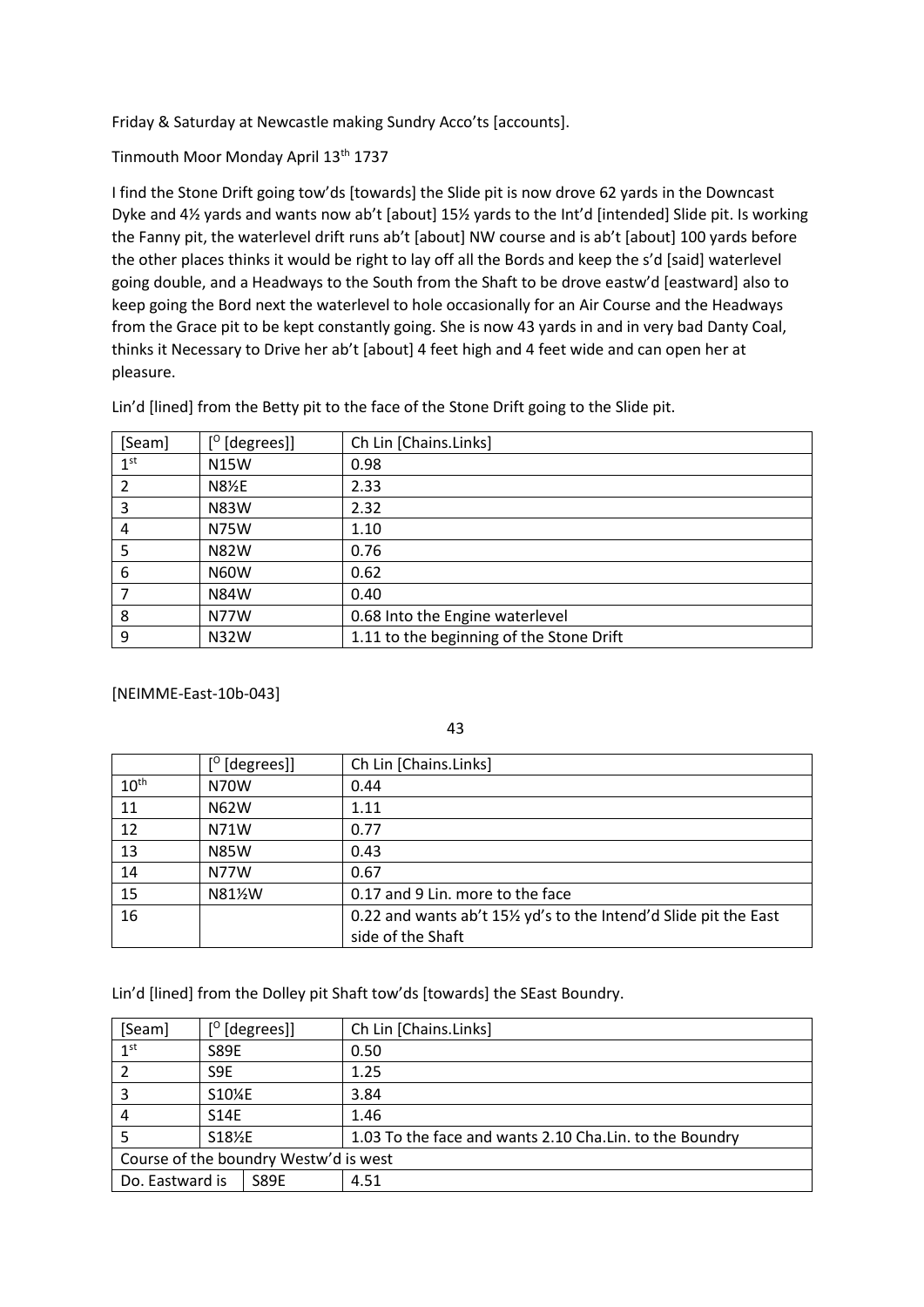| າ $n$ d<br>-<br>____ |
|----------------------|
|----------------------|

## Byker Tuesday April 14<sup>th</sup> 1767

Level'd [levelled] as under

|                                                            | Fa's.     | Yd      | Feet           | Ins. |
|------------------------------------------------------------|-----------|---------|----------------|------|
|                                                            | [fathoms] | [yards] |                |      |
| Success pit in Dipth [depth or dip] from the Settle Boards | 71        | 0       | 1              | 6    |
| to the bottom w'ch [which] is about the top of the Main    |           |         |                |      |
| Coal Seam                                                  |           |         |                |      |
| Ascent of Ground from the Success to the Venture pit       |           |         | 1              | 3    |
| Dip of Colliery from the Success [?] to the face of the    |           |         | 1              | 4    |
| <b>Stone Drift</b>                                         |           |         |                |      |
|                                                            |           |         | $\mathfrak{p}$ | 7    |
|                                                            | 71        | 1       | 1              | 1    |
| Dipth [depth or dip] of the Venture pit from the Settle    | 70        |         | $\overline{2}$ | 3    |
| bords to the thill [floor] of the Main Coal Seam           |           |         |                |      |
| The face of the Stone Drift underlevel of the Main Coal    | 1         |         | 1              | 10   |
| Seam at the Venture pit                                    |           |         |                |      |

The Jane Dyke was always said to be an upcast to the SWest in Old Byker of 5 Fathoms Nut is proved in A Stone Drift and By boring the Venture pit to be an Upcast to The SW of about 8 feet therefore it is Demonstrable

[NEIMME-East-10b-044]

44

The Late accounts given of old Byker differ very much from the tryal [try] now made it decreases the Dyke very much to the NE side of it is ab't [about] 45 yards in breadth of bad danty Coal w'ch [which] will not burn. There is nothing more done at the Engine Sump to Lower the waiste [waste] to water in the Old thrusten works is Standing about 10 feet ppend'r [perpendicular] from the thill [floor] of the main Coal Seam at the said Engine pit.

## Fatfield Wednesday April 16th 1767

Went w'th [with] Mr Brown to this Colliery and design'd [designed] the waggon way from Harraton outside Estate to go past the Lane pit which will Lay off a long branch of waggon way from the Rush pit and also when the Plain Pit is finished may Level than branch the Garden pit is still working in the Main Coal Seam to the NE and SE and the 5 feet of Level taken out of the Shaft just Lays the Main Coal Seam Dry at the Boundry w'ch [which] is now finished. The Intended offtake Drift to the s'd [said] Garden pit is also compleat'd [completed], but as the Situation of the Trade is upon a poor footing and Coals Sets so slow at Merkett [market] Mr Brown has considered not to enter into that Expence [expense] a'ch [which] might probably be £2000. To make more standage for the water at the present Engine Mr Brown has Some thoughts of Setting the Low Set of pumps upon a Bunton & to Bolt a Wind bore piece to them to go ab't [about] a Fathom below the thill [floor] of the present levels.

[NEIMME-East-10b-045]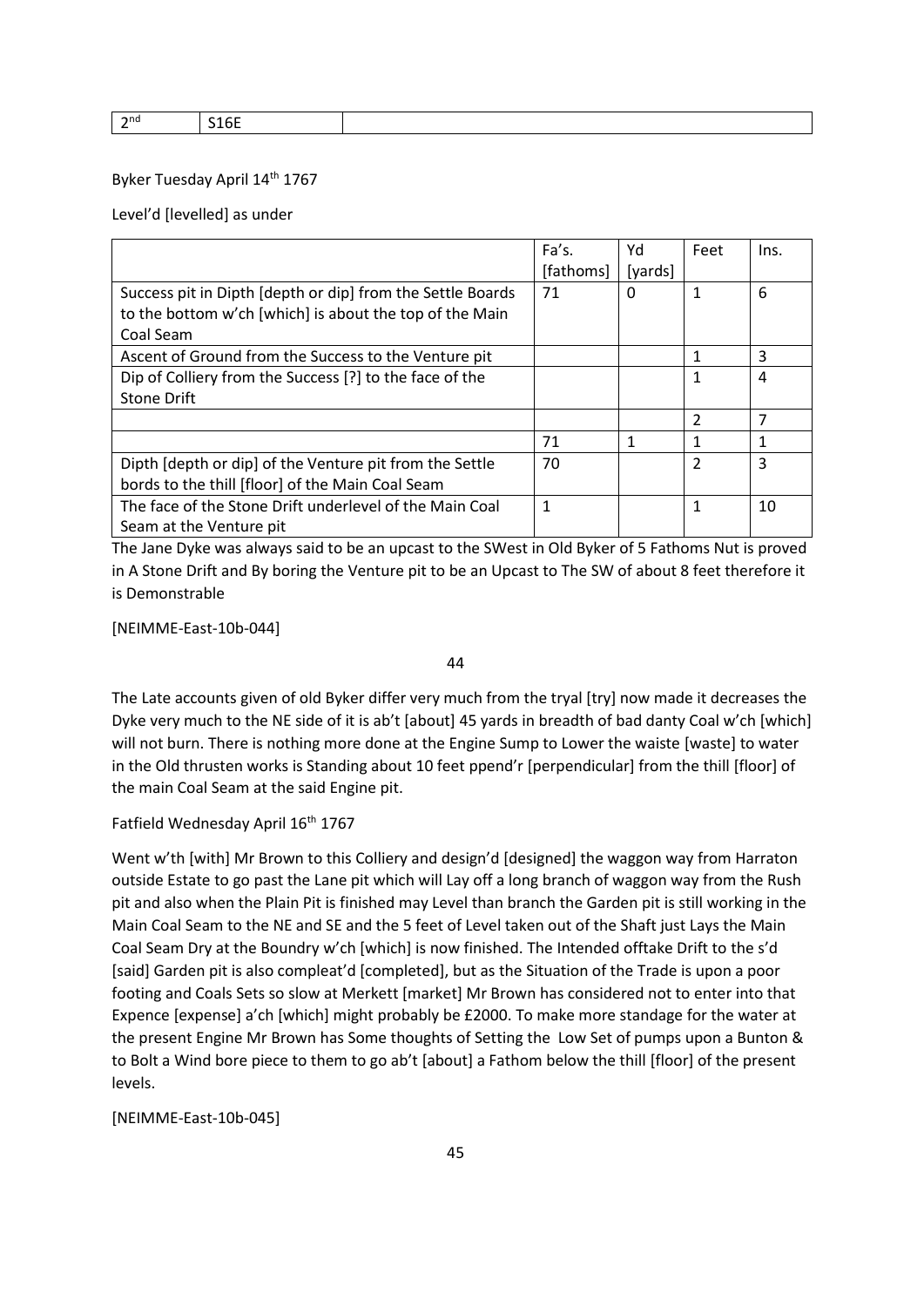### Tanfield moor edge Thursday April 16<sup>th</sup> 1767

Is still working the Dyke pit in the brass thill Seam to the NW and SW. The Drift wants now about 20 yards to go to hole into the Dyke pit workings to the SE from the Dyke pit. Is also working the Success pit in the said brass thill Seam and the small part is meant to Supply the Engine I ord'd [ordered] that the round may be Laid on the front of the heap for London Merkett [market] the Engine is in very good Condition but does not beat the water anything. The Communication between the North pit and the [space] pit is stop't [stopped] so is oblig'd [obliged] to Lay off the [space] pit for want of Air but may put a Brattice from the Hard Coal Seam if choose. Mr Ridley has none of the Hutton Seam now and it does not avail Mr Ridley the Engine going as it does not advantage him or Mr Silvertop.

## Tanfield Moor Thursday April 16<sup>th</sup> 1767

In the Old open cast & Hard Coal Seam Water level course has made a tryal [try] to open her & finds there are close Boxes Laid in the s'd [said] drift but where the Stoppage is has not yet come at. I Laid off the workmen until Mr Brown's directions be given How to proceed the New Dayhole in Cleugh Deen advances very slowly forw'd [forward] and I am pretty well assur'd [assured] is neglected and as soon as gets good hand provided I mean to discharge the Men that is now in her. Is working the Flatt and Brook pitts [pits] in the Hutton Seam.

### [NEIMME-East-10b-046]

46

Newcastle Friday April 17th 1767

Making Tanfield Moor Contingent Note & Sundry remarks etc

Halliewell reans Monday April 20<sup>th</sup> 1767

The Ann pit is Idle on Account of fan Accident which Happen'd [happened] three or four days ago to Brust [burst] the Boiler therefore I could not View the Situation of this pit. I find there is a Drift drove from the SE most Engine pit o a pit Sunk in Brunton Estate in the Greys Seam is very much in perfection in the East part of this Estate and may probably Continue good in Brunton but the Low Seam is reduc'd [reduced] very much of its height and very course so in all probably will continue worse the further East w'ch [which] Shews [shows] a very bad prospect.

In Brunton in the Main Coal Seam, there are four Engines Kept going and works about 10 Keels of Coal pp [per] day at present, is now working in the Union pit to the SW & I find there is a Swelley at ab't [about] 100 yards West from the s'd [said] pit w'ch [which] obliges the Lessees to bring up ab't [about] 5 feet of Level to lay the greatest Concave panel dry the westw'ds [westwards] on the South Side have got the Irregular dip and Standing therefore must of Necessity win out these Bords in the said Swelley the Coals in this part are wrought very well But on the SE side of the Said Shaft they are wrought dry the winings [winnings] are pretty regular at 8 yards each, the Bords in General 3½ yards and 4 yards wide. Is also work'g [working] the [BLANK] pit in the s'd [said] Main Coal w'ch [which] begun only about 3 weeks ago and quite a New pit, there appears to be Some pitts [pits] to the Westw'd [westward] bit Whether they are Main Coal pitts [pits] or not I cannot say.

[NEIMME-East-10b-047]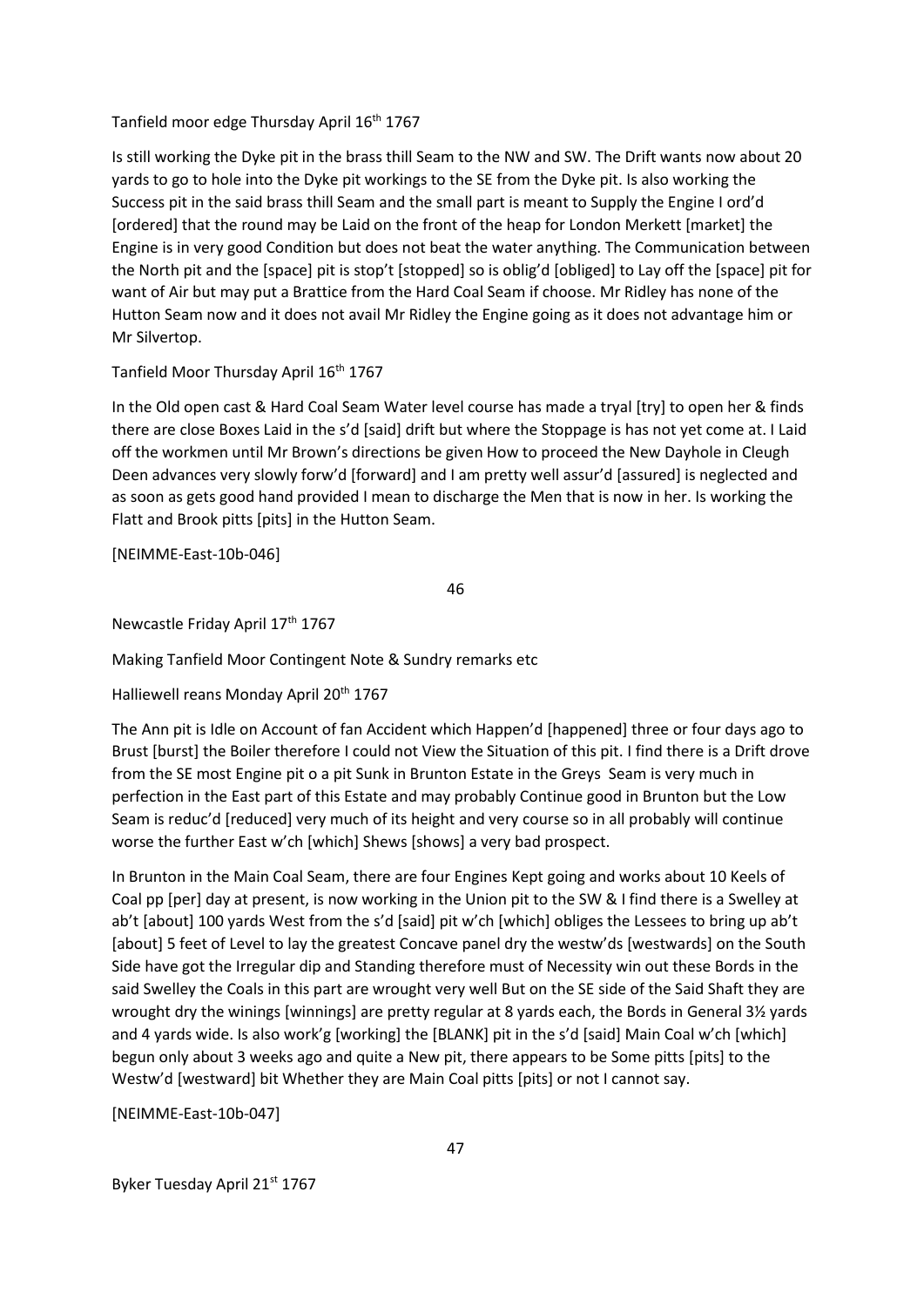I find there is nothing more done in the Success pit to Lower the waiste [waste] water and the Stone Drift want now ab't [about] 7 yards to the Venture pit Borhole [borehole] ord'd [ordered] that the Drift may rise at the rate of ab't [about] one yard in going 5 yards w'ch [which] will Cutt the Thill [floor] of the Main Coal Seam at the s'd [said] Borhole [borehole], then at pleasure may widen the Stone Drift and work Coals on the rise Side of the Said Dyke. The Delight pit is working a part in the Barrier Left to Support the Old Thrusten works and a part in the pillars to the SW.

## Walker Wednesday April 22<sup>nd</sup> 1767

The Stone Levels to loose the West pumps in the Ann pit is not yet Compleated [completed], has now Let a part of them to The Hall to drive for 2s pp yard [two shillings per yard]. The North Headways on the west side of the west Dyke is now ab't [about] 280 yards in and is using all means that can be done to get a Sufficient Number of places on a front to keep all the Men at work w'ch [which] has never been the case since this Colliery begun and is mostly owing to metting [meeting] with so many Dykes and troubles could not get the Headways's [sic] won out. In the NE side in the ann pit these workings are laid off until the Charlotte or Bush pits be Sunk w'ch [which] will probably cause a better Supply of Fresh Air in the Colliery then can work that part of the Colliery to the Charlotte if Choose In the west pit to the SE. The Coals are drawn at the Ann pit Shaft these workings are now ab't [about] 500 yards distance from the Shaft and all to the Dip of Colliery w'ch [which] makes the putting come very Expensive, from one of the SE Bords and to the dip of the Engine Levels is Driving two Bords until they come

[NEIMME-East-10b-048]

48

South Headway's Course from the west pit Shaft and intends to make a Barroway over Double Dykes to Shorten the putt'g [putting] the Coals. The NE Dyke is not yet Compleated [completed]. I have stopt [stopped] the place on the East Side of the Barroway where water was got and ord'd [ordered] to be Sett [set] away ab't 10 yards west and to go North for an Air Course. Agreed w'th Wm [William] Swarley and part'rs [partners] to drive her to the Dyke for 3s [three shillings] pp [per] Yard, Sink a Staple at the s'd [said] Dyke at 10s [ten shillings] pp [per] Fathom, fix a jackroll and Make ready the place for 4s [four shillings] and Drive a Drift 10 yd's [yards] north Headways course below the Said Dyke for 4/6 s/d [four shillings and sixpence] pp [[per] yard. Is now begun to Sink the Bush pit, the water that comes down from that Borhole [borehole] is much abated, it is very evident there must Be Some open Gullety parting [a fissure in the strata allowing amounts of water or gas into the pit] in the Stone for Reason a good Deal of Inflamable [flammable] Air Comes Down it and in East'y [easterly] Wind is so heavy upon the upcast pit makes it Very hazardous and I am afraid in Hot weather will be almost Impacticable until More pits be Sunk. There are Nothing more Done at the West pit for the 16 peck Corf to go, the Charlotte pit Boring Goes Slowley [slowly]on, on Acc't [account] of the Hard Stone.

[NEIMME-East-10b-049]

49

Tanfield Moor Thursday April 23rd 1767

The Ridding [the clearing and removing of loose material after a heavy roof-fall] in the Hobson's pit is Still Stopt [stopped] until Mr Brown gives Directions how to proceed (and the Sooner the Better). She is now Standing at a Hard Coal Drift w'ch [which] has formerly been drove to take off the top feeders. The Main Coal Drift is Stopt [stopped] and a hole Bor'd [bored] at the face of the said Drift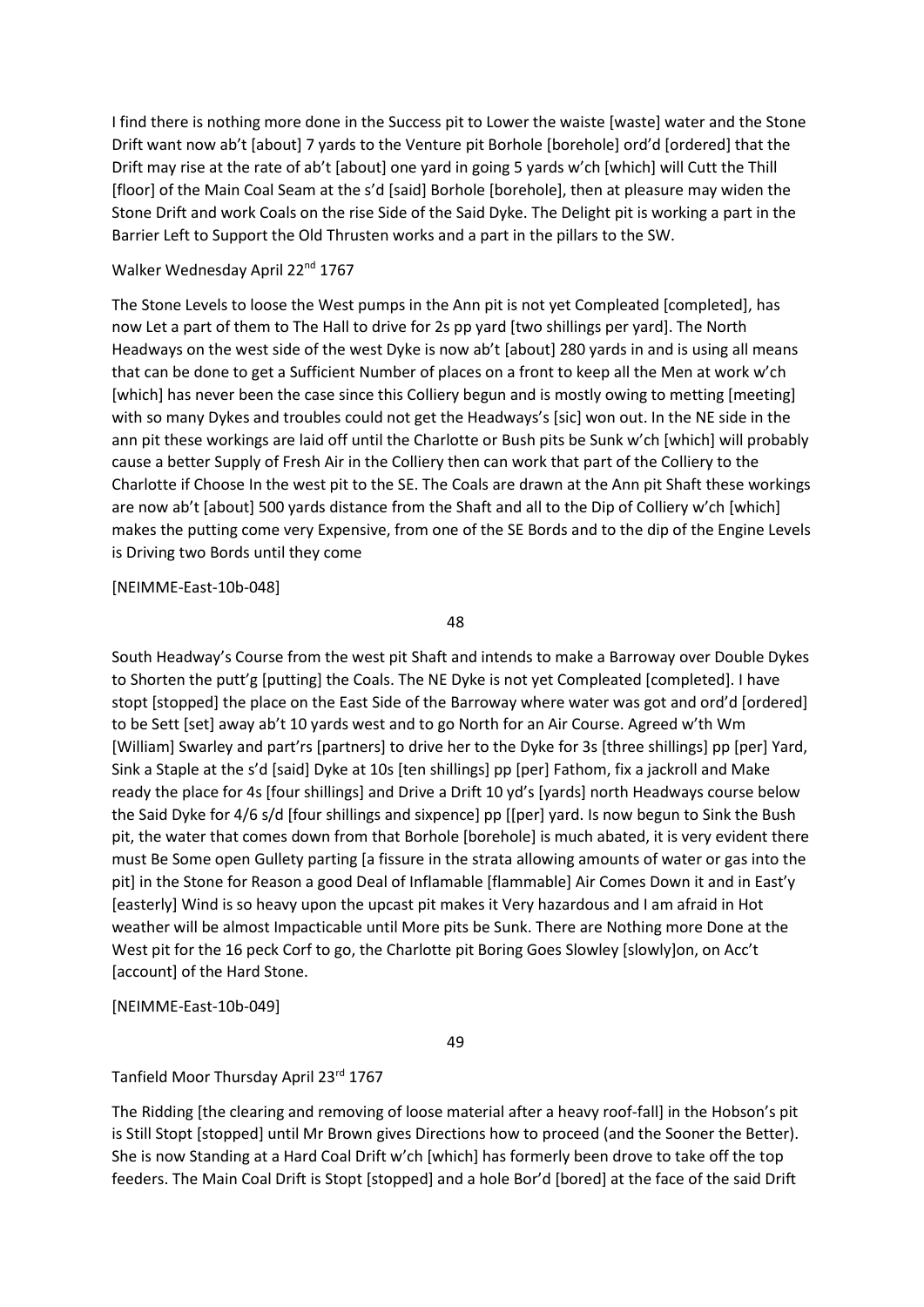from the Hutton Seam therefore does not think it advisable to do Anything more there till the Hobson's pit be ridded out. The face of the s'd [said] Main Coal Drift and Seventh Borhole [borehole] where a Staple probably may be Sunk is East Bordways Course 113 yards and North Head's [headways] Course 38 yards from the s'd [said] Hobson's pit, it would Certainly be Necessary to have an Exact plan for the workings in this Colliery to demonstrate what Quantity of Whole Coal and pillars are yet to work in the NE side of the Main Dyke. In the East pit the water Level Drift in the Hutton Seam is now ab't [about] 110 yards from the twin at ab't [about] 44 yd's [yards] NE from the s'd [said] East pit and now points ab't [about] 10 yards East from the red Raw. The Dayhole is now 52½ yards drove from the working in the Cape pit and now in a tolerable good working Stone But I am very well assur'd [assured] She in Neglect'd [neglected]. The Fratt pit is work'g [working] to the NW, NW and SW; and the Brook pit to NW and ab't [about] 250 yd's [yards] Distance from the s'd [said] Brook pit Shaft.

## Tanfield Moor edge April 23rd 1767

The Brass Thill drift want now ab't [about] 9 yd's [yards] to hole into the Dyke pit workings and as soon as gets this Drift Hol'd [holed] ord'd [ordered] that the Dyke pit may go to Coal work in the s'd [said] Brass Thill Seam and the Duke and Success pits be laid off. The engine goes very well but Does not Lower the water much.

[NEIMME-East-10b-050]

50

Newcastle Friday and Saturday April 24<sup>th</sup> & 25<sup>th</sup> 1767

In the forenoon making remarks of Haliwell Reans, Byker & Walker collierys and Afternoon Went to

Gateside Fell Colliery and fix'd [fixed] on the Height to rase [raise] the Staith Dyke and Stik'd [staked] out a part of the Waggon way and offgate near the Intend'd [intended] Staith. Areed [agreed] with Mr Hen'y {Henry] Digance at Aloingbourn near Chichester in Sussex to deliver on the pothouse Key [quay] on or ab't [about] 1100 Yards of Beach rails at 5d [five pence] pp [per] yard. Digance to be at all Expence [expense] and pay all Dues. At the Colliery fix'd [fixed] on the Jackhead Staple and offtake Drift and agreed w'th [with] Geo: [George] Harrison to do them, also fix'd [fixed] on the Engine House and gave Harrison a plan. The Engine pit is now sunk ab't [about] 2 Fathoms Below the Yard Coal Seam and is ab't [about] 25 Fa's [fathoms] to the Yard Coal w'ch [which] makes in all 27 Fathoms. There is ab't [about] 6 Tubs of water pp [per] Hour in the Engine pit. The Coal pit is now Sunk to the s'd [said] Yard Coal Seam and I ord'd [ordered] a Clay Dam may be put in her to Stop a small feeder of water.

## Pelton Common Monday April 27<sup>th</sup> 1767

I have View'd [viewed] and examin'd [examined] the workings in this Colliery and finds they are Carried on in much the same plan as Mentioned in a View made the  $16<sup>th</sup>$  of August 1766. The Water Level Drift is now ab't [about] 440 yards to the Southward from the A pit at the face is very good Coal, but a bad Roof at 350 yards from the s'd [said] A pit. I find there is a Waiste [waste] Drift Drove out 66 yards where a pit is intend'd [intended] to be Sunk But the workings are advanc'd [advanced] with'n [within] 100 yards of the Said Inten'd [intended] pit, there is a tryall [try] made to work the Coal in the Dip Side of the Water level and a East Bord drove about 25 yards over the s'd [said] Level at ab't [about] 140 yards from

[NEIMME-East-10b-051]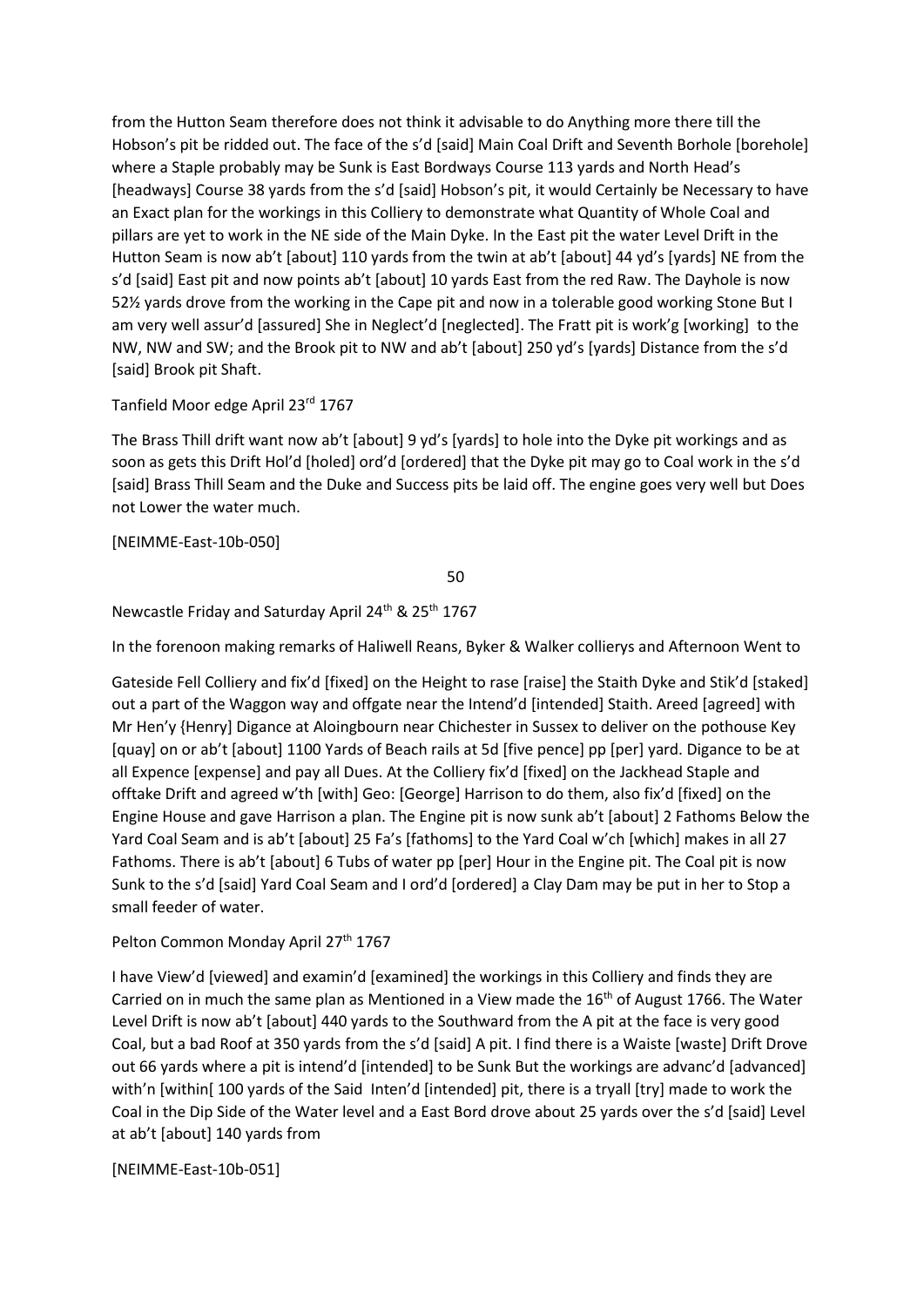the s'd [said] A pit as the Water Level Drift is about 11 yards to the Eastw'd [eastward] from the s'd [said] A pit a tryal [try] might as well been made there which would been shorter putting ab't [about] 130 yards and Consequently got as much Coal, there is some pillars wrought to the SW from the A pit. I recomm'd [recommended] that none be wrought within 50 yards of the Water Level Drift and a Horse way must be Left open for the remaining part of the Colliery to the SW. I strongly Recommend it may be near the water Level otheways [otherwise] it will be a very precarious one when the pillars come to be wrought on each Side. There are great heaps of Coal Resting at the pitts. The walls are generally hold [holed] at ab't [about] 40 yards to pillar and Measured 17 Bords or winings [winnings] to 143 yards to the SW & NW from the B pit w'ch [which] is Scarce 8½ yards to a wining [winning] w'ch [which] I think is too Little. I Lind [lined] all the workings in this part of the Colliery to the South and SW w'ch [which] the Annex'd [annexed] plan will shew [show].

### Wylam Tuesday April 28<sup>th</sup> 1767

The Engine House foundation is nearly Compleated [completed] So will in a Short time got to build the New House. I met Mr Coulson, Mr Baker & Mr Brown at the Colliery to Consider ab't [about] Sund'y [sundry] matters & particularly to make the Coals Rounder. I went Down High Haugh pit in the five Qua'r [quarter] Coal Seam and finds She will not be of long duration, the North workings and Hold [holed] Into the Lane pit workings and the NE workings will in a Short Time Hole into the Elliot pit workings the NW and SW will get the Main Dyke and as there are no more 5 Qua'r [quarter] Coal pits Ready recommends to make some preparation soon, above the Said Five Qua'r [quarter] Coal Seam Lies the Three Qua'r [quarter] Coal which Has a Communication to River Tyne & in High floods the workings in the s'd [said] ¾ [three-quarter] Coal in Drown'd [drowned] with water therefore it will not be advisable to work any pillars in the s'd [said] 5/4 [five-quarter] Coal Seam under where the ¾ [three-quarter] Coal is wrought & I think 8 yd's [yards] is sufficient

[NEIMME-East-10b-052]

52

Wining [winning] where the pillars cannot be wrought To throw under Ground in the s'd [said] 5/4 [five-quarter] Coal Seam 3 Corves in every Score will reduce the Quantity of Small Coals vey much but I find there is a probability of Vend'g [vending] a good deal by Land sale w'ch [which] must be well consid'd [considered]. Is also working Wheat and Hedge pits in the Six Qua'r [quarter] Coal Seam. The 6 Qua'r [quarter] Coal level runs abour 60 yards to the dip of the s'd [said] Hedge pit and is now Stand'g [standing] & the Bords are now ab't [about] 20 yards Before her w'ch [which] shou'd [should] not be the Case. I ord'd [ordered] She may be got on & to keep her Constantly ab't [about] 30 or 40 yards befor the Comon [common] workings w'ch [which] will probably Drain them they now work very wet. The Cover is very bad to the SE and NE and if tho't [thought] necessary to cast any Throing [Throwing] Coals [breaking out the spurns from the cuttings and knocking out the nogs from the under-cut ready to bring down the main body of coal] there the Quantity could not be ascertained. The New waggon way to the pasture pit the Levelling is nearly finish'd [finished].

Newcastle Wednesday April 29th 1767

Making a plan of the Lineing of Pelton Comon [common].

Washington Thursday April 30<sup>th</sup> 1767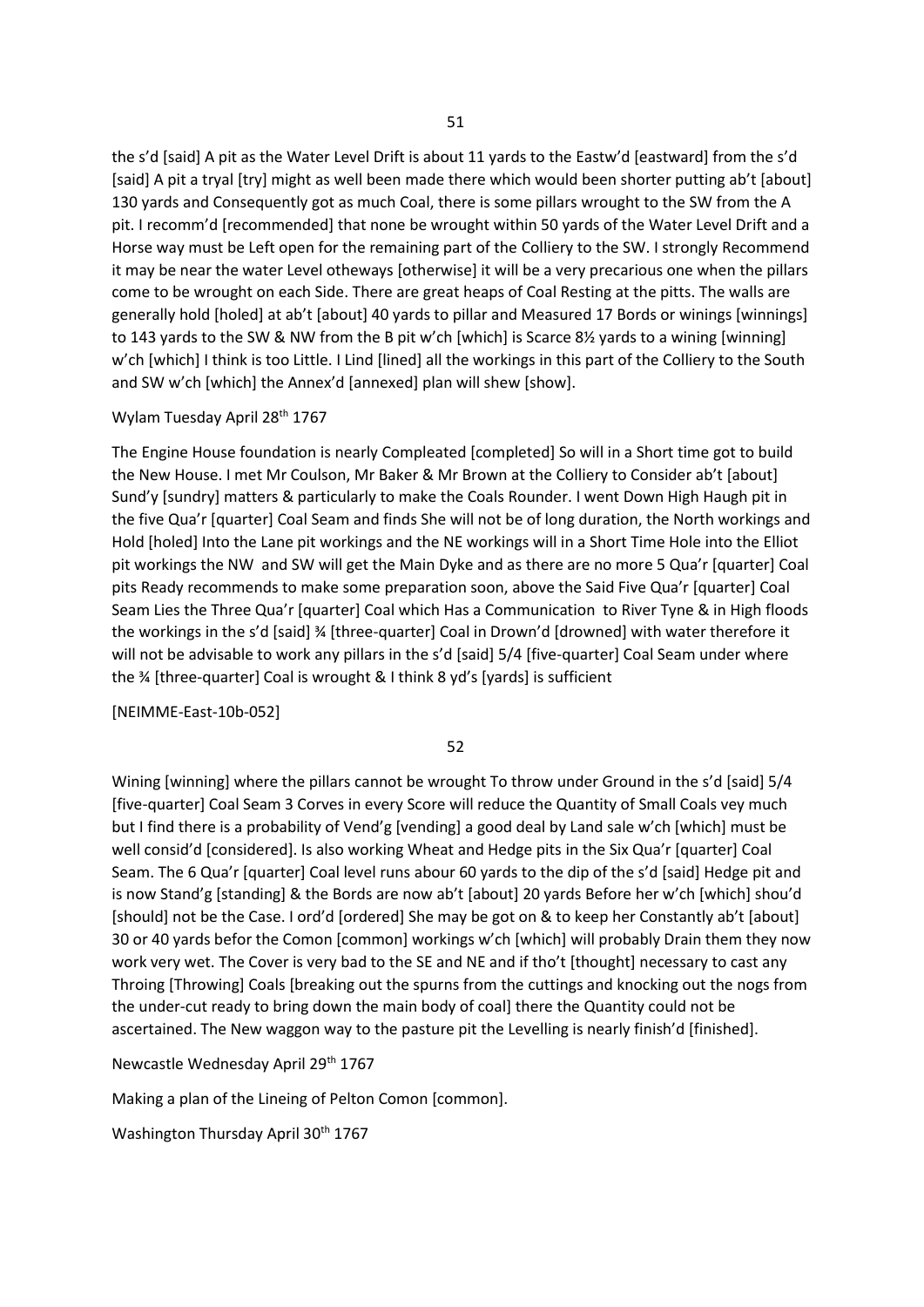The Sinking of the Engine pit has been stopt [stopped] Sometime to fix the sett [set] of pumps in the middle Cystern & has been drawing the Low Set or Sinking Sett [set] it is very probable there may be Some Sunk below the Cystern by Horse Tuns as there are no feeders of water in the bottom at present. I find Bolass has got nothing Done with the Ventilators to Serve the Engine pit with Air. Mr Brown agreed with Renwicks and Bolass to Sink the Engine pit find Carpenters make and fix Ventilators, find Plugg men Fire men Sinkers Leather Sun yarn Cord Line paint paper, Make and put in all Brattices Air Boxes Cleading Deals [planks] in good and workmanlike Manner, To Sink her

[NEIMME-East-10b-053]

53

from the Low Cystern to the Thill [floor] of the Main Coal Seam for £15 pp [per] Fathom. The Engine pit is Now Sunk Fa's Y'd Feet Ins 52-1-1-6 [Fathoms, Yards, Feet, Inches].

Fatfield Thursday April 30th 1767

Mr Brown & I Sett [set] out the Intended waggon way from the Blake pit in Harraton outside Colliery to join Allensway to the North from the Brick garth and gave Ld. Turner the Heights of the Battries [sic] and depth of the Cutts level'd [levelled] from the present Engine pit to take off the Lift of water and finds if a Drift were Drove from near the waggon way it would Reduce the Lift 4 Fathoms and 2 feet. I ord'd [ordered] That Lan'd Turner Turner may Sett [set] it and get it done as fast as possible. There is a very poor Coal trade in the river therefore is oblig'd [obliged] to reduce the workings.

|                                                     | feet |
|-----------------------------------------------------|------|
| Measu'd [measured] The Breadth of Staith in a Mean  | 72   |
| Height at the west Turn rail                        | 16   |
| Length from Do. Turn rail to west end of the Staith | 81   |
| From the Front of the Dyke to the turn rail         | 29   |
| From Do. Turn Rail to the Back Do.                  | 21   |

Gateside Fell Friday May 1st 1767

I find the offtake Drift is begun to be walled and is preparing the foundation for the Engine House, ord'd [ordered] that the Smiths Shop may be finish'd [finished] as soon as possible and the Smiths got to work and likewise to get some Boiler Plates for the Boilers.

[NEIMME-East-10b-054]

54

### Ouston May 1st 1767

Went with Mr Brown to this colliery and Met Mr Wilson to Consult about Mr Lowes's Coal; there is as Much coal is Sir Ra's [Sir Ralph Millbank's] own Estate that can be wrought this year to the High [?Slack y'd?] & Corner pitts [sic] shich will probably be as Long as that Coll'ry [colliery] may work & to Sink a pit to the Southward from the Corner pit may Serve the demands for Land Sale upwards of 20 yards, therefore Does not think Lowes's worth Sir Ra's [Sir Ralph Millbank's] notice.

Beamish May 1st 1767

The foundation for the Engine House is not yet Compleated [completed] for the Masons to begin, sett [set] out a Smiths Shop to make the Engine Materials at, the waggon way advances pretty well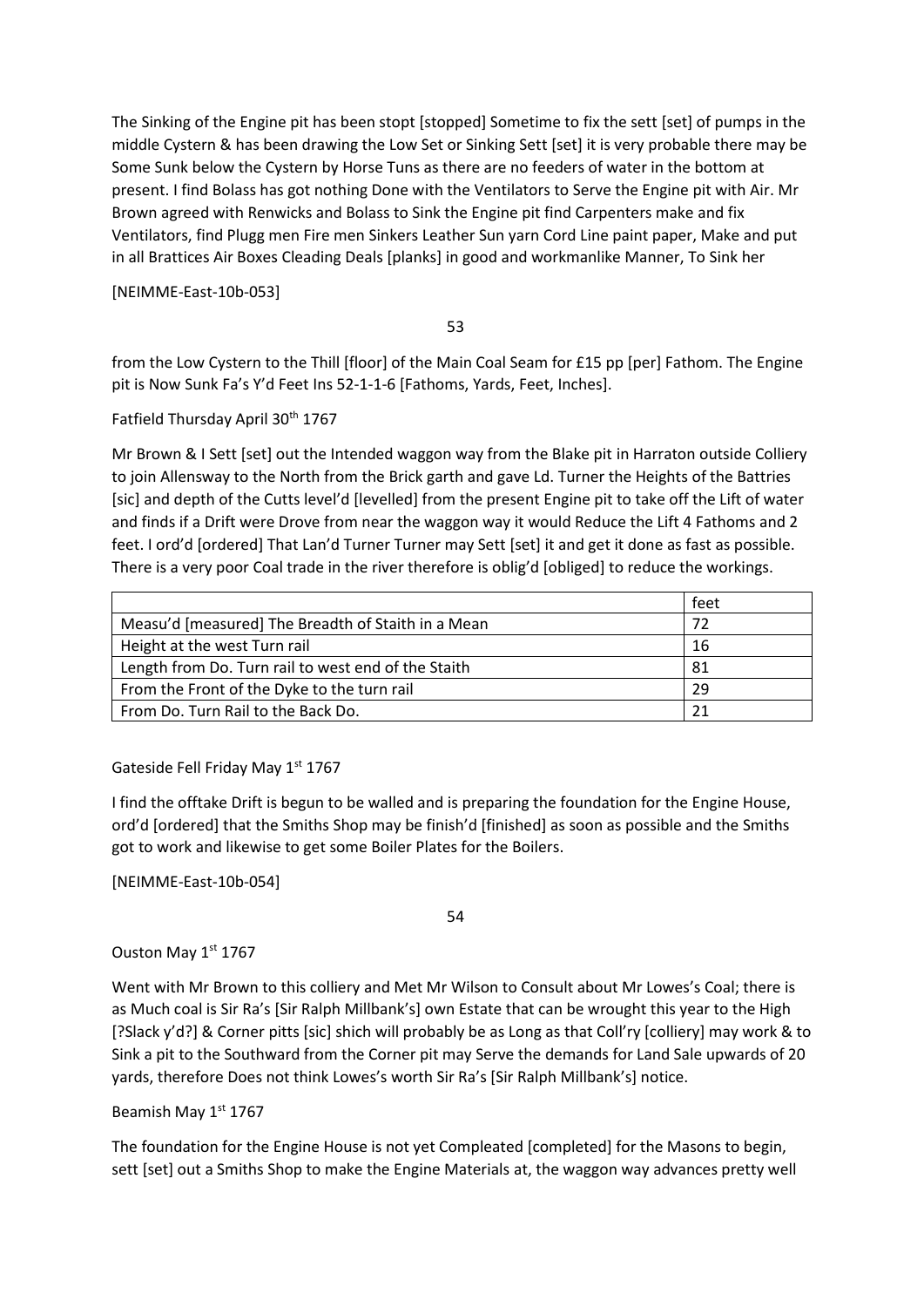forw'd [forward] agreed with Laws and Fish to Make a Battery Near Handon Howl for 3d pp [three pence per] yard to measure the place where the Mettle is taken out and not the Battery. The first Coal pit is Sunk 7 Fa's [fathoms] 1 y'd [yard] To a Scaffold & as soon as got the Scaffold the Sinkers were Laid of [off] with water. Recommends to drive a Drift in the Brass Thill Seam from the Banks near the Leather Mill and Bore a Hole upon the s'd [said] drift then can sink to the s'd [said] Brass Thill Seam.

| [Seam]          | [degrees]]          | Ch Lin [Chains.Links]                                              |
|-----------------|---------------------|--------------------------------------------------------------------|
| 1 <sup>st</sup> | N55½ W              | 0.52                                                               |
| $\overline{2}$  | N26W                | .13                                                                |
| 3               | <b>N85W</b>         | .16                                                                |
| 4               | $N13\frac{1}{2}W$   | .15                                                                |
| 5               | S77 <sup>/2</sup> W | 1.07 at 20 Lin and South Headways                                  |
| 6               | S61/2W              | .14                                                                |
| 7               | <b>S64W</b>         | .73                                                                |
| 8               | <b>S80W</b>         | .31                                                                |
| 9               | S68 <sup>%</sup> W  | .47 & 21 yd's more to face                                         |
| 10              | $N14\%$ W           | .25                                                                |
| 11              | S77W                | .46 and 81 Lin more to face                                        |
| 12              | <b>N15W</b>         | .26 at 26 Lin a west'd 81 Lin; then So: 30 Lin and W 60 Lin to the |
|                 |                     | face of another Bord                                               |

Lin'd [lined] from the Drift mouth near the Intend'd [intended] Engine in the Brass Thill Seam.

[NEIMME-East-10b-055]

55

Beamish cont'd [continued]

Measu'd [measured] the foundation of the Engine house

£-s-d to 581 yards at 2d [two pence] pp [per] 4-16-10 [4 pounds, 16 shillings and 10 pence].

Tanfield Moor May 1st 1767

Is now working the Brook and Flatt pitts [pits] in the Hutton Seam. The Flatt pit North Headways has taken a dip that way and the Westwards is going against the Dyke To drive the Mothergate west'd [westward] Bord from the Brook pit wou'd [would] loose the South Coal from the Flatt pit but cannot get Mr Newton to Consent to it. The South water Level Drift is 113 yd's [yards] from the East pit ord'd [ordered] that She be Stopt [stopped] and Set away another Drift from the East pit Shaft to go S32W.

| [Seam]          | $[°$ [degrees]] | Ch Lin [Chains.Links] |
|-----------------|-----------------|-----------------------|
| 1 <sup>st</sup> | <b>N71E</b>     | 0.06                  |
|                 | <b>N15E</b>     | 1.45                  |
| 3               | N40E            | .50 into the drift    |
| 4               | <b>N88E</b>     | .25                   |
|                 | <b>S45E</b>     | .30                   |
| 6               | S341/2E         | 2.85                  |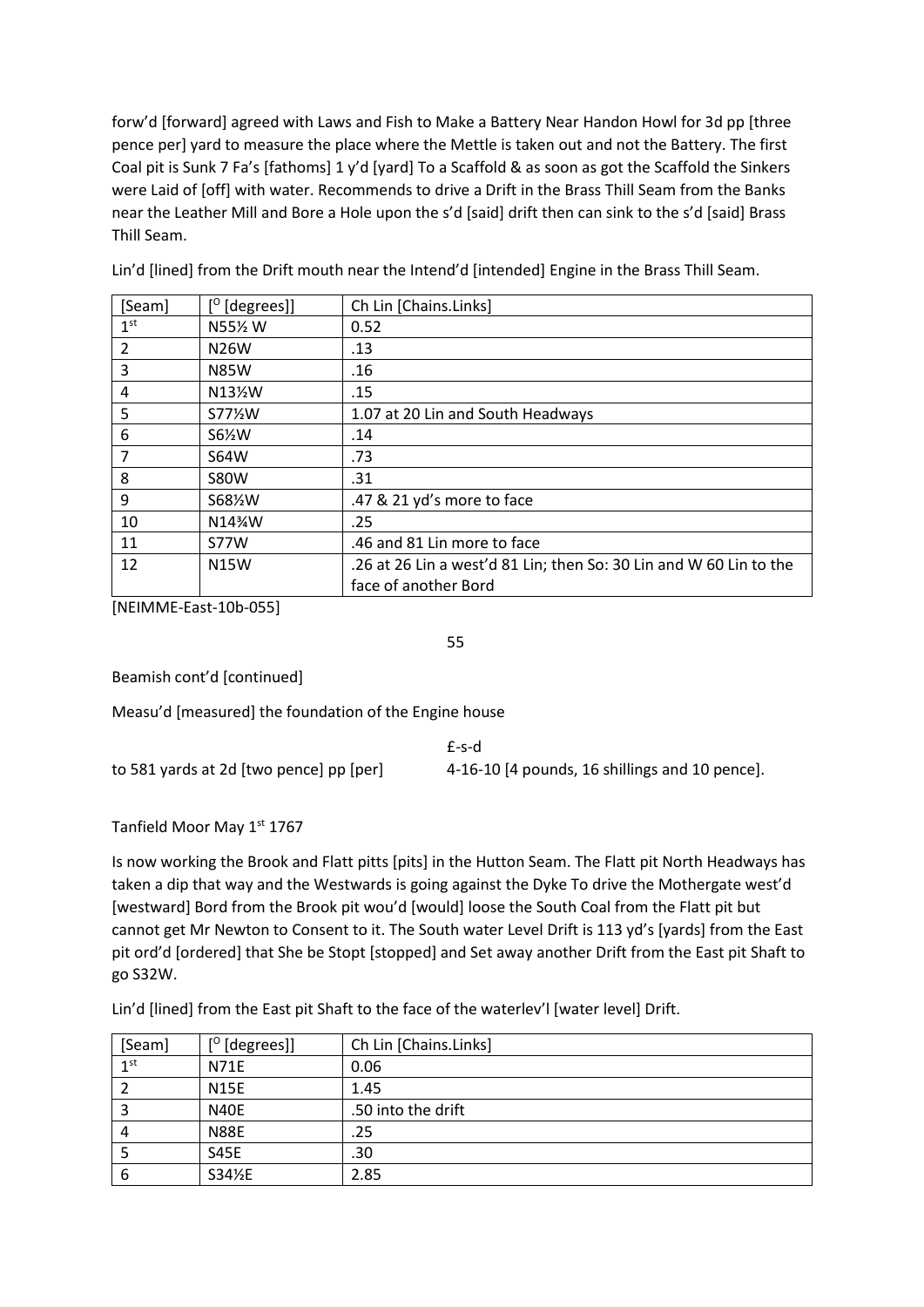| S14 <sup>%E</sup> | 1.73 and S44W 14 Cha: 20 Lin: to the fourth Borhole bear Wm |
|-------------------|-------------------------------------------------------------|
|                   | Armstrong's House                                           |

From the end of the 7<sup>th</sup> Sett [set] Course the Southmost Borhole [borehole] near Tanfield Leigh is S10½W 16 Cha: 56 Lin:

### Tanfield Moor edge same Day

The Duke pit is Laid work in the Brass Thill Seam and has now sett [set] on the Dyke pit in the Same Seam w'ch [which] works much better Coals than the Duke, has on 14 XX [score] pp [per] Day, the coals come very foul and no pains are taken to Wail [the process of picking out stone from the coal by hand] them. The Engine is still in very good Condition.

[NEIMME-East-10b-056]

56

Gateside Fell Friday May 1st 1767

The p'ticular [particular] Mentioned on the other side.

Saturday at Newcastle all Day and afternoon attended on Mr Brown etc. at the Exchange & Walker Owners at the Coffee House.

Gateside Fell Monday May 4<sup>th</sup> 1767

At the Staith agreed with Andrew Forster to remove 443 yd's [yards] of rubbish at 3½ d pp [three and a ha'penny per] Yard. of [off] the Key [quay] and Lay it in a Convenient place for the waggons to take it to the w.way [waggon way] for Ballast. I also agreed with Nich's [Nicholas] Chancer to raise the Staith Dyke w'th [with] Stones and pull down a part of the S'd [said] Key [quay] for 3s pp [three shillings per] cubic yard Workmanship. There are Nothing Else going forward at the Staith, the Breast wall is Compleated [completed], and is advancing pretty well Forward with the waggon way. I Level'd [levelled] a part of the waggon way thro' [through] Shipcoats fields and gave A. Forster the Heights etc. at the Colliery; the Engine pit is Sunk now ab't [about] 27 Fathoms and has ab't [about] 8 Mantubs pp [per] Hour, gave Sundry Directions ab't [about] the Engine to Geo. [George] Harrison & J. Weatherbourn (Viz.) to make the floor of the dwelling House 5 feet p'pender [perpendicular] above the Bottom of the ash hole and to make the Height of the rooms [working places] 7 feet inside, also to make the Cylender Floor 2 feet p'pender [perpendicular] below the top of the Boiler and 14 feet p'pender [perpendicular] above the ash hole, the Coal pit is now Sunk about 26 Fathoms.

[NEIMME-East-10b-057]

57

Tanfield Moor May 5th 1767

In the Hobson's pit I ord'd [ordered] that she may be got forw'd [forward] and a Dam [.] and I agreed w'th [with} Matt'w {Matthew} Robinson & part's [partners] to putt in a Dam [.] and ride the Drift in the upper Seam for £1. I find the Drift In the Hutton Seam going to win [.] the Hard Coal Seam on the Dip Side of the main Dyke is now 16 yd's [yards]in but they have drove her the point I ord'd [ordered]. I find the Dayhole gets Slowly forw'd [forward] therefore I mean to Set some other hands to her, the Brook pit is work'g [working] to the NW and 14 XX {Score] pp [per] day and the Flatt pit to the NE and SE and 16 XX {Score] pp [per] day with a 24 peck Corf.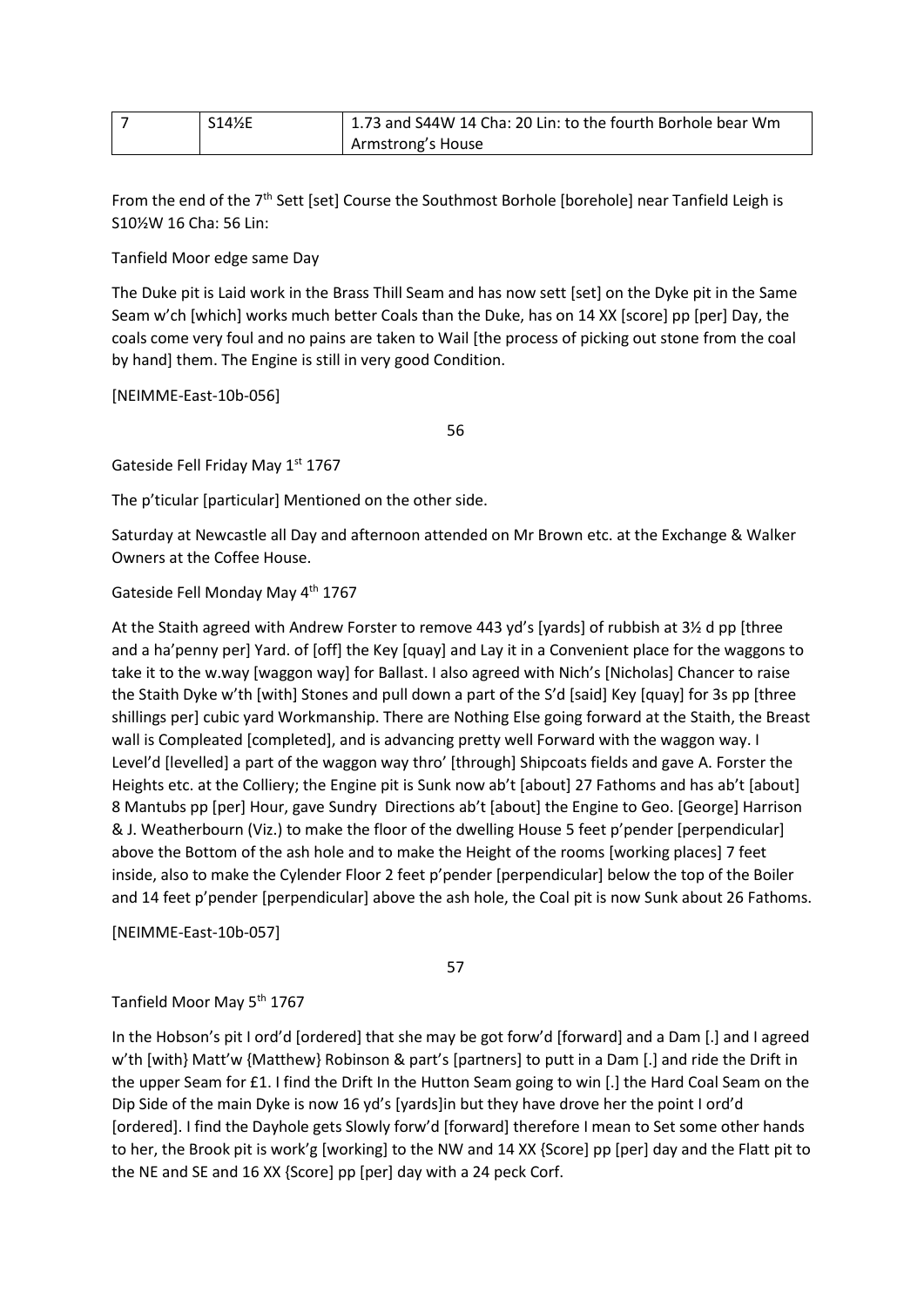### Tanfield Moor edge May 5<sup>th</sup> 1767

This Colliery is in much the Same State as mentioned in my Last, is now working the Dyke pit in the Brass thill Seam to the NW and SW and 15 XX {Score] pp [per] day, the water in the Engine falls Slowly and it Continues rising in Busblades therefore it is vey plain that the water Course in the Hutton Seam between these two Collierys [sic] is Stop't [stopped] and Mr Ridley will get none of the Hutton Seam from Mr Silvertop but I think the Brass thill Seam in the Dyke pit is near as good as any Hutton Seam.

[NEIMME-East-10b-058]

58

## Walker Wednesday May 6<sup>th</sup> 1767

The Levels to Lay of the west pump is not yet completed, is now bringing up 5 feet of Level from the west pump in the Ann pit. The workings are in the Ann pit to the North westward and is now continuing the Headways's [sic] with all speed to get a Sufficient number places on a Front. I mean to set the M.gate [mothergate] West'd [westward] forw'd [forward] w'ch [which] is now Standing at a Downcast Dyke of ab't [about] 6 feet to the SW and also the bord on the South Side of the M.gate [mothergate] to try that part of the Colliery which will probably Cutt the Feeders of Foul Air. In the West pit is Setting over the NE dyke to win [.] a piece of Coal that lies between the s'd [said] Dyke and the water level Drift which will Shorten the putting the Coals Considerably, there are two west Drifts driving from the East Side of the west pit westward and wants now ab't [about] 60 yards to go until they come South Headways course from the s'd [said] west pit Shaft, is now Setting over Double Dykes to make a Barroway to a piece of Coal there which may be in all likelyhood [likelihood] afford ab't [about] 400 Tens of Coals. The West pit is not ready for Coal work ord'd [ordered] Renwicks to get Some Waist [waste] Boxes in and the meetings comleated [completed]. The Charlotte pit Borhole [borehole] wants now ab't [about] 5 Fathoms to the main Coal Seam and the Borhole [borehole] pit is now ab't [about] 27 Fathoms down.

[NEIMME-East-10b-059]

59

Tanfield Moor Thursday May 7<sup>th</sup> 1767

Matt'w [Matthew] Robinson who I agreed with to put in the Dam to Stop the Top feeders of water in the Hobson's pit is neglecting very much & I am told has agreed w'th [with] Mr Newton to Sink a pit at Tanfield Town head which employs his time therefore my expectation of getting this pit to work before the Binding the waggon men I am afraid will fall Short, but if Mr Newton makes a Comon [common] practice of encouraging these people after punctual agreem'ts [agreements] are made some means must be of necessary be us'd [used] to prevent it, the Coals at the Coll'y [colliery] in the Flatt and Brook pit comes exceeding small to Bank therefore if the workmen does not take more pains to Hirve [cut] their Bords properly I told the Overmen I would complain to Mt Colpits and Mr Brown who wou'd [would] Certainly Stop the payment of the Cash. I turned off the Dayhole men for Their neglect and has stopt [stopped] the payment of the Money until Mr Brown settles the Acco't [account].

Tanfield Moor edge May 7<sup>th</sup> 1767

Is still working in the Dyke pit and the Brass thill Seam to the NW and SW, several of the workmen has fallen Short of the Stepulated [stipulated] Hirvings [holing or wedge-shaped excavation made at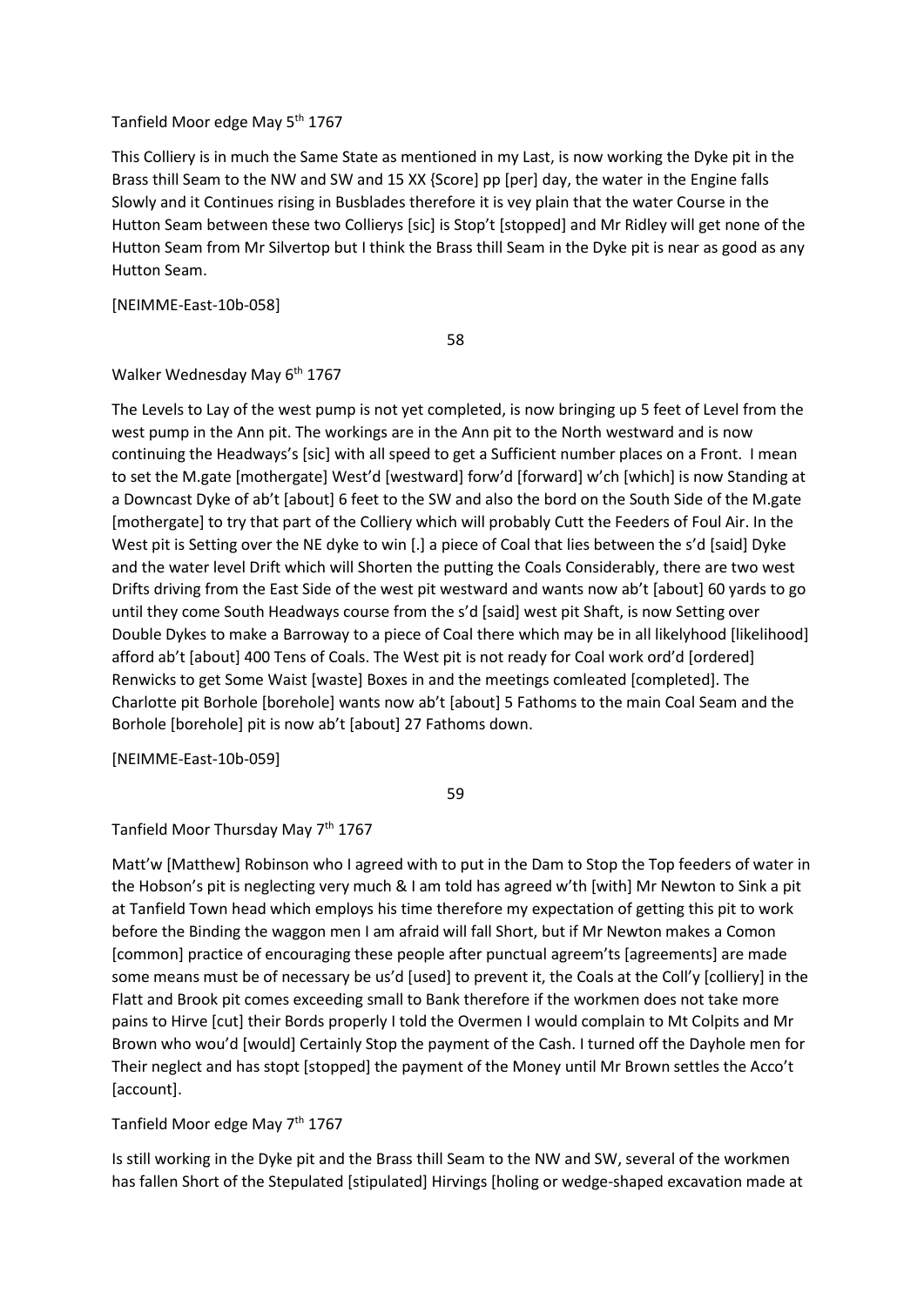the bottom of the coal by the hewer] w'ch [which] makes the Coals Smaller than they ought to be. I ord'd [ordered] that these men may be punish'd [punished] and that Outerside may be more stricter for the future. As the Engine is of no service to this Coll'y [colliery] or Busblades it may be Considered to Let the water rise to the Brass thill Seam or not.

[NEIMME-East-10b-060]

60

Tinmouth Moor May 8th 1767

Went to this Colliery w'th [with] Mr Brown and examin'd [examined] the work'gs [workings] in the Fanney pit. First we find the stone Drift advances but Slowley [slowly] forward for has only got her ab't [about] 10 yd's [yards] over the Downcast Dyke and now wants ab't [about] 10½ yd's [yards] to the Intended Slide pit ord'd [ordered] that She may be Constantly kept going mark'd [marked] out a pit to be Sunk upon the s'd [said] Drift we Suppose the s'd [said] Drift will be ab't [about] 7 Fathoms above the top of the Coal, the waterlevel Drift from the west work'gs [workings] in the Fanney pit is now got the Slide pit Dyke at [ ] yards distance from the Shaft w'ch [which] is a downcast to the Northward not yet try'd [tried] how far, has drove her a little to the rise of Colliery before comes at the s'd [said] Dyke and Lost ab't [about] 5 feet of Level, ord'd [ordered] that it may be taken up to the s'd [said] Dyke to try to get the Top of the Coal, in the Fanney pit ord'd [ordered] that the East Head's [headways] may be Drove w'th [with] all speed from the Southmost work'gs [workings] and west'd [westward] Bords turn'd [turned] out of her to try to work the Coal dry. I find the East Drift to Mr Humbles Slide pit and finds She wants 3 yd's [yards] to Hole into the s'd [said] pit when hold [holed] can Lett [let] off the waiste [waste] water at pleasure w'ch [which] may probably drain the Coal at present they work they work very wett [wet]. In the Dolley pit ord'd [ordered] that a East Head's [headways] may be Set away out of the M.gate [mothergate] East'd [eastward] until it comes to the Old waiste [waste] and that bord be turn'd [turned] there and above Northw'd [northward] to work the Coals dry and that a Barrier of 20 yards be left next to the Bound'ry [boundary] to the Southward to prevent any Communication to be made between this Colliery and that Colliery adjoining to the Southward.

[NEIMME-East-10b-061]

61

Newcastle Saturday May 9th 1767

Making Sundry Acc'ts [accounts] in the Morning and attended at the Coffee House & Exchange.

West Aukland Monday May 11<sup>th</sup> 1767

The Engine pit is Sunk to the Coal and a Drift drove to the First Coal pit the water Was above the roof of the drift therefore I could not examine what Sort of Coal She is. I find the Coal pit is Sunk 16½ Fath's [fathoms] and now in a tolerable good work'g [working] Stone and if the Engine Feeps [?feeds?] the water hopes She will be down to the Coal in 5 weeks time. To make some Standage for the Engine water I have ord'd [ordered] a Dip drift may be drove to the Southward and take Level out of the Engine Sump and also to drive two water Level drifts East and west each 10 yards from the end of the s'd [said] Level and also to putt the Engine pit 3 feet ppend'r [perpendicular] below the thill [floor] of the main Coal Seam, agreed w'th [with] Ro: [Robert] Cargoe to putt down the Engine Sump 3 feet for £2-10 [two pounds, 10 shillings] also agreed w'th [with] Ra: [Ralph] Soulsby to drive the Drift to the dip and two Water Level Bords each 10 yd's [yards] and 3 yd's [yards] wide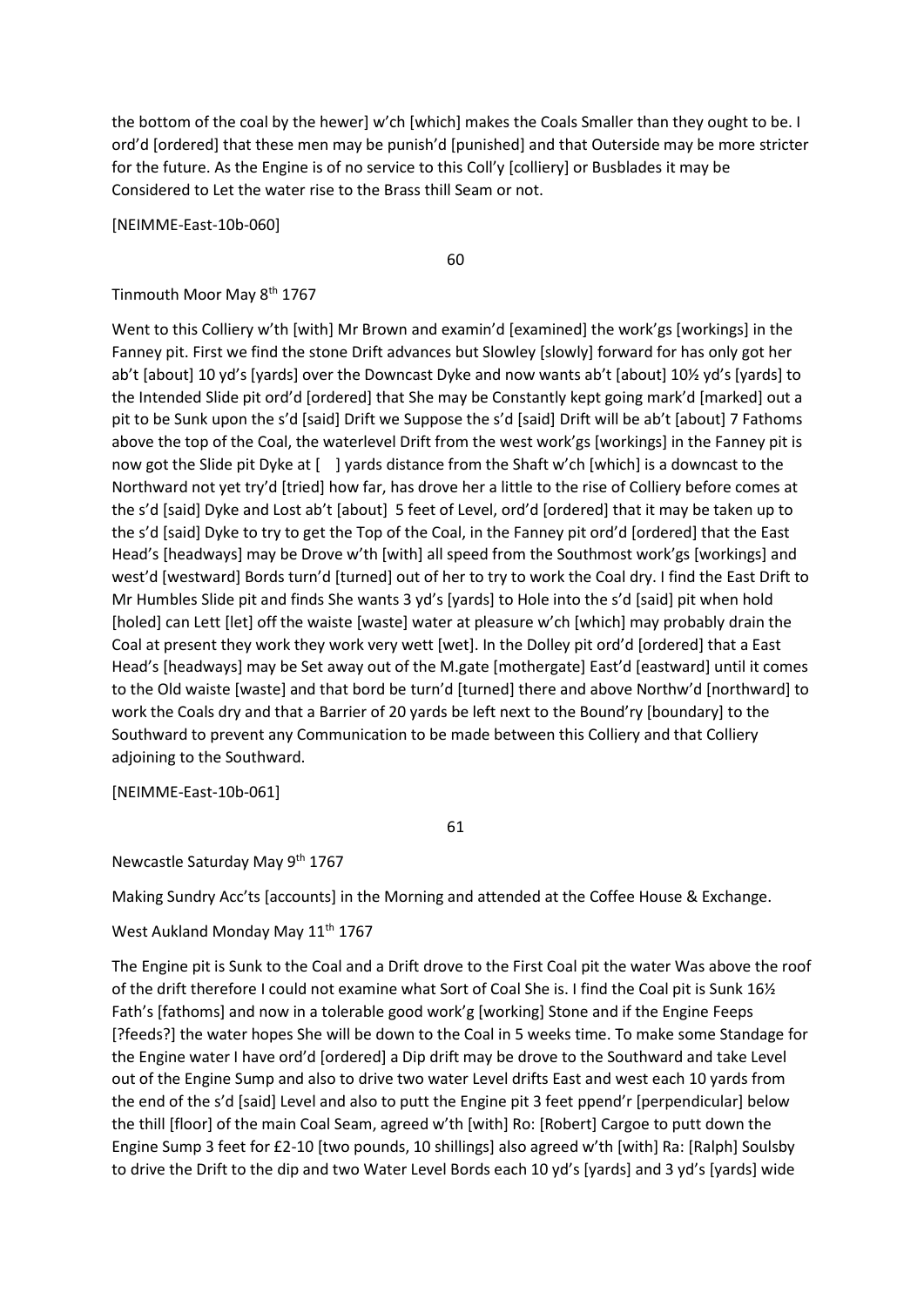for 5s pp yd [five shillings per yard], when the Sump is putt down must of necessity drive Levels to Lay the Coal dry at the s'd [said] Coal pit but will not be of any certainty until another Rise pit be Sunk to raise a quantity of Coals. I find Cargoe has been neglecting very much and Stopt [stopped] the Sinking of the Coal pit.

|                                                          | Fa's.     | Yd's     | Feet | Ins.          |
|----------------------------------------------------------|-----------|----------|------|---------------|
|                                                          | [fathoms] | [yards]  |      | [inches]      |
| The Engine pit in depth from the Surface to the Thill    | 24        |          | 2    | 8             |
| [floor] of the main Coal Seam                            |           |          |      |               |
| Bank Level or Asc't [ascent of Ground from the Engine to |           | 1        | 1    | 0             |
| the Coal pit                                             |           |          |      |               |
| Dip of Colliery from the Success [?] to the face of the  |           |          |      | 4             |
| <b>Stone Drift</b>                                       |           |          |      |               |
|                                                          | 25        | $\Omega$ | 0    | 8             |
| Coal pit in dipth [depth] to Do' [ditto] Seam            | 25        | $\Omega$ | 0    | 0             |
| Engine pit under Level of first Coal pit                 |           |          |      | $\mathfrak z$ |

[NEIMME-East-10b-062]

62

Witton Castle May 11<sup>th</sup> 1767

The directions given to L Curry I find is not observ'd [observed] for is now drifting in the Little Coal towards the 26 Fathom boreholes in expectation of Meeting with some Upcast Dyke but how far to Drift in that Seam it is Uncertain it is very evident there is some Considerable Dyke in the way or else some irregular rise of Colliery the s'd [said] Drift is drove in the Little Coal and Stone now 52 yd's [yards] and it Costs at the rate of 8s pp [eight shillings per] Yard therefore if Mr Cuthbert's chooses to Continue this scheme he may. Mostly all the Coal is wrought to the NW tow'ds [towards] this downcast Dyke to the Wset and I ord'd [ordered] that the NE Coal may be wrought and a piece amd a piece to the SW and SE adjoining the Boundry [boundary] w'ch [which] will not be of Long duration. There is a Large Stock of Coals at the pit and Not much trade yet. I find that Curry has not begun with the Levels which Mr Brown ord'd [ordered].

Gateside Fell Tuesday May 12<sup>th</sup> 1767

Has begun to Lay the woodwork in the waggon way near the pothouse and is preparing room for the Staith, the Raising of the Key [quay] and repairing it is pretty well advanced forward and expects to have it completed in a Month's time, at the Colliery the Ann pit is Sunk now ab't [about] 281/2 Fathoms and has not meet [met] with much water, the Engine pit is Sunk now 27½ Fathoms & Laid off by reason of ab't [about] 30 Horse Tubs of water pp [per] Hour. The Engine House advances but Slowley [slowly] forward on Account of the bad weather. The Regulating Beam and Cylender Beams are mostly completed, Door's and Door's Frames & etc.

[NEIMME-East-10b-063]

63

Measur'd [measured] the Mason work of a Smith's Shop

|  | ıa |
|--|----|
|  |    |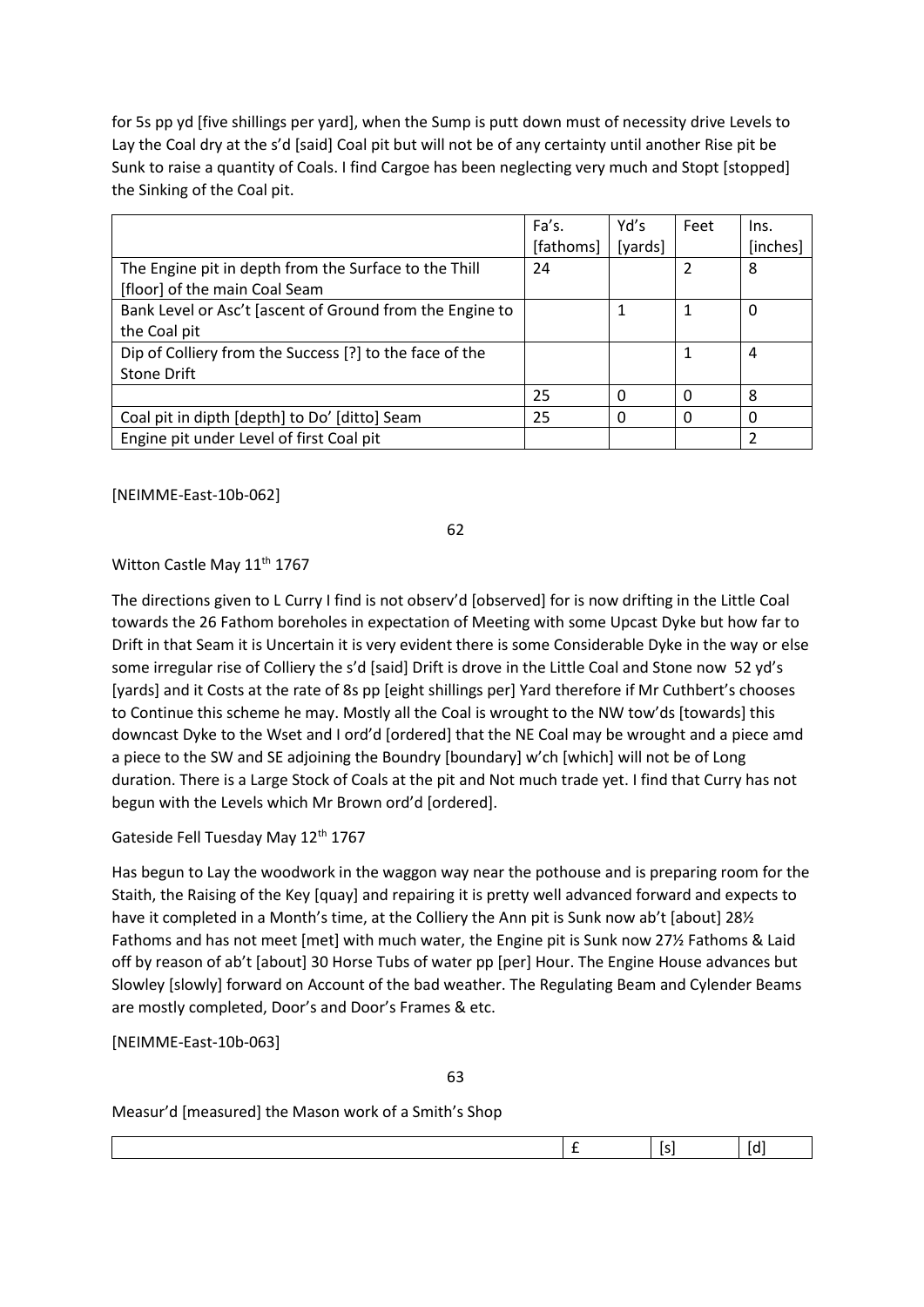| Walling 195 Yards finding Stones Leading and workmanship at | 8 | 18 | 9   |
|-------------------------------------------------------------|---|----|-----|
| 11d pp yard                                                 |   |    |     |
| Two Chimneys and Harths at 7s/6d each                       |   | 15 |     |
| Laying on 1396 pantyles at 15s pp Thous'd                   |   |    | 11% |
| Building an Office Chimney workmanship                      |   |    | q   |
| Allowance for Gavels 24 yd's at 5d pp yard                  |   | 10 |     |
|                                                             |   |    | 5¼  |

### Carpenter Work at D'o [ditto] Shop

|                                                            | f | [S] | [d]             |
|------------------------------------------------------------|---|-----|-----------------|
| Roofing 9 Squares 32 Feet at 3d pp                         |   |     | $11\frac{1}{2}$ |
| 3 doors and Door frames at 2s/6d pp                        |   |     | 6               |
| Mak'g 4 windows and window Shutts @ 18d pp                 |   | 6   |                 |
| Two Office windows at 2s/6d pp                             |   |     |                 |
| Flooring & Joysting 52 yd's @ 5d pp                        |   |     | 8               |
| Raglings for Sealing {Sawing include'g) 31/2 S'qs at 3d pp |   | 10  | 6               |
| For weather bording above doors and windows                |   |     |                 |
| Making and fixing one Close Door                           |   |     |                 |
| Exa'd                                                      |   |     | 7½              |

For Mason work pp Geo. Harrison Cr.

(Viz.) Harrison finding Lime: wining Stones Lead'g & workmanship.

|                                                                                             | £              | [s] | [d]            |
|---------------------------------------------------------------------------------------------|----------------|-----|----------------|
| Building a drift from the Cube 28 feet Long at 18d pp y'd                                   |                | 14  |                |
| To building a 5 Inch Arch s <sup>1/2</sup> y'ds Long @ 5d pp                                |                |     | $\frac{1}{2}$  |
| Building an offtake drift w'th 20 In: Arch 7 <sup>1</sup> / <sub>2</sub> y'ds Long at 6s/1d | $\overline{2}$ | 5   | $7\frac{1}{2}$ |
| pp & walls 21/2 feet thick                                                                  |                |     |                |
| Do [ditto] w'th a 10 In: Arch walls 2 feet thick 9 yd's at 2s/71/2d                         | $\mathbf 1$    | 3   | $7\frac{1}{2}$ |
| pp                                                                                          |                |     |                |
| Do [ditto] w'th a 5 In: Arch walls 2 feet thick 26 yd's at 2s/21/2d                         | $\overline{2}$ | 17  | 5              |
| pp                                                                                          |                |     |                |
| Walling a Jackhead Staple 9¼ y'ds @ 2s/6d pp                                                | 1              | 3   | $1\frac{1}{2}$ |
| Build a Cube finding Lime, Stones & Leading pp Barg'n                                       | $\mathfrak z$  | 10  |                |
| Dr. [draft]                                                                                 | 10             | 14  | 10             |
| For 35 Fothers of Stones $@$ 6d pp                                                          |                | 17  | 6              |
| Exa'd                                                                                       | 9              | 17  | 4              |

[NEIMME-East-10b-064]

64

Tanfield Moor edge May 13<sup>th</sup> 1767

The duke pit is working in the Brass Thill Seam and 14 Score pp [per] day w'th [with] a 20 peck corf, the Coals comes much rounder and better than they did since the last time I was at this Colliery and I gave Outerside p'ticular [particular] directions about them. Mr Brown has some thoughts of Laying off the Engine as She is of no service to Mr Ridley or Mr Silvertop and (Quere [query]) whether or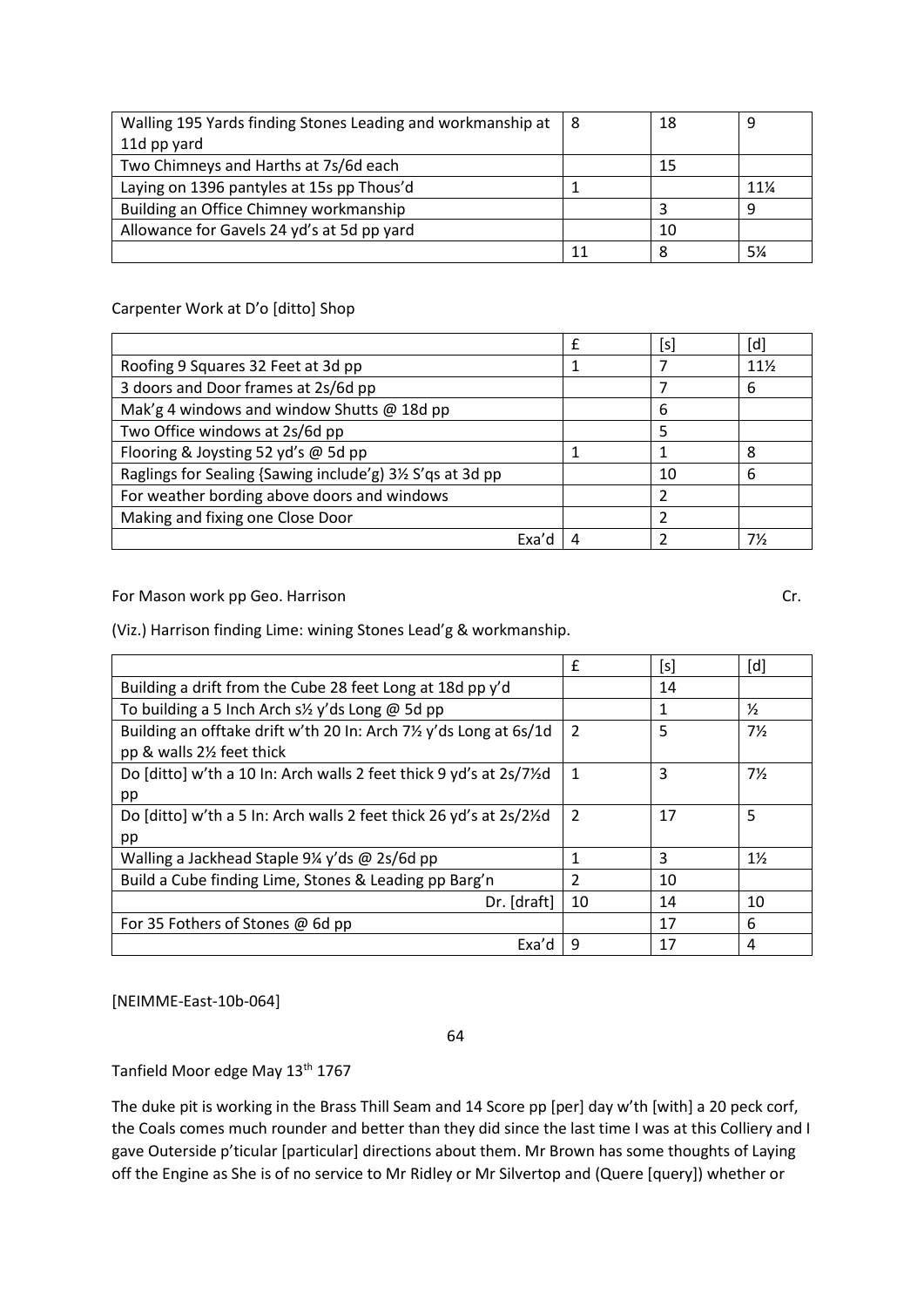not the water wou'd [would] rise to Lay off the duke pit in the Brass Thill Seam during Mt Ridley' Lease of that Colliery, we find by Levelling that the Surface of the water (admitting the Engine to Stand) would be 7:0:0:10 Fa's:Yd's: feet:In [fathoms:yards:feet:inches] below the delivery at the Engine when at the Thill [floor] of the Brass Thill Seam.

| Levelled from the duke pit                                | Fa's.     | Yd's         | Feet           | Ins.           |
|-----------------------------------------------------------|-----------|--------------|----------------|----------------|
|                                                           | [fathoms] | [yards]      |                | [inches]       |
| To the Venture pit and is ascent of Ground                | 1         | 0            | $\Omega$       | 6              |
| From the Venture pit to the Engine pit                    |           |              |                |                |
| 1 <sup>st</sup> Sett Descent                              | 11        | 0            | $\Omega$       | 0              |
| 2 To the Surface of the water in the pond Do'             |           | 1            | 0              | 6              |
| 3'dly [thirdly] To the Settle bords                       | 3         | $\Omega$     | $\mathfrak{p}$ | 2              |
|                                                           | 14        | 1            | $\overline{2}$ | 8              |
| From the Settle Bords to the Engine deliv'y Depth         | 6         |              |                |                |
|                                                           | 20        | 1            | $\overline{2}$ | 8              |
| Ded't [deduct] Ascent from the duke pit to the venture    | 1         |              |                | 6              |
| pit as above                                              |           |              |                |                |
| The Engine delivery Lower than the Settle Bords at duke   | 19        | $\mathbf{1}$ | $\overline{2}$ | $\overline{2}$ |
| pit                                                       |           |              |                |                |
| Duke pit in depth from the Settle Bords to the Thill      | 27        | $\Omega$     | $\Omega$       | $\Omega$       |
| [floor] of the Brass Thill Seam                           |           |              |                |                |
| Level as above                                            | 19        | $\mathbf{1}$ | $\overline{2}$ | $\overline{2}$ |
| The Brass Thill Seam in the duke pit Shaft under level of | 1         | 0            | 0              | 10             |
| the Engine Delivery                                       |           |              |                |                |

[NEIMME-East-10b-065]

65

### Beamish May 13<sup>th</sup> 1767

I find the Mettle in the Cutts and Battery's [sic] advanced very fast. The Foundation for the Engine House is about Compleated [completed], mark'd [marked] in the place for the Engine pit to be Sunk 8 feet Diam'r [diameter]. Agreed w'th [with] Ra: [Ralph] Brown & p'ts [partners] to drive a Coal Drift in the Brass Thill Seam from the Old work'gs [workings] in the Grove near the Intend'd [intended] Engine one Hund'd [hundred] yd's [yards] for 18d pp yd [18 pence per yard] they to drive Cut and Clead her for the above price.

|                                                          | Fa's.     | Yd's    | Feet | Ins.     |
|----------------------------------------------------------|-----------|---------|------|----------|
|                                                          | [fathoms] | [yards] |      | [inches] |
| Level'd [levelled from the Quarry pit to the Grove Mouth | 29        |         |      | 4        |
| near the Engine House and finds it to be Descent of      |           |         |      |          |
| Ground                                                   |           |         |      |          |

# Washington Thursday May 14<sup>th</sup> 1767

The Engine pit is now Sunk 2:0:1 Fa's:Yd's:feet [fathoms:yards:feet] below the underside of the Low Bunton w'ch [which] makes her in all from the Settle Bords 54:1:2:6 Fa's:Yd's: feet:In [fathoms:yards:feet:inches]. She is now in a very good working Stone and very Little water below the s'd [said] Cystern ord'd [ordered] that more speed may be made w'th [with] the Ventilators and get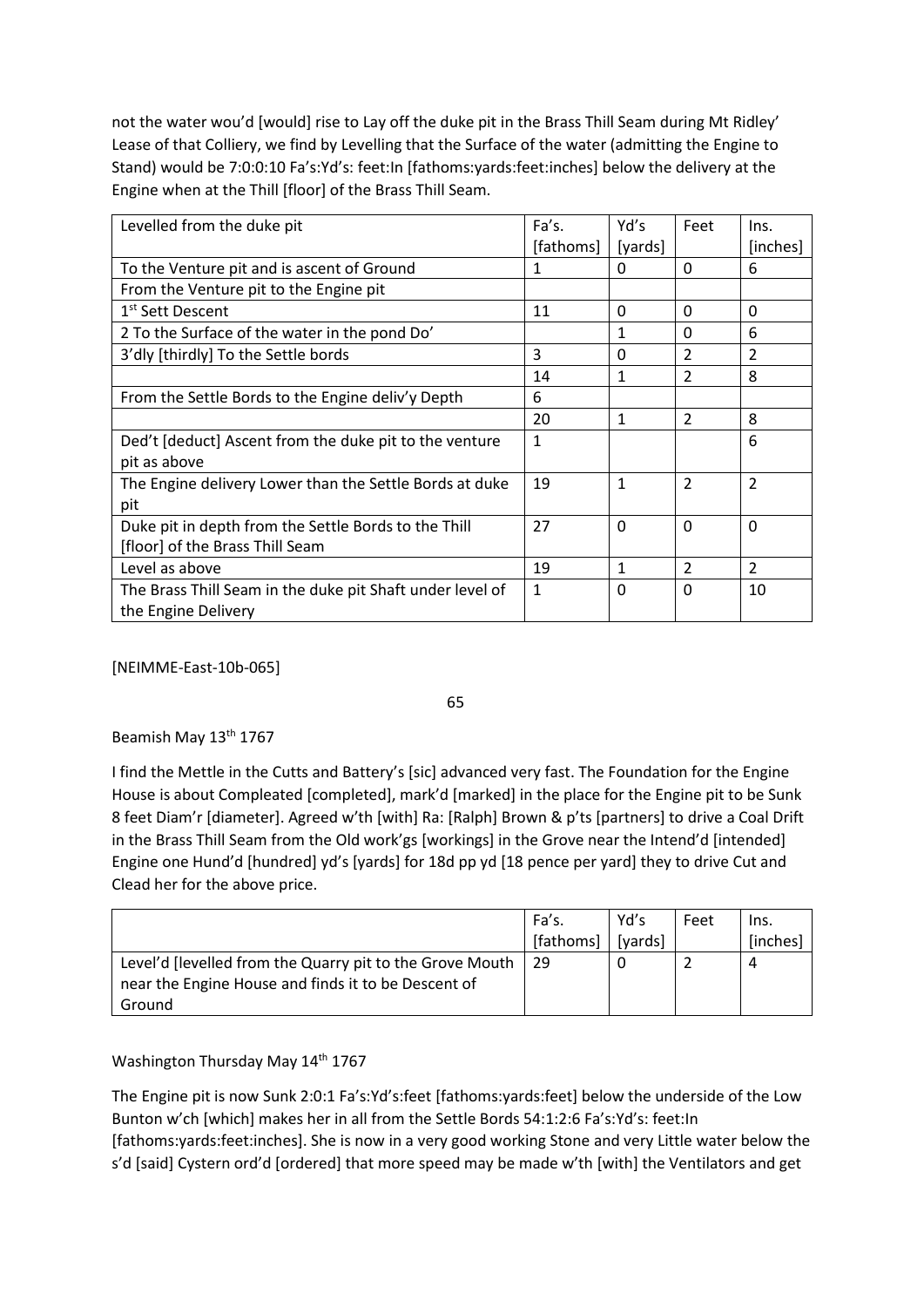them fix'd [fixed], the Coal pit gets Slowley [slowly] forward for reason of Not Sinking with Lights and in a Hard Stone.

Fatfield Thursday May 14th 1767

Went with Mt Brown to the Staith's [sic] and finds all the pitts at work, the Blade pit wants about 10 feet to Sunk to the 5/4 Coal head and the Lane pit is now Sunk 2 Fathoms below the Five Quarter Coal Seam. The Upcast from the Engine Offtake is got within 27 yards of the Engine pit and now beginning in close Drift ord'd [ordered] that another upcast may be drove to take in the Bourn water. The Coals comes most Shamefully dirty to Bank

### [NEIMME-East-10b-066]

66

And I ord'd [ordered] that Wilson may Sett [set] on hands to wall them better. The main Coal Drift wants now ab't [about] 60 yards to the Lane pit w'ch [which] will probably be up before the pit be sunk.

### Rise moor May 15<sup>th</sup> 1767

In the Prosperous pit in the water Level Drift going tow'ds [towards] the Dogg pit is now 18 yards in Mr Brown ord'd [ordered]. Some time since a East Water Level may be drove Eastward ab't [about] 18 yd's [yards] and drove ab't [about] 18 yd's [yards] in a course to meet the Stone Drift and to Sink a Staple ag'st [against] the Stone Drift be advanc'd [advanced] that far, the present workings are NW but will not last Long at the present Rate of workings ord'd [ordered] that a Westward may be drove towards the workings of the Hill pit and Bore before the Drift. Agreed w'th [with] Amb'se [Ambrose] Anthey and part'rs [partners] to drive the Main Stone drift [ ] yards for [ ] s pp [per] yard [missing length and rate] they to Lay the Barroway and Slugde the s'd [said] Drift in Consideration of w'ch [which] I promi'd [promised] to pay them one pound one Shilling, there wants against Tuesday first 10 Keels [vessel used to carry coals from the staiths to the ships] of Coals to Load a ship for London Market. I ord'd [ordered] that the dry places be sett [set] on Double to work them as good as possible,

Measu'd [measured] a Turnop field near Chapple House farm's [farmed] by Mr Marshall

|                                             | A lacres | R roodsl | P [poles] |
|---------------------------------------------|----------|----------|-----------|
| A part on the west side of the W.way        |          |          | 03        |
| D'o [ditto] on the east side of d'o [ditto] |          |          | 24        |
| Total                                       |          |          |           |

[NEIMME-East-10b-067]

67

Newcastle Saturday May 16<sup>th</sup> 1767

Beamish Monday May 18th 1767

The Brass thill Drift going to Loose the Quarry pit in that Seam is now 11 yards in and hold [holed] into the face of a bord, the directions I gave them is not follow'd [followed], therefore I was of necessity to give then another point tow'ds [towards] the s'd [said] pit, ord'd [ordered] that a Staple may be Sunk near the bank side at a place where I mark'd [marked] out and a drift drove out of the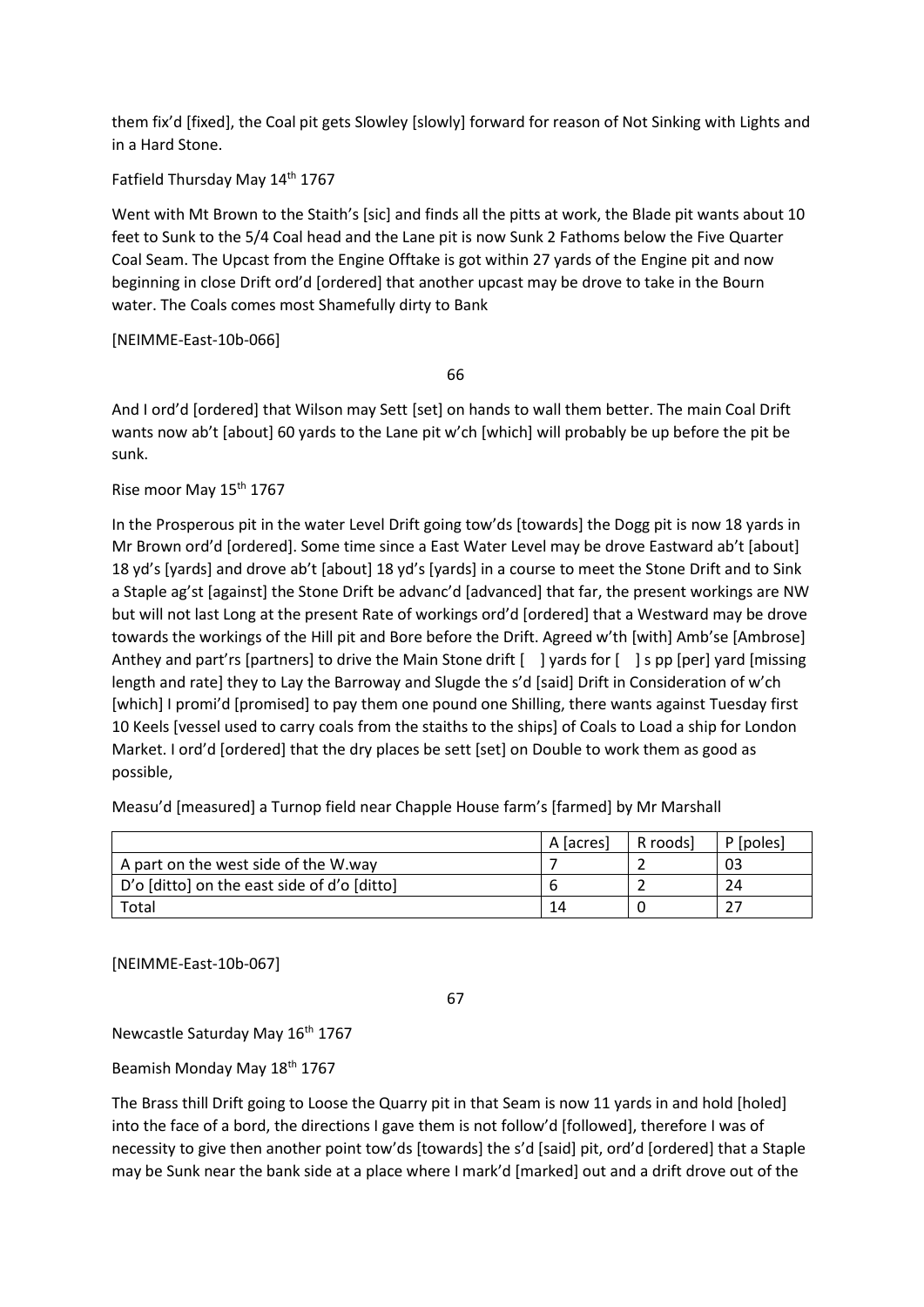Old work'gs [workings] to hole into the s'd [said] Staple for a better Air Course for w'ch [which] I agreed to pay 12d pp yd [twelve pence per yard] has not begun the Engine pit nor yet is the foundation for the House compleated [completed], the Centure [centre] of the Engine pit is to be 12 feet from the Front of the House the Cutts and battery's [sic] advances pritty [pretty] well forward but no Directions is yet given about the Cond'd [considered] at Handonhowl.

### Byker Tuesday May 19th 1767

View'd [viewed] this Colliery and considered the Boundries [boundaries] between Old Heaton, Byker and Walker and finds there is a Barrier of whole Coal of 60 yards on breadth Left next to Walker NW Boundry [boundary] in request of which Mr Ridley w'd [would] work it to the Endeavour pit in Walker estate providing Liberty could be granted of the Corporation of Newcastle, we are of Opinion if that s'd [said] Barrier was to be wrought it would not endanger the remaining part of Walker Colliery, we are inform'd [informed] and believes from many Curcumstane's [circumstances] point'd [pointed] out for us there is Dyke in Walker Estate Lead North & South called the Thistle pit Dyke w'ch [which] is a Downcast to the Eastward of ab't [about] 25 Fa's [fathoms] and we recommend that a

#### [NEIMME-East-10b-068]

68

Barrier of 30 yd's [yards] may be Left to the future on the rise side of the said Dyke but we are told that further to the Northward from the present Engine and Eastward from the Endeavour pit the s'd [said] Dyke is bor'd [bored] and in that part where it is bor'd [bored] we recommend that a Barrier of 20 yd's [yards] may be Left on the dip side of the s'd [said] Dyke when Walker Colliery working extends that far, it would certainly be wrong if the Corporation does not grant Liberty to Mr Ridley to work such Barrier for as Heaton is whole in the NE side whenever she happens to wrought will oblige the Lessees of that Colliery to leave a Barrier of equal Bulk against Walker if such Liberty be granted to work the s'd [said] Barrier, on the Contrary the Lessees of Heaton Colliery may work their Boundry [boundary] at pleasure.

# Walker Wednesday May 20<sup>th</sup> 1767

The NE Dyke is now compleated [completed] in the West pit and I ord'd [ordered] the North Headways's {sic] to be drove with all Speed to get some places won out there which will Shorten the putting the Coals, is widening the South Head's [headways] from the West pit thro' [through] Double Dykes and intends to make a Barroway thro' [through] that Dyke to work a piece of Coal which Lies to the SE from the s'd [said] Dyke, the two West Drifts driving from the SE to the dip of the s'd [said] Waterlevel wants now ab't [about] 50 yards to be straight Headways Course from the west pit S Headways. There is two Shifts wrought at the Ann pit one Shift to the NW from the said pit at ab't [about] 400 yards distance upon a Mean and the other Shift is also drawn at the Ann pit and wrought to the Eastw'd [eastward] from the West pit and Considerably under Level of the Engine, but meeting with so many Dykes & troubles is oblig'd [obliged] to have two different Barroways which is attend'd [attended] with great expence [expense]. The Bush pit borhole [borehole] will scarce

#### [NEIMME-East-10b-069]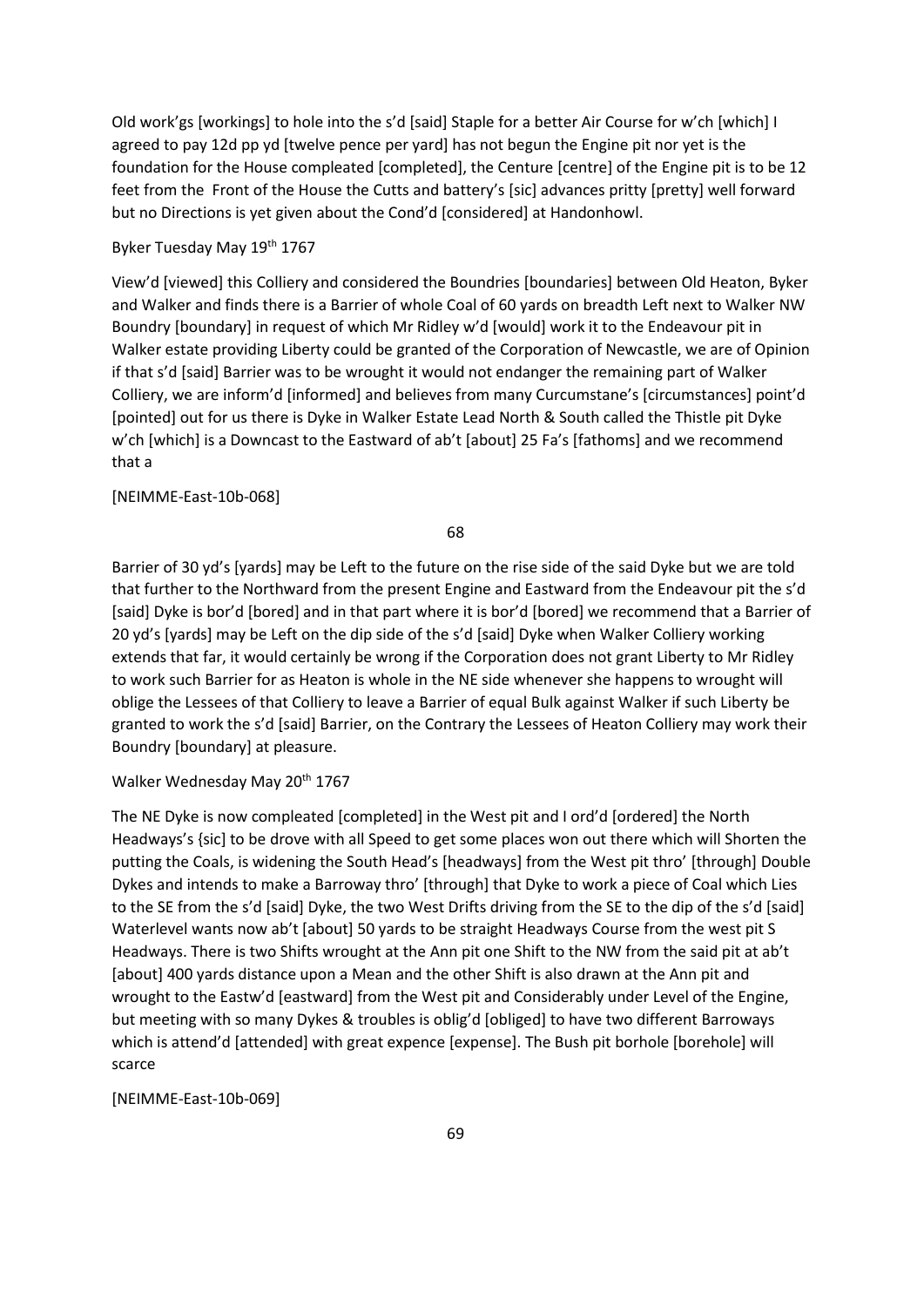Vend the feeders of water which is a Great Stop to the Sinking, the Borhole [borehole] is now 12 Inches to the SE from the Center [centre] of the Shaft. I ord'd [ordered] Renwicks to get the waiste [waste] boxes putt in the west pit and the meetings made ready for Coal work.

### Heworth May 21st 1767

At this Colliery wee [we] View'd [viewed] the workings in the Main Coal Seam first in the old Engine pit and find the present workings are to the NE and SE (viz) from the s'd [said] Shaft Eastbords Course 125 yards and South Headw'ys [headways] Course 30 yards to the end of the engine Levels which has won 100 yards in the breadth of Coal below the old Headw'ys [headways] drove North and South and 125 yards below all the Old workings. From the end of the s'd [said] Level there are 13 Bords to the Northward and the Headw'ys [headways] is in many troubles and bad Coals. Then from the End of the s'd [said] Level we find there is a South Headw'ys [headways] drove 96 yards (and a dam putt in that Headw'ys [headways] to prevent the Engine water for Drowning the Dip workings} then a East Bird is drove Venture of pumps 47 yards to the East a near the 10 Fathom Dyke then North Headw'ys [headways] Course 24 yards (to leave the s'd [said] Dyke) and East 49yd's [yards] further to the face to drive a wining [winning] Headw'ys [headways] from the face of this East'd [eastward] will win ab't [about] 100 yd's [yards] below the Level of the Engine. There are 9 bords on the South Side of the s'd [said] Old Engine pit w'ch [which] will cut of Shortly by the Old work'gs [workings] we find there are very Little regard kept to the Air course and the pillars are ab't [about] 40, 50 & 60 yards Long in several places and the Barroways are not kept in good order. There are ab't [about] 6 Acres of Coal on the NW from this pit and a Barroway made thro' [through] the thrust to the whole Coal I recommend that a North Headw'ys [headways] may be drove in that piece Coal until it gets the 25 Fathom

[NEIMME-East-10b-070]

70

Dyke and these places will be a reception for the workmen if any Accident Should Happen the Engine to drown the Eastway. The Second pit is Sunk to the Mettle Coal Seam and a Barroway cutt thro' [cut through] the 10 Fathom Dyke to the South w'ch [which] is 97 yards from the s'd [said] pit & got the Main Coal in the dip side of the s'd [said] Dyke, ord'd [ordered] that the Meetings for that Depth may be Made and the pit got to Cola work as soon as possible. I find there has been a great deal more Stone Drifting to Sett [set] over this dyke than need to have been if the Level from the Second pit in the Mettle Coal had been taken to the Main Coal Seam below the s'd [said] Fathom Dyke, finds the whole Expence [expense] of Drifting thro' [through] the s'd [said] Dyke to have cost ab't 100£ [about one hundred pounds] and Sinking the pit from the Main Coal Seam to the Mettle Coal Seam and putting in a Tub Dam to have Cost about 65£ -sixty-five pounds] exclusive of Banksmen and Horses to draw the Stones & etc.

# Newton Moor Friday May 22<sup>nd</sup> 1767

Examin'd [examined] this Colliery first in the workings of the Apple pit w'ch [which] is ab't [about] [ ] Fathoms Deep to the Thill [floor] of the Main Coal Seam the workings are (first) to the west 6 bords and 19 bords to the Eastwards at 100 yd's [yards] North from the said Shaft w'ch [which] works very dry Coals but a bad Cover obliges the Lessees to leave a binding of Coal to Support the roof, at 80 yards North and 240 yd's [yards] East has met with a trouble w'ch [which] runs NE and SW w'ch [which] prevents their working any further that way. I find there is 120 yards of whole Coal Left between the Dip work'gs [workings] and the Engine waterlevel intend to be wrought to the plumbe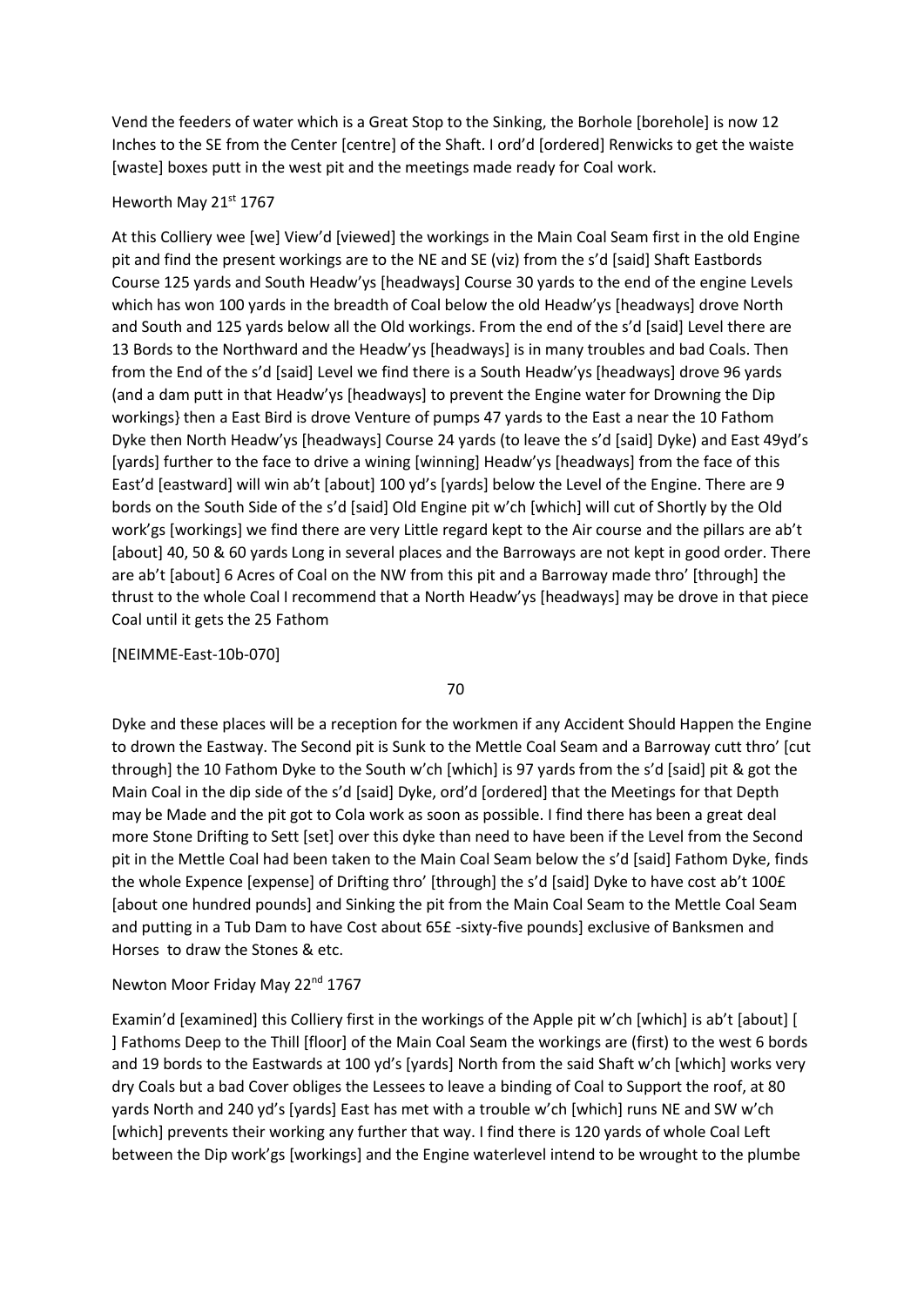pit. Is working the Bent pit in the Main Coal Seam w'ch [which] is 52 Fa's [fathoms] 1½ yd [yards] deep. There is no Coals wr't [wrought] on the South side of the Shaft being so much entangled

[NEIMME-East-10b-071]

### 71

in troubles and bad Coal the present workings are to the NW at ab't [about] 200 yards from the Shaft and to the SE the greatest extreme South 100 yards and Easy 180 yd's [yards]. These places are very much in troubles and the Seam is often reduced 4 feet 4½ feet & 5 feet Thick and the Coals work very wett [wet]. The Choice pit is won by a East Headways Drift from the Bent pit and at 60 yd's [yards] South from the s'd [said] Choice pit has drove a Headw'ys [headways] Eastwards 140 yards which works very wett [wet] Coals and Much in troubles from those Circumstances the rise part of this Colliery will mostly be subject to troubles and work wett [wet] Coals

|                    | Fat. [fathoms] |
|--------------------|----------------|
| Quence pit is Sunk | 46             |
| Plumbe pit ditto   | --<br>ے ر      |

Gateside Fell Saturday May 23rd 1767

Sett [set] out a part of the waggon way near the Ann pit and gave And'w [Andrew] Foraster the Heights and depths of the Cutts. The Engine pit is Standing Yett [closed or idle] but I ord'd [ordered] that She may be Sett [set] to work again, there appears to be about 25 Horse Tubs of water pp [per] Hour, my Intention is to Sink below the feeders of water if can, & collect that water into a Cystern which the Top Sett [set] of pumps will Stand in. In the afternoon Sett [set] out for Nuthall near Nottingham.

[NEIMME-East-10b-072]

72

Nuthall Colliery may 25<sup>th</sup> 1767

Wee [we] have this day View'd [viewed] and Considered the State of this Colliery, wee [we] find from the Engine pit a waterl'l [waterlevel] Drift has been drove SEward [south-eastward] ab't [about] 230 yards and in that distance the said Drift has mett [met] with two Small faults (running NE and SW and near parallel to each other) that has been very troublesome and Expensive and at a Small Distance beyond these other Fault has been mett [met] with running NE and SW is an upcast to the NE of dip of Coll'y [colliery] about; The Waterlevel Drift has been Continued along the side of the Last Fault until it comes near the Harris's pit & then turned up to the said pit and is Continued no further. We don't think it advisable that it should be Continued ant further (at least for some time) as wee [we] understand there is a Great Fault wins a Little to the SE from the said Harris's pit SWard [south-westward] and very near the Burdett pit and is a riser to the SE at that pit about 6 yards to the SE and increases to the Eastward, that her height at the East pit is uncertain but appears to be more and more that way, and if a Stone Drift had been drove to the NE from the place where the Fault running from the dip was Got it would have answered no good purpose but would run against the Great SW and NE Fault and perhaps w'd [would] not draw Coal to defray the Expence [expense] of driving it. The Fire in these workings wee [we] are told and has reason to believe that the waterlevel Drift 'twixt [between] the Engine and East pit is very much fallen, wee [we] recommend that, that Drift may be Cleaned out and made secure as to admit of a Air Course to the said pit to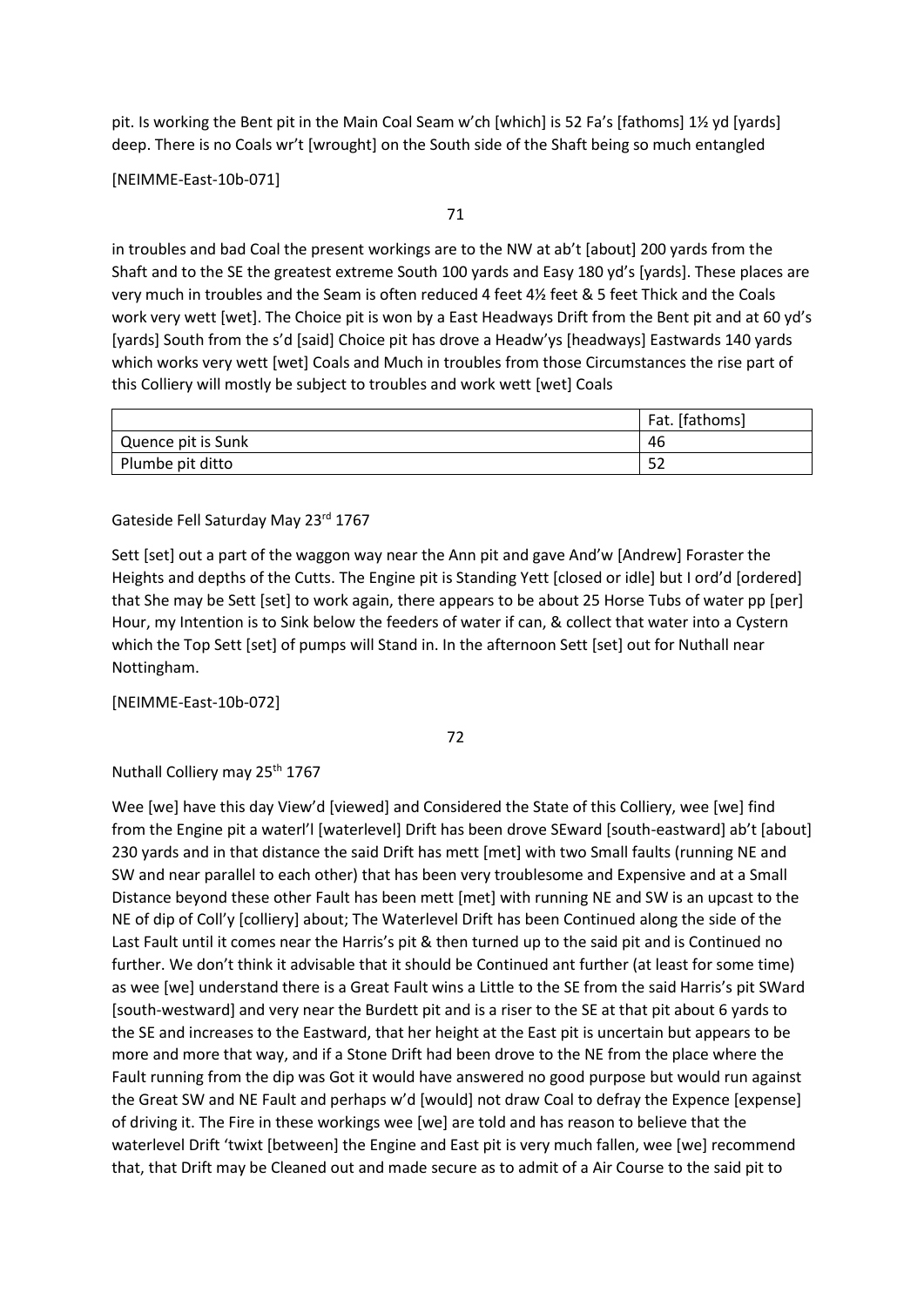serve the purpose both of working Coals and drifting, also it will be necessary to make a better Air Course 'twixt [between] the first pit and Burdett pit either by the immediate way 'twixt [between] these pits or any other way More Convenient, wee[we] also find a waterlevel

[NEIMME-East-10b-073]

73

has been drove from the Engine N'ward [northward] ab't [about] 240 yards & a pit now Sink'g [sinking] near the face of it, and is already Sunk ab't [about] 60 yards w'ch [which] drift and pit wee [we] think properly design'd [designed], wee [we] find the SW part of the first pit and the NW part of the Burdett pit are mostly wrought and also a part of the NE Coal from th es'd [said] Burdett pit and se Coal from the first pit is already wrought, wee [we] are told that near the two Small Faults the gobbens [waste] or Rubbish to the SE from the first pit is on Fire and tho' [though] it may not much endanger the other parts of the Colliery as to real Loss, yet the Smoak [smoke] and Styth [afterdamp or chokedamp] that it produces is very suffocating and renders the workings difficult. Therefore wee [we] recommend that a Headw's [headways] above the Fault in Burd't [Burdett] Pit be drove w'th [with] all speed Eastward and also that the said Fault be sett [set] up in the Harris's pit and Bordways Drift be drove to the Southward until it meet the Headw's [headways] coming from s'd [said] Burdett pit and when those two workings meets a Compleat [complete] Air Course will be obtain'd [obtained] and the Coal above the Fault on both those pits (w'ch [which] is very Considerable) will also be got and in that time the water may be allow'd [allowed] to rise in the Engine pit and Burdett pit work'gs [workings] so high as to drown out the Fire in these workings at all times it will be proper to take care and secure the Air courses and water courses as well as the Shafts for the safety of both the Colliery and people concern'd [concerned] & working it. Depend thereon it will be right at all times (when it can be done) to have an additional pit ready with proper Headings to work an Additional Quantity or to be prepar'd [prepared] against an Accident. The Annex'd [annexed] Plan will better show the workings Faults & etc. in this Colliery

| The Seam of coal beginning at the Thill [floor] | Inches | Feet | Inches |
|-------------------------------------------------|--------|------|--------|
| Coal hard                                       | 34     |      |        |
| Rifter or Scud [inferior coal]                  | 14     |      |        |
| Top Soft                                        | 14     |      |        |
| [subtotal]                                      |        | 5    | 2      |
| For the roof                                    |        |      |        |
| Dunn's Stone                                    | 5      |      |        |
| Soft Coal                                       | 17     |      |        |
| Dunn's Stone                                    | 4      |      |        |
| Soft Coal                                       | 14     |      |        |
| [subtotal]                                      |        | 3    | 4      |
| [total]                                         |        | 8    | 6      |

[NEIMME-East-10b-074]

74

### Nutthall Colliery

|                                                     | a            |
|-----------------------------------------------------|--------------|
| $\cdots$<br>$\sim$ -hillings $\sim$<br>,,,,,,,,,,,, | oence<br>. . |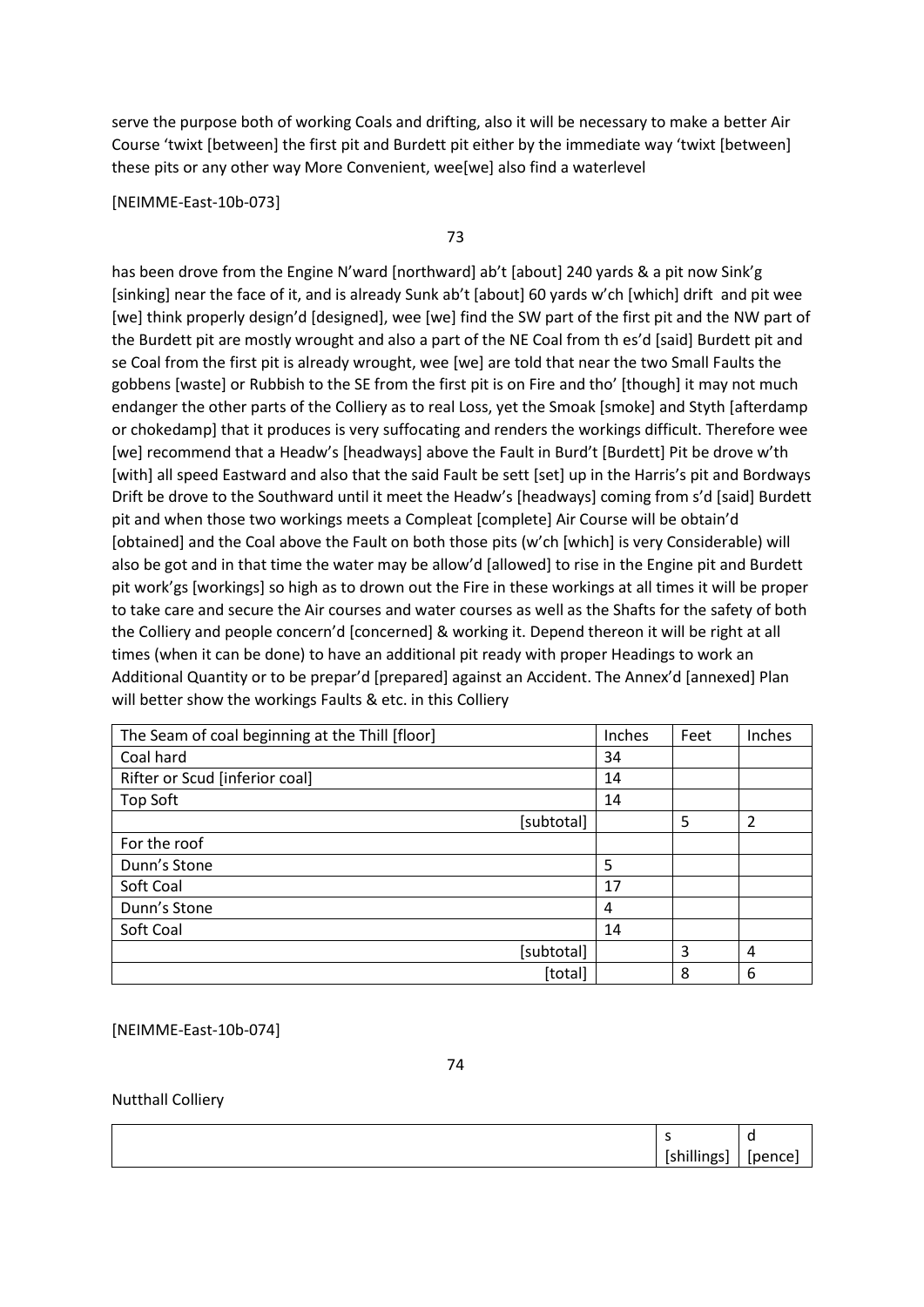| The Coals are Sold by the Ton Accounting 20 Cwt. [hundredweight] to a Ton | -6 | 8 |
|---------------------------------------------------------------------------|----|---|
| at Cynder Hill pp [per] Ton                                               |    |   |
| Costs                                                                     |    |   |
| Hewing holeing Hammermen Loaders men to remove the Gibins & etc.          |    | 0 |
| Bratticing the Small coals two Lads to drive each Horse, a Botker man, a  |    |   |
| Striker tow men to Stick and Load the waggons two Gin drivers finding     |    |   |
| Candles & etc. pp Ton                                                     |    |   |
| Leading to Cynder Hills at 3 Tons pp waggon and 9 Gates pp day costs ab't |    | 0 |
| pp Ton                                                                    |    |   |

# Beamish Thursday May 28<sup>th</sup> 1767

Went w'th [with] Mr Brown from Newcastle and call'd [called] at Ouston to See the Regulating Beam intend'd [intended] for Beamish So: {South] Moor Colliery. Then went to Handon Howl and finds that Battery advances pretty well forw'd [forward] gave the necessary directions there about the Mettle work and also resolv'd [resolved] to make a Circular Cond'd went to the Ciolliery and finds Adamson has begun to Sink the Engine pit ord'd [ordered] that She may ne Sunk 10 feet Diam'r [diameter] to the Stone Head and then to be wall'd [walled] w'th [with] Stone. I find the Brass Thill Drift going to the Quarry pit w'ch [which] is going pretty straight, mark'd [marked] out the Engine house for the Mason work and ord'd [ordered] that it may begin as soon as possible etc. etc.

[NEIMME-East-10b-075]

75

Friday May 29<sup>th</sup> 1767 Making a Plan of Nuthall Colliery Saturday May 30<sup>th</sup> 1767 At Newcastle Tanfield Moor June 1st 1767

I examin'd [examined] the workings] in this Colliery in the Brook pit and finds them at present to the SW and very irregular, some of the Bords are drove 40, 50 & 60 Yards to the holing and the walls from 10 yards to 2 yards thick, the SW side of this Shaft the Coal works wett [wet] therefore it must be wrought at present. The Flatt pit is working to the NE and SE at about 100 yards distance from the Shaft, there is very Little regard paid to working the Coals for the Hirvings [holing or wedge-shaped excavation made at the bottom of the coal by the hewer] are made 3 feet and 3 feet 3 In [inches] in height w'ch [which] makes more Small Coals than ought to do and the workmen cast's their Coals for four or five Day's work w'ch [which] makes them very foul and dirty whey they come to be filll'd [filled] out. I have often discharg'd [discharged] them but not yet observ'd [observed] The West'ds [westwards] in this pit is dyk'd [dyked] on both North and South sides I recommend that Dyke may be try'd [tried] on the West side.

| [Seam]          | $[°$ [degrees]] | Ch Lin [Chains.Links] |
|-----------------|-----------------|-----------------------|
| 1 <sub>st</sub> | N68½E           | 0.21                  |
|                 | S76½E           | 1.59                  |
|                 | <b>S87E</b>     | 1.35                  |

From the Cape pit Shaft Into the new Dayhole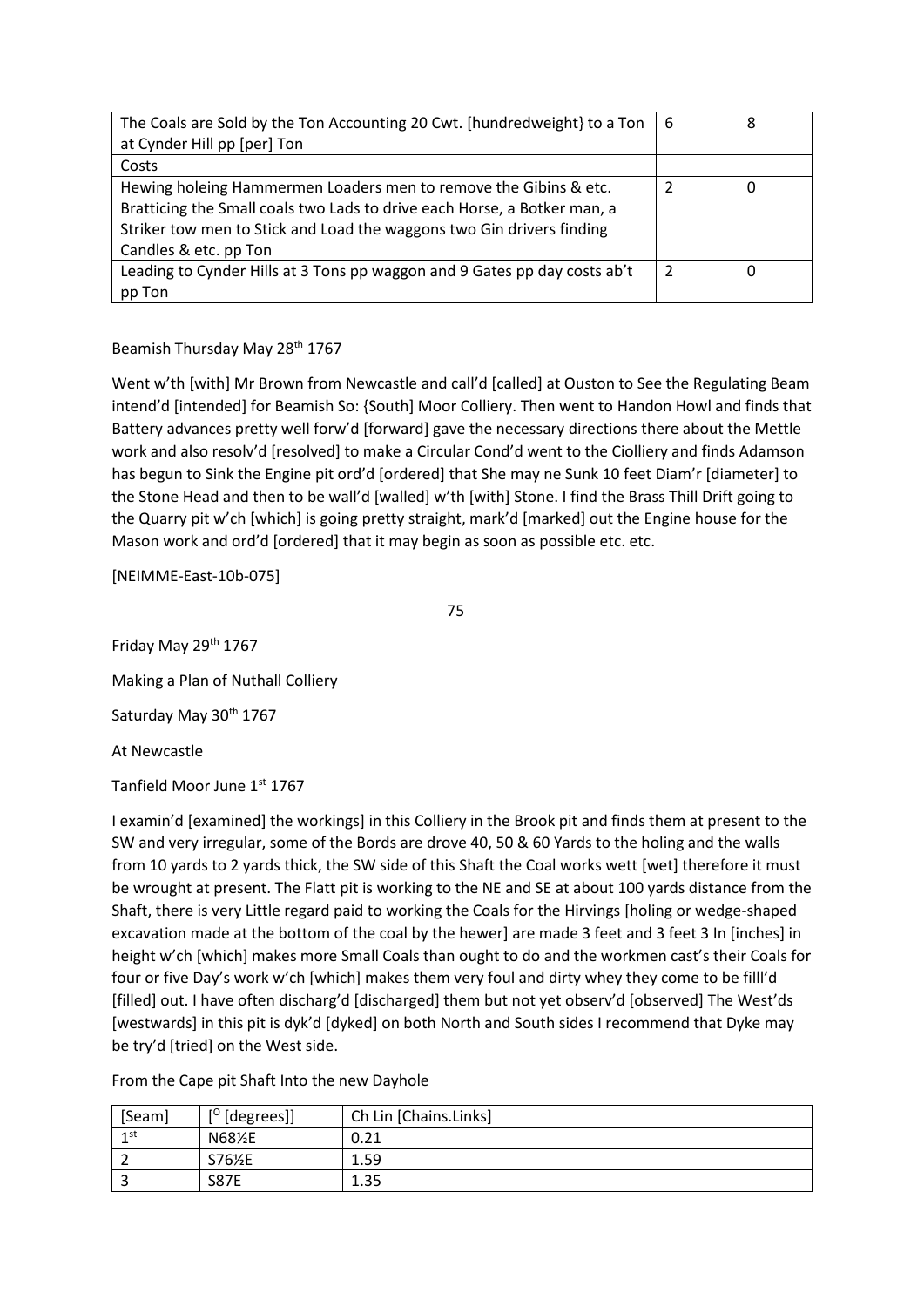|                          | N79E     | 1.58 and 13 yards more to the wall from the Brook pit |  |  |
|--------------------------|----------|-------------------------------------------------------|--|--|
|                          | $N12\%W$ | 2.45 to the dayhole mouth                             |  |  |
| Course up the Dayhole is |          |                                                       |  |  |
|                          | N70½E    | 2.51                                                  |  |  |



[NEIMME-East-10b-076]

76

|                                                        | Fa's.     | Yd's     | Feet                     | Ins.     |
|--------------------------------------------------------|-----------|----------|--------------------------|----------|
|                                                        | [fathoms] | [yards]  |                          | [inches] |
| Depth of the Cape pit                                  | 3         | 5        | $\Omega$                 | 10       |
| Dip of Colliery from the Cape pit to the dayhole mouth | 2         |          |                          | 5        |
| underground                                            |           |          |                          |          |
|                                                        | 37        | $\Omega$ | 1                        | 5        |
| Bank Level or Descent of Ground from the Cape pit to   | 19        | 0        | 1                        | 6        |
| the beginning of the dayhole                           |           |          |                          |          |
| The Dayhole drove from Cliugh Deen 22 yards 11 yards   | 3         | 1        | 1                        | 0        |
| in 3 dip                                               |           |          |                          |          |
| Do. [ditto] drove undergr'd [underground] 55% yd's and | 9         | 0        | 0                        | 3        |
| rises                                                  |           |          |                          |          |
|                                                        | 31        | 1        | $\overline{\phantom{a}}$ | 9        |
| The Dayhole has ab't [about] [ ] yards to drive and    | 5         | $\Omega$ | 1                        | 8        |
| wants to rise                                          |           |          |                          |          |

Agreed w'th [with] Thos. Salton & part's [partners] to drive a SW Drift from the East pit 100 yards at 1s 10d pp [one shilling 10 pence per] yards & to make a Deal ritt [channel or cutting from planks].

Walker Tuesday Jube 2<sup>nd</sup> 1767

The workings in the Ann pit to the NW is now ab't [about] 500 yards from the Shaft and pretty clear of troubles has got 20 bords on a from Northw'd [northward] from the M.gate [mothergate] which Reduces the Trapers [trappers - ventilation door operators] and Barroway Lights. This pit works Double Shift and 35 Score, the other Shift is wrought in the West pit Eastward workings. The North Headways between the 16 feet Dip Dyke to the Northw'd [northward] & the NE waterlevel is now 20 yards over the said Dyke and the Coal Looks very well, she will go ab't [about] 75 yards further to the water level Drift, ord'd [ordered] that She may be push'd [pushed] w'th [with] all Speed and the Bords turn'd [turned] off both East and West the East work'gs [workings] are much in troubles and very expensive putting the Coals, as soon as Getts [get] place won out below the 16 feet Dyke will Lay off the East way and Drown these workings. I agreed w'th [with] Chas. Bainbridge & part's [partners] to sett [set] over Double Dykes South from the West pit for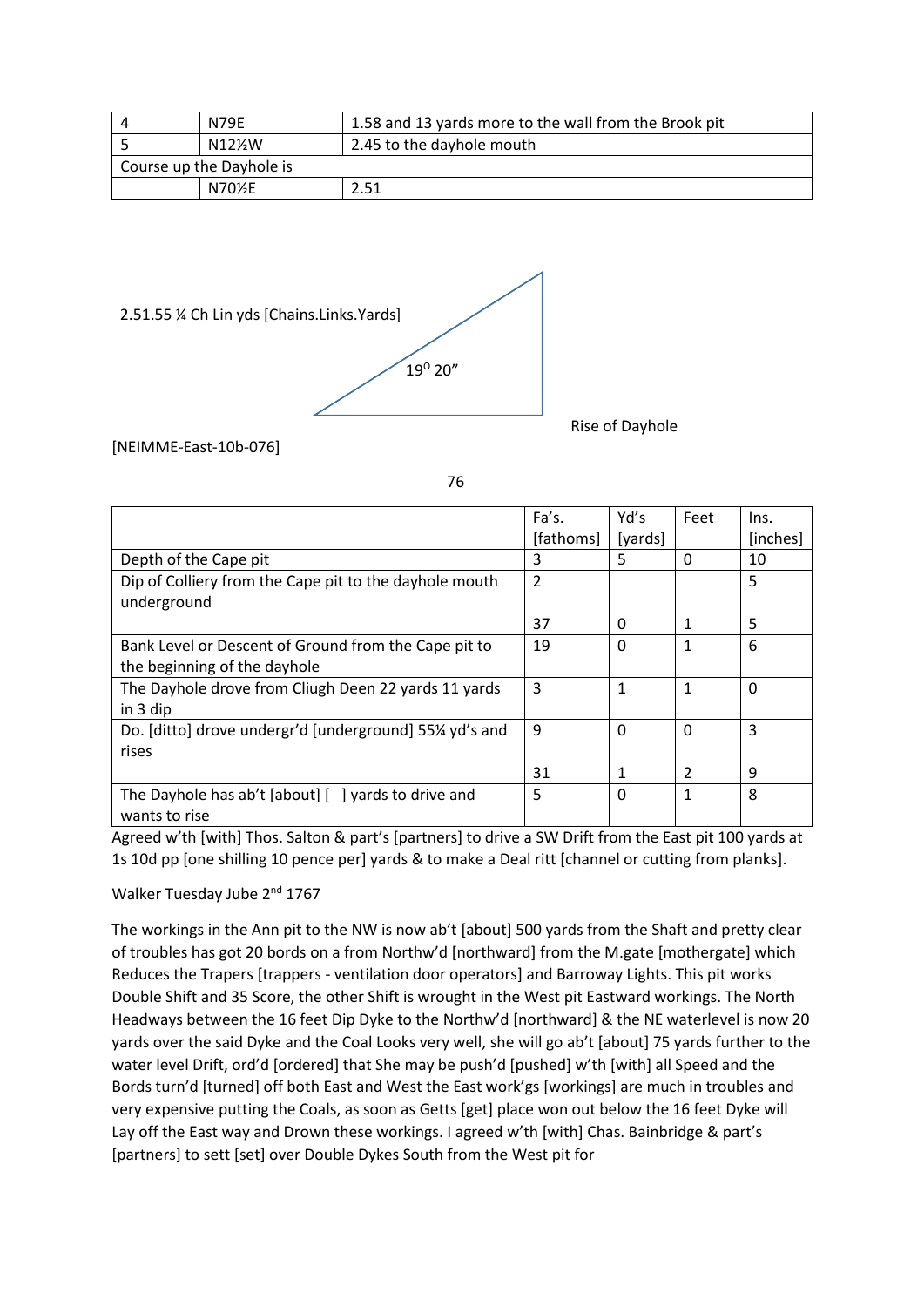### [NEIMME-East-10b-077]

7s pp [seven shillings per] yard and Cutt [cut] a Barroway. The Bush pit Borhole [borehole] is stop't [stoppes] & I oed'd [ordered] Renwick to putt [put] the Rodds [guide rod] in, to try to Loose her until further Considerations about her. There is nothing more done at the west pit the Engines can scarce manage the water for Neglect in the Night time.

#### Plessey Wednesday June 3rd 1767

Met Mr Brown at this Colliery and consid'd [considered] ab't [about] Wining [winning] the Main Coal Seam in Hartford Estate we find by Levelling the 20<sup>th</sup> of Feb'ry [February] Last there is Level from a Certain point ot place in the Bourn (westward from Hartford Bridge} to the end of the present Drift so high as to turn a feet of 18 Feet Diam'r [diameter] to be fix't [fixed] near the said Drift mouth and apply the water to the Bourn to turn it and not to fix a wheel in Hartford Staple (as ment'd [mentioned] in my Last) The Old Colliery water may be Apply'd [applied] to the s'd [said] wheel w'ch [which] will always keep open the rase in Frosts and consequently be an additionally Quantity the whole cost exclusive of Sinking the Engine pit may probably cost £400. The rose pit is Sunk to the Low seam and not got to Coal work the Gin intended to be sett [set] on her is now on the Steady pit, recommends to work it off before the Gin be shifted, is now Sinking the Spring pit in the Low Seam & the South pit in the Main Coal Seam apart in the pillars and is Boundering out a piece of whole Coal to the Westward from the said South pit.

[NEIMME-East-10b-078]

78

### Heworth Thursday June 4<sup>th</sup> 1767

Has sett [set] away a winning Headw's [headways] South in the dip side of the 10 Fathom Dyke in the second pit & going to win out place there. The new Gin inted'd [intended] for that pit advances very slowley [slowly] forw'd [forward] and has made the rim w'th [with] Jump Joynts w'ch [which] should be half Lap'd [lapped]. The old Engine pit is working 18 Score pp [per] day w'th [with] a 20 peck Corf.

#### Washington June 4<sup>th</sup> 1767

The Engine pit is now advancing pretty well forward and is now Sunk

|                          | Fa's.     | Yd's    | Feet | Ins.     |
|--------------------------|-----------|---------|------|----------|
|                          | [fathoms] | [yards] |      | [inches] |
| To the delivery          | n         | υ       |      |          |
| To the first Cystern     | 32        |         |      | U        |
| To the low Cystern       | 52        |         |      | 6        |
| To the Bottom more       |           |         |      |          |
| The Coal pit is now Sunk | 44        |         |      | 8        |

I try'd [tried] the Centre in both these pitts [pits]. The Engine pit is very well in centre, and the Coal pit wants to be shear'd [sheared] down ab't [about] 7 feet height in one Quarter and 3 Inches. The Ventilators are not ready has not done one of the Cylenders [cylinders], but is not well hoop'd [hooped]. I ord'd [ordered] that the Hopps may be taken off and putt [put] better on.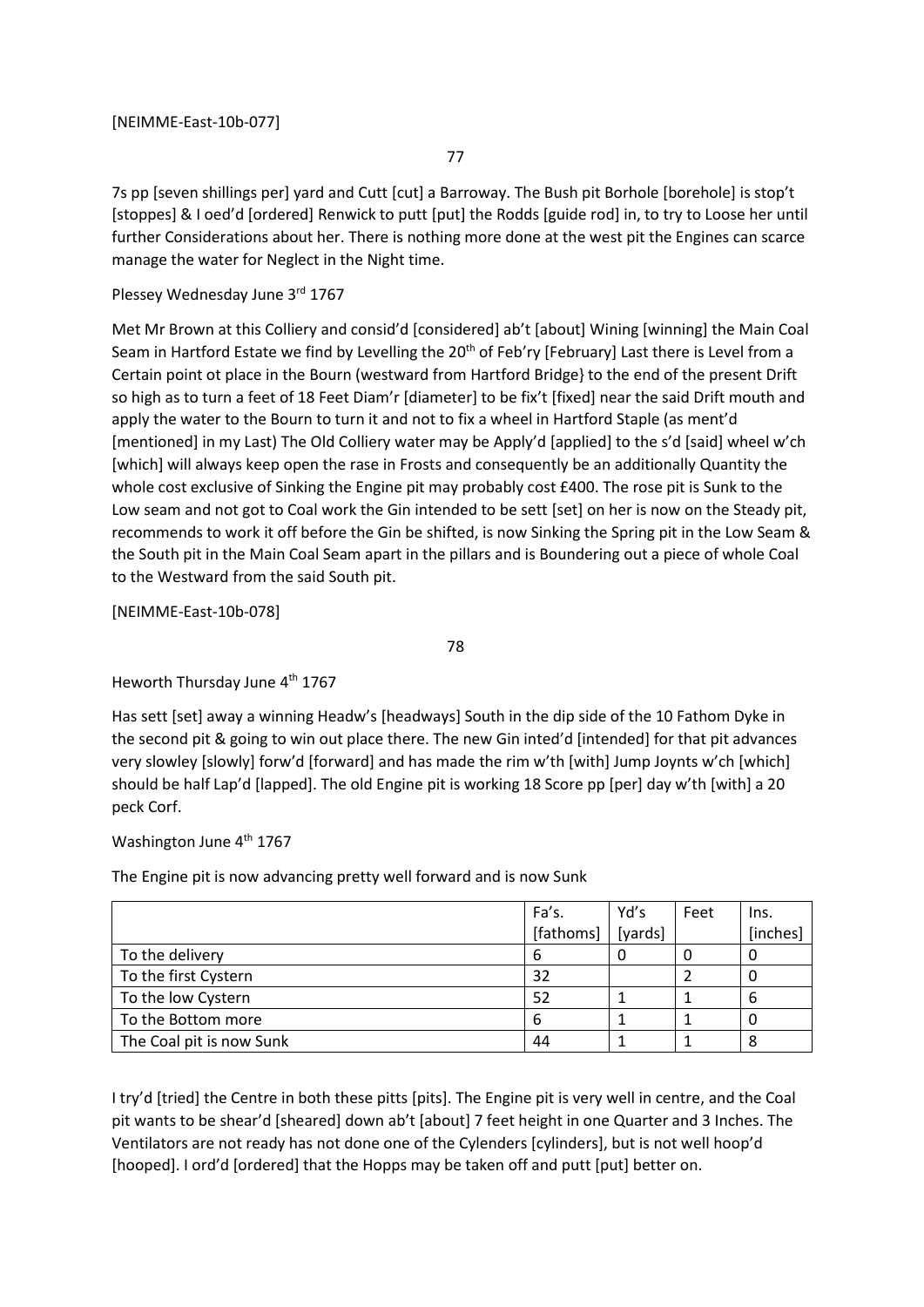Fatfield June 4<sup>th</sup> 1767

Taken a Survey of the Staiths for Mr Hartley.

Beamish Friday June 5<sup>th</sup> 1767

The foundation for the House is now Laid and the fire place Begun. Mr Brown gave the necessary directions to Lish how to proceed w'th [with] the building, went to the Brass thill Drift going to the Quarry pit which is very straight, ord'd [ordered] that a wall may be hol'd [holed] for the convenience of Stowage for the Coals.

[NEIMME-East-10b-079]

79

### Fatfield same day

The cond's [conditions] made in the Blake pit Battery & near the pit is about 6 yards over Long. Mr Brown ord'd [ordered] that no money may be paid for it. The Blake pit is Sunk to the Five Quar'r [quarter] Coal seam and is now boring a Slope hole and casting a Ring sett [set] out the Branches and also the Branches to the Line pit, the Lane pit wants ab't [about] 15 feet to Sink to the top of the Main Coal Seam and the Drift wants now ab't [about] 20 yards to the said pit, is now working the Garden pit and Chance pit in the Main Coal Seam and the Rush & plain pit in the Five Quar'r [quarter] Coal. The Offtake Drift wants ab't [about] to Compleated [complete] to the Engine pit but I find the Stone will not Stand without Timber o walling it.

Saturday June 6<sup>th</sup> 1767 went to Walker w'th [with] Mr Brown and finds the Regulating Beam for the East Engine pit is not yet finished, is Sinking the Charlotte pit and the Bush pit is Idle on Account of the hole not vend'g [vending] the water. Mr Brown ord'd [ordered] that Rawling may make a try to get the Boxes out in that part where Broke.

Tinmouth Moor June 8th 1767

The Stone Drift going to the westward to the Intend'd [intended] Slide pit wants now 7 yards and in a very hard Stone. The East Headways from the Grace pit is hold [holed] into the Humbles Slide pit and has now Lett [let] off that waiste [waste] and the Downcast Dyke to the Northw'd [northward] is 57 yards from the Humbles Old Coal pit. The North Drift from the grace pit is 14 yards in and in a Downcast trouble therefore it is much to be feared it will continue so to the Main Drift. The Fanney pit is now Idle today. Easter pit is work'g [working]10 XX [Score] & the Dolley pit 10 XX [Score] [?.15?]

### [NEIMME-East-10b-080]

|                                                                 | Fa's.<br>[fathoms] | Yd's<br>[yards] | Feet | Ins.<br>[inches] |
|-----------------------------------------------------------------|--------------------|-----------------|------|------------------|
| The Engine pit in Leve of the Slide pit Stone Drift in<br>depth | 27                 | 0               |      |                  |
| Ascent of Ground from Do. [ditto] to the Hannak pit             |                    |                 |      |                  |
|                                                                 | 28                 |                 |      |                  |
| Hannak pit now Sunk and bor'd [bored]                           | 25                 |                 |      |                  |

80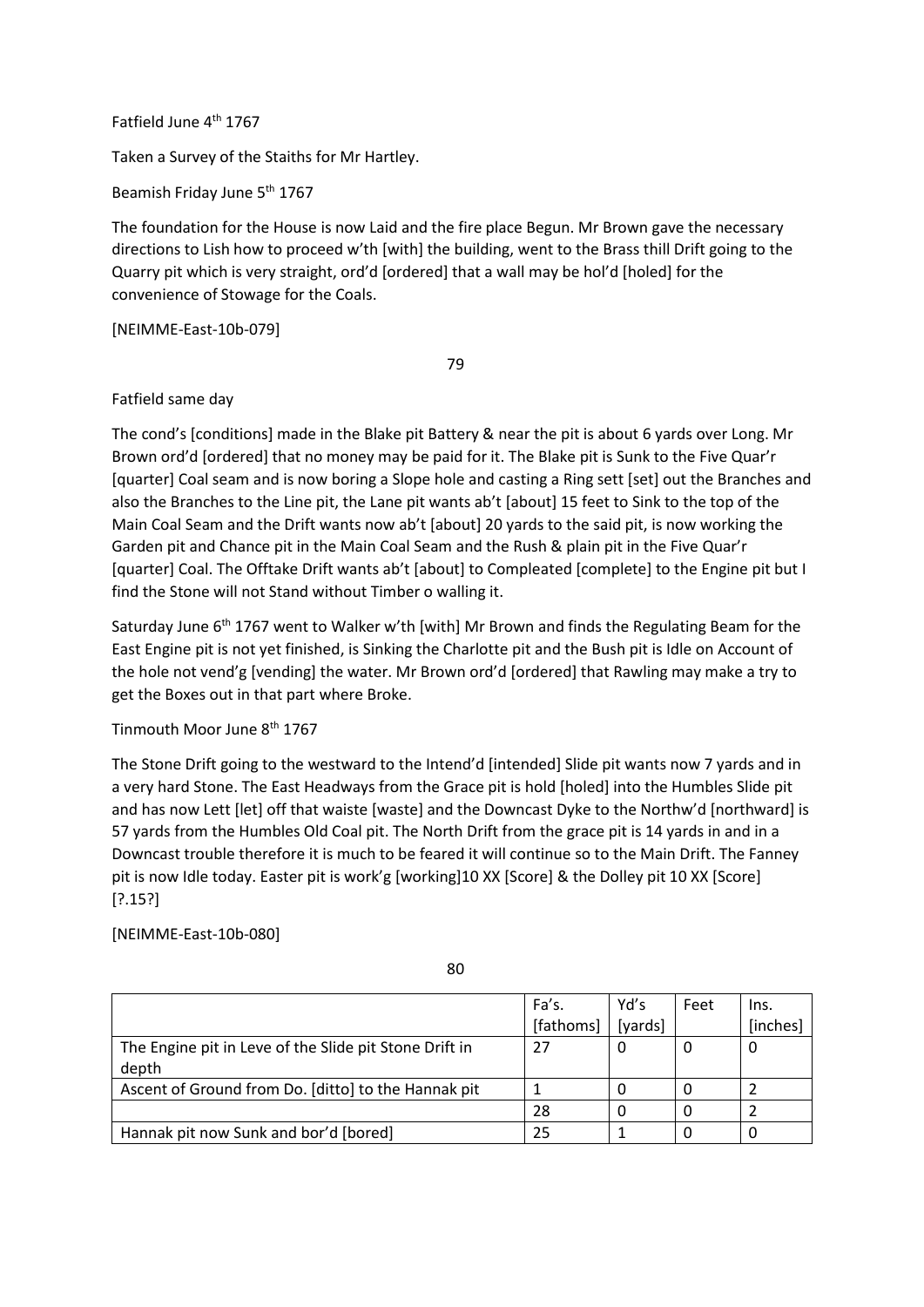The Good int't [intent] pit near Chirton is working 8 XX [score] pp [per] day w'th [with] a 16 peck Corf. I find the Coal now working at this pit is 70 yards nearer the Luckey pit, therefore I recommend that the Luckey pit may be got ready for Coal work and to lay off the Good int't [intent] ord'd [ordered] that 16 XX [score] pp [per] day may be wrought until further directions.

Shildon Tuesday June 9<sup>th</sup> 1767

The Engine is now Sunk to the Coal and 21 Fa's [fathoms] 1½ yd [yards] deep and the seam is 19 Inches thick Clean Coal, ord'd [ordered] that a Drift may be drove to the first Coal pit as soon as possible. The Engine manages the water very well. The Sinkers have neglected very much for I find that the pit has only been kept going in the Night, and that the Coal pit may be secured at the Little seam w'th [with] all Convenient speed.

|                                                           | Fa's.     | Yd's    | Feet | Ins.     |
|-----------------------------------------------------------|-----------|---------|------|----------|
|                                                           | [fathoms] | [yards] |      | [inches] |
| To the delivery                                           | ь         |         |      |          |
| From the delivery to the Little seam                      |           |         |      |          |
| From the Little seam to the thill [floor] of the Low Seam |           |         |      |          |
| Total                                                     | 21        |         |      |          |
|                                                           |           |         |      |          |

Went to Hedley Fell and met t [met] Mr Brown to Consider about the division of the Coll'y [colliery] in Hedley Fell Town Fields.

[NEIMME-East-10b-081]

81

Birtley Wednesday June 10<sup>th</sup> 1767

In the Friendship pit in the Dip side of the Main Drift she is Sunk 7 Fathoms below the Main Coal seam and we find by tryall [trial/trying] she bread [breeds] about 60 Gallons of water in 1 Hour 20 Mins wee [we] View'd [viewed] the workings in the Dayhole pit and Broom pitt in the Hutton seam and p'ticularly [particularly] in the Broom pit workings, where the dead water has been and wee [we] find to the NE from the Broom pit Shaft and apparently to us, there is fall since the water was last drawn down 12 yards Long and 20 In [inches] thick, and in workings to the west from the Goodspeed pit a new Fall 60 yards Long and 14 Inches thick in a Headways, wee [we] are told that on the 26<sup>th</sup> of Jan'ry [January] the Lessees started to draw the waiste [waste] water in the Goodspeed pit and the water has fallen since that time [.] 160 yards of the South Headways taile water and is now within 8 yards of the Broom pit Shaft and wee [we] measured the Surface of the water to be 3 Feet 5 In [inches] under the roof of the said Seam of Coal at the said Broom pit Shaft & on the 26<sup>th</sup> of Jan'ry [January] last the water was f Fa's [fathoms] 1 yd [yard] up the Broom pit Shaft and 6 Fathoms up the Goodspeed.

|                                                       | Fa's.     | Yd's    | Feet | Ins.     |
|-------------------------------------------------------|-----------|---------|------|----------|
|                                                       | [fathoms] | [yards] |      | [inches] |
| Friendship pit is depth to the 5/4 Coal               | 23        |         |      |          |
| Do. [ditto] from the Main coal Seam                   | 11        |         |      |          |
| Sunk 7 Fathoms further                                | 34        |         |      |          |
| Fortune pit in depth to the Surface of the Dead water | 36        |         |      |          |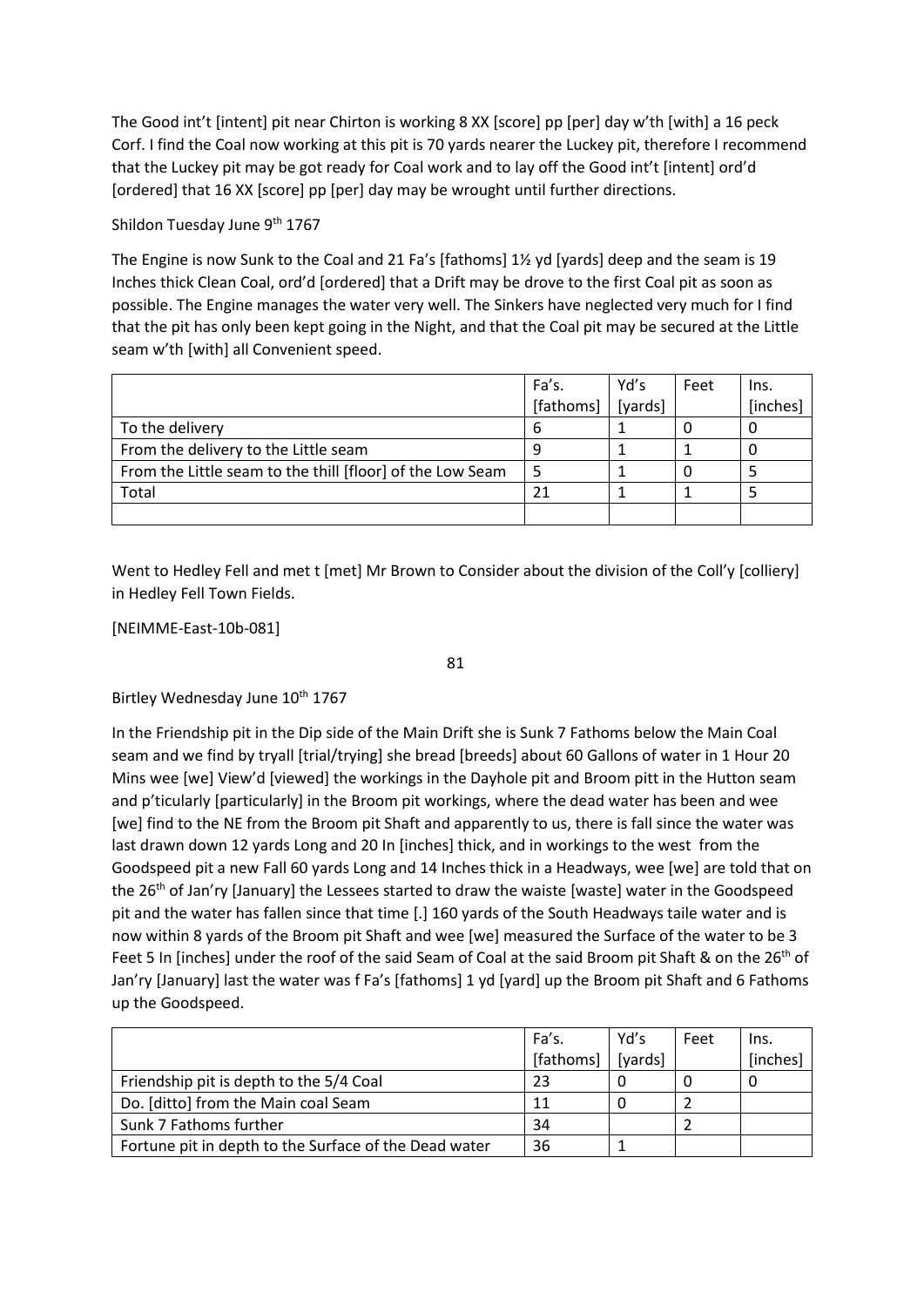| Bank Level or desc't [descent] of Ground from the |    |  |  |
|---------------------------------------------------|----|--|--|
| Fortune pit to Rickleton Engine pit               |    |  |  |
| Carried Forw'd                                    | 36 |  |  |

[NEIMME-East-10b-082]

| ٦             | ٠                    |
|---------------|----------------------|
| ۰.<br>۰,<br>٦ | I<br>۰,<br>۰.<br>. . |
| ×<br>۰,       |                      |

|                                                          | Fa's.<br>[fathoms] | Yd's<br>[yards] | Feet          | Ins.<br>[inches] |
|----------------------------------------------------------|--------------------|-----------------|---------------|------------------|
| Brought over                                             | 36                 | 0               | $\mathfrak z$ | 11               |
| Rickleton Engine pit in depth to the Surface of the dead | 40                 |                 |               | 9                |
| water                                                    |                    |                 |               |                  |
| Difference w'ch must be occasioned by some stoppage      | 3                  | 1               | 0             | 10               |
| in Rickleton waiste                                      |                    |                 |               |                  |
| Depth of the goodspeed pit to the thill [floor] of the   | 60                 | $\mathbf 0$     | 0             | 0                |
| Hutton seam                                              |                    |                 |               |                  |
| Do. [ditto] Dayhole pit to Do. [ditto] Hutton seam       | 52                 |                 |               |                  |
| View pit Do. [ditto]                                     | 65                 |                 |               |                  |
| Brown Do. [ditto]                                        | 58                 | 1               |               |                  |
| Rickleton engine pit to main coal seam                   | 51                 | 1               |               |                  |
| Fortune pit to Do. [ditto] seam                          | 42                 |                 |               |                  |

NB – The View pit Dyke runs east & west is known to be 5 Feet upcast to the Northward at the view pit & we saw the s'd [said] Dyke ab't [about 20 Yards southw'd [southward] from the dayhole pit w'ch [which] is an upcast to the Northw'd [northward] of 3 Yards and the said Dyke runs quite out near the Town of Birtley. The Prosperous pit Dyke runs NE and SW is an upcast to the Westward at the Prosperous pit ab't [about 5 Yards. The Main Dyke runs near E & W and is a downcast to the South through [trough] sett [set] in the Fortune pit 28 Fa's [fathoms 1 yd [yard].

Beamish Thursday June 11<sup>th</sup> 1767

The Engine House is advancing pretty well forw'd [forward] and the Engine pit is Sunk 5 fathoms. Soward has begun the Boiler. The Carpenter work is great forwardness. The Brass thill Drift going to the Quarry wants Air I ord'd [ordered] Morallee to gett [get] a Tunnel sett [set] on the Staple near the Cond'd [considered] mouth and hang a Lamp for a Better Communication.

[NEIMME-East-10b-083]

83

Fatfield Friday June 12<sup>th</sup> 1767

Went to the Staiths and examin'd [examined] the Bills as usual, is advancing pretty w'th [with] the Level'g [levelling] the Waggon way to the Blake pit. The Garden pit shaft is very much fail'd [failed] in the Timber work w'ch [which] must be mended as soon as possible. The Jackhead Bunton [beam] is laid for the Jackhead pumps to stand in.

Newcastle Saturday June 13th 1767

Throckley Monday June 15<sup>th</sup> 1767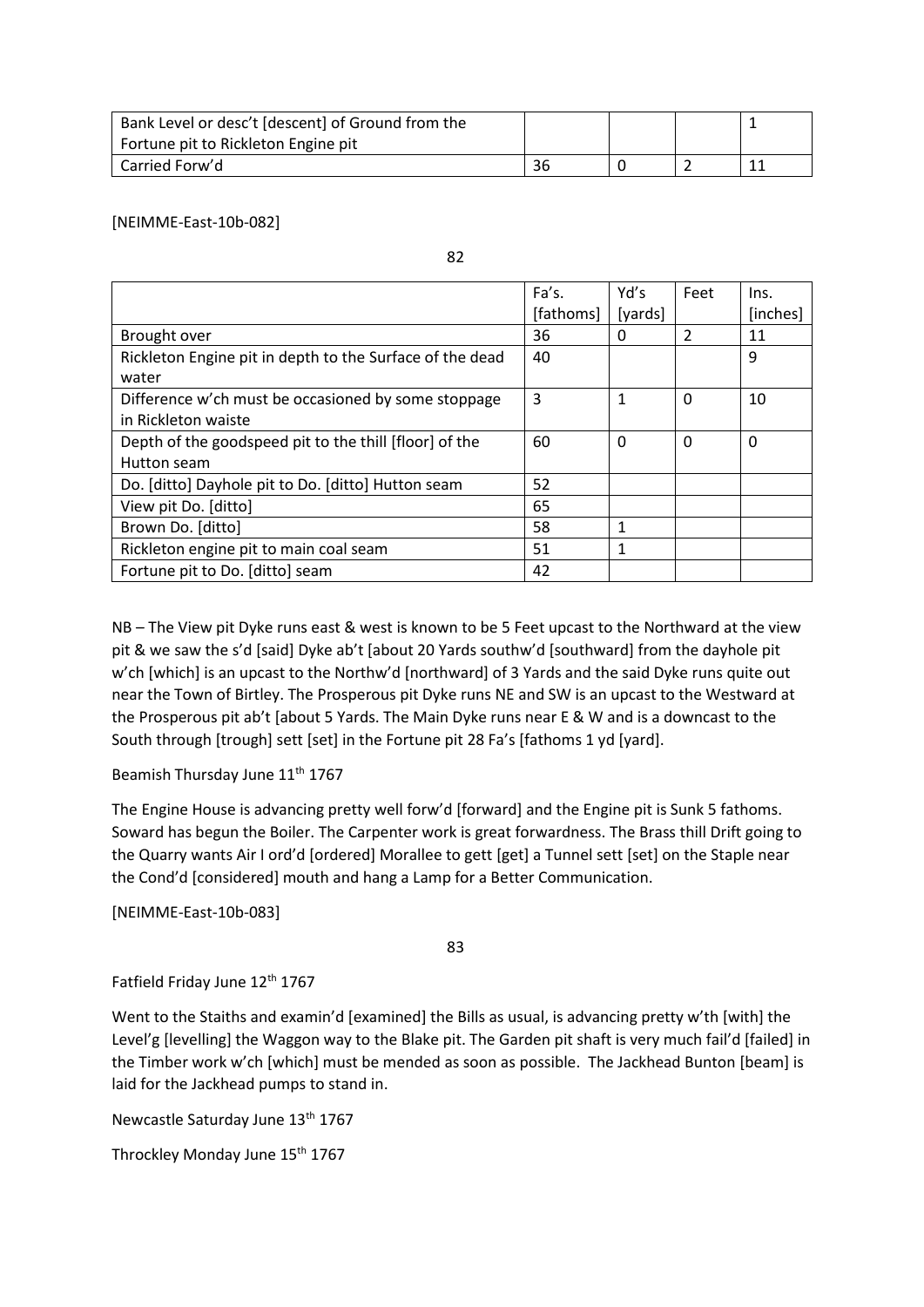Begun to Survey Throckley Estate and got the Inclosed [enclosed] grounds Survey'd [surveyed] on the North side of the Turnpike road.

Gateside Fell Tuesday June 16<sup>th</sup> 1767

At the Colliery has made a Tyral [try] to Sink the Engine pit bit is Laid off w'th [with] about 40 Horse Tubs pf water pp [per] hour, gave the necessary directions ab't [about] the Engine House, to make the Underside of the Cylend'r [cylinder] Beam 6 Feet 8 In [inches] from the Cylender floor and the Cylender Beam holes 3 Feet 8 In [inches] width. As the Engine pit is now stop't [stopped] w'th [with] the additional Quantity of water I marked out another Coal pit to be Sunk about 250 yards East from the Ann pit in View of getting her Sunk to the 5 & 6 Quart'r [quarter] Coal against the Engine pit be down to the Main Coal Seam to Moderate the Leading of the

[NEIMME-East-10b-084]

84

Coals.

|                                                             | Fa's.          | Yd's    | Feet | Ins.     |
|-------------------------------------------------------------|----------------|---------|------|----------|
|                                                             | [fathoms]      | [yards] |      | [inches] |
| The Borhole [borehole] pit near the Society house in        | 37             |         | 0    | 0        |
| depth to the thill [floor] of the Yard Coal seam            |                |         |      |          |
| Level'd from the Ann pit to the s'd Borhole and is Ascent   | 14             | 0       | 0    | 4        |
| of Ground                                                   |                |         |      |          |
| Ann pit in depth to the Yard Coal seam                      | 25             | 1       |      |          |
|                                                             | 39             |         | Ω    | 4        |
| Rise of Colliery from the Ann pit to the s'd Borhole in the | $\overline{2}$ |         |      | 4        |
| Yard Coal seam                                              |                |         |      |          |

# Walker June17th 1767

The State of this Colliery is much the same as Mentioned in my last & no alterations made w'th [with] the Method of working. I have long propos'd [proposed] of getting the West pit to Coal work but still is no likelihood. I measur'd [measured] the Bywork [any kind of miners' work other than actual coal getting and transport] as usual I agreed with Cha; [Charles] Bainbridge to pull down some in the Ann pit M:gate [mothergate] Westw'd [westward] to raise the Barroway for £2 12s 6d [two pounds, twelve shillings and sixpence]. I ord'd [ordered] that the Engines may be putt [put] into good order before the West pit South Headways be hold [holed] and that the New Beam may be putt [put] into the SE Engine pit to prevent the Water from drowning the dip workings. The Sink'g [sinking] in the Bush pit is stop't [stopped] & the Charlotte pit getts [gets] very well forward.

[NEIMME-East-10b-085]

85

Throckley Thursday June 18<sup>th</sup> 1767

Surveying this Estate in View of making a plan of the Colliery.

Tinmouth Moor Friday June 19th 1767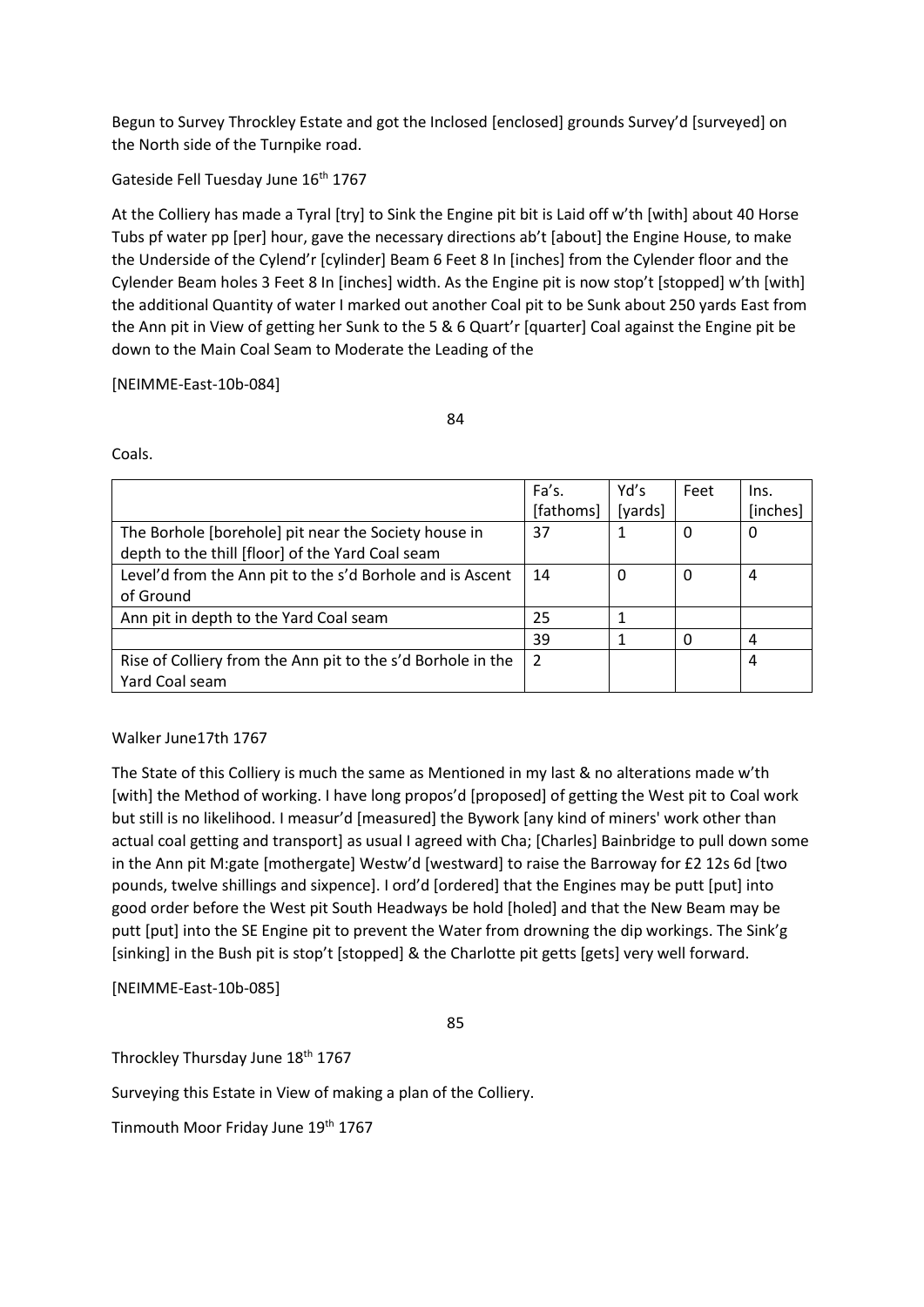Went w'th [with] Mr Brown to this Colliery and finds the Stone Drift going to the Slide pit wants now to drove ab't [about] 4 yards and is in a very Strong working Stone, the M:gate [mothergate] Westw'd [westward] from the Grace pit still continues in bad Coal, ord'd [ordered] that the M:gate [mothergate] Eastw'd [eastward] in the grace pit may be drove until it comes to the Fanney pit Headways and the Fanney pit Headways be continued to win out places there w'ch [which] will certainly work dry Coals, is Boring a hole to try the Main Dyke a downcast to the Northward is now bor'd [bored] ab't [about] 9 feet and has not gott [got] the Tops of the Coal [the uppermost division of a thick seam].

Saturday June 20<sup>th</sup> 1767 at Newcastle.

Throckley Monday June 22<sup>nd</sup> 1767

Surveying the Estate in the Haughs.

Gateside Fell Tuesday June 23rd 1767

Setting out a part of the Waggonway near Ship Coal Lane. The Engine House advances pretty well forward, marked out some Cond'ts [conduits] to be made Near the Ann pit and one Near a red house on the side of the Fell, at the Staith measur'd [measured] the Mason work at the Key [quay].

(viz.)

Turn Over

[NEIMME-East-10b-086]

86

W. Jona: [Jonathan] Ormston & Co:

To Nich's [Nicholas] Chancer Dr. [draft]

For mason work at the pothouse Staith Key [quay]

|                                                              |    | ١s |  |
|--------------------------------------------------------------|----|----|--|
| To 106 <sup>1</sup> / <sub>2</sub> yards @ 3s pp workmanship |    | 19 |  |
| To raising the 101% yards $@$ 2s 3d pp                       |    |    |  |
| To Building a Breast wall 57% y'ds Long @ 2s 6d pp           |    |    |  |
|                                                              | 34 |    |  |

Tanfield Moor edge Wednesday June 24th

The Dyke pit is working in the brass thill Seam & 14 Score pp [per] day, the East'ds [eastwards] now dips very sore w'ch [which] makes me think they are near the Main Dyke, the Hirving ] Coals [coal from an excavation made at the bottom of the coal by the hewer] are not taken so much care on is Ought for upon An Average there will not be above 1½ Corves cast in the Score and the Workmen are paid for Cast'g [casting] 3 Corves in the Score w'ch [which] makes the Coals come very small to bank and very bad Wailers [boys employed in the wagons or at the pit head to pick out any stone or pyrites that had passed through the screens] are there to clean them.

Fatfield Thursday June 25<sup>th</sup> 1767

Went w'th [with] Mr Brown to this Colliery & finds the Blake pit is Sunk to the Five Quart'r [quarter] Coal and is 44½ Fathoms deep, is now Boring a Slope hole from the Lowring to take the water in the back side of the Shaft, and also Sludging out the Levels tow'ds [towards] the Rush pit. There is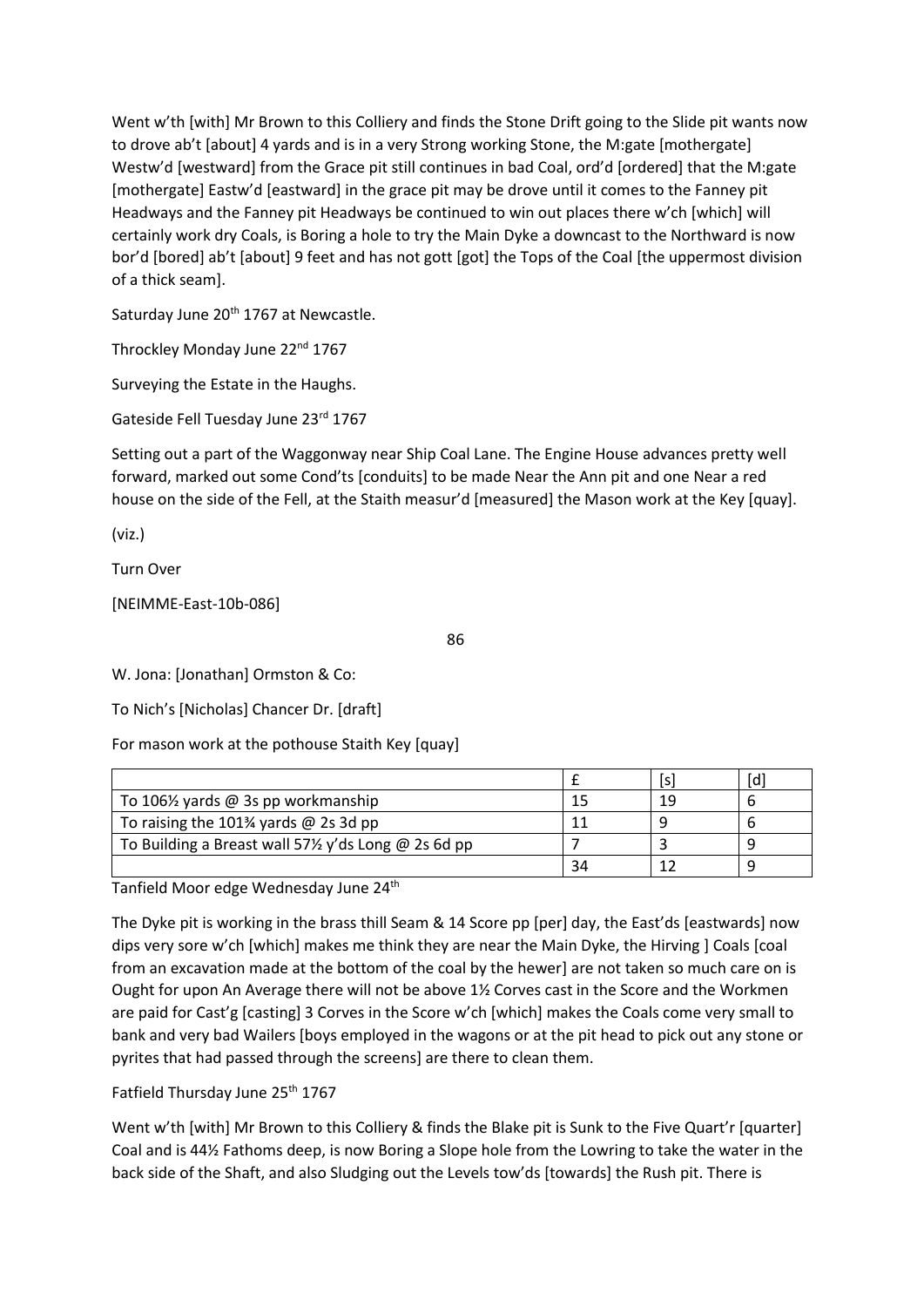nothing more done at the Garden pit Shaft ord'd [ordered] that the waggon way may be got forward w'th [with] all speed to the B;ake and the new Gin sett [set] on her [.] sett [Set] out a New pit called the Theorld pit and is ab't [about] 400 yards West Bordw's [bordways] Course from the Blake pit, agreed w'th [with] Rich'd [Richard] Brown to Sink her from the Surface to the Stone head for 25s pp Fathom [twenty-five shillings per fathom] and from the Stone head to the 5/4 Coal S'm [seam] for 48s pp Fathom [twenty-five shillings per fathom]. Brown to make proper meetings and a bottom ring and Sink w'th [with] 6 Men until there be four man

[NEIMME-East-10b-087]

87

Tubs of water pp [per] hour, the same to be 8½ feet Diam'r [diameter] to the Stone head and 6½ feet Diam'r [diameter] within all Timber from the Stone head to the thill [floor] of the Five Quart'r [quarter] Coal Seam & if it is required to sink her with Twelve Men, Brown to be paid 12 [shillings] pp [per] Fathom over and above from the time he begins w'th [with] 12 Men, to bore the said pit at 3s 6d [three shillings and six pence] pp [per] Fathom & to increase 3s 6d [three shillings and six pence] pp [per] Fathom after the first 10 Fathoms and 3s 6d [three shillings and six pence] pp [per] Fathom increase for every 5 Fathoms afterwards. Brown to pay for Sharping [fine grained sandstone], candles etc.

Fatfield Friday June 26<sup>th</sup> 1767

The pay day examin'd [examined] the Bills find a great may extravagant charges p'ticularly [particularly] in the Smith Bills and Labouring. I find there is 7-2-8 £-s-d [seven pounds, two shillings and eight pence] charg'd [charged] for Labouring day for cutting out the Blake pit Branches and only 35 roods w'ch [which] is commonly done at 16d [sixteen pence] pp [per] rood. In the Bush pit workings and in Fatfield Estate there is holing some Walls and turning of Bords without any direction from Mr Brown and these Coals mix't [mixed] w'th [with] the Coal draw [drawn] at same pit and wrought out of Harraton outside Estate.

Saturday June 27th 1767 at Sunderland exam'g [examining] Mr Morrison's Acco'ts [accounts] of the Cash and finds several Fitters [coal brokers] are Dr. [?drawn or drafted?] to Sir Ra: [Ralph] near to £2000 Total and to this time is near 10,000 Chald'n [chaldrons] & there rest'g [resting] on Bank ab't [about] 5,000 Chald'n [chaldrons].

[NEIMME-East-10b-088]

88

Walker Monday June 29th 1767

Went with Thos [Thomas] Gibson & Lin'd [lined] all the Working in the Ann & West pitts in order to Lay upon the Colliery plan.

Walker Tuesday June 30<sup>th</sup> 1767

Went w'th [with] Mr Brown to this Colliery and Consider'd [considered] ab't [about] the future proceeding in this Colliery First that the Bush pit may be bor'd [bored] again a'th [with] all convenient Speed; the Charlotte pit to continue Sinking; the NE water Level back to Drift to be widen'd [widened] from the Trap Door in the Ann pit M:gate [mothergate] East'd [eastward] to the Charlotte pit Shaft and two Drifts to be drove N ab't 30 W to the Bill pit Dyke and first to be drove in the Levels until they be ab't [about] 9 feet deep and then in Stone Drift to the s'd [said] Dyke and as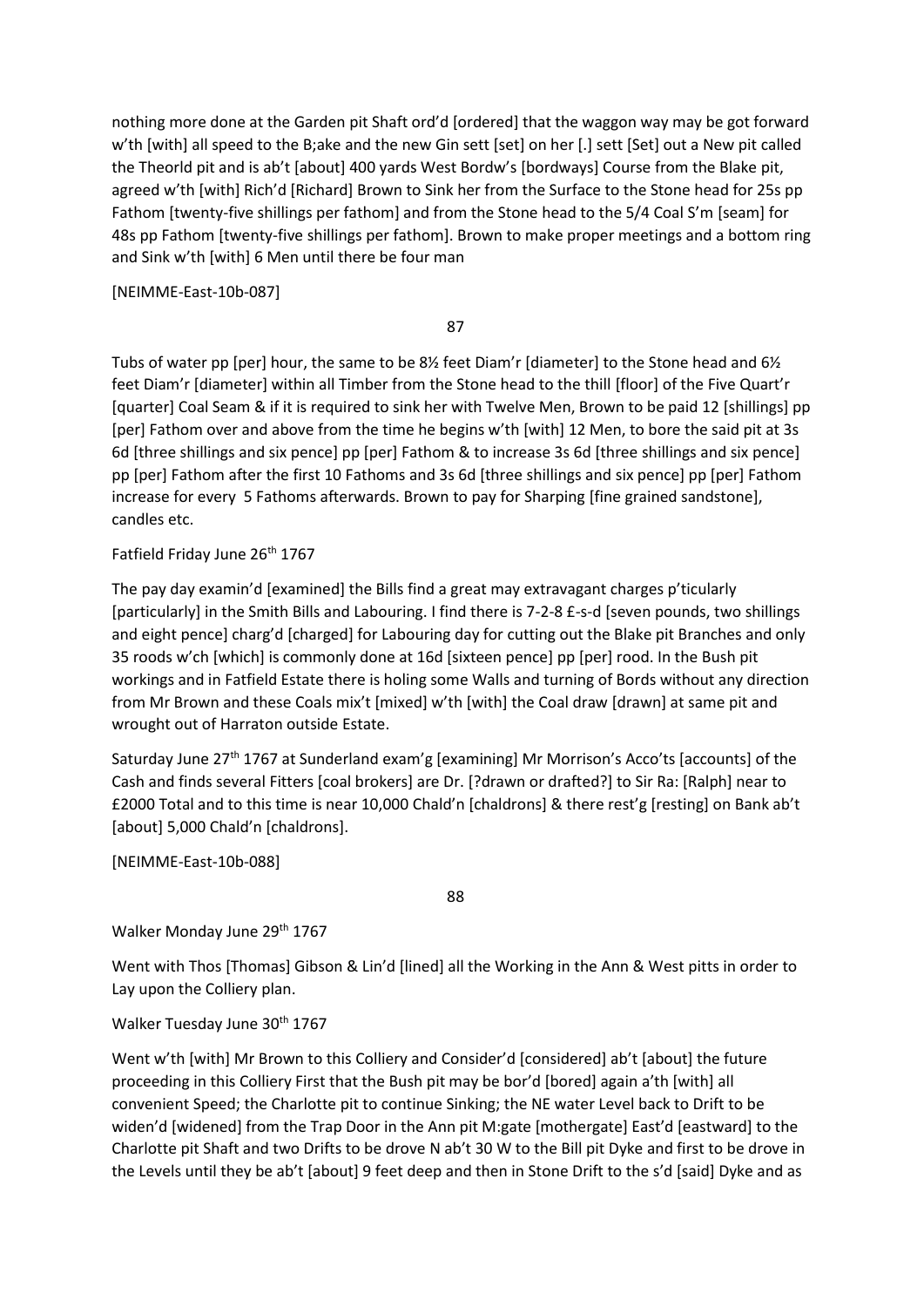soon as gets the Coal in the dip side of the s'd [said] Drift then to forw'd [forward] a Drift to the bush pit and a Water level Drift into the Colliery to the NEward [north-eastward], all this may probably be done against the Bush pit be Sunk to the Level of the intend'd [intended] drift in the dip side of the s'd [said] Dyke, the s'd [said] Dyke is supposed to be a downcast of ab't [about] 5 Fathoms to the Northward but Never try'd [tried] only by Boring the Bill pit. The West pit is now ready for Coal work, in the Shaft wants some cleading, deals [planks] putt on in the foreside of the pumps.

Walker Wednesday July 1<sup>st</sup> 1767

Measur'd [measured] the Drifts etc. as usual and gave the Necessary directions ab't [about] the widening the water level etc. for the Wining [winning] of the Bush pit.

[NEIMME-East-10b-089]

89

Gateside Fell Thursday July 2<sup>nd</sup> 1767

At the Staith the ongate Is nearly finish'd [finished] and eight pair of Gears sett [set] up in the Staith sett [set] out the Back wall of the Staith; at the Colliery the Engine house advances very Slowly forward, gave the Necessary Directions about the Materials wanted there.

Friday July 3<sup>rd</sup> 1767 at Newcastle making a plan of Tanfield Leigh Freehold Estate for Mr Brown.

Saturday at Newcastle

Gateside Fell Monday July 6<sup>th</sup> 1767

At the Staith measured a rubbish hill and agreed w'th [with] Thos [Thomas] Harrison to remove it which contains 50 yards @ 3<sup>y</sup><sub>d</sub> [threepence-ha'penny] pp [per] yard [totalling] £7.6.1<sup>1</sup>/<sub>2</sub> [seven] pounds, six shillings and three ha'pence].

Agreed w'th [with] Geo: [George] Harrison to build a Cond't [conduit] near the red house at Halls Field and arch the same w'th [with] Brick & half to be 30 Inch walls 30 Inch in height find time for the Arch & the top course of Stones, the Owners to pay 4s 6d [four shillings and six pence] pp [per] yd [yard] for every yard in length and 4d [four pence] pp [per] Further for what Stones are wanted, also agreed to build a Wall near the s'd [said] Cond't [conduit] to be 3 feet thick at bottom and two at top, to find Stones, Leading & workmanship for 1s 6d [one shilling and sixpence] pp [per] yard more for what Lime is us'd [used].

[NEIMME-East-10b-090]

90

Plessey Tuesday July 7<sup>th</sup> 1767

Is now working the Spring pit in the Low Seam to the NW at ab't [about] 300 yards from the Shaft and 18 Score pp [per] day, she is out of Renk [the degree of coalification or maturity of the coal upon which a standard price was paid] w'ch [which] must cost Mr Ridley and additional Tentail rent. The South pit is working in the Main Seam and 20 XX [score] pp [per] day in a peace [piece] of whole Coal next to the old Drown'd [drowned] waiste [waste] to the West w'ch [which] is now boundering out by drifts & Boring and a partition in the pillars of the seam by Jenking [driving a roadway through a pillar to split it into two smaller pillars] some and others by taking a Jud'd [working a pillar by undercutting] of one yard of each wall. This Colliery is won by a Drift from the River in the Hartford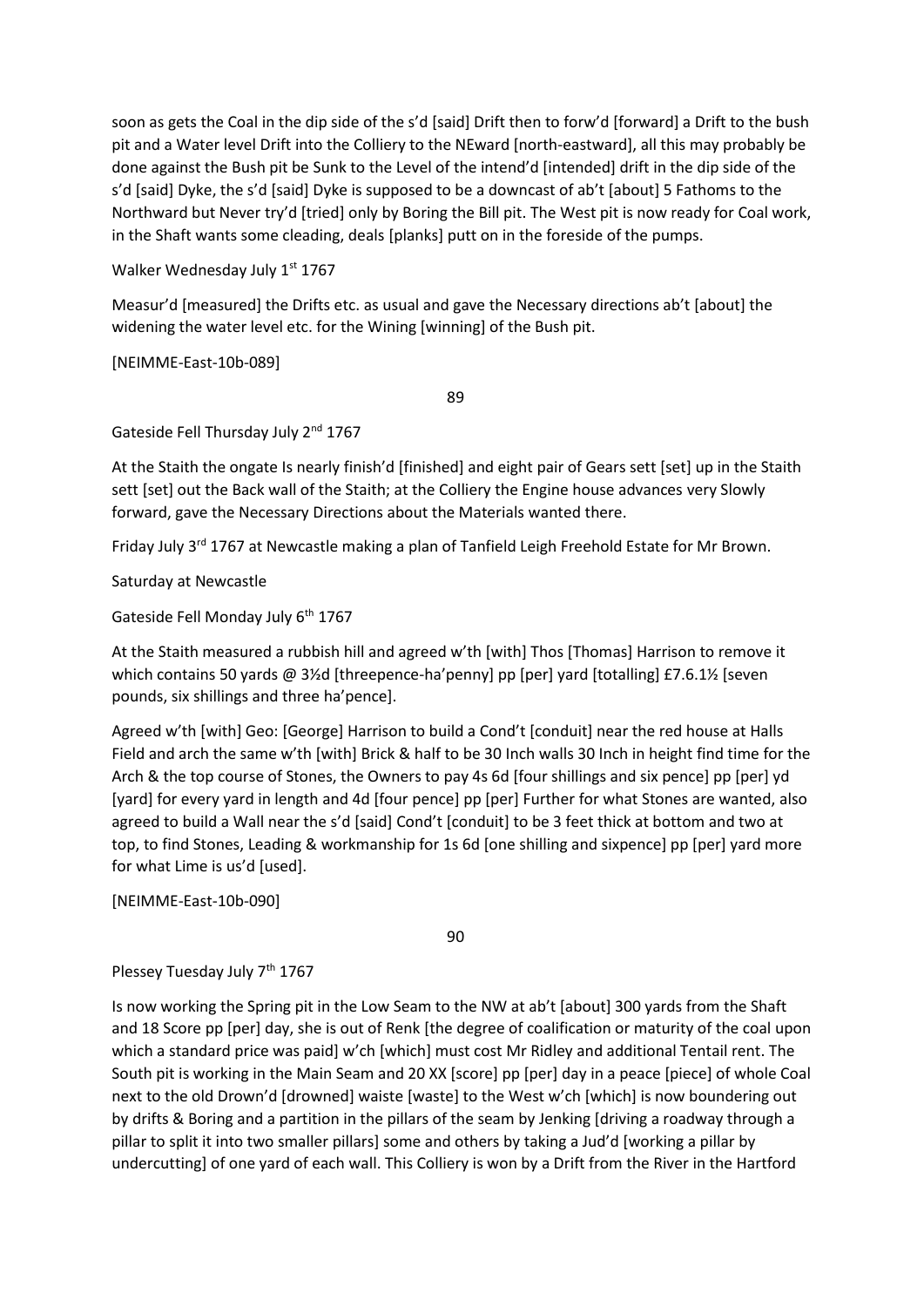Estate & drove in Stone to the first Staple w'ch [which] Staple is Sunk ab't [about] 8 Fathoms below the Levels of the s'd [said] bourn & got the 5 Quat'r [quarter] Coal Seam. The Drifted in the s'd [said] Seam Westward to the Engine pit & in the Mean time kept the water until the Rise of Colliery come to be Equal w'th [with] the top of the s'd [said] Staple, then in Order to win the low Seam & Main Coal Seam Erected a Fire Engine for that purpose. By the present wining [winning] and in Plessey Estate there is mostly all the Main Coal wrought and a s Mr Ridley has purchased Hartford Colliery must very soon be consid'd [considered] the Wining [winning] the Main Coal Seam there either by a Fire Engine or some other Machinery.

Newcastle Wednesday July 8th 1767

Laying down sev'l [several] Lineings [linings] of Tanfield Moor & Copying Tanfield Moor Bills.

[NEIMME-East-10b-091]

91

Tanfield Moor Thursday July 9th 1767

The Day hole is advancing pretty well forward and is now fix'd [fixed] of Setting over the main Dyke to win the Hard Coal Seam in the dip side of her I agreed w'th [with] Thos [Thomas] Sealton & part'rs [partners] to drive Levels in her until they be 6 feet Deep for 5s [five shillings] pp [per] yard, the Hobsons pit still remains in the same State as ever until the Gin be set on her to draw the water, the workings are still carried on in the same form as Mentioned in my Last & the workings will scarce keep the Waggons going.

Tanfield Moor edge July 9<sup>th</sup> 1767

Is now working the Dyke pit in the Brass Thill seam & 14 XX [score] pp [per] day there are no Coals on bank at this pit the Waggons cannon [cannot] be Costantly [constantly] Supply'd [supplied]. Mr Newton has ord'd [ordered] some men away to Tanfield Town head Colliery and Bedlington, these men that are bound to Tanfield Moor edge. The Eastw'ds [eastwards] dips very sore w'ch [which] makes me believe the Dyke is not far off.

Fatfield Friday July 9<sup>th</sup> 1767

The Lane pi is now Sunk to the Main Coal Seam and the Dyke hol'd [holed], the Coals look very bad & in a trouble ord'd [ordered] that the Air may be alter'd [altered] and the lane pit and Chance pit may Communicate together and the pres't [present] Engine pit & Goodspeed & the Garden pit to be downcast to the Five Qua'r [quarter] Coal Seam when that is done may w'th [with] safety push the water Level drift tow'ds [towards] Harraton outside Coll'y [colliery] but in the Mean time to drive the s'd [said] Drift & Lead the Coals to the Chance pit the Garden pit shaft is very much fail'd [failed] in the Clay work. I find the Jackhead Bunton is Laid for the Cystern to Stand on, examin'd [examined] the Bills as susal.

[NEIMME-East-10b-092]

92

Byker Saturday July 11<sup>th</sup> 1767

Went down the Success pit and finds the West Drift from the new pit Borhole [borehole] is now 38 yards in and got an upcast above seam heigh [height] ord'd [ordered] that it may be try'd [tried] to get over her. In the Engine Sump and Levels has now got to the bottom and got out two pumps w'ch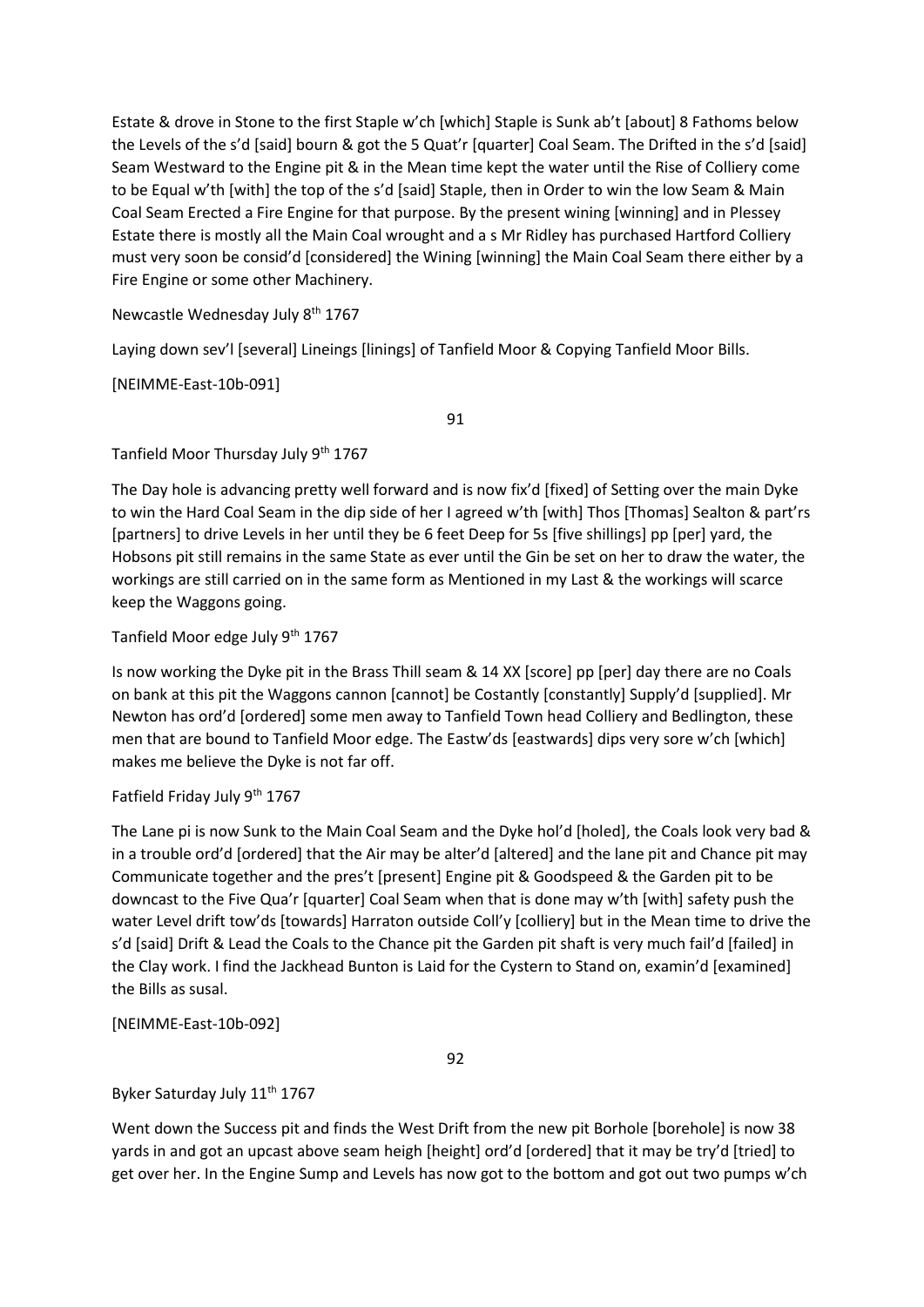[which] Laid for the Water course, this Colliery of St Anthony's seems to be a very troublesome one, is now widening the Borhole [borehole] in the new pit to putt [put] in a Box for a runing [running] place.

Tanfield Moor Monday July 13<sup>th</sup> 1767

Begun to make a Survey of the Moor & Colliery

Tuesday July 14<sup>th</sup> 1767 at Tanfield Moor at Do [ditto] Surveying.

Agreed w'th [with] Wm [William] Seymour & part'rs [partners] to drive a part of the New day hole at Tanfield Moor from the end of Do [ditto] in Cleughdeen until the same meet the s'd [said] Dayhole Drift to be of the same dimentions [dimensions] as form'y [formerly] for 40s [forty shillings] pp [per] yard to continue the same until there be 10 Man Tubs of Water pp [per] hour, the s'd Seymour to find Cand's [candles] Gunpowder hand all the Air Boxes draw the dead water.

Washingtom Wednesday July 15<sup>th</sup>1767

The Ventulators [ventilators] are now finish'd [finished] for the Conveying of Air into the engine pit but finds the Flaps or doors in the Cylenders are not putt right on therefore it does very little service. Mr Brown ord'd [ordered] them to be Alter'd [altered] w'th [with] all speed and to get to Sink again.

[NEIMME-East-10b-093]

93

Heworth Wednesday July 15<sup>th</sup> 1767

The Second pit is now got to Coal work in the dip side of the 10 fathom dyke ord'd [ordered] that the South Headw's [headways] in her may be sett [set] forw'd [forward] w'th [with] all speed and the East Dyke be open'd [opened] to the waterlevel & waterlevel Drift be drove Sothw'd [southward]. In the Old Engine pit is work'g [working] to the dip of the Engine & at a very great expence [expense], the piece of Coal w'ch [which] Lies to the NW. The Barroway is not made ready in it neither is a Headways drove for places.

Fatfield Wednesday July 15<sup>th</sup> 1767

The directions Mr brown gave I find is not executed; the Waterlevel Drift intend'd[intended] to win Harraton outside Coll'ry [colliery] is not yet begun since the Lane pit got down ord'd [ordered] that the waggon way may be finished with all speed to the Blake pit and that pit sett [set] to Coal work. The Theorld pit is now Sunk ab't [about] 5 Fathoms, gave Wilson p'ticular [particular] directions to get [get] the Main Coal waterlevel Drift sett [set] on, the Blake pit to be got to Coal work, and to Lay in the Plain and also the Rush pitts.

Thursday & Friday July  $16^{th}$  &  $17^{th}$  1767 at Newcastle not well.

Rise Moor Monday July 20<sup>th</sup> 1767

Mett [met] Mr Waters at Bradeley and went first to Mickley Colliery and finds the New intend'd [intended] Coal pit to be sunk 21 Fathoms and is got clear of the meetings there are no Coals wrought at Mickley and the Heaps are very large. At Rise Moor the waterlevel is not ab't [about]

[NEIMME-East-10b-094]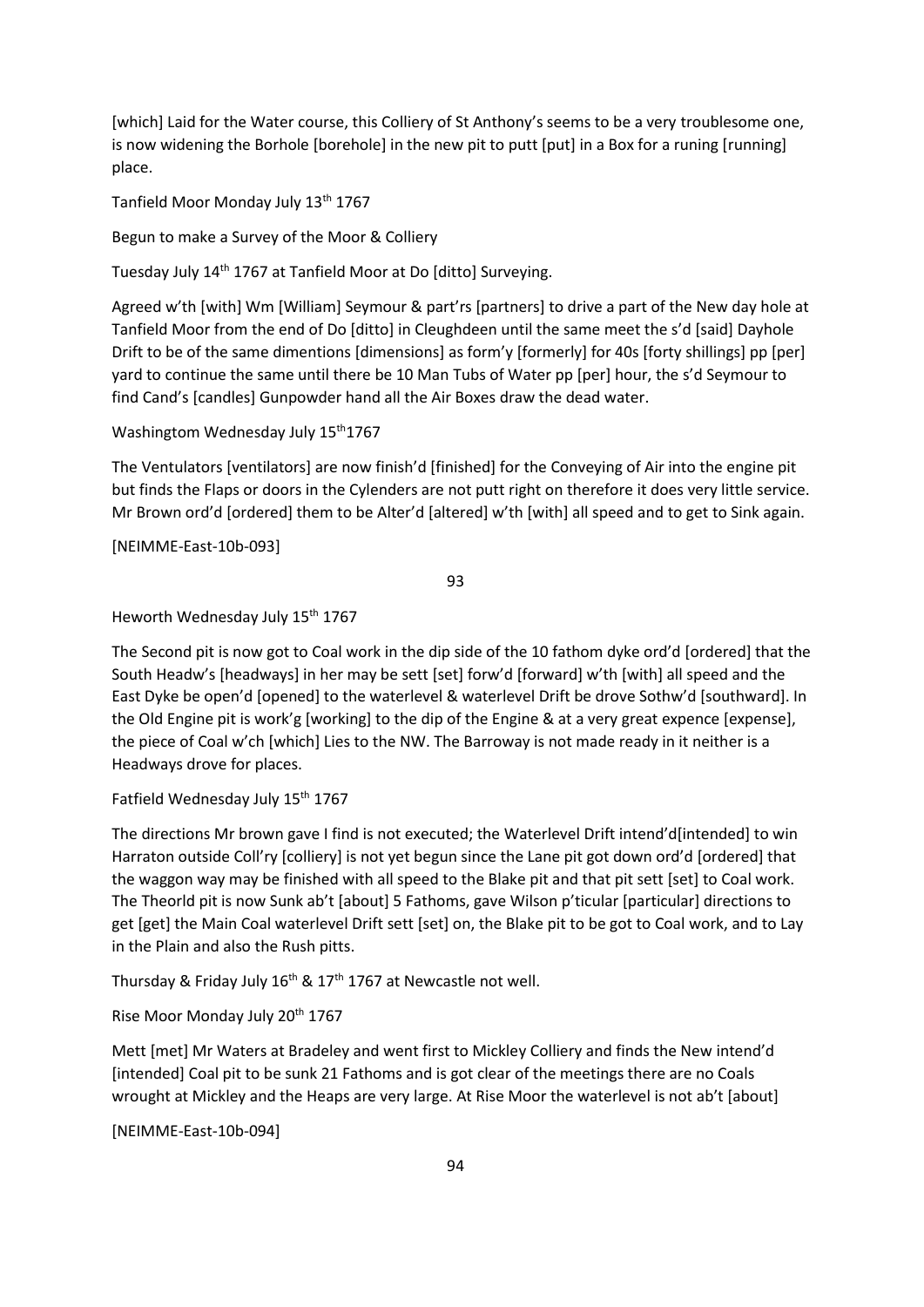60 yards from the Dogg pit and the Coal is very good is now working 12 Score pp [per] day at her w'th [with] a 20 peck Corf the Stone Drift wants about 9 yards to the Prosperous pit Staple and that Staple will in all probability be sunk ag'st [against] the Drift be drove; is working 15 Score pp [per] day in the Prosperous pit.

Tinmouth Moor Tuesday July 21<sup>st</sup> 1767

Went and sett [set] out the New Engine House near Green's Gate and Mr Brown agreed w'th [with] Nich's [Nicholas] Chance to build her to win and walling w'th [with] Stones 13d [thirteen pence] pp [per] yard accounting 18 Feet to a yard, for setting Boilers 3.13.6 £.s.d [three pounds, thirteen shillings and sixpence] each. For building two main Chimneys 42s [forty-two shillings] workmanship only. Also Agreed w'th [with] Thos [Thomas] Jameson & part'rs [partners] to Sink the Engine pit to be 10 Feet Diam'r [diameter] withing all Tim'r [timber] to the Stonehead or until there be five man Tubs of water pp [per] Hour and to have a Gin sett [set] on her, and sink the s'd [said] pit until there be 5 Single Horse Tubs of water pp [per] Hour. Jameson to find Candles, Sharping [fine grained sandstone] etc. for £4 pp [per] Fathom.

Also agreed to drive an Offtake Drift first in opencast for 3d [threepence] pp [per] Cub [cubic] yard. Jameson to lay the bottom w'th [with] Deals [planks] and the Carpenters to cut [cut] them proper length and to find Candles.

[NEIMME-East-10b-095]

95

Stella Wednesday July 22<sup>nd</sup> 1767

Measu'd [measured] the Mason work at a New House in the Runhead (viz.)

|                                                            |    | Isl | [d]            |
|------------------------------------------------------------|----|-----|----------------|
| To 8 Chimneys at 8s each                                   |    |     | O              |
| Plastering 607% yards @ 2d pp                              |    |     | 2%             |
| Flooring w'th Flatt Brick 163 yards @ 2d pp                |    |     |                |
| Partitions 75% yards @ 5d pp                               |    | 11  | 5½             |
| Ditto 65 yards @ 21/2d pp                                  |    | 13  | $6\frac{1}{2}$ |
| Allowance for Hips & Valleys on 2800 Pantyles lay'd on the |    | 6   | $2\%$          |
| Sraith at 16s 6d pp Thous'd                                |    |     |                |
|                                                            | 14 |     |                |

Came to Benwell and got the Boiler tow'ds [towards] the water side for Gateside Fell Colliery.

# Plessey Thursday July 23rd 1767

Finds the Stone Drift intended to be drove to the wheel hole is not much done to, has got s'd [said] Drift cleaned up from the River to the Staple in the Bank side where the water comes up, ord'd [ordered] that a Stone Drift may be drove from the s'd [said] Staple to the wheel hole to take off the water which is meant to be apply'd [applied] to the wheel, eamin'd [examined] the race from the dam head as far as it is finished and finds in several places may be fill'd [filled] up again, measu'd [measured] the mettle [metal] work cutt [cut] for the wheel and finds it to contain 527¾ yards at 2½d [twopence-ha'penny] pp [per] yard = £5.9.11¼ [five pounds, nine shillings, eleven pence and a farthing] and shew'd [showed] Gibson where to cutt [cut] some more. Agreed w'th [with] John Gibson & part'rs [partners] to Sink the new Intend'd [intended] Engine pit from the Surface until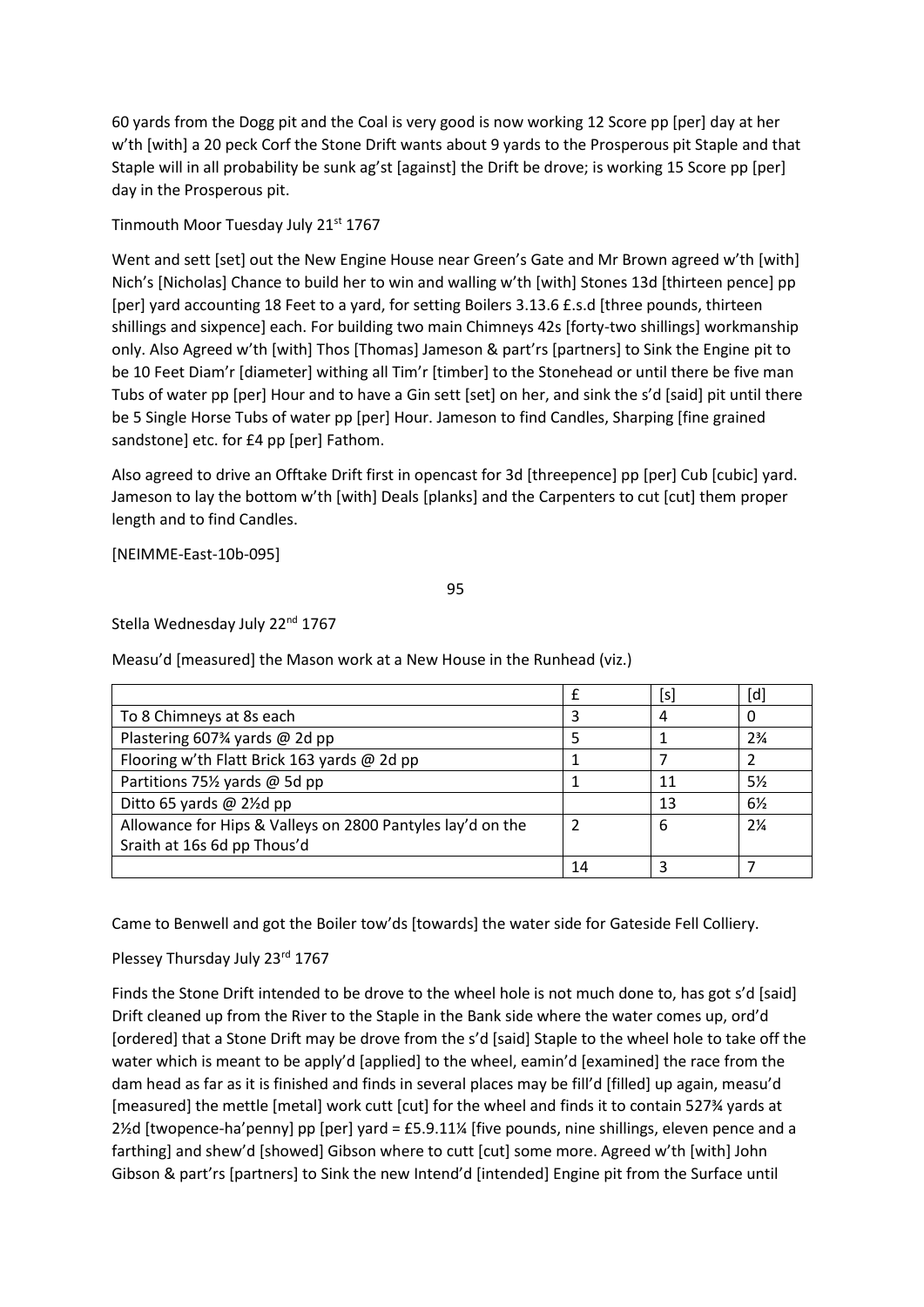### [NEIMME-East-10b-096]

96

there be 3 Man Tubs of water pp [per] Hour, Gibson to find Sharping [fine grained sandstone] and uphold the Geer, Candles Gunpowder etc. & Sink with Six men until there be Three Tubs of water pp [per] Hour as said before, for 52s [shillings] per Fathom, the same to be 7 Feet Diam'r [diameter] within all Timber.

### Washington Friday July 24<sup>th</sup> 1767

The Wining [winning] of this Colliery will at the rate of going on will be endless for is now Got the Coal pit Sunk to the Low Drift and hold [holed], but the Engine pit is not sinking any; ord'd [ordered] that that the Ventulators [ventilators] may be apply'd [applied] for the use of Sinking the Engine pit and that all other Communications be stopt [stopped] up, and if that does not answer a good purpose to open the Low Drift and fix a Lamp in the Coal pit Shaft.

### Fatfield July 24<sup>th</sup> 1767

Attended the pay as usual. I find the Lane pit is not got ready to sett [set] the Headways's [sic] to try the Coal, ord'd ordered Wilson may gett [get] the Jackhead Bunton laid in Engine Shaft and to compleat [complete] it for the Sett [set] of Pumps to Stand on, but I find the alteration of these pumps cannot be made until the garden pit be laid off for the water runs into these dip works when the Engine stands 24 Hours. The Main Coal waterlevel Drift has not gone any this there or four months notwithstanding the great necessity to get into Harraton Outside for a better supply of good Coals. Mr Brown gave p'ticular [particular] directions to Wilson & Ro: [Robert] Brown to forw'd [forward] that Drift and that the Coals may be drawn at the Chance pit until the Lane pit be got ready. The garden pit works very good Coals in the Main Coal [Seam]

[NEIMME-East-10b-097]

97

but will not be of long duration perhaps eight or Ten weeks. The Blake pit is Harraton Outside is down to the Five Quat'r [quarter] Coal Seam and beginning to work Coals.

Saturday July 25<sup>th</sup> 1767 at Newcastle.

Pelton Comon [Common] Monday July 27<sup>th</sup> 1767

At the request of Morton Davison Esq. Mr Jennison & part'rs [partners] I have Viewed in Handon Howl pit and fix't [fixed] on some pillars to be wro't [wrought] to the s'd [said] pit during the time that is Suppos'd [supposed] Mr Davison will be of Leading Coals to the River w'ch [which] will probably be in 50 weeks at w'ch [which] time Mr Jennison & part'rs [partners] must desist from Lead'g [leading] from that pit. I ord'd [ordered] that three walls may be left on the North side og the M.gate [mothergate] to prevent the thrust from damaging the Air Courses or water Courses for the remaining part of of the Colliery to the West and that no walls may be wrought on the South side of the s'd [said] M.gate [mothergate] Bord the pillars already fix't [fixed] on may probably afford 450 Tenns of Coals. [Ten, a measure of coal, usually consisting of 440 bolls of 8 pecks each, the weight of the ten of 440 bolls is 51.76428 tons. Sometimes it was fixed at 50 tons]

Gateside Fell Tuesday July 28<sup>th</sup> 1767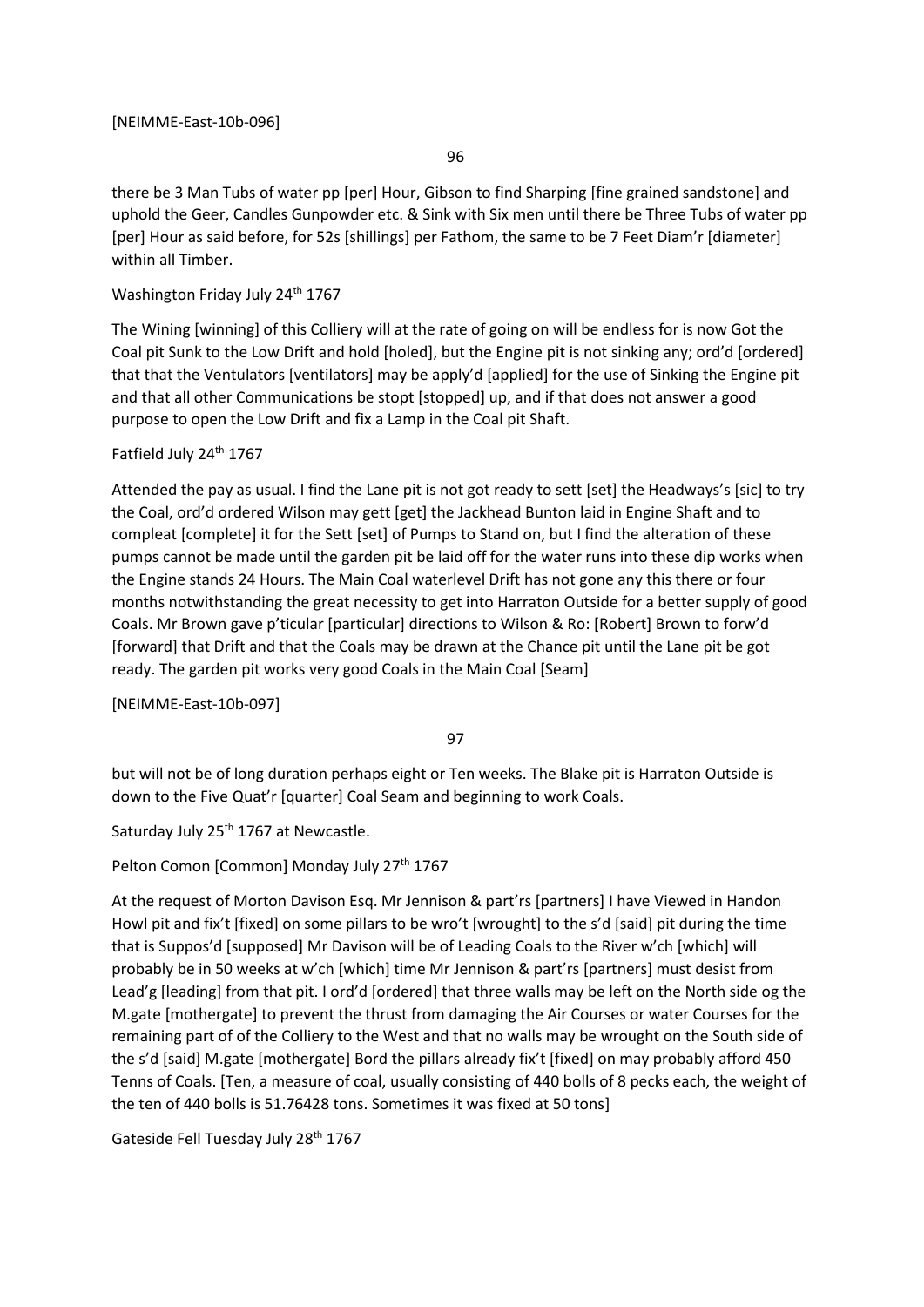The Staith at the pothouse is advancing pretty well forw'd [forward] and the Engine House is got to the height of the Beamhole [.] Sett [set] out the wagonway through Parkin's and Smiths Fields. I ord'd [ordered] that things may be got ready to begin the Engine pit to Cutt the Cystern hole for the first sett [set] of pumps to stand in, ord'd [ordered] that the Cylender may be

[NEIMME-East-10b-098]

98

got lead to the Colliery to be ready, went to Mr Peareth to asl leave to lead the Boiler up the Felton Waggon way w'ch [which] he granted.

### Walker Wednesday July 29th 1767

The workings in the Ann pit advances very sore to the westward and is now a great distance from the Shaft. The North Headways in the dip side of the 13 feet dyke has got a dyke w'ch [which] I suppose to be the same as got at the Bill pit and if proves so, that Headways will be at a stand, in the West pit workings the N [North] Headways below the Ann pit Dyke is so near the waterlevel Drift has stop't [stopped] her and is twining [twinning] boards there is setting over Double Dykes South from the Shaft for a nearer Barroway to the Coal w'ch [which] lies between the s'd [said] Double Dykes and a Dyke to the South untry'd [untried]. The Charlotte pit is now Sunk 29 Fathoms and in a pretty strong Stone & the Bill pit is Bor'd [bored] 32 Fathoms & Sunk to the Scaffold 20 Fathoms w'ch [which] makes in all 52 Fathoms Sunk & Bor'd [bored]. I had a tryall [trial] of the Corses [courses] in the West pit Shaft and they seem to answer very well but has not yett [yet] compleatly [completely] finish'd [finished] the Cleading.

### Washington Thursday July 30<sup>th</sup> 1767

I find the Sinkers is stoping [stopping] for want of Air in the Engine pit the Coal Drift is hold [holed] and a stopping made up in the s'd [said] Drift and no communication between the two pits. I made the stoping [stopping] be taken out and that the Ventulators [ventilators]

[NEIMME-East-10b-099]

99

be apply'd [applied] to sink the Engine pit and to have an open communication to the Coalpit, if that does not answer the intended purpose, to fix a Lamp in the Coalpit Shaft at the [ ] Coal. I try'd [tried] a Candle down the Engine below the delivery Cystern and made it be drawn up again.

# Byker Friday July 31<sup>st</sup> 1767

Examin'd [examined] the workings in the Delight and Endeavour Pitts and finds all the whole Coal is wrought in the Endeavour pit & is now making a beginning to work the Pillars by taking a Jud [a depth of coal in the face that will fall after being undercut] off each of one yard thick, this method I approve of and each pillar Length of Coal may probably afford of 20 yd's [yards] in Length about 40 Fothers of Coals and to work the Walls by this means wee [we] are of opinion will not damage that Colliery of St. Anthony's by any Thrusts w'ch [which] may happen from this method of working the Pillars. In the Success pit the Drift going Southward into St. Anthony's Colliery is still in many troubles and bad Coal, has got the upcast Dyke sett [set] over to the SW and mett [met] with a downcast that way of 8 feet.

Gateside Fell Saturday August 1st 1767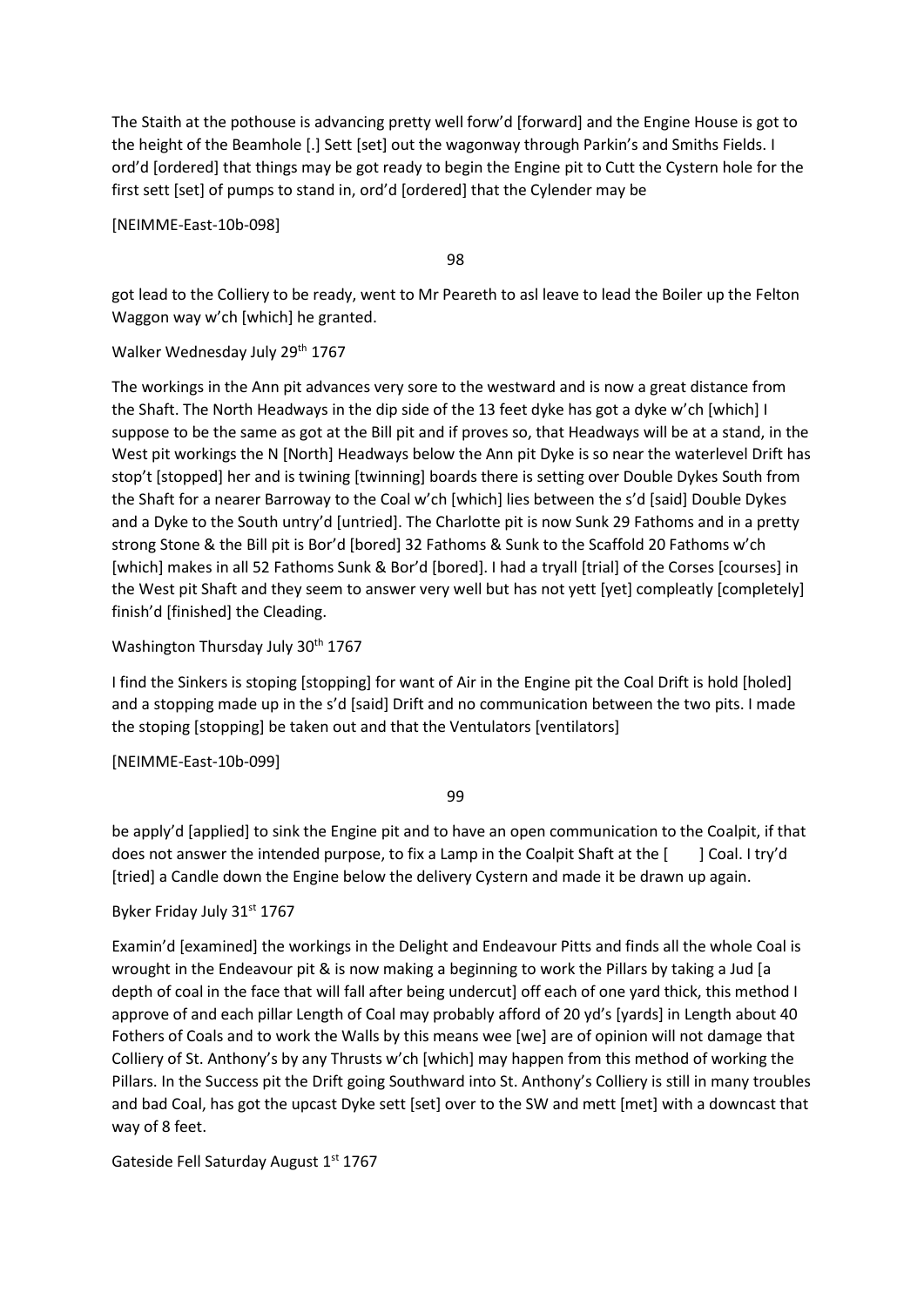Went to the Staith and gave the necessary directions there about the Carpenter work etc. and went and sett [set] out the breast wall for the Offgate, went up the waggon way to Shipcoat Lane and then return'd [returned] again.

[NEIMME-East-10b-100]

100

Walker Monday Aug'st [August] 3rd 1767

The West pit Shaft is now compleated [completed] and the cleading putt [put] on ready for Coal work had a further tryal [trial] of the Corves w'ch [which] I think will answer the Intended purpose of both an Engine and Coal pit. The Ann pit is working double Shift and 35 Scores of twenty peck Corves.

Plessey Aug'st [August] 4<sup>th</sup> 1767

The mettle [metal] work is not yet finished for the wheel hole. Mr Brown marked out the place to be cutt [cut] to the Rock. There is very little done to the Stone Drift w'ch [which] is to be drove to the wheel hole on Acco't [account] of the water being so high in the River ord'd [ordered] that it may be forwarded with all speed. The Engine pit is Sunk about 3 feet and in a very strong Stone and has about 3 Tubs of water pp [per] hour. The damhead is done and about 200 yards of race is now at a place where the Colliery has been wrought and I ord'd [ordered] a wall to be built on the North side of the race and well beat with Clay, showed J. Reed and Gibson how to lay the troughs. Mr Ridley has been observing to leave the small Coals underground providing they cost much money drawing and other expences [expenses] upon them as there is no probability of vending them & I find the Small Coals in the upper seam costs £1.4.9 [one pound. four shillings and ninepence] pp [per] Ten and the Low Seam £1.8.5 [one pound. eight shillings and fivepence] pp [per] Ten therefore if they cannot be vended at all it will be the most elligable [eligible] Scheme to leave them underground. The Rose pit is Sunk to the Low Seam, and to prevent

[NEIMME-East-10b-101]

101

the floods from drowning the Low Seam ord'd [ordered] that a Tub dam may be putt [put] in at the upper Seam.

Washington Wednesday Aug'st [August] 5<sup>th</sup> 1767

Went with Mr Brown to this Colliery and finds the Sinking of the Engine pit is now upon a fair footing went to Barmston Estate belonging to the Earl of Halifax to consider upon a proper place to begin to win the Colliery at & to make Borings, upon considering the depth of Washington and North Biddick and the situation of the Colliery wee [we] find the Colliery at the West Boundry [boundary] in Barmston will not be less than 100 Fathoms deep to the Main Coal Seam & to go 600 yd's [yards] Eastward to begin to Bore will probably be ab't [about] 715 Fatho's [fathoms] deep.

Tanfield Moor Thursday Aug'st [August] 6<sup>th</sup> 1767

I examin'd [examined] the Drift and Levels drove from the Brook pit to the East pit and I find there is a good deal of Level lost made Elliot begin to take it up. The Dayhole advances pretty well forw'd [forward] and if continued will get her finished in two months time. The workings in the Brook and Flatt pitts is in much the same way as before ment'd [mentioned]. I Lett the Stone Drift in the East pit to be drove 20 yards for 15s [fifteen shillings] pp [per] yard to be 3 feet wide and 3 Feet 4 In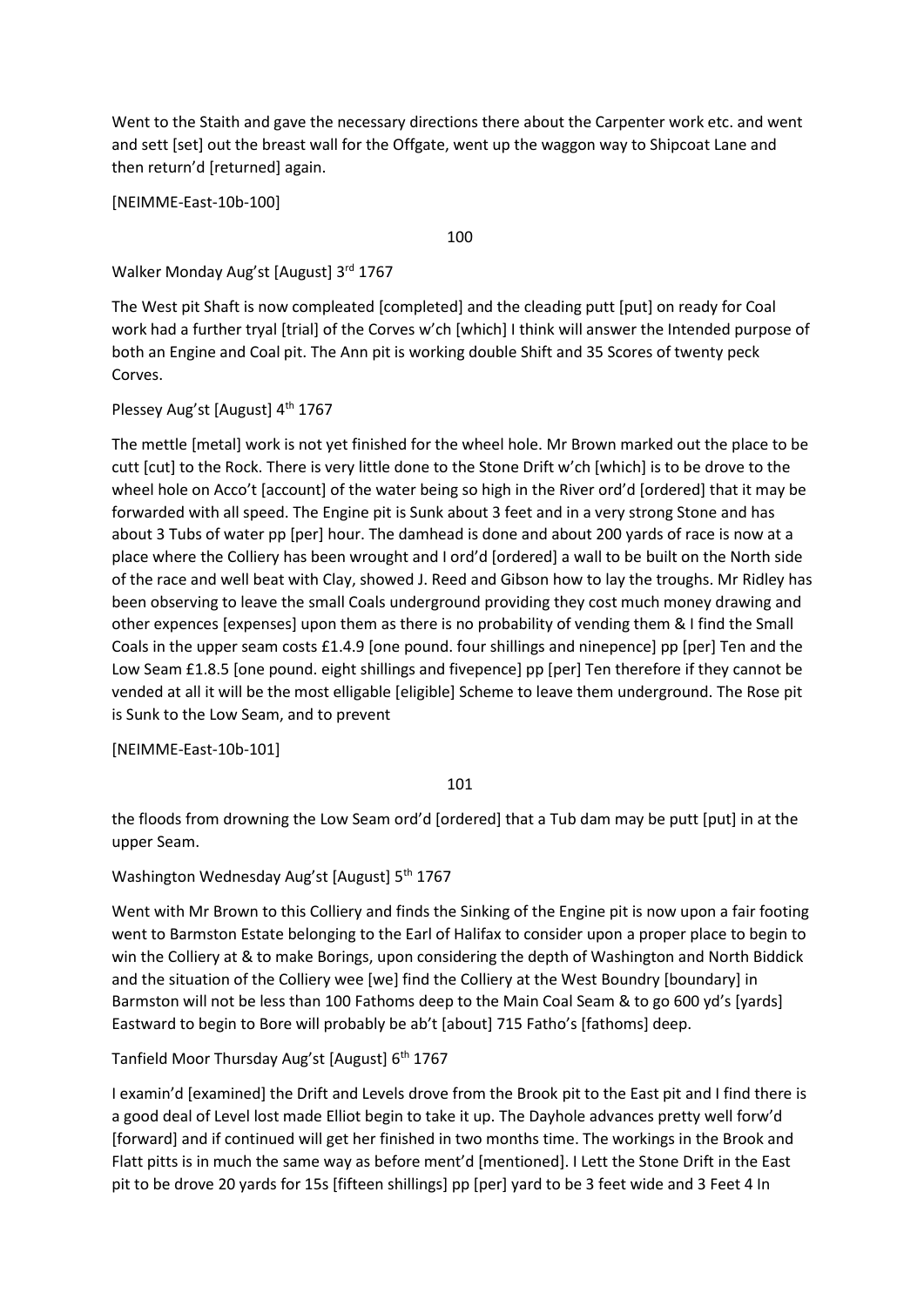[inches] high, the undertakers to hang on the Stones once every week and find a Banksman to Sledd [carrying coal by flat wooden vehicle ] them out, they also agree to putt [put] in the Air Boxes andfind Candles, Sharping [fine grained sandstone] and Gunpowder and uphold the Geer.

[NEIMME-East-10b-102]

102

Tanfield Moor edge Aug'st [August] 6<sup>th</sup> 1767

The Ait Boxes is putt [put] in the Fortune pit to go down to tap the Dam putt [put] in the Coal Drift between the said Fortune pit and the New pit in the dip side of the 20 Fathom Dyke is sawing the Spears [ridged guide rails] for the Slides from the Engine intend'd [intended] to win the Hard Coal Seam in the said New pit w'ch [which] Mr Brown agreed to give Wm. [William] Puncheon 35£ [thirty-five pounds] to take out the s'd [said] Dam, Saw the Slide Spears [ridged guide rails] and make them draw the Low Sett [set] of pumps in the Old Engine pit, putt [put] in the Sinking Sett [set] of pumps in the New pit & in short fix all the materials ready to go to work. The Dyke pit is still working in the Brass Thill Seam and 14 Score pp [per] day.

# Fatfield Friday Aug'st [August] 7<sup>th</sup> 1767

The main Coal Drift is going tow'ds [towards] the Rush pit is now standing, Mr Wilson says for reason of a dangerous bad roof to the Chance pit. I ord'd [ordered] My Wilson to get that way secured & to sett [set] that Drift on with all speed if possible and also to gett [get] the Lane pit ready ord'd [ordered] that two West Drifts may be drove out of the Lane pit over a dip trouble near the Shaft, the Coal seems to be very bad on the East side of the s'd [said] trouble and is a likewise in the NW workings in the Chance pit on the East side of the same trouble. The Blake pit is working Coal work in the Five Qua'r [quarter] Coal in Harraton outside, has sett [set] away a Drift tow'ds [towards] the Sheorld pit in order to be at that pit ag'st [against] she be Sunk to the Five Qua'r [quarter] Seam, if the Main Coal Sm [seam] in the Lane pit does not twin out good to the West of

# [NEIMME-East-10b-103]

### 103

this trouble, will then require some consideration how to proceed to get Main Coal to answer the vend next year, examin'd [examined] the bills as usual.

# Newcastle Saturday August 8<sup>th</sup> 1767

Made an Agreement w'th [with] John Reed to Build a Water wheel and fix her of 30 Feet Diam'r [diameter] fix a sett [set] of pumps in the New Int'd [intended] Engine pit at Plessey Colliery make Spears and putt [put] in the Spears [ridged guide rails], make and fix the Bobs etc. for £20. Also agreed w'th [with] Reed to make trougs [troughs] for the Conveying of Water upon the s'd [said] wheel for 4d [four pence] pp [per] yard to be 3½ feet wide and 12 Inches high inside.

# Byker Monday August 10<sup>th</sup> 1767

In the Success pit has got the 8 feet Dyke aett [set] over as Mentioned in my last Acc't [account] and many more Small troubles has been mett [met] with since and at the face is a upcast to the SW above Seam height. I shew'd [showed] Donkin what Method to take to try her & if does not prove well there is an end to all our expectations in that part of St. Anthony's. The Endeavour pit is now working in the pillars by judd'g [judding, working a pillar by undercutting] one yard for each wall which seems to answer Very well.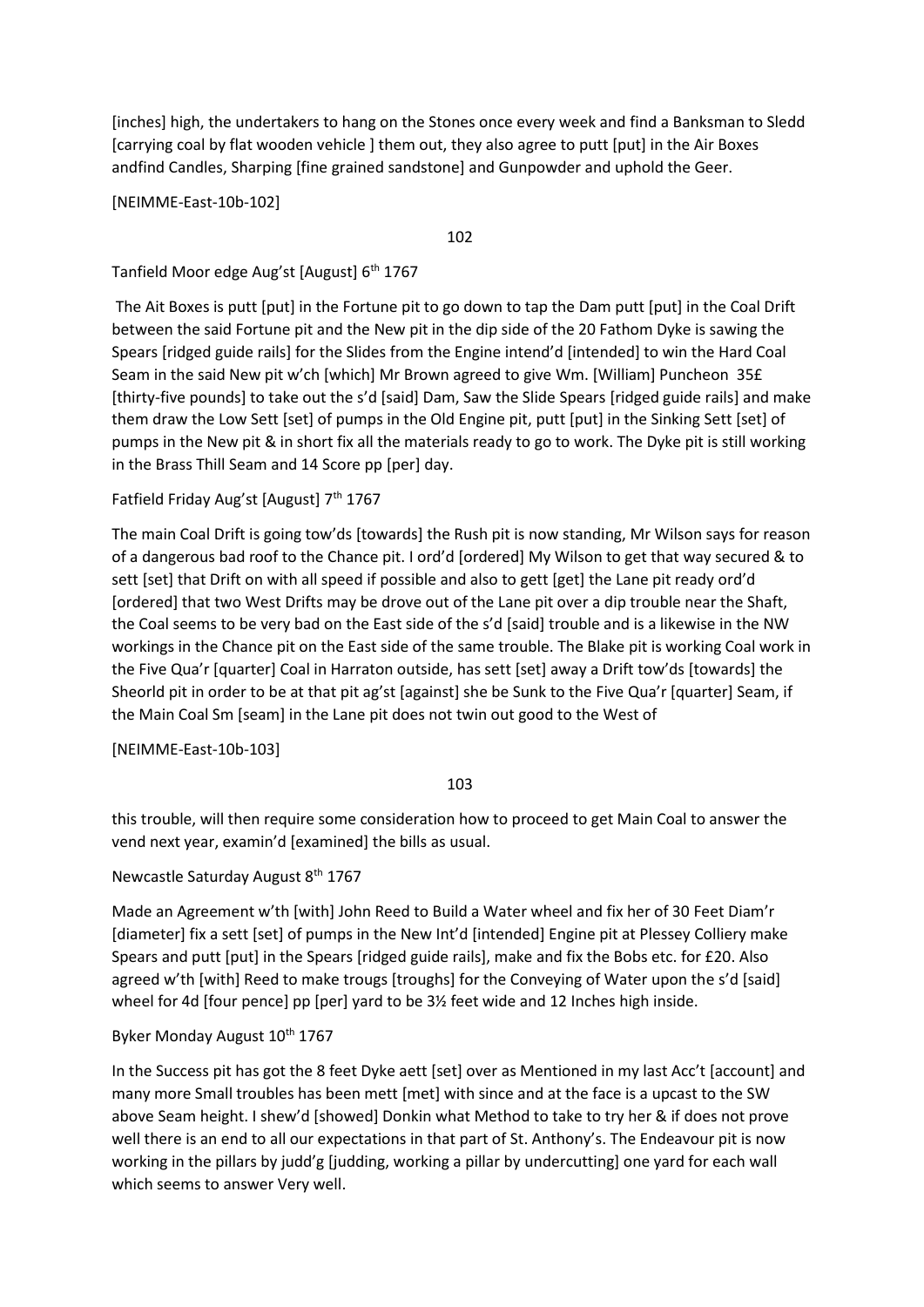#### [NEIMME-East-10b-104]

104

Plessey Monday Augu't [August] 10<sup>th</sup> 1767

I find the mettle [metal] work is nearly Compleated [completed] in that part where the wheel hole has to be cutt [cut] and it seems necessary for Mr Brown to be Over to fix the hole to be cutt [cut]. The Engine pit is now Sunk ab't [about] 2 Fathoms and in a very strong Stone. There are no Troughs fix'd [fixed] yet and the race has advanced very little sinc my last Acc't [account] and the fourth of Aug'st [August] last. Told Gibson to get [get] forw'd [forward] with the Tub at the Main Coal Seam in the Rose pit to prevent any floods from drown'g [drowning] the present Colliery and to get wood for that purpose. The small Coals is now left underground.

Tuesday Aug't [August]  $11<sup>th</sup>$  1767 at Newcastle all day.

Walker Wednesday Aug't [August] 12<sup>th</sup> 1767

The NW workings in the Ann pit is still very promising and continues clear of troubles and in manyu of the Bords the roof is very good. The North Headways is Standing since got the last trouble or Dyke therefore I cannot give any further Acc't [account] ab't [about] her. The water level Drift from the Engine NEward [north-eastward] is widening the Back Drift for a Barroway from the Charlotte which will be compleated [completed] in a weeks time to hat pit showed Pollock where to sett [set] away the North Headw's [headways] from the s'd [said] pit. I agreed w'th [with] Morrow & part'rs [partners] to drive her for 12d pp yd [twelve pence per yard] 200 yd's [yards] in length & to follow her w'th [with] six men Constantly. In the west pit is setting over Double Dykes to the South to Shorten the putting the Coals. The west pit is now ready for coal work and to go

[NEIMME-East-10b-105]

105

with a 16 peck Corf. The work'gs [workings] are in much the same State as Mentioned in my last Acc't [account].

Thursday Aug'st [August] 13th 1767 at Newcastle wrighting [writing] sundry Acc'ts [accounts].

Plessey August 14<sup>th</sup> 1767

The Crib wood in [is] not got ready for the Tub at the Rose pit. Ord'd [ordered] that some planks may be got for the Cleading, sett [set] out the wheel hole to be 8 feet wide in the wheel way 11 feet deep to the Axel tree [an axle made of wood] 34 feet long, and 16 deep from the Centre to the Level of the Brown [bourn] w'ch [which] will allow one foot water way, at the underside of the wheel, told Gibson to get in proposals from different hands to cutt [cut] it by the Cub: [cubic] Yard w'ch [which] may probably cost 5s [five shillings] pp [per] yard & I find there are about 110 yards = £55. The Engine pit is sunk ab't [about] 3 Fathoms and in a very strong Stone. The Coals comes very good and a Special good Trade is now working the Spring pit in the under seam and the Steady pit in the Main Coal all in the pillars. I find Gibson has gone too low with the race at the Road near Hartford Bridge w'ch [which] will be ab't [about] 12 Feet deep and only design'd [designed] for 9 feet deep.

[NEIMME-East-10b-106]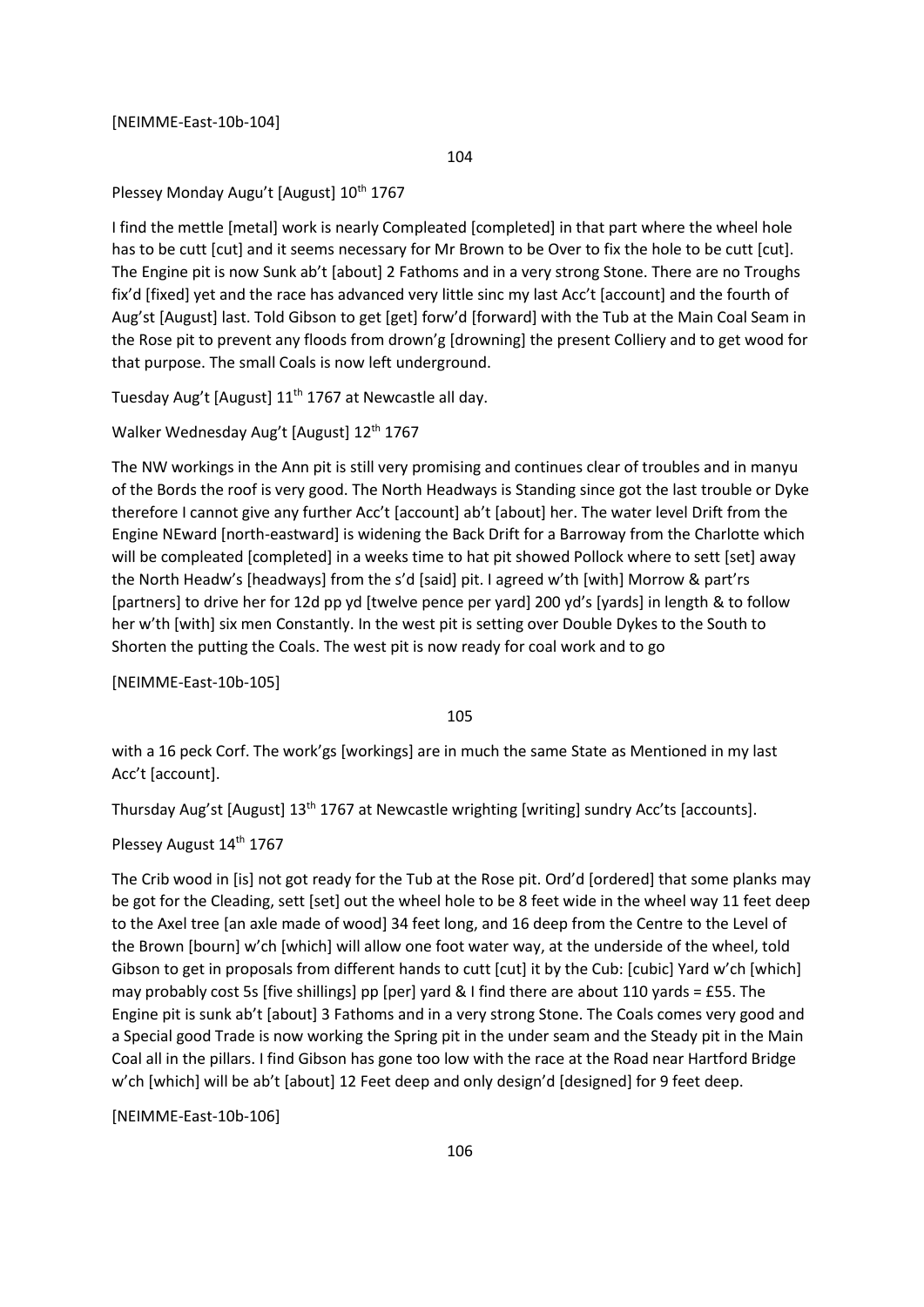Newcastle Saturday Aug't [August] 15th 1767

In the forenoon was to Gateside Fell Staith and gave the Necessary directions there.

Tinmouth Moor Monday Aug't [August] 17<sup>th</sup> 1767

[REMAINDER OF PAGE IS BLANK]

[NEIMME-East-10b-108]

108

Byker Tuesday Aug't [August] 18<sup>th</sup> 1767

[REMAINDER OF PAGE IS BLANK]

[NEIMME-East-10b-109]

109

[PAGE IS BLANK]

[NEIMME-East-10b-110]

110

Wylam Wednesday Aug't [August] 20<sup>th</sup> [19<sup>th</sup>] 1767

Is beginning to cut out the Cystern hole in the Chapple pit for the Top sett [set] of pumps to stand in, the Boiler is not yet compleated [completed] marked out the Crib way & shew'd [showed] Dryden how to fix the Crib [segments of timber, iron or concrete, encircling a shaft to form a foundation for the walling or tubbing]. Took a look of situation of the Grounds and fix'd [fixed] on a place for a New Coal pit Eastward from the Engine. Mr Baker & Mr Coulson has some thoughts to work the Splent [splint] Coal [hard grey coal with a slatey structure and uneven cross-fracture that burns away to a powdery ash without caking; utilised in steam engines] in the Haugh w'ch [which] lies ab't [about] 5 Fathoms deep and Consequently below the Level of the River and as there is so many open partings in that seam of Coal and Such free communication from the River the water will be troublesome and in a short time will get better splent [coal] in the common course of work'g [working] thinks it advisable not to enter into any further expence [expense].

[Signed by initials] W:B, C:B

Rise Moor Wednesday Aug't [August] 20<sup>th</sup> [19<sup>th</sup>] 1767

The West water level Drift ahs got the 8 Fathom Downcast Dyke to

[NEIMME-East-10b-111]

111

the Westward at ab't [about] [BLANK] yards from the Dogg pit took the Course of the s'd [said] Dyke and considered other circumstances relating to the future proceedings and thinks it elibable [eligible] to to Sink a New pit 60 yards over the said Dyke at right angles, and to drive a Drift in Stone to the said Intended New pit w'ch [which] will win the upper Main Coal Seam. This pit will Likewise be an under seam pit when Won by the Low Stone Drift putt [put] a stob [wedge] at a place to run the Main Stone Drift to w'ch [which] will want ab't [about] 168 yd's [yards] from a Staple in the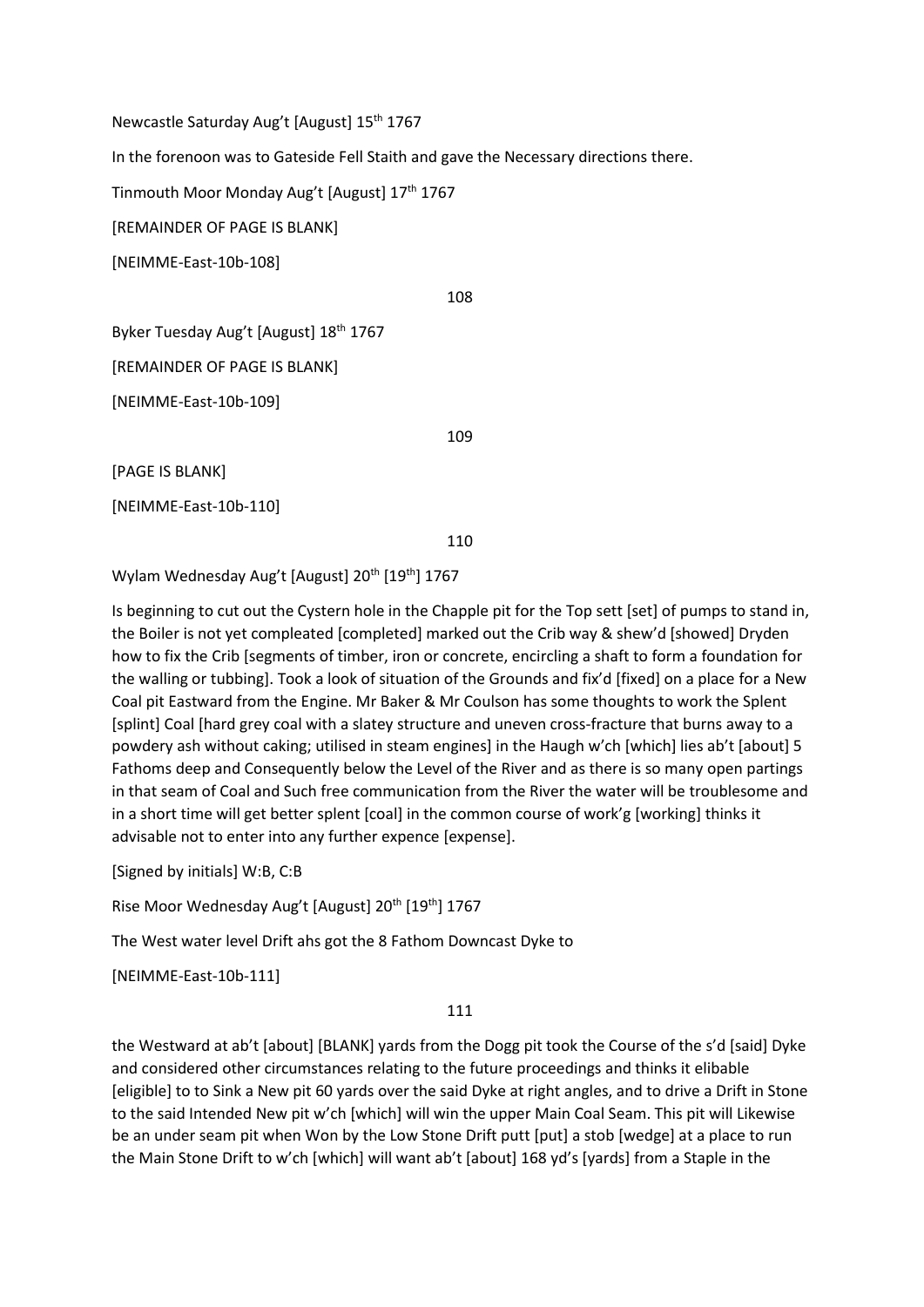Prosperous put work'g [working] the s'd [said] 8 Fathom Dyke. Mickley Moor pit is Sunk 30 Fathoms & 3 Inches.

# Tanfield Moor Thursday Aug't [August] 20<sup>th</sup> 1767

The Stone Drift going to win the Hard Coal Seam in the dip side of Main Dyke is now in Levels ab't [about] 60 yards and Close Drift 15 yd's [yards] and is drove for 15s [fifteen shillings] pp [per] yard. The Dayhole advances very well forw'd [forward] and now wants ab't [about] 22 yards to be finished. The working in the Brook & Flatt ai carried on in the same unregular manner as ever.

# Tanfield Moor edge Thursday Aug't [August] 20<sup>th</sup> 1767

Puncheon has got the Frame Dam taken out in the Stone Drift between the Fortune & Venture pit Shafts so that water is now Standing at the Level of the s'd said] Drift, mostly all the Spears [ridged guide rails] are sawn foe the Slydes [slides, upright rails] to be fix'd [fixed] from the Engine to win the Hard Coal Sm [seam] at the s'd [said] Venture pit. The segments for the slydes [slides, upright rails] is not yet come from Wylam, therefore cannot begin to sink until that one be fix'd [fixed] next the Shaft. The Dyke pit still work'g [working] in the Brass thill Seam and 15 XX [score] pp [per] day.

# [NEIMME-East-10b-112]

112

# Fatfield Friday August 21st 1767

The Pitmen are Sticking, they say, for the Corves being too large notwithstanding they Confess them to be the size mentioned in the Bond but larger than have been formerly & as their reason is not just means to let them stick as long as they choose & now at this time when there are little demand for Coals [.] made the pay as usual. There has been many Complaints made My Rogers to Mr Rob't [Robert] Green agent Lance't [Lancelot] Turner using means to stop Mr Davison from Getting Timber unload'd [unloaded] at the Staith w'ch [which] I think is without foundation; Turner has complained of Rogers not bring'g [bringing] the People's days to Mr Davison's Acc't [account] when at his Assistance & paid by Sir Ra: [Ralph] Millbank. The Main Coal water level Drift is begun again and got 10 yd's [yards] from the Bord's [Bordways] Drift that was drove to the lane pit. There is very little more done tow'ds [towards] getting forw'd [forward] w'th [with] the Lane pit to get over the Troubles.

# Newcastle Saturday August 22<sup>nd</sup> 1767

Agreed w'th [with] John Reed to lay a part of Beamish W.way [wagonway] from Handon howl to the road leading from Pelton to Urpeth for Sleepering & laying w'th [with] Fir railing 3d [three pence] pp [per] yd [yard], Oak Rail'g [railing] at bottom & Beach [beech] rail at top 3½d [three-ha'pence] pp [per] yd [yard], Single False railing 2d [two pence] pp [per] yd [yard], Double False rail'g [railing] 3d [three pence] pp [per] yd [yard] , to make Gutter's [sic] in the Cutt and fill Sleeper height.

John Christy's proposal the same from the Coblers Batt'y [battery] to Handon howl Batt'y [battery] & to the road w'ch [which] leads from Pelton Town to Urpeth

# Shildon Monday Aug't [August] 24<sup>th</sup> 1767

The Engine pit is down to the low seam & a Drift drove to the first Coal pit w'ch [which] is ab't [about 40 yd's [yards] in Length, wee [we] find when the water is drawn down in the present Engine pit it lays a pit dry in Mr Harrison's Bound'ry [boundary] w'ch [which] pit is sunk to the s'd [said] Seam of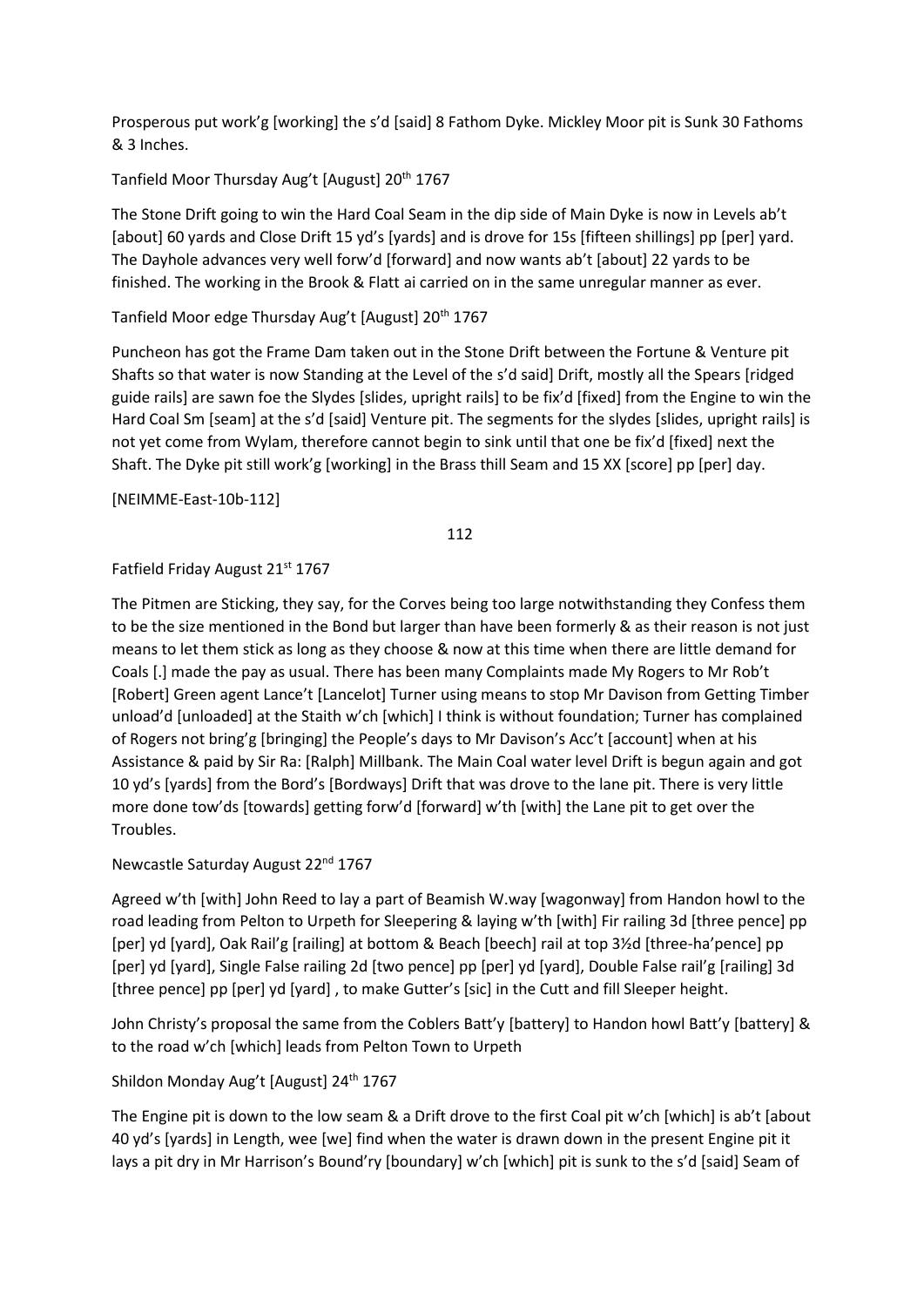Coal and is 15:0:0:6 Fa:yds:feet:Ins [fathoms:yards:feet:inches] and I faind the s'd [said] pit is only 36 yd's [yards]

[NEIMME-East-10b-113]

### 113

from the North Bound'ry [boundary]. I marked out a New pit at 150 yd's [yards] to the rise from the present Engine w'ch [which] pit I Suppose to be ab't [about] 11 Fath's [fathoms] deep to the s'd [said] seam, therefore if the water in the present Engine pit be allow'd [allowed] to rise it will drown the Coal in Harrisons pit before it comes near the Coal in the Intend'd [intended] one as there appears to be such open Communication in the Coal for the Water.

| Leveld from the Engine pit Harrisons pit   |       |      |                |      | To the Thill [floor] of Coal |      |      |     |
|--------------------------------------------|-------|------|----------------|------|------------------------------|------|------|-----|
| [Fathoms, yards, feet, inches]             | Fa's. | Yd's | Feet           | In.  | Fa's.                        | Yd's | Feet | In. |
| (Viz) Engine pit to the top of the water   | 13    |      | 1              | 9    | 22                           | 1    |      |     |
| Asc't of Ground from Do' to Harrison's pit |       |      |                | 9    |                              |      |      | 9   |
|                                            | 13    |      | $\overline{2}$ | 6    | 22                           |      |      | 9   |
| Depth of Harrison's pit to top of water    | 12    |      |                | Т٥   | 15                           |      |      | 6   |
|                                            |       |      |                | Coal |                              |      |      |     |
| The water in the Engine pit is lower than  |       |      |                | 6    |                              |      |      |     |
| the water in Harrison's pit                |       |      |                |      |                              |      |      |     |
| The thill [floor] of the Coal in Do'       |       |      |                |      |                              |      |      | 3   |
| underlevel of the Coal in Do' pit          |       |      |                |      |                              |      |      |     |

Tanfield Moor Tuesday Aug't [August] 25<sup>th</sup> 1767

Leve'd [levelled] the Dayhole from the Cape pit both below & above Ground and finds there wants ab't [about] 19 yd's [yards] to go and to rise at the rate of one yd [yard] in three will just answer the Level; The Stone Drift in the East pit goes very well forw'd [forward] is still work'g [working] the Brook & flatt pitts & they Cannot supply the waggons with Coal.

Tanfield Moor edge Tuesday Aug't [August] 25<sup>th</sup> 1767

The Dyke pit is still work'g [working] in the Brass Thill seam & 14 Score pp [per] day w'th [with] a 20 peck Corf. The waggons cannot be kept constantly going for want of Coals, there is very little more done tow'ds [towards] wining [winning] the Hard Coal seam in the dip side of the 20 Fathom Dyke being that Puncheon si so much employ'd [employed] at Mr Silvertop's.

[NEIMME-East-10b-114]

114

Walker Wednesday August 26<sup>th</sup> 1767

The Charlotte pit is now Sunk 32 Fathoms, and in a very Strong Stone the Sinkers has thought proper to take of [off] the Top of the Brattice and to make no Communication to the Cube. The Borhole [borehole] is about one foot out of Centre and I am doubtful will not keep in the Shaft until the pit be Sunk to the top of the Main post. The Bill pit Borhole [borehole] getts slowley forw'd [gets slowly forward] and will be ab't [about Martinmas [November  $11<sup>th</sup>$ ] before getts [gets] the Coal. There are no alterations in the work'gs [workings] since my last acc't [account]

Fatfield Thursday August 27<sup>th</sup> 1767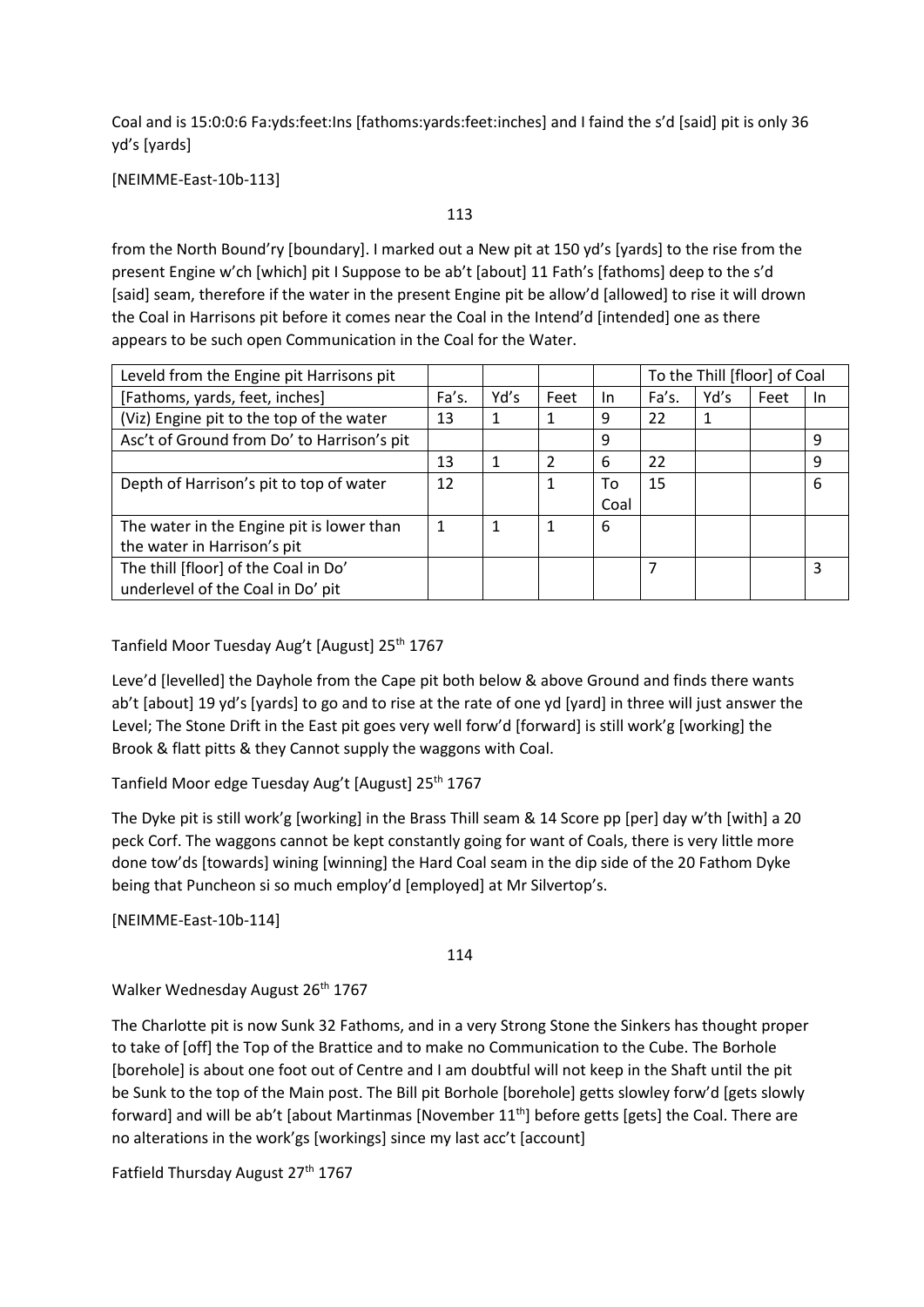At this Colliery matters are now in a tollerable [tolerably] good situation, the Main Coal Drift is going forw'd [forward]. I ord'd [ordered] Wilson to drive her to a certain point until there be 18 Ins [inches] thickness of Level or18 Ins [inches] under level, also to Continue the Drift in a direct Line tow'd [towards] the Theorld pit she is now 50 yards in. I find the pitts have run considerably short and is mostly owning [owing] to the Corves being too small.

Gateside Fell Friday Aug't [August] 28<sup>th</sup> 1767

Most of the day Leveling a part of the Waggon way thro' [through] Cha's [Charles] Stewards Fields and at afternoon went to the Colliery and got up the Regulating Beam

Newcastle Saturday Aud't [August] 29th 1767

In the morn'g [morning] went w'th [with] Mr Brown t the Foundary & finds Lee's direct's [directions] not executed for Mr Davison and Mr Wiylam. I gave directions for a Buck't and Clack for a 12 Inch Bore etc.

[NEIMME-East-10b-115]

115

Wylam Monday Aug't [August] 31<sup>st</sup> 1767

In the Chapple pit and Six Quart'r [quarter] Coal seam is cutting out the Cystern hole for the top sett [set] of pumps to stand in and got a large feeder of water can scarce keep it w'th [with] the Brake pump. The Regulating Beam and Cylender is kept but want the bottom part of the Cylender on, ord'd [ordered] that all convenient speed may be made to gett [get] the Boiler in and to hasten with the Cystern hole etc.

Rise moor Monday Aug't [August] 31<sup>st</sup> 1767

Is now Drifting thro' [through] the 8 Fathom Downcast Drift to the west & is 3 yards in. I agreed with Ja: Soulsby & part'rs [partners] 5 yd's [yards] for 21s pp [twenty-one shillings per] yard. The main Stone Drift is 3 yd's [yards] past the staple in the Prosperous pit work'gs [workings] and is now in Softer Stone than ever, and a point is given to a Stob [wedge] on the Fell where it is supposed, the course of the 8 Fathom Dyke downcast to the west, has broke the New pit & is now ab't [about] 3 Fathoms Sunk and has ab't [about] 3 Tubs of water pp [per] hour. The Prosperous pit is work'g [working] Coals and 10 Score pp [per] day to the SE from the shaft and is very clear from Troubles, a water Level Drift from the tail of the Levels (taken out of the last Sunk Staple in the Prosperous pit work'gs [workings]) to the Thrust Eastw'ds [eastwards] & has Crossed Humbles Old Drift therefore all the Coals to the North of the s'd [said] Drift & South from the late work'gs [workings] is all whole Coal. The Dogg pit is work'g [working] the NW an 15 XX {score] pp [per] day all w'th [with] a 20 peck Corf. The Coals to the NW is not so good as in the NE side being near to the 8 Fathom Dyke.

[NEIMME-East-10b-116]

116

Benwell September 1st 1767

Went to gett [get] the Boiler w'ch [which] Stood in the West side to the water side for the use of Gateside Fell Colliery (viz) a 17 foot Boiler agreed to pay £210.

Chirton otherwise Preston Wednesday Sep'r [September] 2nd 1767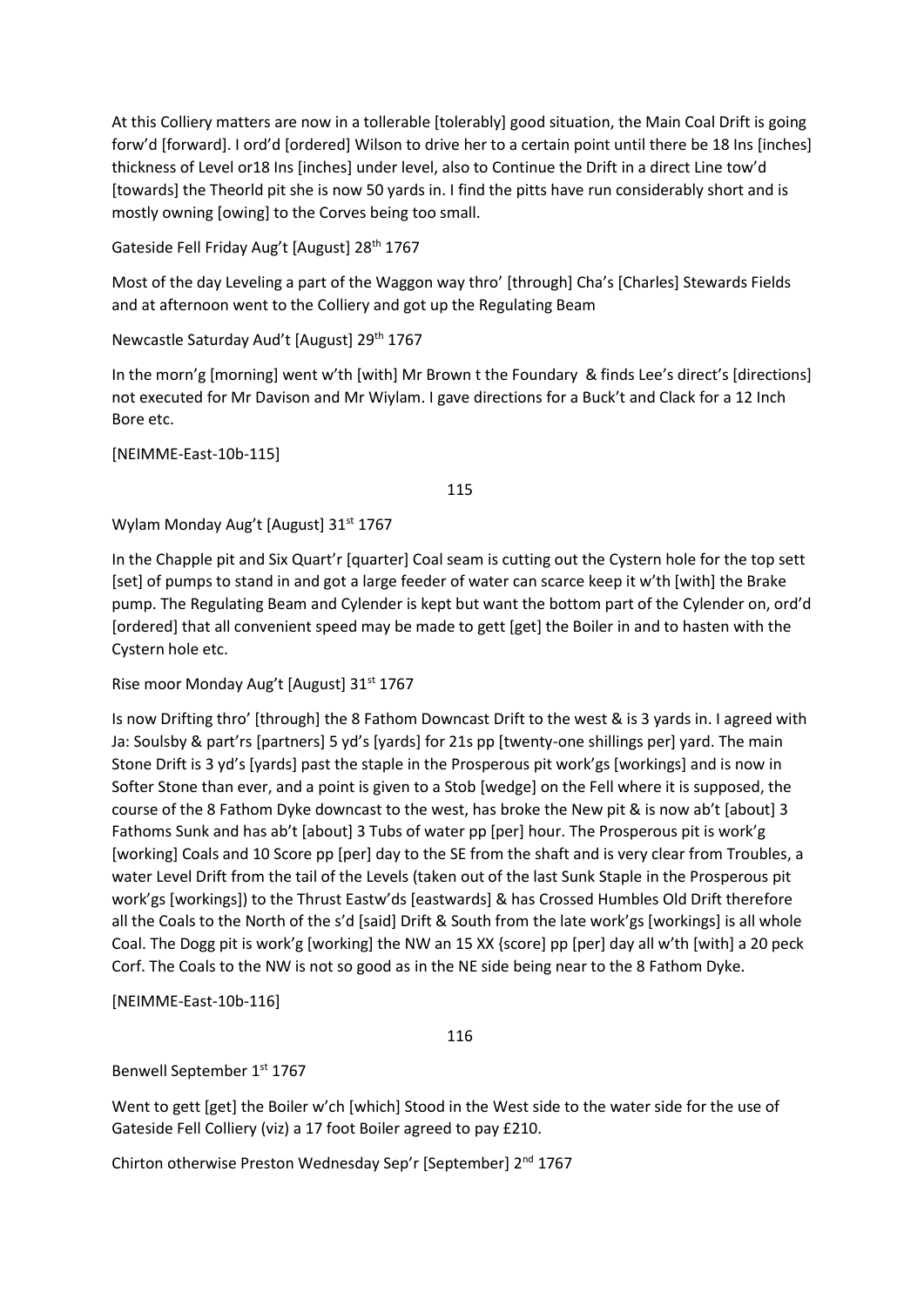In the Luckey pit is working a piece of whole Coal to the NW next to the Main Dyke. I ord'd [ordered] Jobling to work at 18 yards to the wining [winning] in that quarter. I also fix'd [fixed] on four walls to be wrought to the said pit to make a Sufficient Number of places for the pitmen at the present rate of working may probably last 16 months in the whole Coal and pillars.

Thursday September 3rd 1767

Went to Morpeth to Meet Mr Graham and Mr Dodds on their return from the North ab't [about] some business of consequence.

Fatfield Friday Septem'r [September] 4<sup>th</sup> 1767

The Theorld pit is now Sunk 13 Fathoms and has about 3 Tubbs of water pp [per] hour. The Drift going from the Blake pit tow'ds [towards] the said Theorld pit in the Five Quarter Coal seam is about 60 yards in and tak'g [taking] a dip of the face. The Main Coal waterlevel Drift getts [gets] but slowley [solely] forward.

Byker Saturday Sep'r [September] 5<sup>th</sup> 1767

The Face of the SW Headways is now standing in good coal and has now begun to drive a back Drift for an Air course which will probably take six or seven weeks before it be compleated [completed]. The New pit in St Anthonys is now Sunk

[NEIMME-East-10b-117]

117

34 Fathoms and is still oblig'd [obliged] to Timber her.

Throckley Monday Septem'r [September] 7<sup>th</sup> 1767

The Owners of Throckley Colliery

To Mr Geo: [George] Harrison Dr. [draft]

| For Mason work of an Engine House                               | [£]            | [s]            | [d]            |
|-----------------------------------------------------------------|----------------|----------------|----------------|
| For workmanship & win'g Stones for Engine House 15071/2 yds @   | 94             | $\overline{a}$ | $4\frac{1}{2}$ |
| 15d pp                                                          |                |                |                |
| To laying on 2434 Pantyls & pointing @ 10s:6d pp Thous'd        |                | 15             | 8              |
| Do. 960/2400 Do. of Dwelling house                              | 1              |                |                |
| Building two Shop Chimneys & harths & find'g Stones @9s pp      |                |                |                |
| Do. Two Do. for a Deal Shop & find'g Stones                     |                |                |                |
| Plaistering @ 1½d pp                                            | 1              | 17             | 6              |
| Six Small Chimneys @7s:6d pp                                    | $\overline{2}$ | 5              |                |
| Two Main Chimneys @ 21s pp                                      | $\overline{2}$ | $\overline{2}$ |                |
| Gavels allowed Square Measure 731/2 yards @ 91/2d pp            | $\overline{2}$ | 18             | $2\frac{1}{4}$ |
| Carried forw'd                                                  | 105            | 2              | $8\frac{3}{4}$ |
| Brought forw'd                                                  | 105            | 2              | $8\frac{3}{4}$ |
| Two Jackhed Staples 34½ Fat in depth & 4 Fat 6 Ins Diam'r @12d  | 3              | 9              |                |
| pp Fa'm win'g & walling                                         |                |                |                |
| For win'g 318 Fother the Stones setting the Boilers & mak'g the | 12             |                |                |
| <b>Boiler Seats</b>                                             |                |                |                |
| Making the Delivery Drift                                       |                |                |                |
| Length 5 yds                                                    |                | 10             | 10             |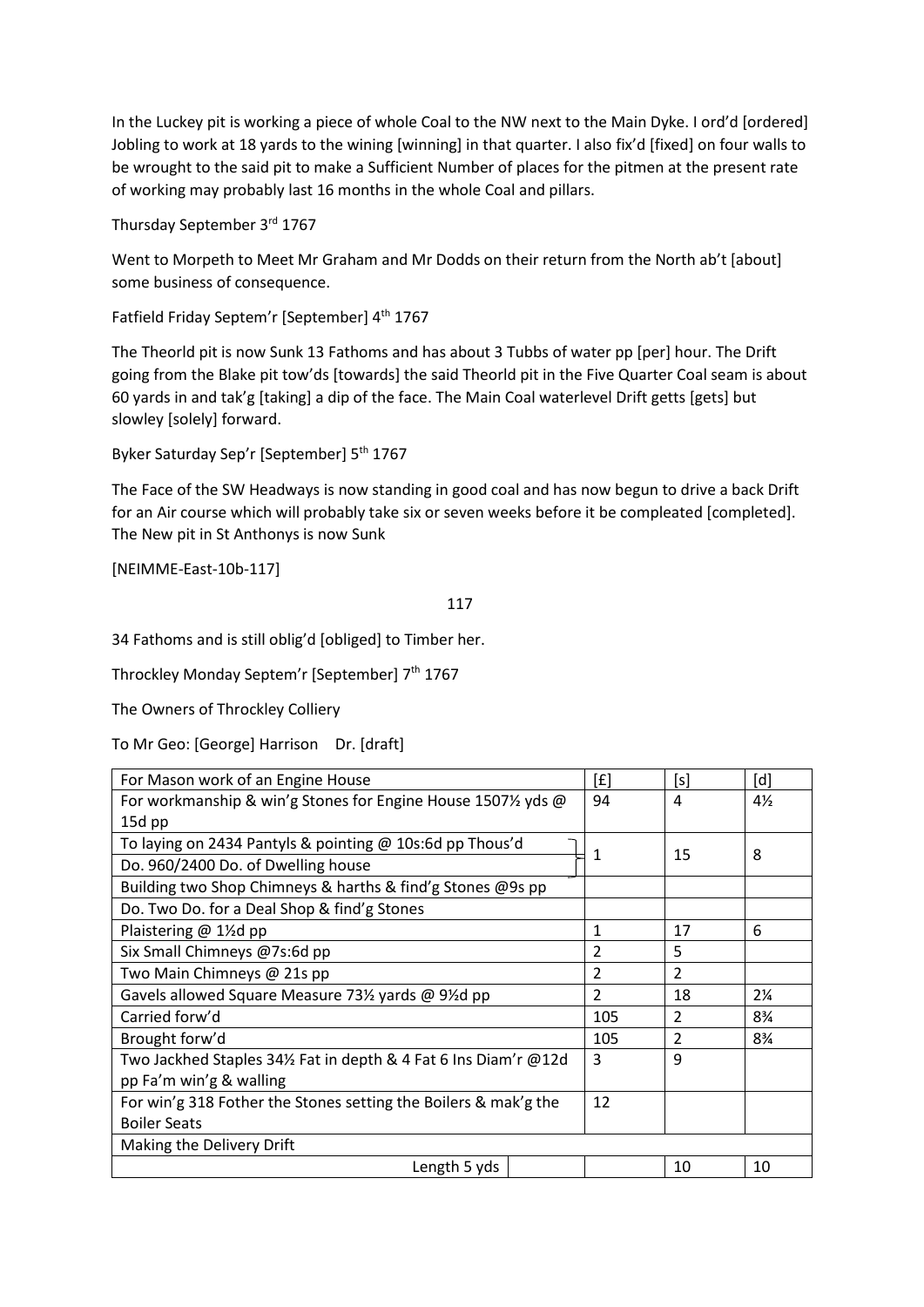| Thickness 3 feet                                           | @2s 2d |                |                |                |
|------------------------------------------------------------|--------|----------------|----------------|----------------|
| Height 31/2 Do.                                            | pp     |                |                |                |
| Tyne Level Drift                                           |        |                |                |                |
| Length 26% yds                                             | @18d   |                |                |                |
| Thickness 3 feet                                           |        | $\overline{2}$ |                |                |
| Height 1:6 feet                                            | pp     |                |                |                |
| Allowed for Boring the Quarry & Agreement                  |        | 4              |                |                |
|                                                            | £      | 127            | $\mathfrak{p}$ | $6\frac{3}{4}$ |
| For Building a Smith Shop at Throckley                     |        |                |                |                |
| Win'g & Wall'g $\frac{1}{2}$ yards @12d pp                 | £      | 6              | 10             | 6              |
| Workmanship for Gavels 10 yards @ 12d pp                   |        |                | 5              |                |
| Win'g Stones for two harths & building them & two Chimneys |        |                | 18             |                |
| Do. for two Do. building formerly                          |        |                | 18             |                |
| Laying on 1110 Tubs & pointing them @ 10s pp               |        |                | 11             | 1              |
| A piece of wall on west end of houses 37% yds @ 12d pp     |        | 1              | 17             | 6              |

[NEIMME-East-10b-118]

### 118

Benwell Monday Septem'r [September] 7<sup>th</sup> 1767

The Owners of Benwell Colliery

To Mr Geo: [George] Harrison Dr. [draft]

|                                                                                                                | £                       | S              | d                             |
|----------------------------------------------------------------------------------------------------------------|-------------------------|----------------|-------------------------------|
| For build'g an Engine House win'g Stones Lead'g find'g Lime &<br>workmanship pp Agreem't                       | 200                     |                |                               |
| Building a Cube find'g Lime Leading & workmanship 9 yds @                                                      |                         | 16             | 6                             |
| $1s:1d$ pp                                                                                                     |                         |                |                               |
| Brickwork in Do. an Arch 6¼ yds @ 1s:11½d pp of 10 inch work                                                   |                         | 12             | $2\frac{3}{4}$                |
| find'g Brick etc.                                                                                              |                         |                |                               |
| Do. for 5 inch work in Do. 20 <sup>3</sup> /4 yds @12d pp                                                      | $\mathbf{1}$            | $\mathbf{0}$   | 9                             |
|                                                                                                                | $\overline{2}$          | 9              | $5\frac{3}{4}$                |
| Air course Drift, of stone win'g leading & workmanship 25yds in<br>lin @13d pp                                 | $\mathbf{1}$            | $\overline{7}$ | 4                             |
| Build'g a Wall on the East End of the Houses & a Wall on West<br>end of Do. find'g Stones 321/2 yds @ 1s:1d pp | $\overline{\mathbf{z}}$ | 19             | $\overline{7}$                |
| Plaistering in eight rooms & find'g Lime & hair 436 yds $\omega$ 5d pp                                         | 9                       | 1              | 8                             |
| Carried forw'd                                                                                                 | 216                     | 8              | 0 <sup>3</sup> / <sub>4</sub> |
| Brought forw'd                                                                                                 | 216                     | 8              | $0\frac{3}{4}$                |
| Jackhead Staple Sunk [ ] feet paid formerly [ ] feet run'g [ ]                                                 |                         |                |                               |
| feet @ 3s pp foot                                                                                              |                         |                |                               |
| In Do. houses 6 pair of Hudstones & 6 Slabs win'g & workmanship                                                | $\overline{2}$          | $\overline{2}$ |                               |
| etc.                                                                                                           |                         |                |                               |
| A Dwelling House near Engine                                                                                   |                         |                |                               |
| Plaistering find'g lime etc. 871/2 yds @ 5d pp                                                                 | $\mathbf{1}$            | 16             | $5\frac{1}{2}$                |
| Laying Low floor w'th flatt Bricks& find'g them 261/2 yds @ 6d pp                                              |                         | 13             | 3                             |
| One pair of Hudstones & one slab workmanship find'g Stones etc.                                                |                         | 6              |                               |
| One pair of D. Sett with Bricks and finding them                                                               |                         | $\overline{2}$ |                               |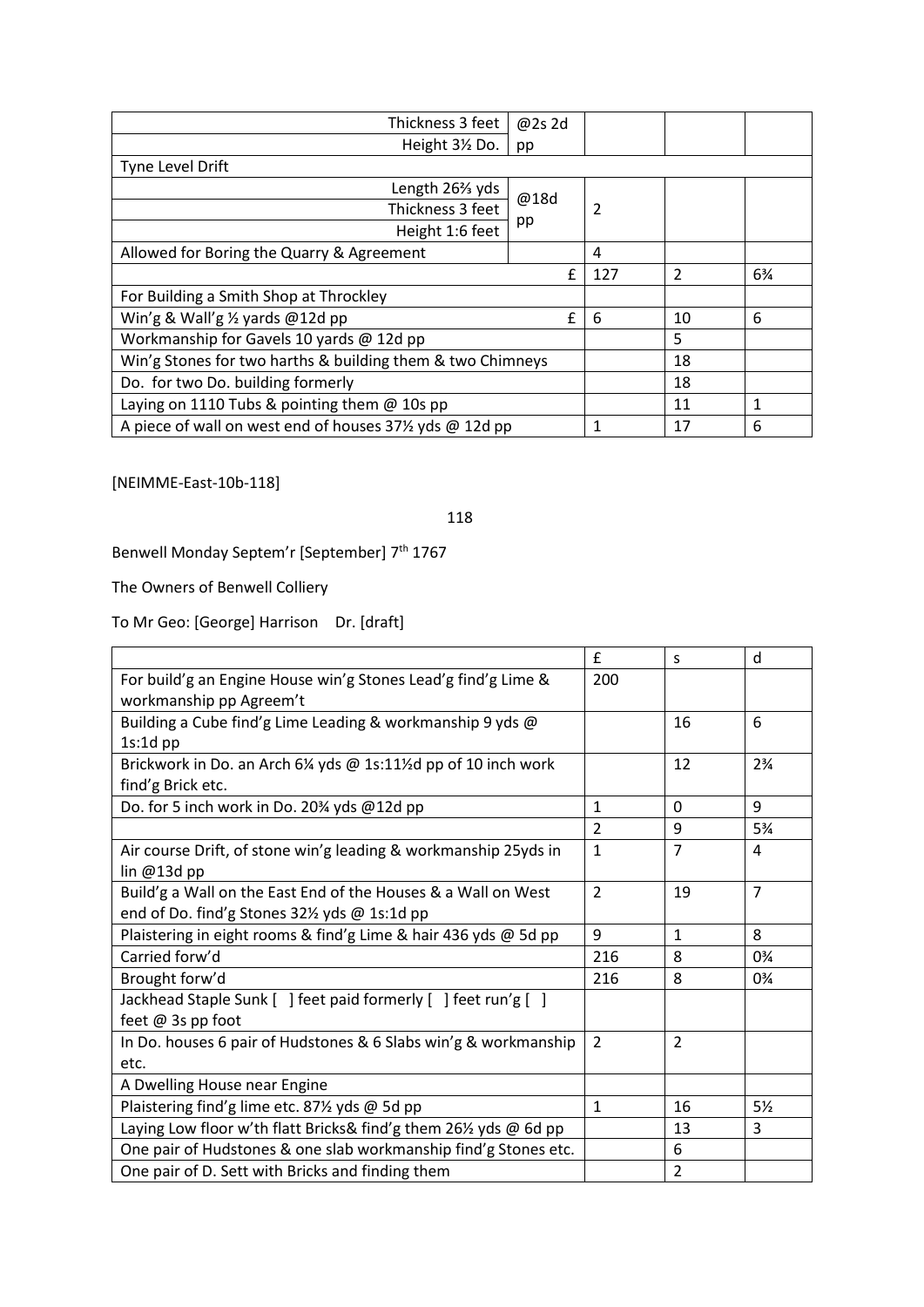| A Smith Chimney & harth for a Deal Shop find'g Bricks Stones |  |  |
|--------------------------------------------------------------|--|--|
| Lime leading & workmanship                                   |  |  |

[NEIMME-East-10b-119]

119

Tinmouth Moor Tuesday Septem'r [September] 8<sup>th</sup> 1767

The New Engine House near Greens Gate is to the height of Cylender Floor. Mr Brown shew'd [showed] the Carpenters how to proceed w'th [with] lay'g [laying] on the Beams etc. The Boilers are advancing very well forw'd [forward] and so is the Engine pit, Sunk ab't [about] 16 Fathoms. Went down to Preston Moor and finds the Luckey pit is working in the pillars shew'd [showed] the overmen how to proceed with working them apart of the Men are work'g [working] next to the Main Dyke but the North Headw's [headways] has got the s'd [said] Dyke therefore the Coal will not be of long duration.

Gateside Fell Wednesday Septem'r [September] 9th 1767

The Boiler is fix'd [fixed] and the Regulating Beam and also the Cylender therefore will get very fast forward. I have Mr Lee dimentions [dimensions] for the Injection pipes Mettle Sheeves Bucketts, Clacks etc. and if getts [gets] them in time will probably gett [get] the Engine to work in a Months time.

I went to Fatfield and mett [met] Mr Brown there, he gave directions to make a Quantity of Bricks for the Theorld pit to answer the Circle of the Shaft, measured from the Staiths to the A pit on Pelton Comon [common] otherwise Whitehall Comon [common] to 6 miles 528 yards.

Walker Thursday Septem'r [September]  $10^{th}$  1767

I find the Charlotte pit is Sunk 38 Fathoms. I examin'd [examined] the Brattice in the Shaft and I find in mant places very bad ordered that it may be mended which may be done at a very light expence [expense] & to close the top part of the Brattice and make use of the Cube. The pitts [pits] are all at work.

[NEIMME-East-10b-120]

120

Fatfield Friday September 11<sup>th</sup> 1767

This day the Bond expired for Last Year and called a Binding, after reading over the Bond and explaining the Conditions, their objections were to have 2d pp [per] Score advance a Guinee each Binding money and to be Bound to a Corf hold 20 pecks or in proportion to any size; it was granted to them the Corf but no binding money only one Shilling earnest; got ab't [about] 40 Men & Lads bound.

Newcastle Saturday September 13<sup>th</sup> 1767

Sunday September 14<sup>th</sup> 1767 at Throckley mak'g [making] up his Grace the Duke of Northumberlands Acco't [account] for Lady day Augit [?audit?] 1767.

Foulforth Thursday September 17<sup>th</sup> 1767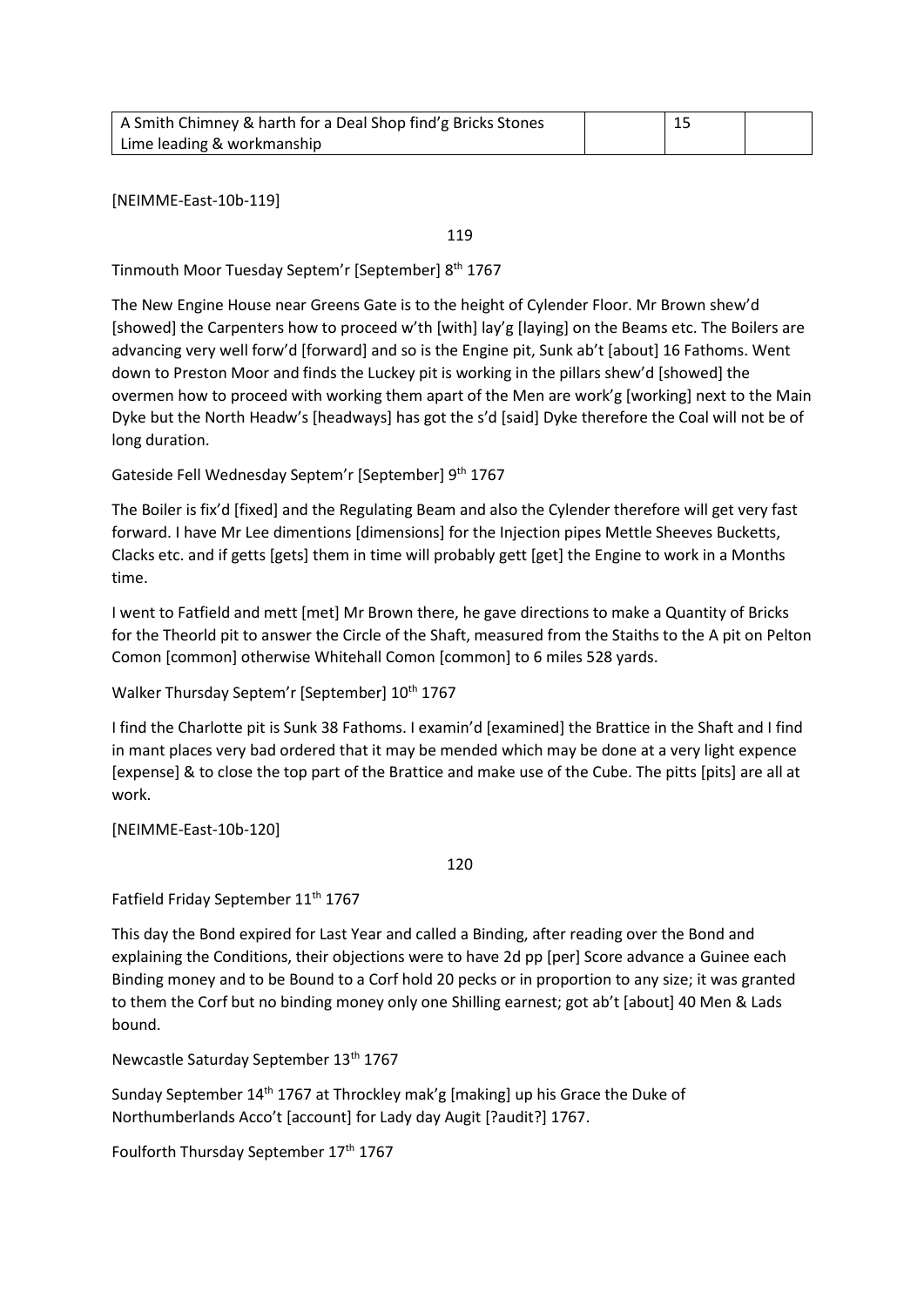I find there is a Level begun in the Low Grounds & drove ab't [about] 300 yards and has now ab't [about] 21 feet of Level in driving the s'd [said] Opencast has gone thro' [through] a good deal of Quick Sands and at the face it appears to be worse than ever. I ord'd [ordered] she may be sett [set] in close Drift and to bote a hole ab't [about] 10 yards before the face to try the Mettle. I find there is 4 Feet 4 Ins [inches] of Level lost in driv'g [driving] up the s'd [said] upcast it wants now ab't [about] 80 yards to drive in close Drift w'ch [which] may cost ab't [about] 8s pp yd [eight shillings per yard]. I also find that if the Level was truely drove it w'd [would] be under the Coal at the First Coal pit 4:2:2 Yds ft In [yards, feet, inches]. The Coal at the First Coal pit is 11.2.72 Yds ft In [yards, feet, inches] deep, but as said there is 4.4 Feet Ins [inches] of Level Lost therefore the Drift if truely drove from where it now stands will only go 3:0:10 Yds ft In [yards, feet, inches] under the Coal of the s'd [said] pit.

[NEIMME-East-10b-122]

122

North Biddick Friday Septem'r [September] 18th 1767

Surveying the Estate in that part below the 5 Fathom Dyke and made a plan.

Saturday Septem'r [September] 19th 1767 attended at Mr Hudson's all day on Mr Jen: Shafto, Mr Ro: Shafto, Mr Carr, Mr Inman, Mr Brown, Mr New: Hudson etc.

Gateside Fell Monday Septem'r [September] 21st 1767

The Engine house is compleated [completed] and the Cylender, Boiler Regulating Beam is up. I mark'd [marked] out a place for the Reservoir to communicate to the Jackhead Cystern. The Best pit is room'd [roomed (preparation of working place)] down ab't [about] 7½ Fathoms and to the Level of a Clay Dam putt [put] in at the upper main Coal Seam I made the Dam be tap'd [tapped] and the water went down into the yard Coal Seam. I Level'd [levelled] from the outburst of the Upper Main Coal Seam of the Reservoir to the Best pit. Viz.

|                                                                      | Fa's.     | Yd's    | Feet | Ins.     |
|----------------------------------------------------------------------|-----------|---------|------|----------|
|                                                                      | [fathoms] | [yards] |      | [inches] |
| Ascent of Ground                                                     |           |         |      |          |
| Depth of the Best pit to the Thill [floor] of the Upper              |           |         |      |          |
| Main Coal Seam                                                       |           |         |      |          |
| Rise of Colliery in Do. Seam from the Reservoir to Do. pit $\vert$ 0 |           |         |      |          |

Walker Tuesday Sept'r [September] 22<sup>nd</sup> 1767

Mett [met] the Owners at the Colliery & orders was given to make the Brattice in the Charlotte pit communicate w'th [with] the Cube there are many places in the Brattice not Sufficient therefore must be made suff't [sufficient] before Clos'd [closed]. The North Headways from the Charlotte pit is ord'd [ordered] to be push'd [pushed] w'th [with] all speed.

[NEIMME-East-10b-123]

123

Walker Wednesday Sep'r [September] 23rd 1767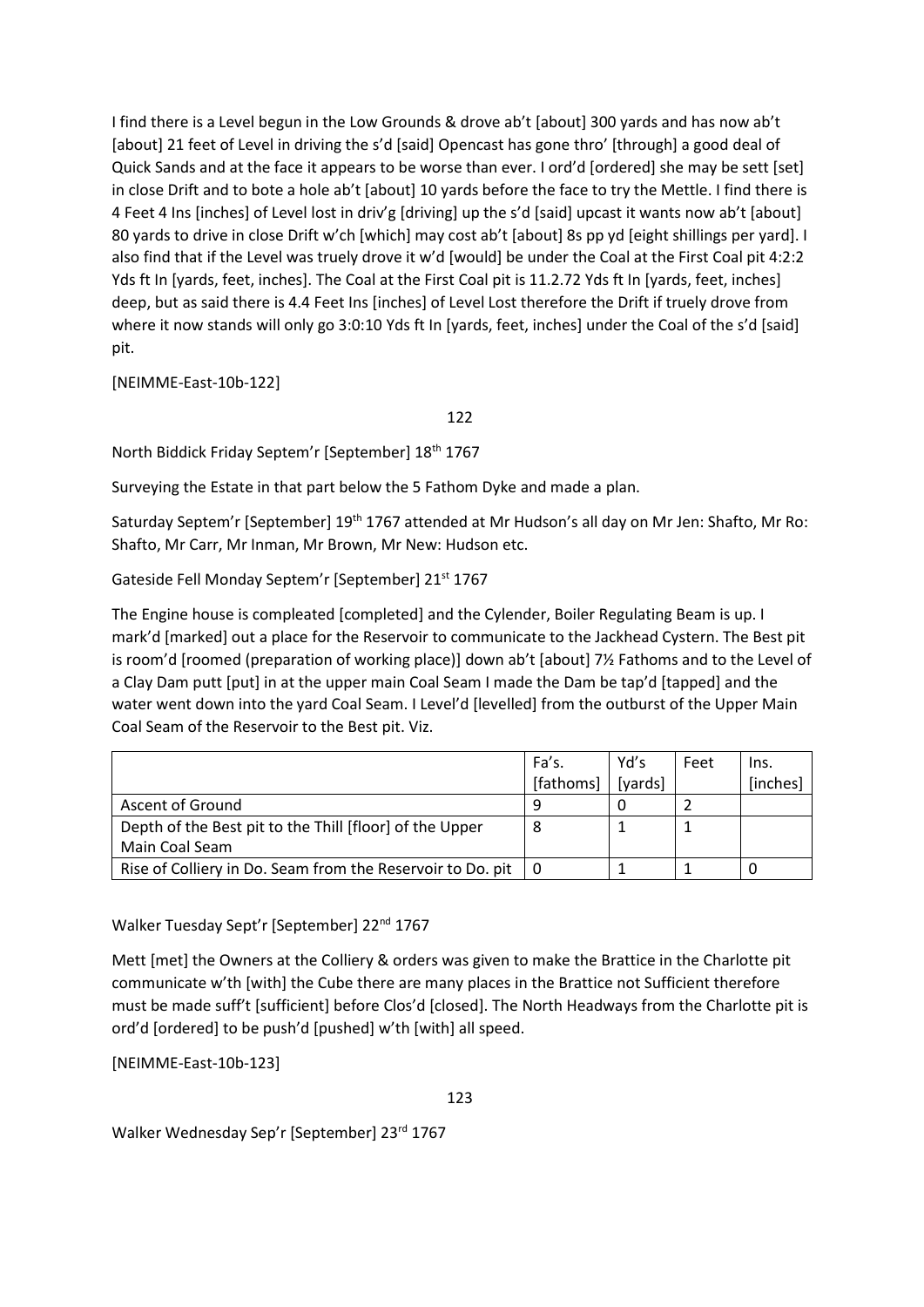In the Wes pit has sett [set] over double Dyke to the So: [South] from the Engine and has now begun the South Heads's {headways(s)] & the roof appears to be very bad, in a short time will probably get out places there which will shorten the putting considerably, the East places groes [grows] very troublesome on Acco't [account] of Meet'g [meeting] with the Feeder of water in one of the Bords w'ch [which] is to Lead to the pumps. The workings in the NE side from the Shaft & to the dip pf the Ann pit Dyke keeps pretty Clear of Troubles and has very little water in them. In the Ann pitt [pit] the workings are all to the NW at a great distance from the Shaft. The Waterlevel back Drift to the Charlotte pit is widen'd [widened] for Horses. I ord'd [ordered] the Overmen to turn off Bords to the East as the Headw's [headways] advanced for one pillars Length to stow the Stones in that comes out of the Level & Stone Drift intend'd [intended] to be drove to the Bill pit Dyke w'ch [which] Dyke is suppos'd [supposed] to be downcast to the Northw'd [northward] of ab't [about] 5 Fathoms and the distance is suppos'd [supposed] to be ab't [about] 230 yards.

# Tanfield Moor Colliery Tuesday Sep'r [September] 24th 1767

I find the Dayhole wants ab't [about] 4 yards to be hold [holed] w'ch [which] may probably be finish'd [finished] in a Weeks time, set out some places to be wrought to the East in the Brook pit and on the East side of the Waterlevel Drift, and I gave positive Directions to Emmerson to leave a Barrier of whole Coal of 10 yards in breadth on each side of the Waterlevel to prevent Thrusts from damaging it. The Stone pit in the East pit going to win the Hard Coal Seam in the So: [south] side of the Main Dyke is now 25 yards in and in a tollerable [tolerably] good working Stone.

[NEIMME-East-10b-124]

124

Tanfield Moor edge Tuesday Sep'r [September] 24<sup>th</sup> 1767

The Dyke pit is still working in the Brass Thill Seam & 15 XX [score] pp [per] day. I gave direct'ns [directions] to Set on the Success pit in the hard Coal Seam to work a part of the pillars to the NW from the Shaft & also a piece of whole Coal to the SE from the s'd [said] Shaft & near the Engine pit. I had a proposal from Anth'y [Anthony] Richardson & part'rs [partners] to Sink the Venture pit ar Tanf'd [Tanfield] Moor edge from the Shieldraw Seam to the Hard Coal Sm [seam] for £6 pp [per] Fathom & to be Continued until there be 10 Single horse Tubs of water pp [per] hour but I did not agree to it. I marked the Centre for the Shaft and also the place for the pumps to Stand in. Punceon has got the Slydes [slides, upright rails] sawn and is now Jointing them. I ord'd [ordered] him get the Segment fix't [fixed] at the Staith & to proceed w'th [with] the spears [ridged guide rails], the Boiler is mostly finished.

[NEIMME-East-10b-125]

125

Beamish Tuesday Septem'r [September]29<sup>th</sup> 1767

Mett [met] Mr Brown and Mr Davison at the Colliery & considered ab't [about] getting Forward to work Coal at the Borhole [borehole] pit in the Upper Main Coal Seam & directions were given to J: Morabe for that purpose; is now Sinking the Engine pit w'th [with] ab't [about] 30 Single Horse tubs of water pp [per] Hour w'ch [which] is quite Needless to proceed any further until the Engine be ready ord'd [ordered] the Engine Wrights how to deliver the water in the Offtake Drift & to sett [set] the Jackhead pumps, is beginning to Cutt [cut] a Reservoir for the filling of the Boiler and to Communicate w'th [with] the Jackhead Cystern.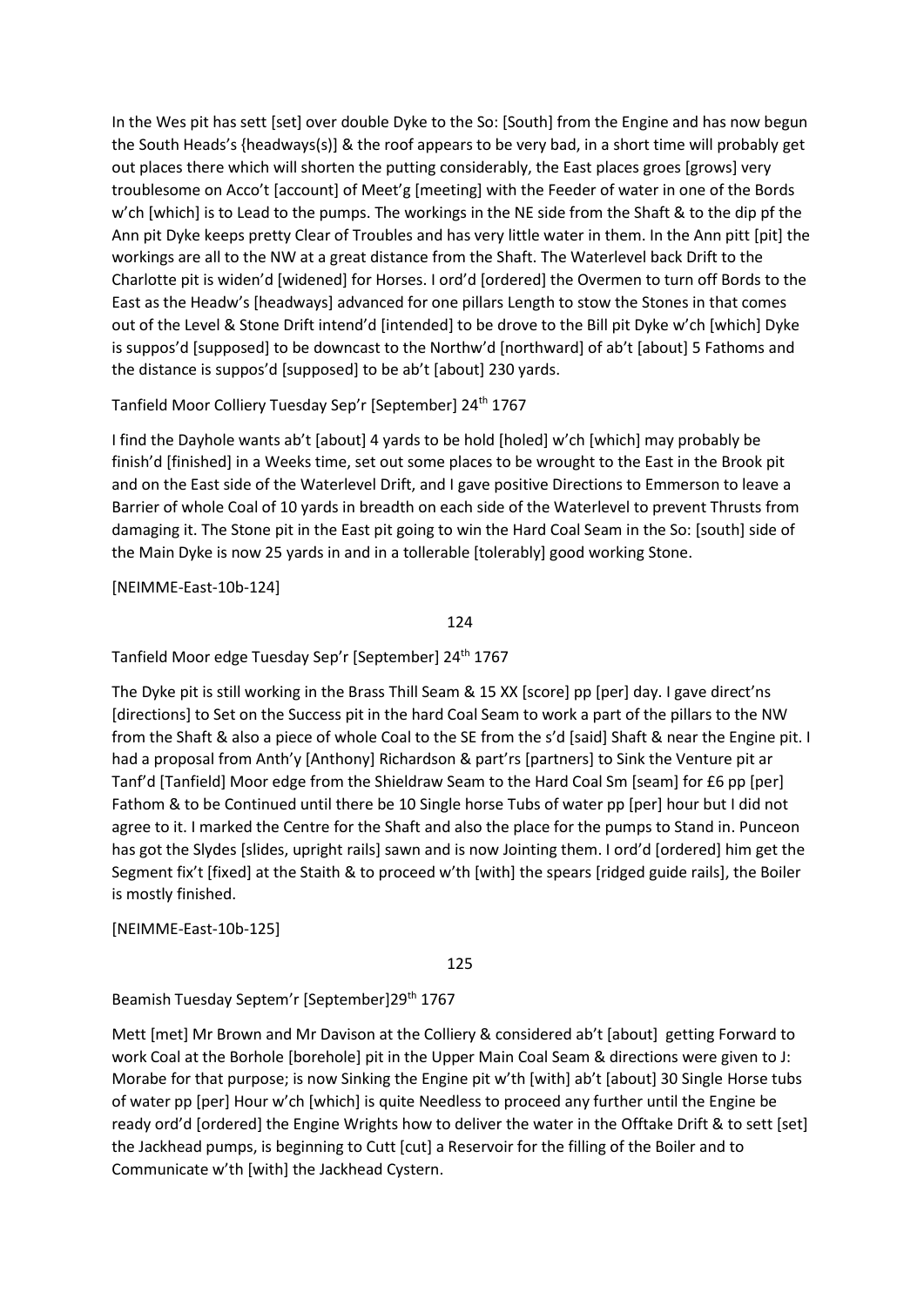#### 126

### Fatfield Wednesday Sep'r [September] 30<sup>th</sup> 1767

The Rush pit is now Sinking her to the Main Coal Seam and is now ab't [about] 17 Feet Sunk below the Thill [floor] of the five Quarter Coal & in a very strong Stone. I try'd [tried] the Centres w'ch [which] answers very well, examin'd [examined] the Main Coal Drift in the lane pit going tow'd [towards] the Rush pit & I find by Leveling [levelling] there is 14 Inches lost & she is now pointing at ab't 600 td's [yards] Eastw'd [eastward] from the s'd [said] Rush pit. I ready ord'd [ordered] Wilson to point her at 200 yd's [yards] Eastw'd [eastward] from the s'd [said] Rush pit to run her that Course until the Rise of Colliery comes to be 3 feet and then some alterations may probably be made she is now 60 yards in from the end of the lane pit Drift & only ab't [about] 20 yards nearer the Intended place. I went down the Rush pit in the Five Quat'r [quarter] Coal Seam and finds the North Headw's [headways] 120 yards and the Eastw'd [eastward] and westw'd [westward] turn'd [turned] the Eastw'd [eastward] rises w'ch [which] is contrary to the Comon [common] rise of Colliery. The M:gate [mothergate] Eastw'd [eastward] is ab't [about] 70 yards in the Coal is very strong. The The M:gate [mothergate] Westw'd [westward] is now 90 yards in and dips very sore, is now bring'g [bringing] up levels to lay her dry & then to continue her South Headw's [headways] Course until she be right Bordways course from the Theorld pit this Drift has always said to run in a direct line to the Theorld pit but upon Tryal [trial] finds she runs 70 yd's [yards] to the North from the s'd [said] Lane pit.

### Tanfield Moor Tuesday [Thursday] Octo'r [October 1<sup>st</sup> 1767

The Dayhole from Claudun [Coundon] is now hold [holed] and the Level answers very well. I measured her off and agreed w'th [with] Thos. Carr and part'rs [partners] to Timber & prop the low end & drive up 18 yards of Level for £1:10s [one pound, ten shillings]. They are also to draw all the Air Boxes etc. The Stone Drift going to win the Hard Coal Seam in the Dip side of the Main Dyke is now 30 yd's [yards] and not got thro' [through] the Dyke. Is still work'd [working] the Brook & Flatt pits in the Hutton Seam.

[NEIMME-East-10b-127]

127

# Rise Moor Friday Octo'r [October] 2<sup>nd</sup> 1767

Level'd [levelled] from the Spring pit to the Prosperous pit above Fro. [ground] & also from the Prosperous pit to the waterl'l [waterlevel] Coal Drift that won the Dogg pit & also from the s'd [said] waterlevel Drift to the face of a So: [south] Headw's [headways] wro't [wrought] by virture of pumps & find the Main Stone Drift to be under the face of the s'd [said] dip Headw's [headways] ab't [about] 6½ Fa's [fathoms] when drove to the distance Intended, ab't [about] 40. I find the Stone Drift going to the Lamb pit is now 5 yd's [yards] in the 8 Fat'm [fathom] Dyke & driv'g [driving] tow'd [towards] the s'd [said] Lamb pit is in very Strong Stone gave orders to continue the s'd [said] Drift w'th [with] Six men and I agreed w'th [with] Jake Soulsby to drive her 5 yd's [yards] for 21s [twenty one shillings] pp [per] yd [yard] they to find Candles Sharping [fine grained sandstone] etc. also to continue the main Stone Drift w'th [with] all speed w'ch [which] is now 11 yd's [yards] past the Prosperous pit Staple. Is work'g [working] the Dogg pit & Prosperous pit the low main Coal Sm [seam] & 20 Score pp [per] day of 20 peck Corves.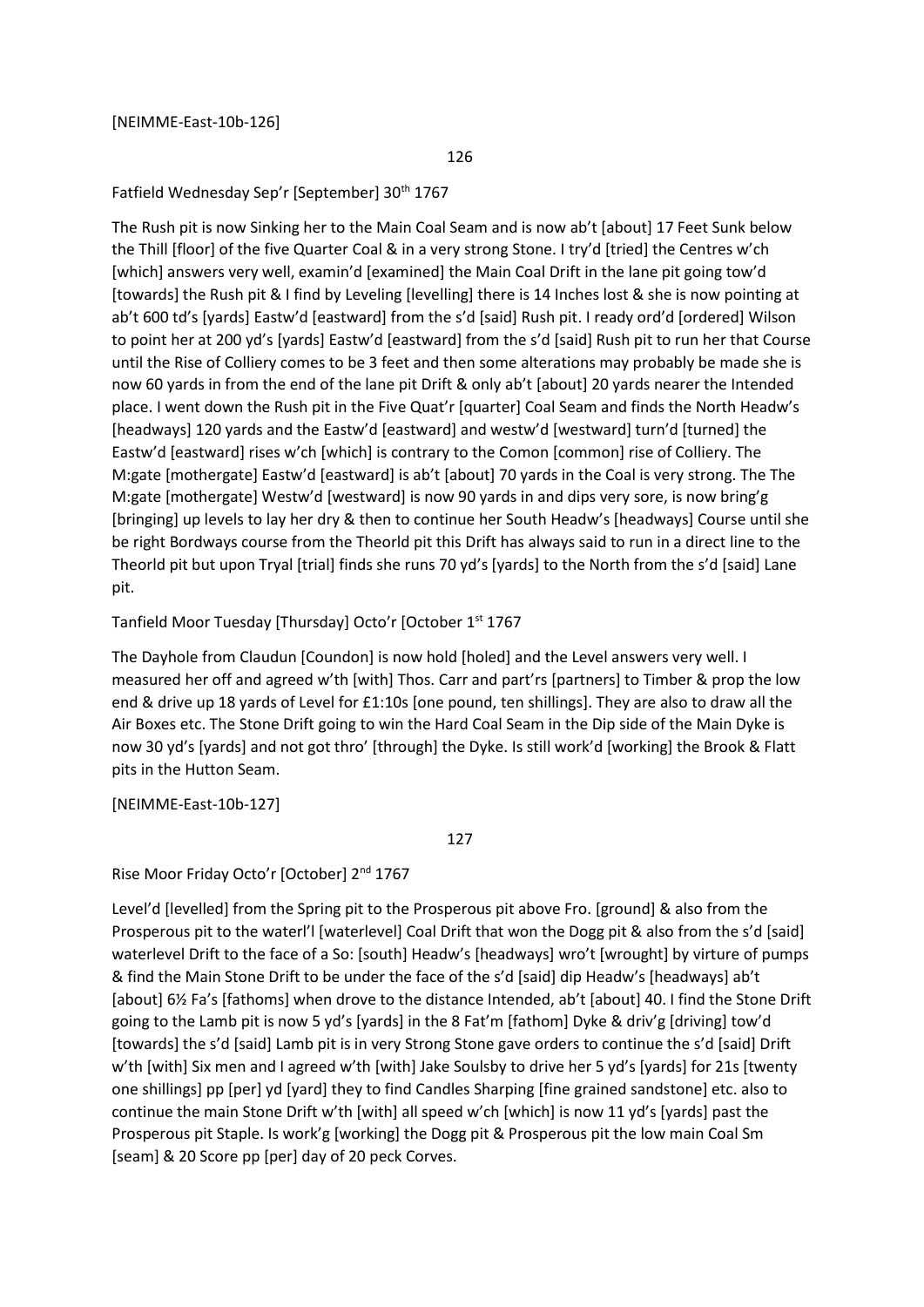Newcastle Saturday Octo'r [October] 3rd 1767

In the morning made a draught for a New Injection Cock and went to the Foundry at Skinner bourn and gave directions for 4 to be cast. Attended at Exchange as usual.

Gateside Fell Monday Octo'r [October] 5<sup>th</sup> 1767

Is cutting the Reservoir to communicate to the Jackhead Cistern, is very sore stop't [stopped] at the Engine for want of pipes from the Foundry. The Best pit is now room'd [roomed (preparation of working place)] out to the Thill [floor] of the Upper main Coal seam w'ch [which] is 8.1.1.0 Fa's,Y's,F,In [Fathoms, yards, feet, inches]. Is making some Stave pumps of 13 Ins [inches] Bore w'ch [which] I pay 7s [seven shillings] pp [per] Fathom.

[NEIMME-East-10b-128]

128

Beamish Tuesday Octob'r [October] 6<sup>th</sup> 1767

Mett [met] Mr Brown at Beamish and finds the Gin at the Borhole [borehole] pit is now ready to work Coals in the upper Main Coal sm [seam]. The Regulating Beam, Spring Beams & Jackhead Beams dix'd [fixed] & also the Boiler & is now making the flows, went down the W.way [wagonway] & design'd [designed] the way thro' [through] Harraton Outside Grounds to the joining of Outside way went to the Staith and Marked out a piece of Timber for an Axeltree [an axle made of wood] for Plessey Colliery.

Walker Wednesday Octo'r [October] 7<sup>th</sup> 1767

The Workings is in Much the same situation as Mentioned in my last Acc't [account] only the Feeders of water increases much in the Charlotte pit w'ch [which] I am Afraid will not be Sunk an [any] other hole or Tubing it back in the Shaft. I have Lett the Levels from the Charlotte pit to drive Northward until it be 6 feet in depth for 32 6d [three shillings and sixpence] pp [per] yard. I measured the Drifts, Headways's [headways(s)] & Levels as usual.

North biddick Tuesday [Thursday] Octo'r [October] 8th 1767

Mett [met] Mr Brown & Mr Hudson at this Colliery & consid'd [considered] the Situation thereof, finds on the Rise & North side of the 5 Fathom Dyke is working the Way side pit & Venture pit in the Main Coal Seam & at a very great Expence [expense] for putting & the Coals are very bad. Mr Brown gave positive directions to putt a Brattice into the Middle pit from the 20 Fathom Dyke and also a Brattice in the East Pit to the Bottom of the s'd [said] pit & w'th [with] all speed to Sink the East pit to the Maudlin Seam may be drove to the full dip of Colliery until the s'd [said] Main Coal

[NEIMME-East-10b-129]

129

Seam be upon the same Level as the Maudlin Seam the s'd [said] East pit w'ch [which] a's [said] Drift when drove will in all probability go 400 td's [yards] Eastw'd [eastward] & outset the old drown'd waiste [drowned waste] to the dip of the s'd [said] Engine pit.

Beamish Thursday Oct'r [October] 8<sup>th</sup> 1767

Went first to Whittle foundary [foundry] and got Mr Smith to Beamish Engine to get dimention's [dimensions] for the pipes for the Injection Sink Pipe [,] Smift [primitive fuse] Pipes [,] a Receiv'r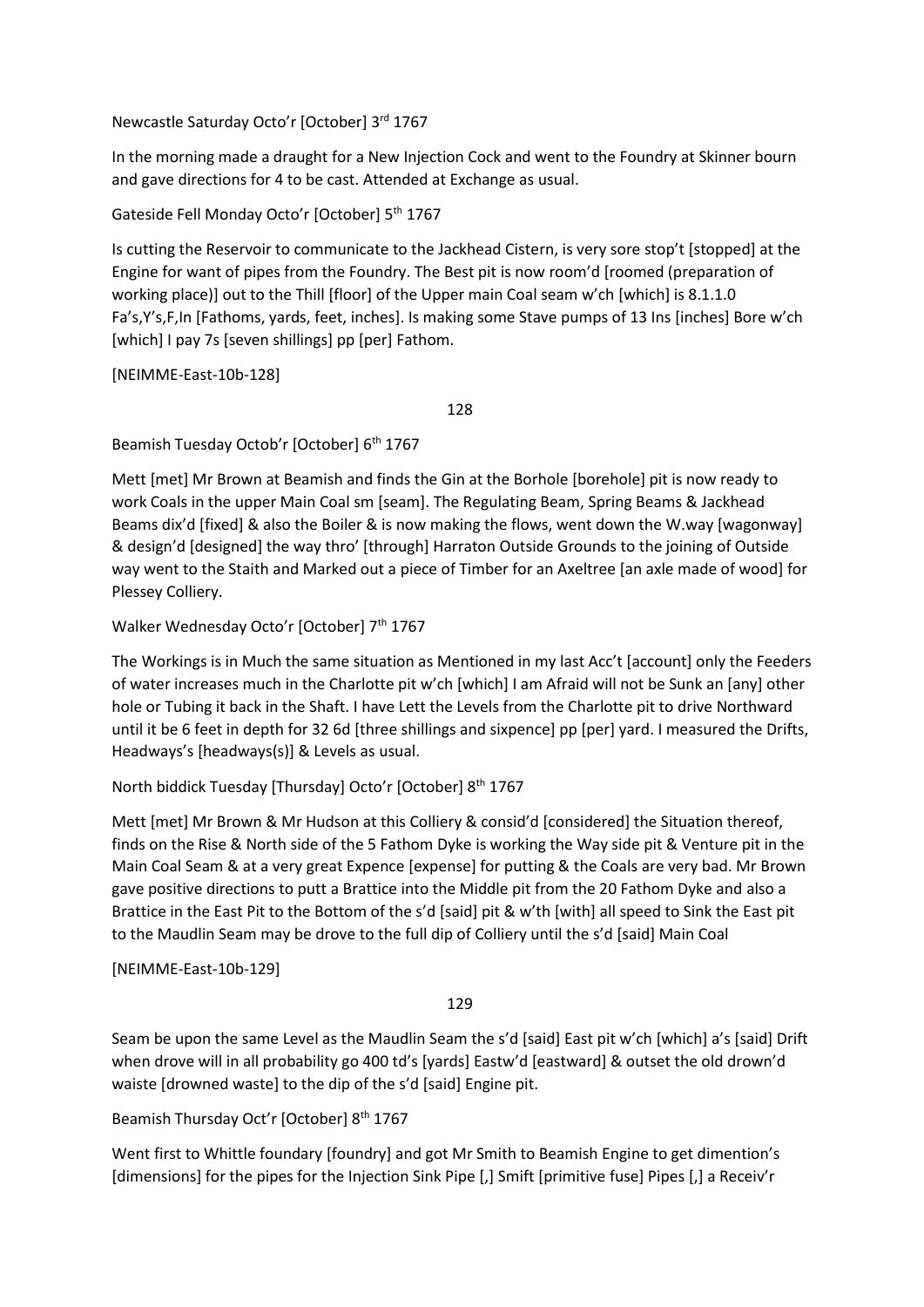[receiver] for the Injection etc. There is no Sink'g [sinking] going forw'd [forward] nor will not be until the Engine be got to work again.

Gateside Fell Friday Oct'r [October] 9<sup>th</sup> 1767

The Receiv'r [receiver] is fix'd [fixed] in the at its proper place, got up the Chains [,] Jackhead pumps, Spears [ridged guide rails] etc. and is now stop't [stopped] w'th [with] the Foundary [foundry] Men for want of the pipes. I sett [set] out a part of the waggon way to the View pit.

Walker Saturday Oct'r [October] 10<sup>th</sup> 1767

Went to try to bind the pitmen & offer'd [offered] them the same price & terms they had last year only one Shilling Earnest in consideration of their binding Money, they all refus'd [refused].

[NEIMME-East-10b-130]

130

Tanfield Moor edge Monday Octo'r [October] 12<sup>th</sup> 1767

Took John Adamson to the Venture pit & shew'd [showed] him the Situation of her she is now Sunk from the Settle boards to the Thill [floor] of the Shieldraw Seam 27.0.0.0 Fa's:Yd's: feet:Ins [fathoms:yards:feet:inches] ord'd [ordered] him to putt [put] in a Dam at the Stone Drift where the water is to be deliv'd [delivered] & make room to empty the Tubs & to take all the top Feeders behind the s'd [said] Dam then to cutt a ritt [channel or cutting] down from the s'd [said] Drift to the bottom to be 16 Ins [inches] from the Line when hung down the Shaft where the Spears [ridged guide rails] has to work and two feet 6 Ins [inches] wide. The Shaft I ord'd [ordered] to be Sunk 6½ feet Diam'r [diameter] within all Timber exclusive of the a ritt [channel or cutting] to be of the above Diam'r [diameter]. I offer'd [offered] to lett Adamson a Bargain to sink the s'd [said] pit from the Shieldraw Seam to the Thill [floor] of the Hard Coal & he w'd [would] not, but promis'd [promised] that he would see the Men work Suff'ly [sufficiently] & the same as a Bargain was Lett. Antho'y [Anthony] Richardson propos'd [proposed] to Sink the Venture pit for 6£ pp [per] Fathom.

Stella Tuesday Octo'r [October] 13<sup>th</sup> 1767

Meas'd [measured] the Carpenter work of dwelling Houses in the run for Matt'w [Matthew] Waters Esq. done by Step: Chambers.

|                                                                         | f |    | d |
|-------------------------------------------------------------------------|---|----|---|
| Painting the Weatherboarding at the Staith & find'g paint 270 yards @4d | 4 | 12 |   |
| pp                                                                      |   |    |   |
| Steathing & Saw'g 5 Squares @2s:6                                       |   | 12 | 6 |
| Floor'g Joyst'g & other repairs 10s:6 & 11 Door frames & door heads @3d |   | 3  | 6 |
| pp                                                                      |   |    |   |
| 6 Window boards @ 10d pp5 Step Ladders @12d pp                          |   | 11 |   |
| 8 Window seals @3d pp Scaffolds hand rail'g & Doggs for a Battery       |   | 5  |   |
| 6 Hearths & cutt'g the roof for a Chimney                               |   | 9  |   |
| A Window casement 5 feet @ 3dpp                                         |   |    | З |
|                                                                         |   | 16 | 3 |

[NEIMME-East-10b-131]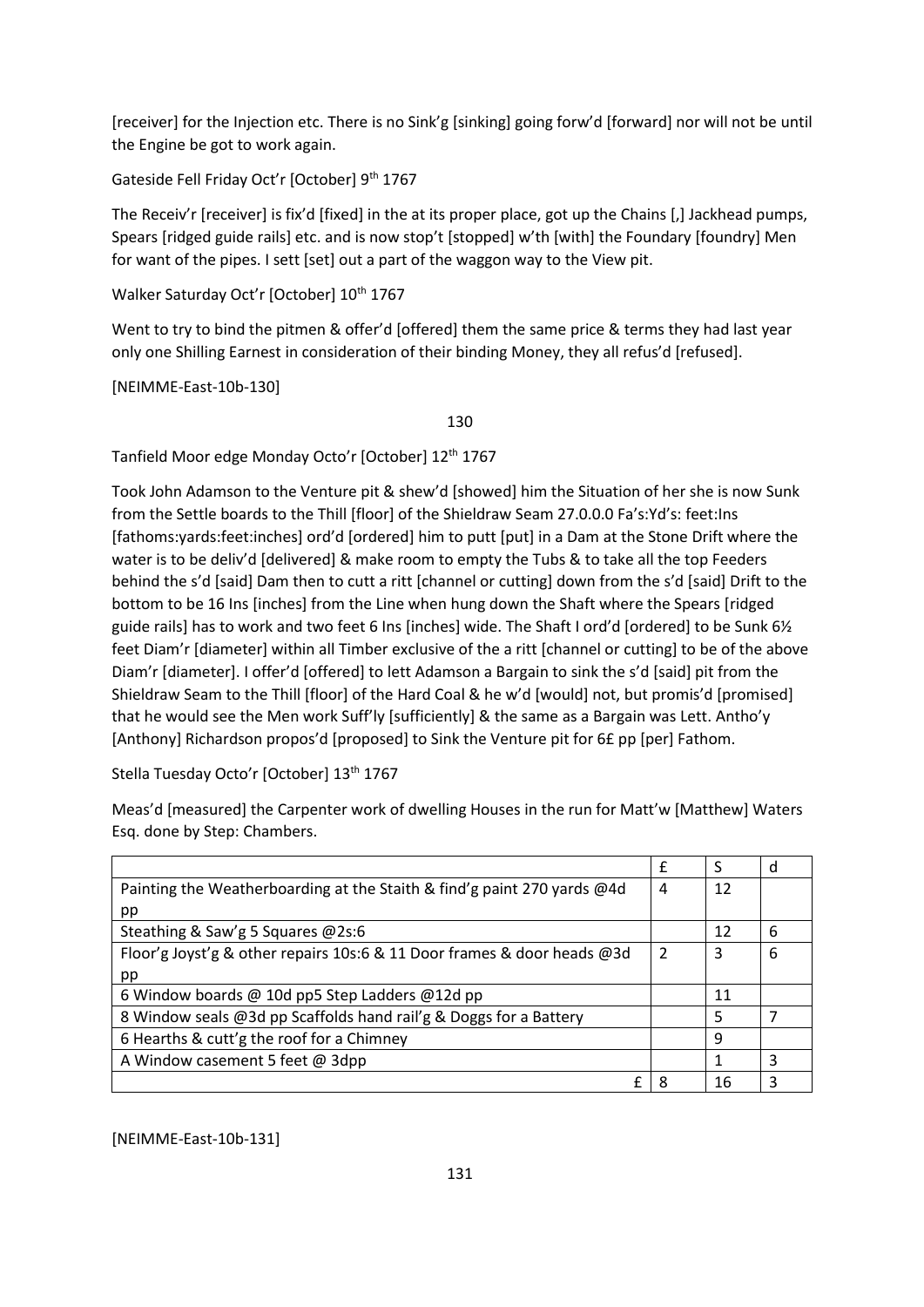Walker Wednesday Octo'r [October] 14<sup>th</sup> 1767

Went to see if any of the pitmen were bound for the next year. The terms offer'd [offered] to them was for each house holder House & Fire for paying 3d [threepence] pp [per] week on Consideration thereof & for every other Hewer one Guinea they not having any other Considerarion.

Went to Heworth and finds the pitmen are all Idle & will not be bound. I told Humble and Goodbed not to give any more than one Shilling to each house holder and 10s:6d [ten shillings and sixpence] to every Non house holder.

Tanfield Moor Thursday Octo'r [October] 15<sup>th</sup> 1767

We have this day Viewed the Working in the Hutton Seam in Tanfield Moor Colliery.

(Viz) First in the workings in the Flatt pit and wee [we] find them wrought in a Regular Manner at 10 yd's [yards] to a wining [winning] four yards the Breadth of the Bords and 6 yards the thickness of the pillars and in Length from Twenty Eight to 36 yd's [yards]. Excepting two or three pillars (at the holing) w'ch [which] we observed did not Exceed 4½ yd's [yards] and five yards in thickness & some of the holing are opened 3 yards wide.

Secondly In the Workings of the Brook pit & in the same seam wee [we] find the Workings in the said pit not so regular as in the Flatt pit allowing there are 10 yd's [yards] to a wining [winning] 4 yards the breadth of the bords & 6 yards the Thickness of the pillars and in length from 38 to 47 yd's [yards]. Wee [we] also find that two bords have been driven each 60 yd's [yards]

[NEIMME-East-10b-132]

132

and no holing made from the s'd [said] pillars being made so long, wee [we] find great Irregularity in the Thickness thereof at the holing some of them does not Exceed 2 yards & a half, 3 yd's [yards] & a half & 4 yards & others from 6 yards to 10 yd's [yards] in Thickness and the s'd [said] holings are open'd [opened] from 2 yd's [yards] to 3 yd's [yards] & a half & some 4 yd's [yards] wide, as to the Method of work'g [working] the Coal wee [we] dont [don't] approve of, wee [we find the Hirvings [cuttings] in general is at least 2 Feet 10 Ins [inches] in height at the Front, from the top to the Bottom Coal.

Wee [we] Recommend (for the future) that more regard may be paid to the regular working of the s'd [said] Colliery to allow (as at present) 10 yd's [yards] to a Wining [winning], The Breadth of the Bords & Thickness of the pillars to be more regular, & the length of every pillar not to Exceed 30 yd's [yards] & the holings not to be open'd [opened] above 2 yd's [yards] wide. It is our opinion to make the pillars more than 30 yd's [yards] in length will be great means for making the unregular and must be detrimental when a Second working is made, will also recommend Hirving [holing or wedgeshaped excavation made at the bottom of the coal by the hewer] the bords that they do not exceed (in the Front) 18 Ins [inches] in height w'ch [which] method of working will make the Coals more marketable. Wee [we] find also that very little regard has been paid to the waterl'l [waterlevel] Drift & Air courses therefore wee [we] recommend (for the future) that a barrier of Ten yd's [yards] of whole Coal may be left on each side of the waterlevel Drifts to prevent Creaps, Thrusts [the gradual lifting of the floor or the gradual caving of the roof and sides caused by the weight of the surrounding strata] from stoping [stopping] the same, w'ch [which] will be great preservation to the remaining part of the Coll'y [colliery] to the westw'd [westward].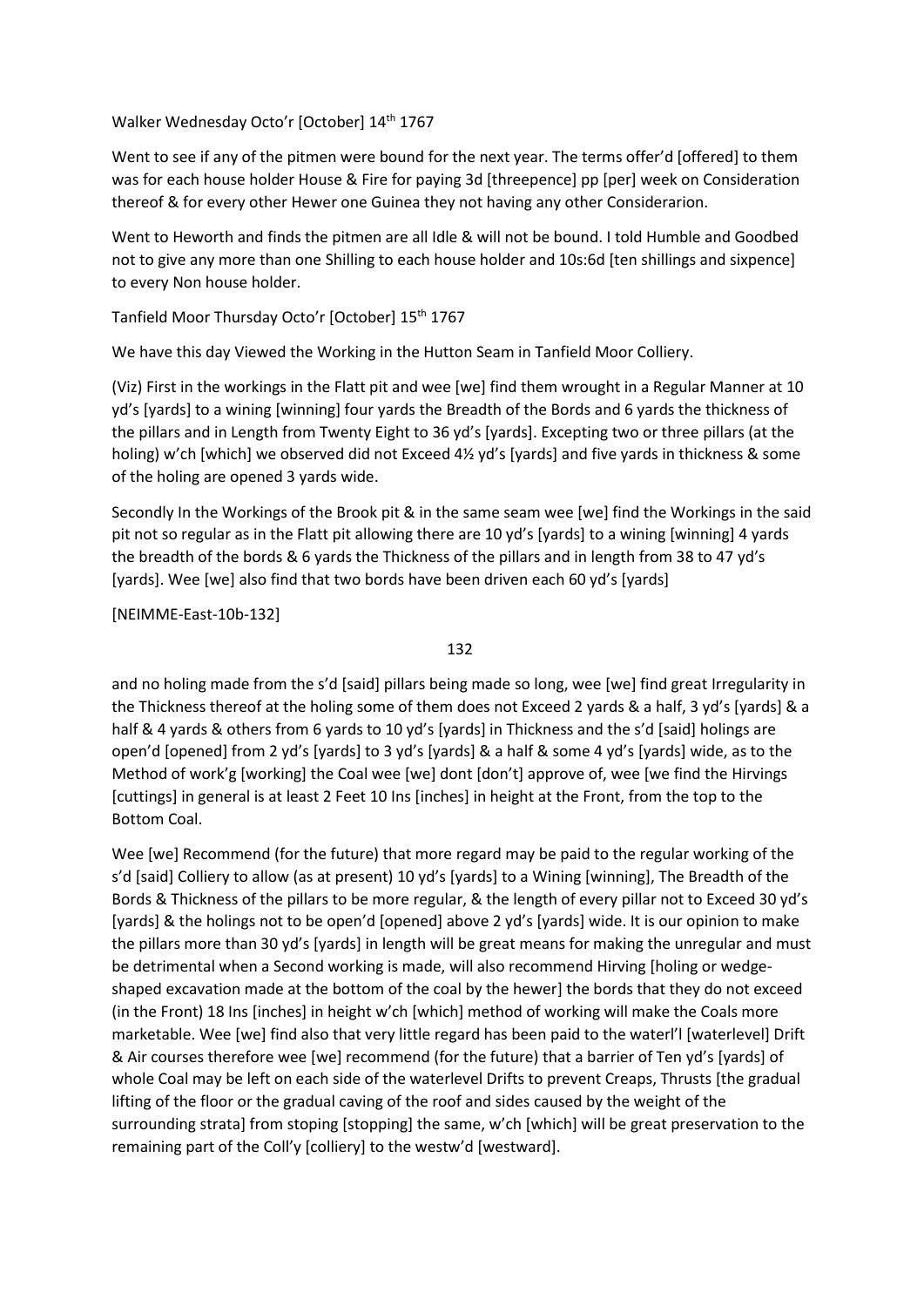Wee [we] have also Calculated the Expence [expense] of holing the pillars at 30 yd's [yards] and holing at 40 yards and find the Difference on working 1000 Tens of Coals to be near £7

Edw'd [Edward} Smith

Chris: {Christopher] Bedlington

[NEIMME-East-10b-133]

133

Friday Octo' [October] 16<sup>th</sup> 1767 at Newcastle making Tanfield Moor Conting't Bills & Tanfield Moor Bills etc.

Saturday Octo'r [October] 17<sup>th</sup> 1767

Measur'd [measured] the Carpenter work of Gateside Fell Colliery belonging to Mr Jona: [Johnathon] Ormston & Co.

[NEIMME-East-10b-134]

134

[CHECK PAGE CONTINUITY]

it will be right to fix the Low sett [set] of pumps before any More Drifting be made. Ann pit is now Sunk 1.0.0.0 Fa's,yd's,feet,Ins [Fathoms, yards, feet, inches].

North Biddick Monday Octo'r [October] 19th 1767

I find there are nothing done tow'ds [towards] the New wining [winning] if this Colliery. I agreed w'th [with] Edward Bonass to make the Brattice & putt it in the East pit 3s 6d [three shillings and sixpence] pp [per] Fath'm [fathom] & also to putt [put] a Brattice in the Middle pit (from a Drift drove between the s'd [said] East pit & Middle pit) to the bottom to keep her clean.

Fatfield same day. The main Coal Drift going tow'ds [towards] the Rush pit is now 40 yards from the Drift that won the lane pit and still uses, is now risen in all 3 feet. The Five Quat'r [quarter] Coal Drift is now 94 yards West from the Blake pit & is South 18 yards, is going to hole into the NW workings of the Rush pit to obtain a water course, is Sinking the Rush pit from the Five Quat'r [quarter]

[NEIMME-East-10b-135]

135

Coal Seam to the Main Coal Seam and is now 7½ Fathoms.

|                                                      | Fa's.     | Yd's    | Feet | Ins.     |
|------------------------------------------------------|-----------|---------|------|----------|
|                                                      | [fathoms] | [yards] |      | [inches] |
| Garden Pitt from the Settle Boards to the Top of the | 36        |         |      | 6        |
| dead water in the Five Quat'r Coal Waiste            |           |         |      |          |
| Old Engine pitt from a Crab to the Top of dead water | 32        |         |      | 9        |
| From the Garden pit to the Old Engine pit is Descent |           |         |      | 8        |
|                                                      | 37        |         |      | 5        |
| Diff'ce                                              |           |         |      | 11       |

At Newcastle Tuesday Octo'r [October] 20<sup>th</sup> 1767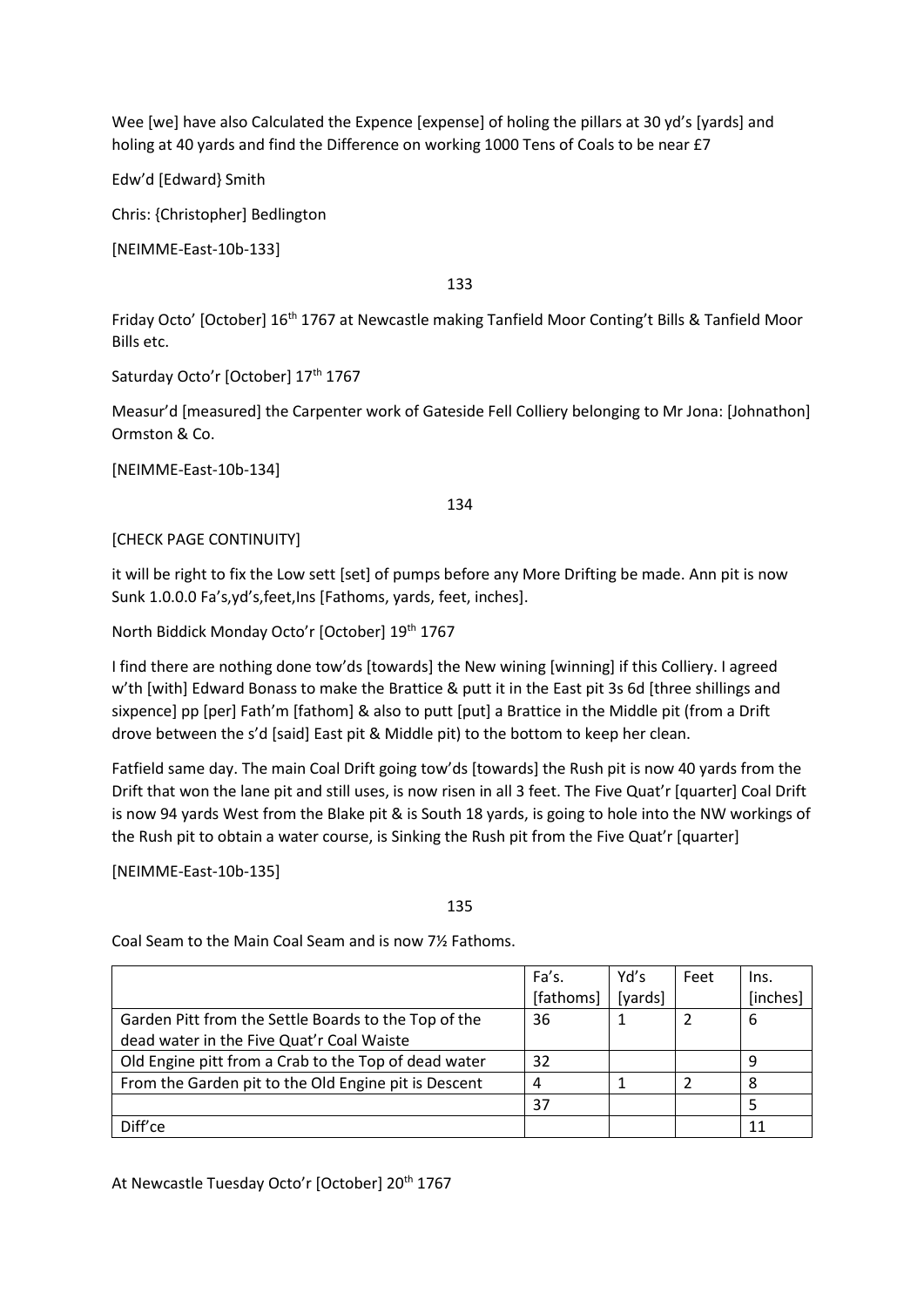Walker Wednesday Octo'r [October] 21<sup>st</sup> 1767

The workings in the Ann pitt to the NW is in much the same as in my last, the first bord the North the M:Gate [mothergate] wants ab't [about] 180 [yards] to the Thistle pit Dyke, there are still 20 yards on a front w'ch [which] keeps to a Suff't [sufficient] Number of hands at work without any double working. In the West pit the roof in the evenon South haedw's [headways] are still very bad w'ch [which] makes it very troublesome working there, is turning of some Eastwards, the Westw'ds [westwards] will not go far for the drown'd [drowned] waiste [waste] therefore means to drive no Westw'ds [westwards] Bords until the East Coal be wrought off. The remain'g [remaining] part og the work'gs [workings] are to the East & NE. the Charlotte pit is Sunk 46.0.0.9 Fa's,yd's,feet,Ins [Fathoms, yards, feet, inches].

Beamish Thursday Octo'r [October] 22<sup>nd</sup> 1767

The Borhole [borehole] pit is got to Coal work in the Main Coal Seam & the Coals seems to be discoloured w'ch [which] makes them look badly. The M:Gate [mothergate] westw'd [westward] 11 yards in & North Headw's [headways] 9 yards in. The Drift that won this pit comes ab't [about] 8 yd's [yards] on the N side of the s'd [said] pit and runs SW tow'ds [towards] the Centre pit. I went down the s'd [said] Drift to the Main Dyke w'ch [which] is ab't [about] 95 yards & is a downcast to the SW of about 8 Fa's [fathoms]. I find there are Several small

[NEIMME-East-10b-136]

136

troubles in the s'd [said] Drift w'ch [which] runs N & S but of no great consequence. There appears to be to be 3 Fa's [fathoms] of Level left between the Stone Drift on the East side of the s'd [said] Dyke & the Thill [floor] of the Coal at the Borhole [borehole] pit Shaft. Ord're [orders] were given to Thos [Thomas] Morallee to Make the North Headw's [headways] M:Gate [mothergate] Westw'd [westward] & South Headw's [headways] each 30 yards in.

Tanfield Moor Edge Thursday Octo'r [October] 22<sup>nd</sup> 1767

The Venture pit is Sunk from the Shieldraw seam to the Hard Coal & is now 3 yd's [yards] Sunk below the s'd [said] Shieldraw seam & has on ab't [about] 6 Horse Tubs of Water pp [per] Hour & I find the Most is at the Shieldraw seam ord'd [ordered] Clay Dam to be putt [put] at the Shieldraw seam to prevent the water from going down to the bottom then can draw it when the Dan fills.

Gateside Fell Friday Octo'r [October] 23rd 1767

Most of the Materials are ready at the Engine except the Jackhead pipes communication pipes Sink pipes got hands & filled the Jackhead Cistern.

Byker Saturday Octo'r [October] 24<sup>th</sup> 1767

The South Headw's [headways] to the West from the Venture pit still dips at the rate of ab't [about] 1 yd in 3½ yd's [one yard in 3½ yards]. There is one West'd [westward] turn'd [turned] off w'ch [which] I ord'd [ordered] to be sop'd [stopped]. I gave directions to continue the South Headw's [headways] until there be some alteration in her, went to Heaton to see Mr Ridley.

[NEIMME-East-10b-137]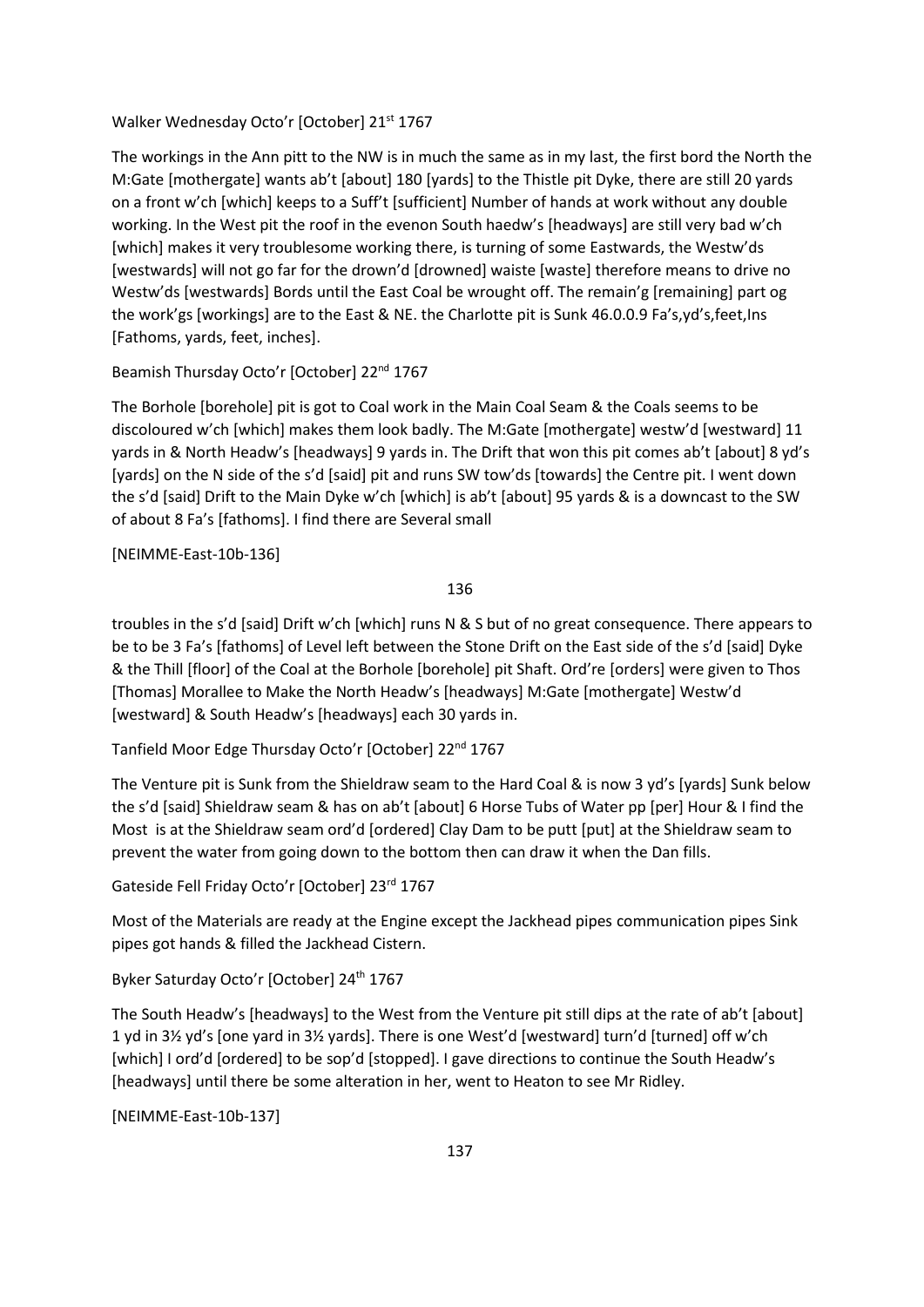|                                                            | Fa's.     | Yd's    | Feet | Ins.     |
|------------------------------------------------------------|-----------|---------|------|----------|
|                                                            | [fathoms] | [yards] |      | [inches] |
| At Mickley Level'd [levelled] from the Forty Fath'm        |           |         |      |          |
| Borhole to the Batt'y pit and is descent of Ground         |           |         |      |          |
| Do. pit from the Settle boards to the Thill [floor] of the | 39        |         |      | 4        |
| Upper M.Coal                                               |           |         |      |          |
|                                                            | 42        |         |      |          |

The Stone Drift at Rise Moor going tow'ds [towards] the Lane pit is now 9 yards in the 8 Fa'm [fathom] Dyke & still continues very strong stone. The Main Stone Drift is ab't [about] 23 yd's [yards] past the First Staple in the Prosperous pit work'gs [workings] & wants 54 yards to go to the New Int'd [intended] Staple in the Dogg pit workings. I find that the waterlevel Drift in the Prosperous pit has gone South Headw's [headways] course & the face is now ab't [about] 60 yards East from the Spring pit & the Coals in her is very bad. Mr Brown ord'd [ordered] and East Drift to be drove to try the Drown'd [drowned] waiste [waste] w'ch [which] is now 10 yards in and rises at the rate of one yard in

[NEIMME-East-10b-138]

138

[CHECK PAGE CONTINUITY]

Tanfield Moor edge Wednesday Octo'r [October] 28th 1767

I find the Clay Dam is put in at the Shieldraw seam as I ord'd [ordered] & the water stands there 15 Hours before there be any occation [occasion] to draw at and there are now two Horse Tubs of water below the s'd [said] Seam she is now Sunk near 5 yards.

Gateside Fell October 29th 1767

Met Mr Brown, Mr Liddle, Mr Ormston & Doctor Scurfield and went to View the works done at this Colliery. Went first to the Staith & examin'd [examined] her. Mr Brown recommends a Brick Floor edgeways and to Make ab't [about] 5 feet Breadth of plank in the front part of the Staith, he also recommends t screw on some Horizontal pieces to each pair of Gears & also to the uprights w'ch [which] supports the roof, and instead of Spykes in the Guns he w'd [would] rather had screw Bolts, went up the Waggon way to the Colliery. Mr Brown thinks the Best pit is too

[NEIMME-East-10b-139]

139

near the Ann pit he examin'd [examined] all the works & Materials ab't [about] the Engine & approves of everything except the pumps w'ch [which] is turn'd [turned] w'th [with] the Faucit en up went to w'th [with] the Gent'm [gentleman].

Gateside Fell Boring near the Society House

From the Surface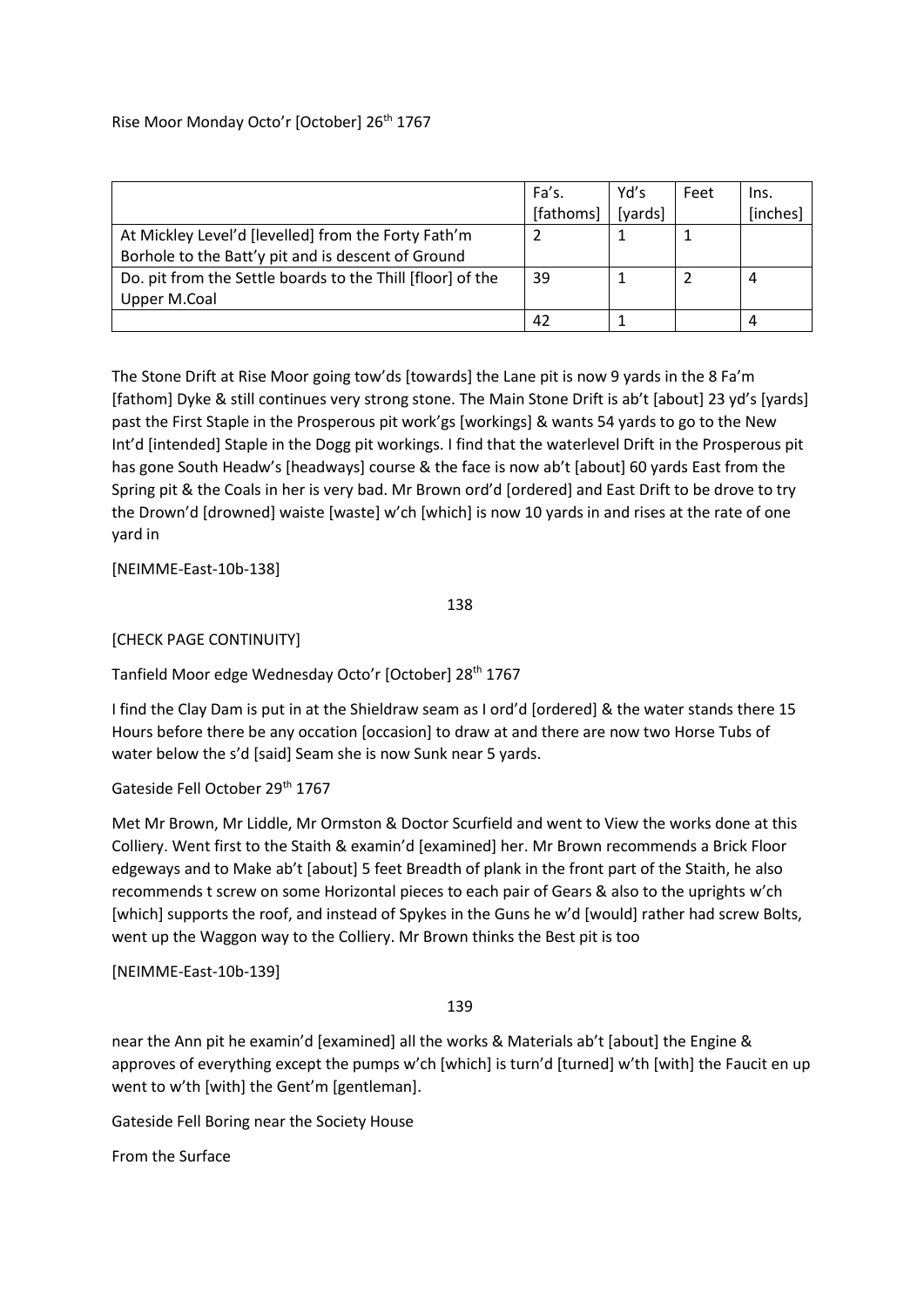|                                 | Fa's.     | Yd's    | Feet | Ins.     |
|---------------------------------|-----------|---------|------|----------|
|                                 | [fathoms] | [yards] |      | [inches] |
| To the Tard Coal Seam           | 37        |         |      |          |
| To the Bansham Coal upper level | 9         |         |      | 11       |
| To Do. Low part                 |           |         |      |          |
| To the Six & Five Quart'r Coal  | 13        |         |      | 9        |
| To the Low Main Coal Seam       | 9         |         |      |          |
| Total                           | 70        |         |      | 10       |

Walker Friday Octo'r [October] 30<sup>th</sup> 1767

I went down the Charlotte pit & Examin'd [examined] the Brattice and finds in mant places there are opportunitys [sic] for the Air to escape without going to the bottom. I rd'd [ordered] John Dawson to get these places secured and to make the Brattice communicate w'th [with] the Cube

Saturday Octo'r [October] 31<sup>st</sup> 1767 at Newcastle.

Sunday Novem'r [November] 1<sup>st</sup> 1767 at Throckley.

[NEIMME-East-10b-140]

140

Fatfield Monday Novem'r [November] 2<sup>nd</sup> 1767

I find the pitmen are all sticking [striking], for reason of the Corves being too large, they are bound to 20 pecks, and by Measuring them there are some 19, 20, 21, 21½ pecks w'ch [which] must certainly be design'd [designed] so otherwise there could not be so much difference. I told the workmen, had they continued working, they would [have] been Redressed for the Loss they have on that acco't [account] but so long as they stick'd [struck] their Complaint would never be heard.

Tinmouth Moor Tuesday Novem'r [November] 3rd 1767

The Engine House Near Greens Gate is now compleated [completed] in the Mason work except the Covering and I find the Masons have been neglecting very much. Mr Brow gave directions for the Engine House to be Measur'd [measured] of [off] tomorrow & to have Acco'ts [accounts] settled before any more money be paid, gave the Carpenters

[NEIMME-East-10b-141]

141

Tinmouth Moor Wednesday Novem'r [November] 4th 1767

Measured the Mason work of the Engine House

[NEIMME-East-10b-142]

142

Beamish Novem'r [November] 5<sup>th</sup> 1767

In the Borehole pit which is ab't [about] 43 Fathoms deep to the Mean Coal Seam she is won by a drift from Urpeth Bourn drove first in Stone and then in Coal to the s'd [said] pit & the Main watercourse in the s'd [said] Seam is ab't [about] 8 yards to the North from the Shaft. The Seam is in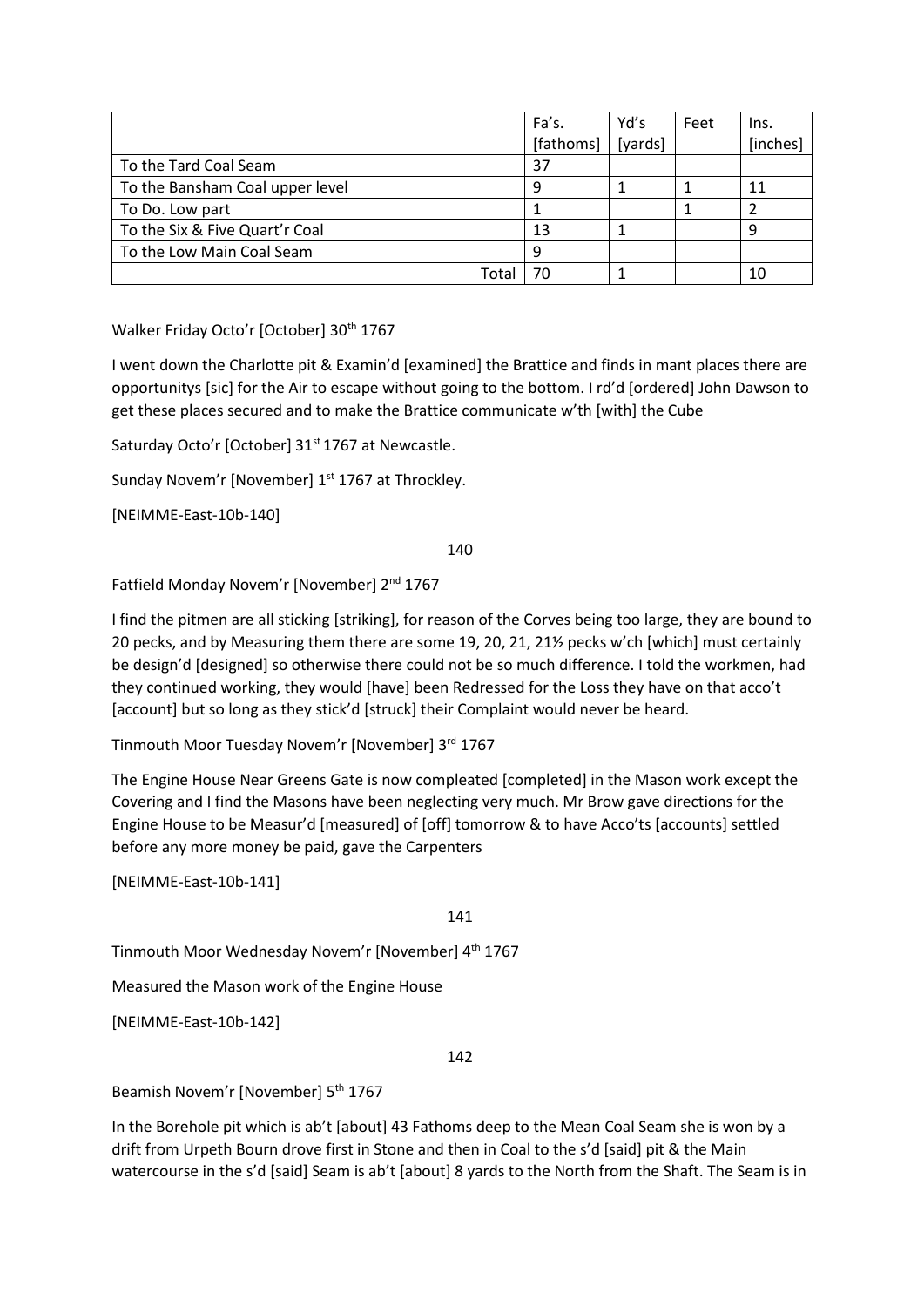general 53 Ins [inches] in thickness I find the North Headways is drove 16 yards, the M:Gate [mothergate] West'd [westward] 19 yards and the South Headways 20 yards from the Shaft, the Coal looks very well and much better coular [colour] than I have ever seen that seam.

Went w'th [with] Mr Brown & view'd [viewed] the Grounds near the Flatts & from there to Chesterle -Street.

Friday Novem'r [November] 6<sup>th</sup> 1767 at Newcastle went & laid out some Fir Timber for Plessey Colliery of Mr Geo [George} Anderson.

Gateside Fell Monday Novem'r [November] 9<sup>th</sup> 1767

When I went in the Morningto get every material ready to start the Engine, the Sink pipe was not come from the Foundary [foundry] I sent immediately and goy it out and at ab't [about] one o'Clock got the [engine] to work which perform'd amazinly [performed amazingly]. Tuesday got all the pumps wedg'd [wedged] and everything done in the House ready to sink.

[NEIMME-East-10b-143]

143

Heworth Wednesday Novem'r [November] 11<sup>th</sup> 1767

I find the Old Engine Pit is working to the NE from the Shaft at about 300 yards upon a mean and the dip is very sore there is nothing done tow'ds [towards] getting the NW piece of Coal ready. In the Second pit the M:Gate [mothergate] East'd [eastward] in the Mettle Coal seam is drove 90 yards and got the Dyke a downcast to the South of ab't [about] 9 Fa's [fathoms], and the South Headways is now 150 yards. I find the Waterlevel Drift in the dip side of the s'd [said] Dyke is ab't [about] 100 yards East from the s'd [said] Headw's [headways] and drove 13 yards in, in the Main Coal Seam. I find the bords are drove 5½ yards & 6 yards wide & the pillars 5 yards and 6½ thick. There is not the regard paid to separate the Hirvings [cuttings] properly as may be. I find in some of the Bords, very few are cast.

Plessey Thursday Novem'r [November] 12<sup>th</sup> 1767

In the Rose pit is putting a Tub dam at the upper Main Coal S'm [seam] the Caulking Crib is laid ab't [about] 12 Ins [inches] below the Thill [floor]. I thought there was not a good foundation ord'd [ordered] ab't [about] 4 Ins [inches] more to be taken down and to be made sufficient at bottom, the top will join a very close strong stone & as the Length of the Tub will not outset the water, may secure her at Top. The Cutt near Hartford bridge will be compleated [completed] in a very short time. The Wheel hole for the Intend'd [intended] New Wining [winning] is finished, the Length of which at Top is 33 Feet 10 Ins [inches] & breadth 6 feet where the wheel has to run in & in that part where the Axel tree [an axle made of wood] rests is 11½ Feet in height from the Top of the neck, 8 feet in breadth and 7 feet in length. I measured the whole to 230 yards at 5s 6d [five shillings and sixpence] pp [per] yard £63:5 [sixty-three pounds and five shillings].

[NEIMME-East-10b-144]

Tanfield Moor Edge Friday Nov'r {November] 13<sup>th</sup> 1767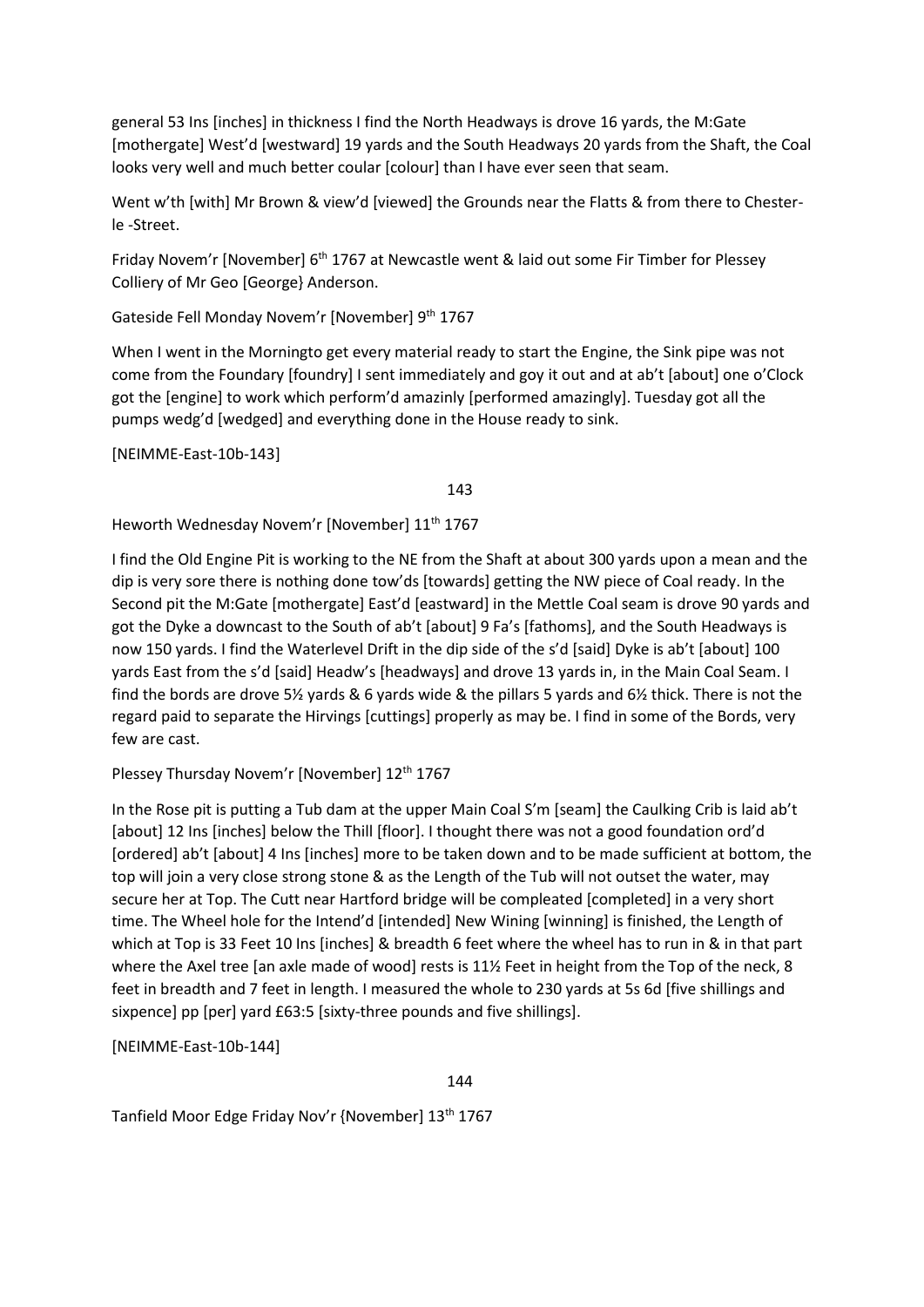I find the Venture pit goes very slowly forw'd [forward] w'th [with] the Sink'g [sinking]. I measured her from the Shieldraw seam to the to the bottom to 4:1:1:- Fa's:yd's:feet: Ins [fathoms:yards:feet:inches].

Is working the Success pit in the Hard Coal to the NW in the Pillars and SE in the Whole Coal, the Dyke pit is work'g [working] in the Brass Thill Seam to the NW and NE to the Main Dyke.

Tanfield Moor Friday Nov'r {November] 13<sup>th</sup> 1767

I find the riding [ridding (clearing and removing of loose material)] of the Hobson's pit comes very expensive pays 8s pp [eight shillings per] Fathom for ridding and this pay the Extra'y [?water lies?] of 32s [thirty-two shillings]. The Stone Drift going through the Main Dyke is in very strong Stone & ab't [about] 20 backw'd [backward]. I ord'r [ordered] her to be made Horse Height and Timbered where the Cover is bad.

[NEIMME-East-10b-145]

145

Gateside Fell Tuesday Novem'r [November] 17th 1767

Is sinking the Engine pit and very unlucky the bottom part of the working Barrel unjointed therefore is oblig'd [obliged] to Draw the pumps, I stopt [stopped] there most all the day and got to work to draw out the spears etc.

Wednesday Novem'r [November] 18<sup>th</sup> 1767

The pay day at Walker but I could not go being not well.

Tinmouth Moor Thursday Novem'r [November] 19th 1767

I find the Colliery at Preston Moor has taken a Creep and the working are quite stop'd [stopped] went down the Luckey pit and finds the walls are not at all breaz'd or Chrush'd ab't [about] the Shaft, and also on the North side of the even on North Headways, w'th [with] Much difficulty got through to the Good intent pit but could not proceed into the workings ord'd [ordered] G: Claughton how to secure the Shaft and not to make any further attempts to work Coals until the waiste [waste] be more settled.

Friday Novem'r [November] 19<sup>th</sup> 1767 at Newcastle all day wrighting [writing].

Tanfield Moor Monday Novem'r [November] 23rd 1767

Went to Mr Newton's & Examin'd [examined] the pitmen's Bonds for the Agreement for Next year. It is not very well Express'd [expressed] in many Articles but may be understood. I w'd [would] have Mr Newton to make the Bond w'th [with] a Clause in it to oblige the pitmen not to work in any other Colliery without the Consent of William Pit Esq. or his Agents but he w'd [would] not. The Hobson's pit is not ridded out [clearing and removing of loose material] in the Brass Thill seam.

Tanfield Moor edge The Venture pit is Sunk 6:-:-:- Fa's:yd's:feet: Ins [fathoms:yards:feet:inches].

[NEIMME-East-10b-146]

146

Beamish Tuesday Novem'r [November] 24<sup>th</sup> 1767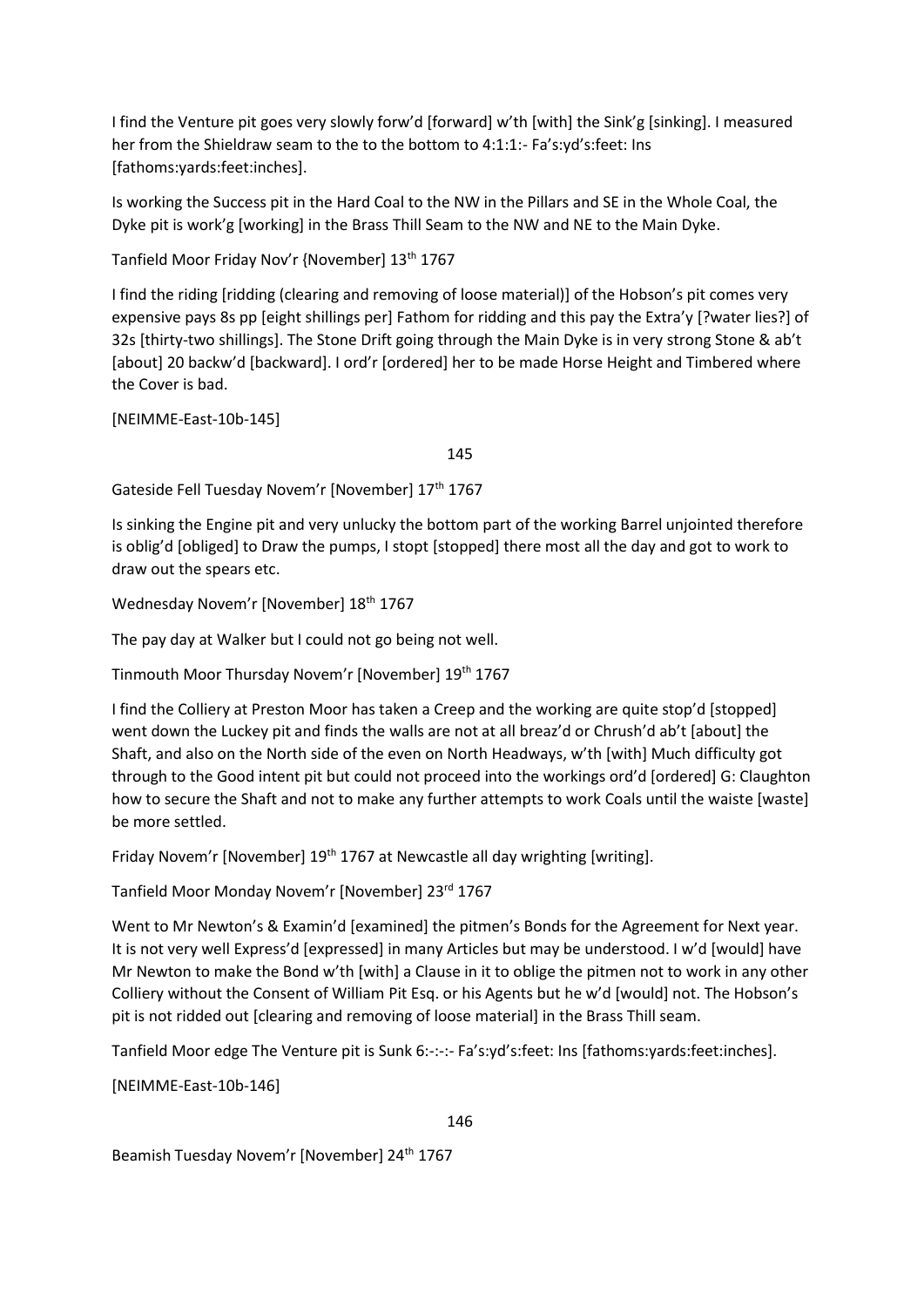| To 17011 yards @3d pp yard                        | 212 | 17 |  |
|---------------------------------------------------|-----|----|--|
| 296 Fothers of stone valu'd by Wardropper @ 2d pp |     |    |  |
| 158 Do. Lead                                      |     |    |  |
|                                                   |     | 15 |  |
| Total                                             | 216 |    |  |

Measu'd [measured] the Mettle [metal] work at Handen howl for Messrs Lows & Fish

Gateside Fell Wednesday Novem'r [November] 25<sup>th</sup> 1767

Mark'd [marked] out the Cistern hole for the first set of pumps to stand in at ab't [about] 29 Fa's [fathoms] from the Settle boards and 26 Fa's [fathoms] from the Deliv'y [delivery] Drift. I agreed w'th [with] Hen'y [Henry] Renwicks to cut it out for £11. Measu'd [measured] the Sandy hole at the Best pit.

Tanfield Moor Monday Novem'r [November] 26<sup>th</sup> 1767

The Main Stone Drift is now ab't [about 91 yard from the East pit an 44d yards in Stone drift, pays 18s [eighteen shillings] pp [per] yard the undertakers finds sharping [fine grained sandstone], Candles, Gunpowder etc. etc. Is working the Brook pit and Flatt pit in the Hutton seam and 24 Score pp [per] day. I examin'd [examined] the Bills as usual.

Tanfield Moor edge Monday Novem'r [November] 26<sup>th</sup> 1767

The Sinking in the Venture pit goes on very slowly has only got 8 Inches Since last Monday mostly all the Slydes [slides, upright rails] are fix'd [fixed] for the working of the Engine to draw the water to the deliv'y [delivery] but hopes there will be no occation [occasion] until She be sunk to the Hard Coal seam.

[NEIMME-East-10b-147]

147

Newcastle Friday Novem'r [November] 27<sup>th</sup> 1767

An Agreement for Sink'g [sinking] Beamish Engine & keeping the Engine.

[NEIMME-East-10b-148]

148

For Plessey Friday Novem'r [November] 27th 1767

Hohn Reeds Acco't [account] for building a Bob Gin and other work at Plessey Colliery.

| For joyning [joining] planks and putting them in the Rose pit 16 feet @ 10s | -8 |  |
|-----------------------------------------------------------------------------|----|--|
| 6d pp Fathom                                                                |    |  |
| Making 7 Cribs @2s & 1 Crib 3s                                              | 17 |  |
| For building the Bob gin & making Troughs on Acc't (makes 25£)              |    |  |
|                                                                             |    |  |

Saturday Novem'r [November] 28<sup>th</sup> 1767 at Newcastle.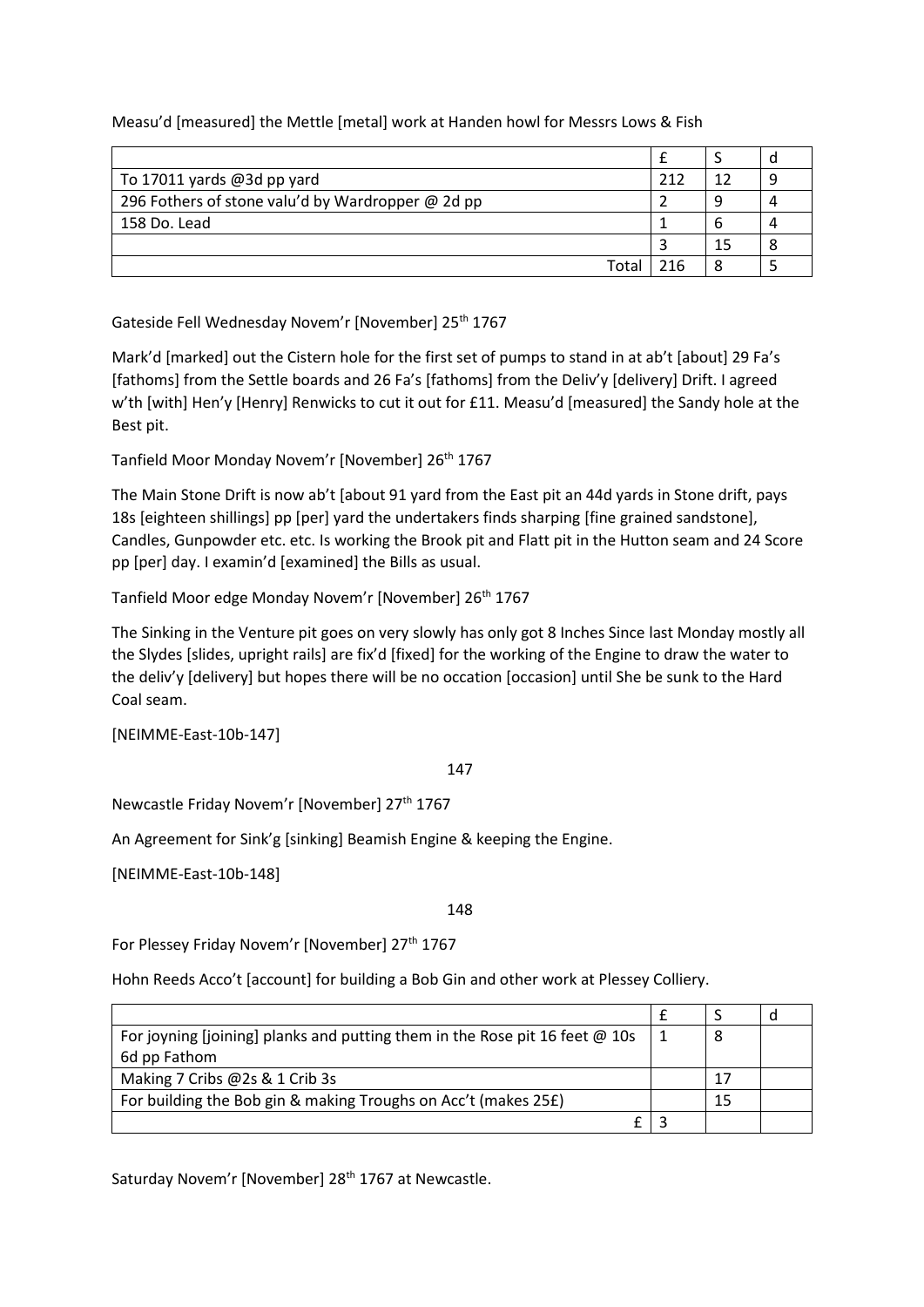Tanfield Moor Monday Novem'r [November] 30<sup>th</sup> 1767

Saw Mr Newton and agreed w'th [with] him ab't [about] the prices to be putt [put] into the Bond w'ch [which] I make no doubt but the pitmen will consent to work at the prices. There are nothing material since my last Acco't [account] og this Colliery, at Tanfield Moor edge the Sinking goes very slowly forw'd [forward] & lett [let] her to Wm [William] Carr for £4 pp [per] Fathom

[NEIMME-East-10b-149]

149

Rise Moor Tuesday Decem'r [December] 1st 1767

The Stone Drift going tow'ds [towards] the Lamb pit is now 20½ yards in the 8 Fathom Dyke 7 wants 39½ yards to the s'd [said] pit. There is a pretty hard stone and costs 31s 6d pp yd [thirty-one shillings and sixpence per yard] w'ch [which] is agreed for five yards. The main Stone Drift is 33 yards past the Staple in the Prosperous pit workings and wants 44 yards to go to the Second staple & from the s'd [said] staple to the mark at the 8 Fathom Dyke is 91 yards more. I try'd [tried] the Level at ascertain the depth of the Intend'd [intended] Staple (viz)

|                                                           | Fa's.     | Yd's    | Feet | Ins.          |
|-----------------------------------------------------------|-----------|---------|------|---------------|
|                                                           | [fathoms] | [yards] |      | [inches]      |
| Depth of the First Staple from the Levels to the stone    | 9         |         |      | 6             |
| Drift                                                     |           |         |      |               |
| Under level or dip of Colliery from the s'd Staple to the |           |         |      | $5\%$         |
| Settle boards of the Second Staple                        |           |         |      |               |
| Depth of the Second Staple                                |           |         |      | $\frac{1}{2}$ |

The waterlevel Coal Drift in the Prosperous pit has run ab't [about South Headw's [headways] Course for 50 yards and the face of the water Level is ab't [about 70 yards East from the Spring pit ord'd [ordered] her to be drove East w'ch [which] is done & now got 17 yd's [yards] in but no appearance of the drown'd waiste [drowned waste] & the Coal in her continues very bad & Troublesome & rises that way at the rate of one yard in four. The Dogg pit workings will cut fast off to the 8 Fathom Dyke, therefore to push the Stone Drift to win the 8 Fathom Dyke is most advisable.

Walker Wednesday Decem'r [December] 2<sup>nd</sup> 1767

The East working in the west pit below the Engine Level cuts off very fast tow'ds [towards] the dip Dyke w'ch [which] runs NW & SW therefore that part will not be of long continuance & the Charlotte pit will not be down in less than Ten Months. I strongly recommend to work the pillars in that part by taking a judd [undercut] of 1½ yd's [yards] off each wall w'ch [which] will be a means to shorten the putting of the Coals. The

[NEIMME-East-10b-150]

150

workings in the Ann pit is in much the same situation as ment'd [mentioned] I my last. The Charlotte pit has advanced very little in the Sinking for has been putt'g [putting] in some end ways pieces of wood to stop the water.

Tanfield Moor Thursday Decem'r [December] 3rd 1767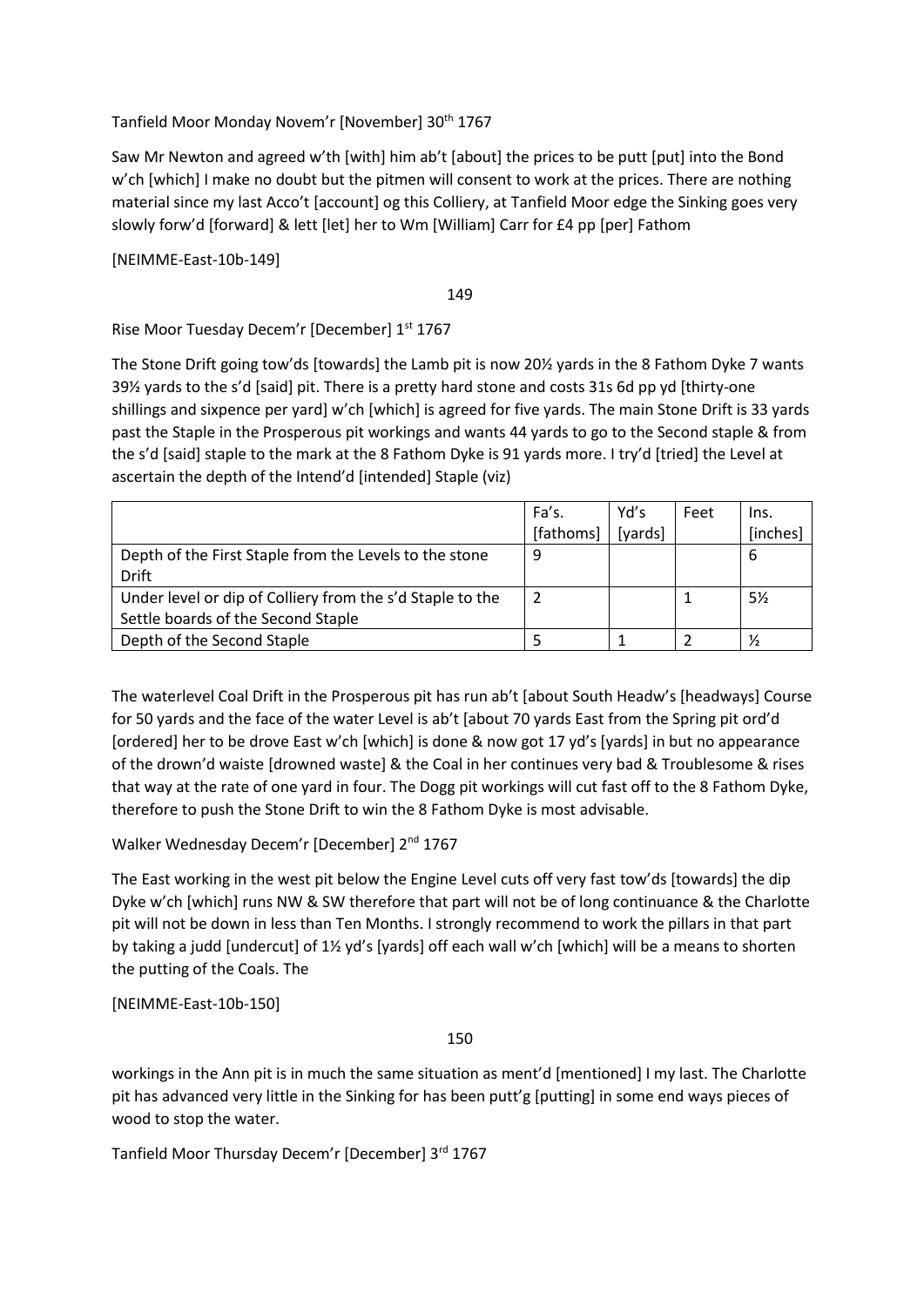I find Mr Newton has bound ab't [about] 35 men to work at the Colliery w'ch [which] is too many, last Monday when I was w'th [with] him he promis'd [promised] not Exceed thirty w'ch [which] is Suff't [sufficient]to work the Quantity of Coals & more providing they were allow'd [allowed] to work more Coals in the winter but I am persuaded Mr Newton has some Intention to forw'd [forward] Tanf'd [Tanfield] Town Head Colliery w'th [with] some of these Hands when that Coll'y [colliery] is ready. The Stone Drift is still very strong in the Main Dyke & the diff't [different] strata's [sic] of stone rises at the rate of ab't [about] 1yd in 2 yds [one yard in two yards]. I find the s'd [said] Drift is going at near right angles through the s'd [said] Dyke.

Tanfield Moor edge Thursday Decem'r [December] 3rd 1767

The Sinking of the venture pit goes on apace since I intend'd [intended] to Lett [let] her to Wm {William] Carr for 4£ pp [four pounds per] Fathom, she is now Sunk 6.1.- Fa's,yd's.feet [fathoms, yards, feet] below the Thill [floor] of the Shieldraw seam.

Plessey Friday Decem'r [December] 4<sup>th</sup> 1767

I measured the Mettle [metal] work at the for the Bob gin & finds the Content to be

| John Preachers [account]               |    |    |  |
|----------------------------------------|----|----|--|
| 1312 yards at $2\frac{1}{2}$ d pp      | 13 |    |  |
| 391 Do. of stone work at 2s 6d pp yard | 48 | 18 |  |
| John Gibson's Acco't [account]         | 62 | 1. |  |
| 378 yards at $2\frac{1}{2}$ d pp       |    | 18 |  |

I find there are ab't [about] 20 Tens of round Coals resting at the South & Spring pitts & ver small prospect for Trade there are Large Heaps of small coals. I exam'd [examined] the Sub work in the rose pit main Coal seam w'ch [which] is not very well done. The waggon ways to that pit will be done in two weeks time ord'd [ordered] the North Headways & Souyj Headways to be set away to get out places in the Low seam. I find the places for the Headstock are cut & the Headways stock fix'd [fixed] at proper distance for the Axel tree [an axle made of wood]

[NEIMME-East-10b-151]

151

for the Bob gin. Ord'd [ordered]John Reed to get forw'd [forward] & get the wheel putt [put] together as the wining [winning] of this Colliery is total stop't [stopped] until the wheel be fix'd [fixed] and got to work.

## Saturday at Newcastle

Tanfield Moor Monday Decem'r [December] 7<sup>th</sup> 1767

I took the Horizontal situation if the intend'd [intended] waggon way from the East pit to the joining of the ways at the Edge and Ling pit Branches and have considered the Expence [expense] of different ways first by way of the Ling pit and thro' [through] Cleugh dean

{viz) Look forward

| $[1st$ By way of the Ling pit]                               |     |  |
|--------------------------------------------------------------|-----|--|
| Laying 800 yards of waggon way & finding & wood $@$ 3s 4d pp | 133 |  |
| 7600 yards of Cutt (BB on the Plan) at 4d pp                 |     |  |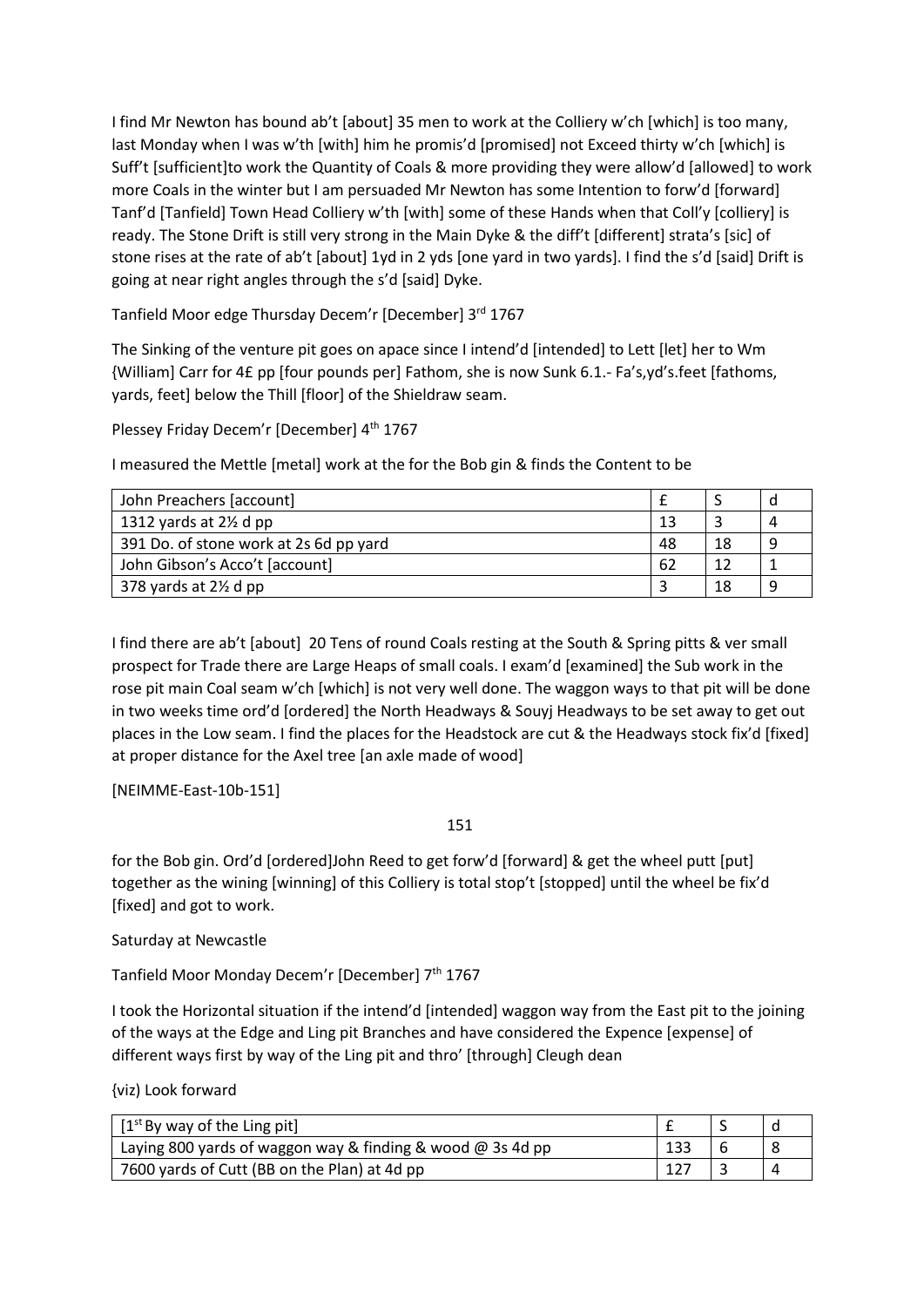|                                               | yards                   |               |    |   |
|-----------------------------------------------|-------------------------|---------------|----|---|
| Bridge over Cleugh dean if done with Mettle   | 14000                   |               |    |   |
| Deduct as above                               | 7600                    |               |    |   |
|                                               | 6400 at 3½d pp          | 93            | 6  | 8 |
| Battery South from Cleugh dean & heap stead   | 3700 at 3d pp           | 46            | 5  |   |
| Making Cond't thro' Cleugh dean               | 26 yds @8s pp           | 10            | 8  |   |
| A Small Do.                                   | 14 Do. @2s pp           | $\mathbf{1}$  | 8  |   |
|                                               | £                       | 411           | 17 | 8 |
| $2nd$ By way of the Cape pit                  |                         |               |    |   |
| 810 yards laying beating & filling @ 3s 4d pp |                         | 135           |    |   |
| 6300 yards of Cutt & Battery @ ¼d pp          |                         | 220           | 13 | 7 |
| Raising the pit Top 6 feet & allowing the Gin |                         | 20            |    |   |
| Making two Cond'it 15 yards long @ 3s pp      |                         | $\mathcal{P}$ | 5  |   |
| Levelling the way from the Cape pit           |                         | 10            |    |   |
|                                               | £                       | 287           | 19 | 7 |
| 150 yards more leading than by the Ling pit   | diff'ce<br>$\mathbf{f}$ | 23            | 18 |   |

[NEIMME-East-10b-152]

152

Gaside [Gateside] Fell Tuesday Decem'r [December] 8<sup>th</sup> 1767

The Cistern hole is cut for the first set of pumps to stand in and everything ab't [about] her compleat [complete], shew'd [showed] James Clark how to fix the sett [set] of pumps. Is rooming [prepare a working place] the Best pit to the Yard Coal seam & intends to continue her forward until the water lay the Sinkers off.

Byker Wednesday Decem'r [December] 9th 1767

Lind [lined] all the workings in St Anthonys to the South & West from the Venture pit ord'd [ordered] a west drift to be Drove from near the 15 feet Upcast Dyke Westward to try the Coal there and if turns out to perfection may then continue to sink, to the SW is much entangled in troubles, is oblig'd [obliged] to stop the proceedings there.

Tanfield Moor Thursday Decem'r [December] 10<sup>th</sup> 1767

The main Stone Drift going through the Dyke goes on apace is now in a very good working stone. The Hobson's pitt [pit] I sRidd'd [ridded clearing and removing of loose material] out to the Brass Thill sm [seam] and there appears to be a slope hole to take down the water to the Hutton Seam w'ch [wich] the workmen intends to make a tryall [try] to loose it if they are to take their own methods. The Brook & Flatt pits are working at the rate of 21 Score pp [per] day with a 20 peck Corf.

Tanfield Moor edge Thursday Decem'r [December]  $10^{th}$  1767

The Venture pit sinking advances very slowly & now cost at rate £20 pp [per] Fa'm [fathom]. I agreed w'th [with] Wm [William] Carr to sink her to the Thill [floor] of the Hard Coal seam for £4 pp [per] Fa'm [fathom] or until there exceed Six Horse Tubs of water pp [per] Hour. Is working the Success pit in the Hard Coal seam in the pillars to the NW and a part in the whole Coal to the SE. The Dyke pit is working the whole Coal Brass thill seam to the NW.

[NEIMME-East-10b-153]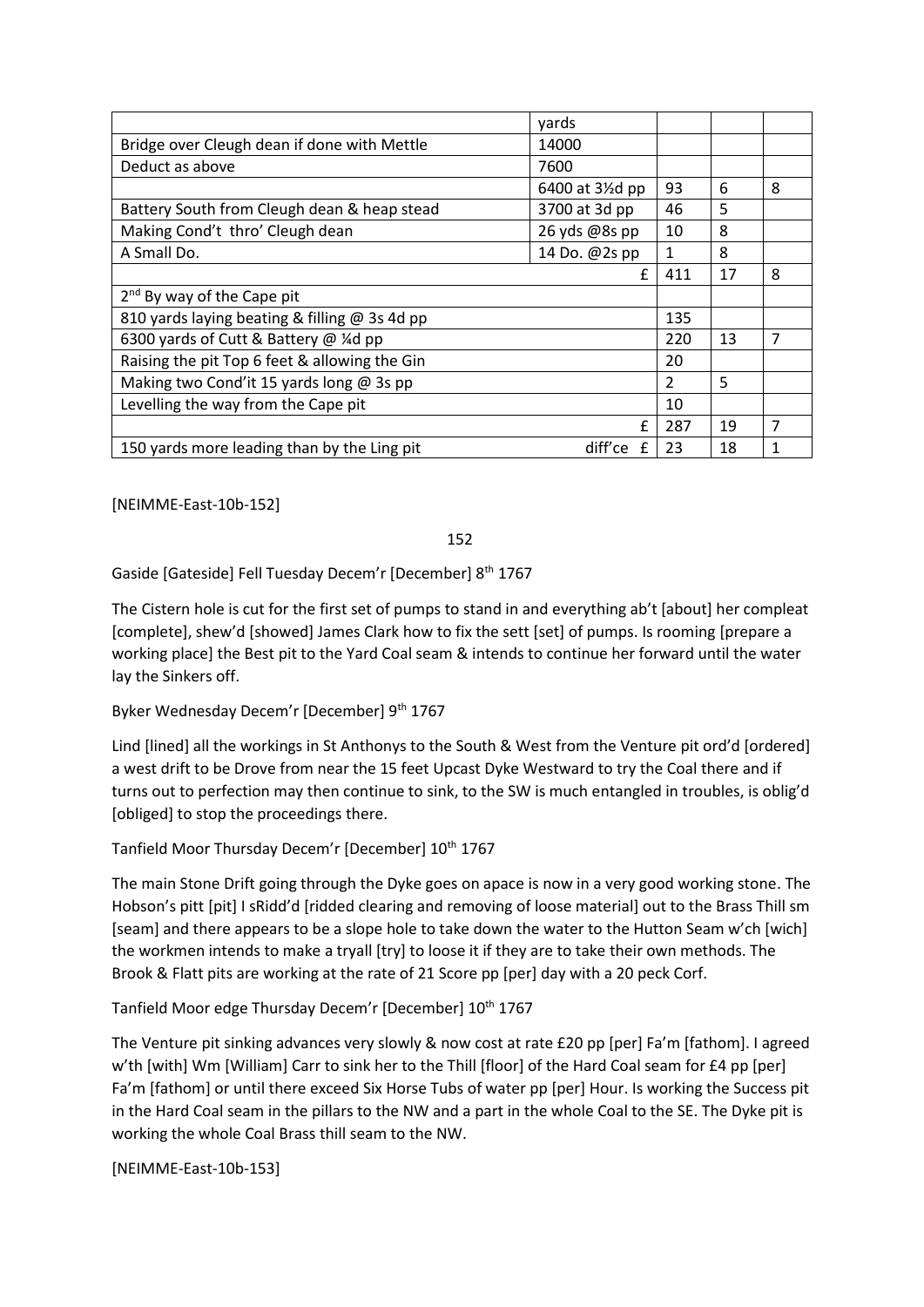Washington Friday Decem'r [December] 11<sup>th</sup> 1767

The proceeding in this Colliery are very small for I find the Engine sump is putt [put] down ab't [about] 4½ feet below the Main Coal Seam and has taken out 3 feet of Level out of the Sump and gone 18½ yards Eastw'd [eastward] w'ch [which] extends to the Barrier to be left ag't [against] the Boundary of 30 yards in breadth has drove a South Drift along the Barrier and is now 14 yards in. Intends to continue it 11 yards further and then to drive Westw'd [westward] Course hole into the evenon South Headways intend'd [intended] to be drove from the First Coal pit. The ventilator Boxes are very bad w'ch [which] causes a bad Air in the Drift. I order'd [ordered] Edw'd [Edward] Bowness to go down and get them secured before any accident happens, ord'd [ordered] Thos [Thomas] Bedlington to push the North Headw's [headways] w'th [with] all speed and also the South Headw's [headways] to the distance of 25 yards.

North Biddick Friday Decem'r [December]  $11<sup>th</sup> 1767$ 

The East pit has got the Brattice putt [put] in from the 20 Fathom Drift to the bottom and is ab't [about] 45 Fa's [fathoms] Sunk to a parting in the Stone where there is a great Quantity if Inflammable Air & 11 Tubs of water pp [per] Hour. I ord'd [ordered] Mark Robson to cut out room for some end ways pieces of wood to stop the water. The Venture pit is laid in & Mr Brown ord'd ordered] that the SE working mat be drown'd [drowned].

Saturday Decem'r [December] 12<sup>th</sup> 1767

Making a plan of the Intend'd [intended] waggon ways from the East pit on Tanfield Moor.

[NEIMME-East-10b-154]

154

Monday Decem'r [December] 14<sup>th</sup> 1767

At Newcastle laying down some Lining of Tanfield Moor.

Rise Moor Tuesday Decem'r [December] 15<sup>th</sup> 1767

The Main Stone Drift is drove 37 yards from the Prosperous pit Staple and wants 40 yards to the Second Staple is now Sunk 3 Fa's [fathoms] & wants 3.1.2 Fa's.yd's.feet [fathoms, yards, feet] more to the Level of the Stone Drift ord'd [ordered] the s'd [said] Staple to be push'd [pushed] & when gets her sunk to the Level of the s'd [said] Drift may then Drift Eastw'd [eastward] to meet the present Drift & westw'd [westward] tow'ds [towards] the 8 Fathom Dyke. The West Stone Drift in the dogg pit is now got 25 yd's [yards] in the s'd [said] Dyke & wants 35 yards more to the Lamb pit and is now in a tollerable [tolerably] good work'g [working] Stone. I find the Lamb pit is Sunk & Bor'd [bored] 20 Fa's [fathoms] & the Stone is very strong. The Prosperous pit work'g [working] is nearer the Old Engine pit than the Prosperous, therefore thinks it advisable to lay off the Prosperous pit & work the Dogg pit only the East Drift from the South Headw's [headways] in the s'd [said] Prosperous pit is 40 yd's [yards] in

[NEIMME-East-10b-155 & 156 – pages missing]

[NEIMME-East-10b-157]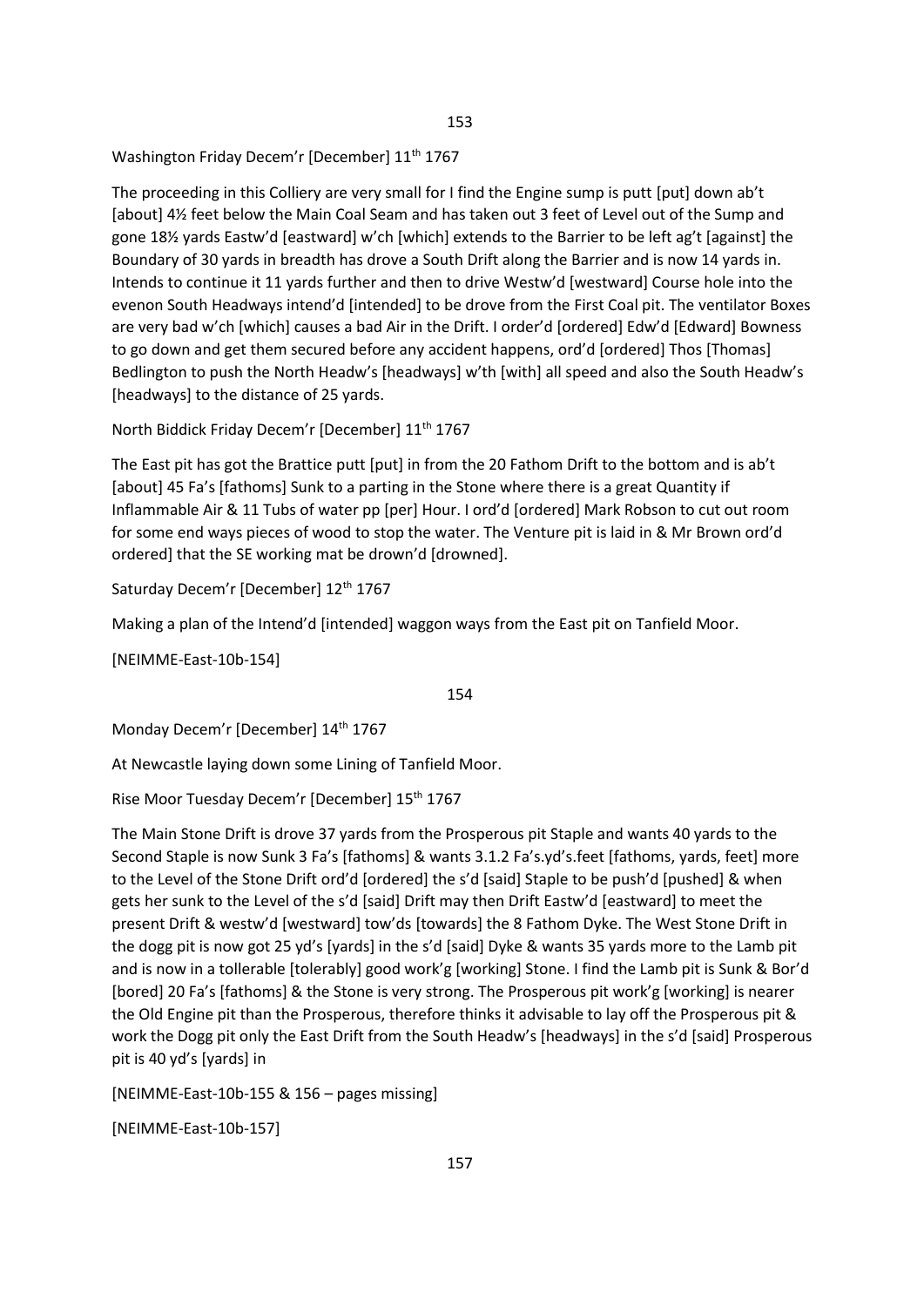Stella Wednesday Jan'ry [January] 6<sup>th</sup> 1768

Taking a Valuation of the Staith ongate & offgate and the loose Materials ab't [about] the Staith.

Fatfield Thursday Jan'ry [January]  $6<sup>th</sup>$  [7<sup>th</sup>] 1768

Measured the Coal heaps resting at this Colliery as under (viz)

|                             | Tens | <b>Bolls</b> |
|-----------------------------|------|--------------|
| Plain pit                   | 41   | 240          |
| Rush                        | 15   | 210          |
| <b>Blake</b>                | 18   |              |
| Lane                        | 33   |              |
| Chance pit Old Coals        | 8    | 015          |
| Do. New Coals               | 9    | 300          |
| Garden pit                  | 22   |              |
|                             | 147  | 345          |
| Ded't Coals resting last yr | 40   | 105          |
| Total resting this year     | 107  | 105          |

[NEIMME-East-10b-158]

158

Yesterday was the first day the pits got to work, ord'd [ordered] Wilson to push the North Headw's [headways] to Harraton outside & that a barrier of whole Coal be left on Fatfield side next the boundary of 20 yards & on Harraton outside next the boundary of 30 yards. Went to Mr Hudson's & met Mr Brown Mr Jen: Shafto & gave Thos [Thomas] Bedlington directions ab't [about] Washington.

Pelton Friday Jan'ry [January] 8<sup>th</sup> 1768

Met the tenants of Sir Ra: [Ralph] Milbanke Baro't [baronet] at this place & told them Sir Ra: [Ralph] is very desirous thet should oblige & accommodate Mr Jennison & part's [partners] in Leading Coals from Pelton Moor Colliery to Fatfield Staith until Mr Davison be ready to lead Coals, the most of them seem'd [seemed] to be desirous to oblige Mr Davison, got the pitmen together, & told them if Ten of them were willing to go to Throckley as they have no employment they may do so.

Beamish Friday Jan'ry [January] 8<sup>th</sup> 1768

I was down the Engine pit w'th [with] Mr Brown & had on the Centre Line & I find she is not large enough told Adamson the Sinker to make her proper size she is now sunk25.1.1.6 Fa's.yd's.feet.Ins [fathoms, yards. Feet, inches]. Mr Brown ord'd [ordered] some more pumps to be made and a Cistern for the first sett [set] of pumps to stand in.

Saturday Jan'ry [January] 9<sup>th</sup> 1768 at Newcastle.

```
Washington Monday Jan'ry [January] 11<sup>th</sup> 1768
```
I find the pitmen are sticking for more price for driving the Drifts & Headw's [headways]. I Lett [let] the West Drift to dive out of the North waterl'l [waterlevel] w'ch [which] will be ab't [about 40 yards for 4s pp yd [four shillings per yard] & there was 5s 6d [five shillings and sixpence] paid before, also the North Headways Drifts for 3s pp yd [three shillings per yard] the men to drive the Drifts put the Coals and hang them on find Candles etc. etc. I also agreed w'th [with] Thomas Parliament to sink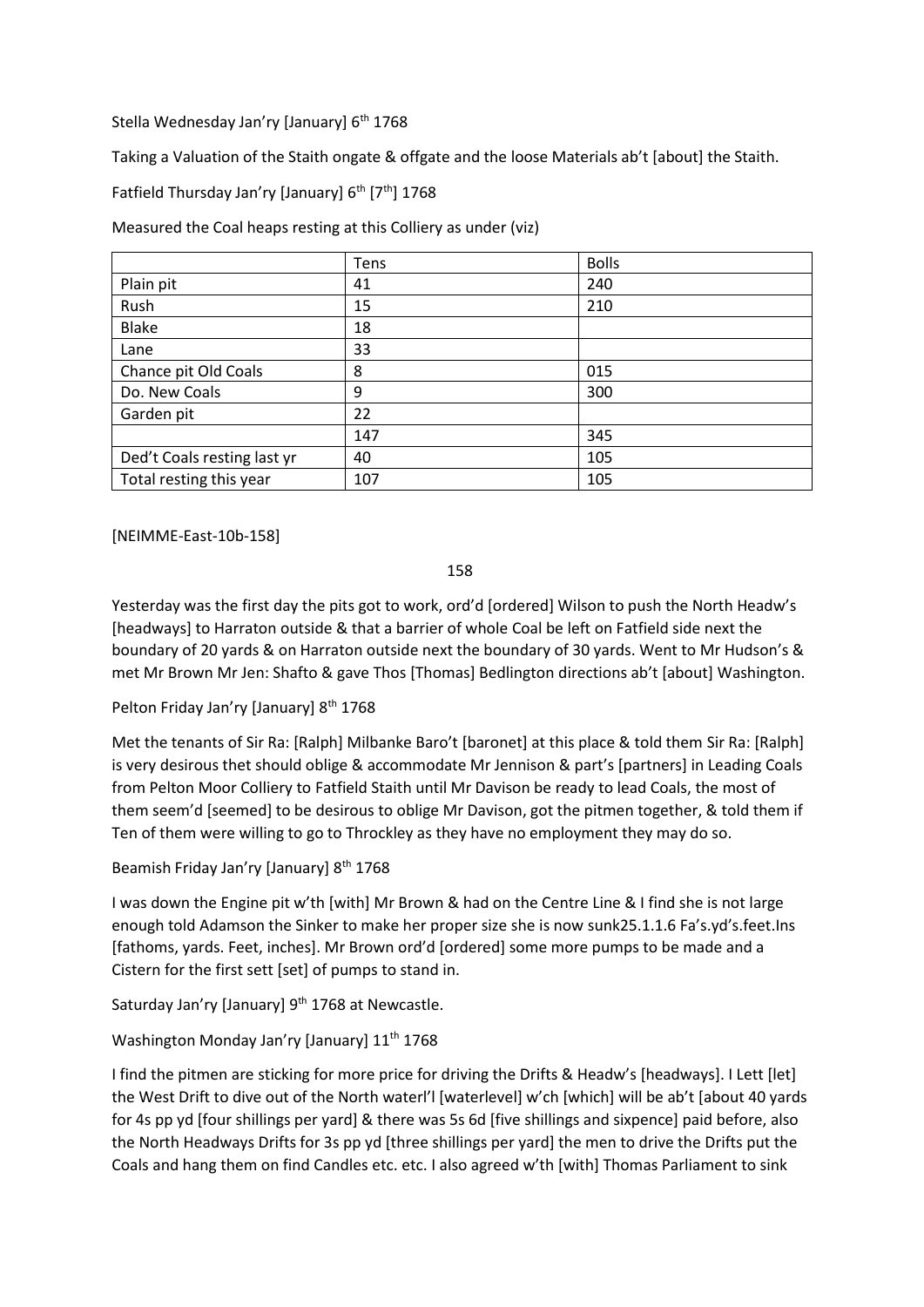the Second Coal from the places she is now Sunk to (viz 17 Fathoms) until there be Six Single Horse Tube of Water pp [per] Hour or to the depth of 30 Fathoms. The s'd [said]

[NEIMME-East-10b-159]

159

Parliament to find and provide such number of hands as he thinks proper, find Candles, Sharping [fine grained sandstone], Gunpowder etc. for £4 10s [four pounds and ten shillings] pp [per] Fathom. The owners to find Horses to draw the Stones. I order'd [ordered] Edw'd [Edward] Bowness to get the Coal Gin sett [set] up as soon as the west Drift is hold [holed] out of the Bounder Drift into the evenon North Head's [headways] and at the same time the Shaft may be got wall'd [walled] for the Lamp to stand in.

Tinmouth Moor Tuesday Jan'ry [January] 12<sup>th</sup> 1768

The New Engine near Green's Gate has got to work and performs amazingly only wants ater to supply the Jackhead therefore is oblig'd [obliged] to stand until more water be got. I am of opinion the water may be easily brought from the Old Engine to the New one to supply the working. Mr Brown ord'd [ordered] a dam to be made to turn the water into the Jackhead Sump & not to have the Old Colliery water for that purpose, will have some difficulty to get through the Clay & get the Shaft properly secured.

Wednesday Jan'ry [January] 13<sup>th</sup> 1768 at Newcastle all day.

[NEIMME-East-10b-160]

160

West Aukland Thursday & Friday Jan'ry [January] 15<sup>th</sup> & 16<sup>th</sup> 1768

I examin'd [examined] the State & Situation of this Colliery and made sketch of the workings. The waterlevel Drift to the NE has advanced very little these two months past notwithstanding directions were given to forw'd [forward] her w'th [with] all speed as the workings to the Northward is further continued than the s'd [said] Waterlevel w'ch [which] the s'd [said] waterlevel is now drove ab't [about] 60 yards from the first Coal pit and is now 23 yards East from the evenon North Headw's [headways]. I ord'd [ordered] the North Headw's [headways] to be set on to win out places as the roof there seems to be very good, & also the SW waterl'l [waterlevel] Drift & four Bords there. The present workings are to the Westward near the Rise pit w'ch [which] may be wrought as convenient to that pit & w'th [with] trams [stout board attached to two axles and capable of being propelled along by a pitman using his leg while squatting on the board] as the roof to the rise is bad. The working to the Rise pit is 5 Score pp [per] day w'th [with] a 16 peck Corf, I don't see any reason why two pits should be carried on for such small Quantity. I recommend to work the pit near the Engine only. I find Russell the overman & Mr Hubbock particular have objections to the Horses being kept underground for the use of putt'g [putting] Coals, it is very well known the Coals can be putt at an easier rate by Horses than by men or Lads & especially where great distances. In the Rise pit the M.gate [mothergate] west'd [westward] is advanced ab't [about] 60 yards & on the N [north] side are seven Bords wrought under the top, pays 20d [twenty pence] pp [per] score Hewing. The North Drift intend'd [intended] for a Dayhole is now 20 yd's [yards] in & standing for want of Deals [planks] to the Ritt [vertical cuttings in the shaft for receiving boxes to convey the water from the rings]. I ord'd [ordered] her to be drove w'th [with] 3 Men & to go 33 yd's [yards] further North & then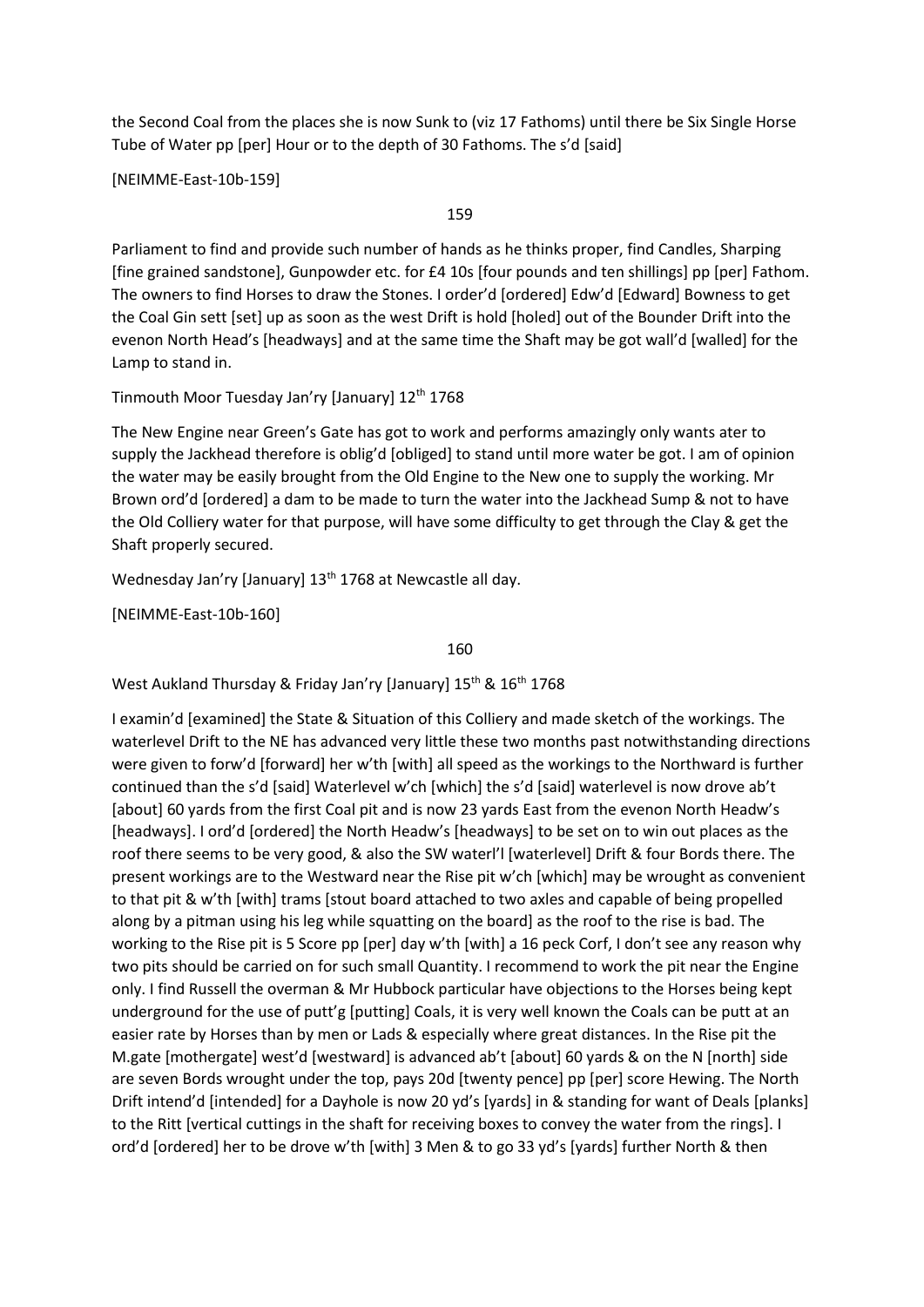Westward course I made a Calculation of the Expence [expense] of working the Engine & had some talk with J. Craw ab't [about] agreem't [agreement] but could make none.

[NEIMME-East-10b-161]

161

Witton Castle Thursday Jan'ry [January] 15<sup>th</sup> 1768

There have been no Coals wrought at this Colliery for some time has been drifting to win the Coal on the Rise side of an upcast Dyke to the Westward & has at last got the Coal, the waterl'l [waterlevel] Course above the s'd [said] Dyke appears to tun ab't [about] NW. There appears to be ab't [about] 15 feet of Level at the s'd [said] Dyke. I find by Lining the west Drift from this Coal has gone through the Bound'ry [boundary] as the plan will demonstrate. The first Dyke got from the Coal pit at 99 y'ds [yards] distance appears to be a downcast to the west'd [westward] of 12 feet. I sett [set] out a New pit at 50 yards from the face of the Drift & 41 yd's [yards] from the Boundary and agreed with the pitmen to Sink her for 25s [twenty-five shillings] pp [per] Fathom.

| [Seam]          | $[°$ [degrees]]                                                           | Ch Lin [Chains.Links]                                                           |  |  |  |
|-----------------|---------------------------------------------------------------------------|---------------------------------------------------------------------------------|--|--|--|
| 1 <sup>st</sup> | S72½W                                                                     | 2.06                                                                            |  |  |  |
|                 |                                                                           | 118 Lin: another Headw's 86 yards & west'd 30 yd's to a downcast trouble 5 feet |  |  |  |
|                 | Do. 121 Do. an upcast to NE 4 feet                                        |                                                                                 |  |  |  |
|                 |                                                                           | Do. 165 Do. to the face & a West Drift 27 yd's to face                          |  |  |  |
| 2 <sub>nd</sub> | <b>S80W</b>                                                               | 2.06 C.Lin.                                                                     |  |  |  |
| 3               | <b>S97W</b>                                                               | 2.33 C.Lin.                                                                     |  |  |  |
|                 | At 20 Lin: a downcast Dyke to west 12 feet                                |                                                                                 |  |  |  |
|                 | 233 is an upcast Do. feet                                                 |                                                                                 |  |  |  |
| 4               | <b>S78W</b>                                                               | 0.97 C.Lin.                                                                     |  |  |  |
| 5               | N22W                                                                      | .36 To the face of the Drift                                                    |  |  |  |
|                 |                                                                           | From the Shaft to the Boundary 1.82 C.Lin.                                      |  |  |  |
|                 | From the face of the Drift Course to the New Intended pit is N50W 50 yd's |                                                                                 |  |  |  |
|                 | From Do. pit To the Boundary 41 yards                                     |                                                                                 |  |  |  |
|                 | From Do. pit To the Dyke 40 yards                                         |                                                                                 |  |  |  |

Lin'd [lined] from the Coal pit Shaft at Witton Castle

[NEIMME-East-10b-162]

162

Tanfield Moor edge Monday January 18th 1768

Went w'th [with] Thos [Thomas] Gibson with an intent to View the workings in the Venture pit Hard Coal seam but the water was not drawn out therefore was prevented, the pitmen seems to make objections ab't [about] the prices of the Hewing & putting w'ch [which] is 16d [sixteen pence] pp [per] score w'th [with] a 12 peck Corf.

Beamish Monday Jan'ry [January] 18<sup>th</sup> 1768

John Hall has begun to dress the pump staves & got planks for the Cistern for the First sett [set] of pumps to stand in measured the Engine pitt [pit] to 26½ Fathoms.

Mett [met] Mr Simpson at Pelton & went to view the Stellas Grounds & Breckin Bedds w'ch [which] Mr Westall has the Low Seams of Coals & finds by computation to be [ ] Acres.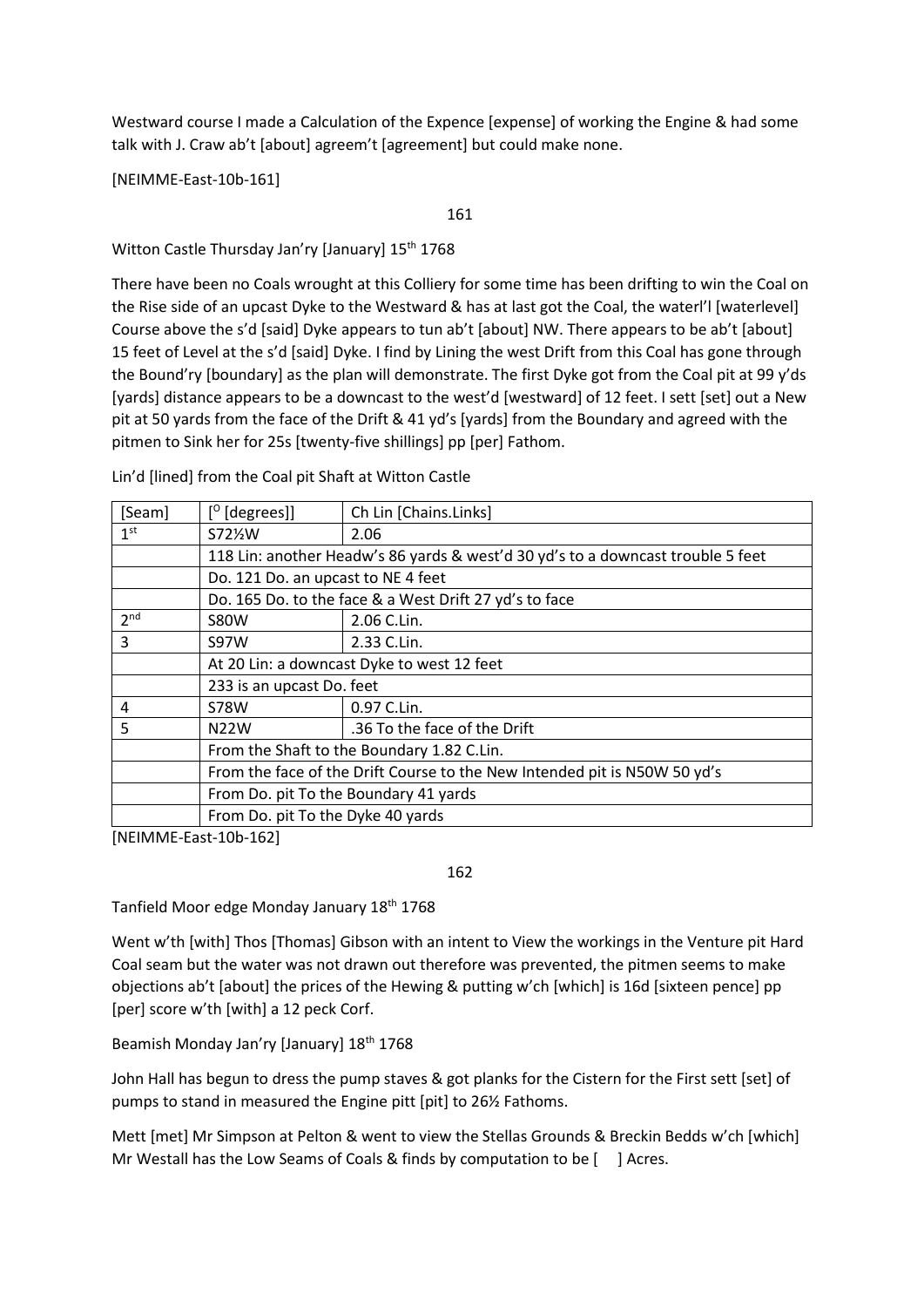Stellas [MISSING DATA]

Breckin Bedds [MISSING DATA]

Total [MISSING DATA]

Ouston same day

Took a Valuation of all the Materials at the Corner pit belonging to Sir Ra: [Ralph] Milbanke Baro't [baronet] & now in possession of Mr Lowes (viz)

[NEIMME-East-10b-163]

163

Went down the Corner pit to the Five Qua'r [quarter] Coal seam & mark'd [marked] the place to be wrought into Lowse's Estate. I agreed w'th [with] the men to Hew & put the Coals.

Longbenton Tuesday Jan'ry [January] 19th 1768

Led to the Staith

|                                        | Waggons |                                                             |                        |  |  |
|----------------------------------------|---------|-------------------------------------------------------------|------------------------|--|--|
| Second pit                             | 926     |                                                             |                        |  |  |
| Bent                                   | 9015    |                                                             |                        |  |  |
| Apple                                  | 16870   |                                                             |                        |  |  |
| Choice                                 | 6553    |                                                             |                        |  |  |
| Plumb                                  | 1976    |                                                             |                        |  |  |
|                                        |         | 35340 Waggons at 19 Bolls to a waggon & 22 waggons to a Ten |                        |  |  |
|                                        |         | Tens                                                        | Waggons                |  |  |
|                                        |         | 1606                                                        | 8                      |  |  |
| To fire Coal sold to several this year |         | 42                                                          | 4                      |  |  |
|                                        |         | 1648                                                        | 12 at 15s pp £1236.8.2 |  |  |

[NEIMME-East-10b-164]

164

Tanfield Moor Thursday Jan'ry [January] 21st 1768

The Main Stone Drift going to win the Hard Coal Seam in the dip side of the Main Dyke is now in Coal 47 yards & Stone 83 yards. The Course of Stone deems to streak more regular now rises to the Westw'd [westward] at ab't [about] 1 yard and in 3 yards. I greed w'th [with] Geo. [George] Humble & partners to drive 50 yd's [yards] for 22s [twenty-two shillings] pp [per] yard.

Tanfield Moor edge Thursday Jan'ry [January] 21st 1768

The North Headw' [headways] in the Venture pit Hard Coal seam i1 11 yd's [yards] in & the cover is very bad, there is one East Bord turn'd [turned] & one Westw'd [westward], the Coal is very good and 4 feet 9 ins [inches] high, agreed to pay 18d [eighteen pence] pp [per] Score for Hewing & putting the Coals w'ch [which] the Men seems not to be agreeable to, notwithstanding they are bound to work the seam for 20d [twenty pence] pp [per] Score Hewing with a 20 peck Corf. Ord'd [ordered] Wm [William] Puncheon to gett [get] the Ait Brattice putt [put] in & the pumps as soon as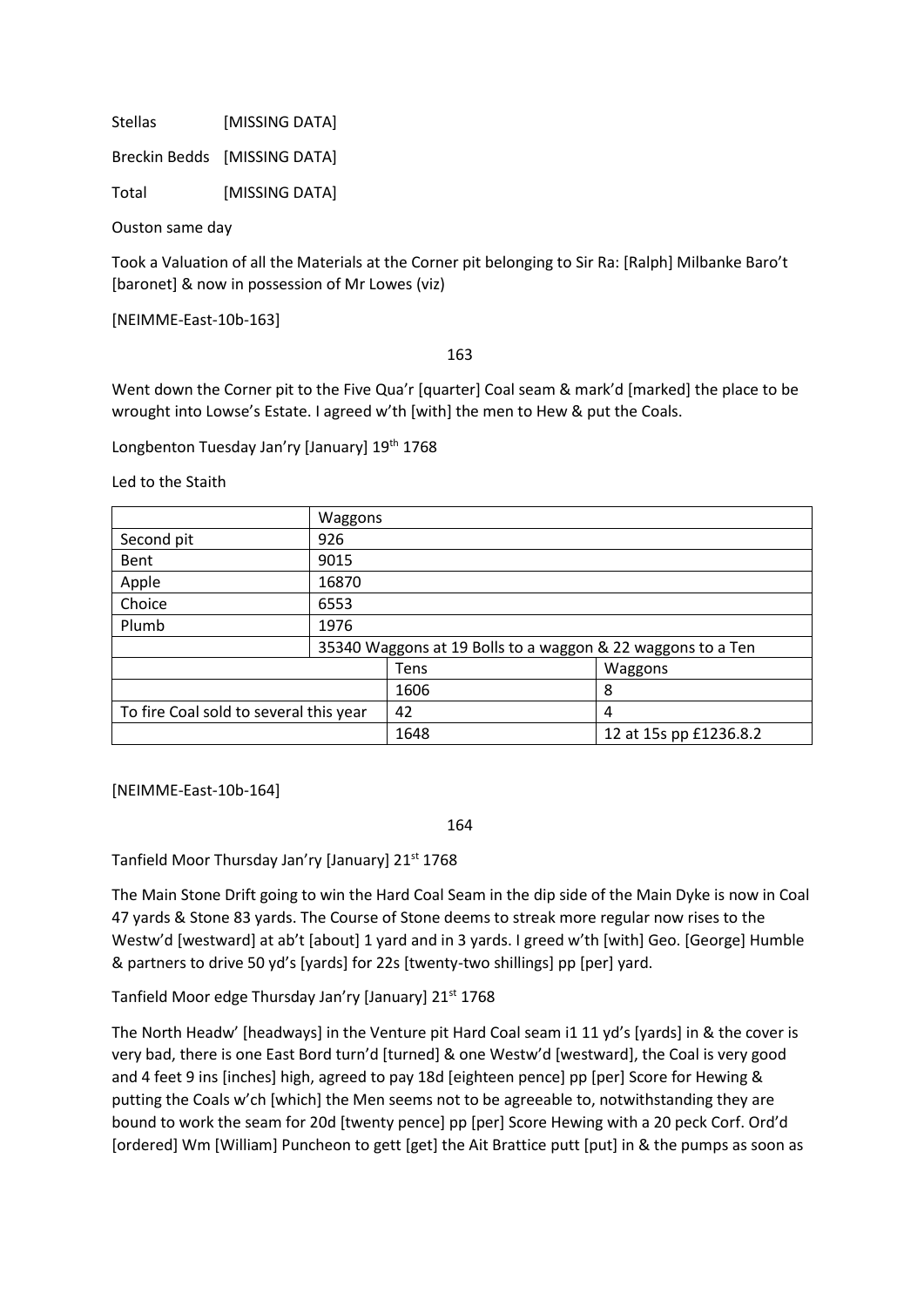they are ready, also ord'd [ordered] the Stone above the Hard Coal seam to be pull'd [pulled] down to raise the Shaft & Consequently make a better Sump.

[NEIMME-East-10b-165 to 175 – pages missing]

[NEIMME-East-10b-176]

## 176

Ouston Thursday Feb'ry [February] 25<sup>th</sup> 1768

Took a Valuation of the waggon ways from near the Corner pit to Pickton bank head belonging to Sir Ra: [Ralph] Milbanke Baro't [baronet] for Morton Davison Esq.

| No.          |                                                      | C.       | Lin. [links] | Yd's    |
|--------------|------------------------------------------------------|----------|--------------|---------|
|              |                                                      | [chains] |              | [yards] |
| $\mathbf{1}$ | Branches at the pit                                  |          |              |         |
|              | Single Main way                                      | 2        |              |         |
|              | <b>Double False Tails</b>                            |          |              | 23      |
|              | Iron plates                                          |          |              | 3       |
| 2            | From the joining the main Branch o the first gate on |          |              |         |
|              | the W:gate                                           |          |              |         |
|              | Single & double Main way                             | 12       | 90           |         |
|              | Double False Tails                                   |          |              | 34      |
|              | 2 Gates and 4 Good posts                             |          |              |         |
|              | NB Sleepers 2 feet Distance upon a Main              |          |              |         |
| 3            | From D. Gate to a Crane                              |          |              |         |
|              | Double Main way                                      | 29       | 66           |         |
|              | <b>Double False Tails</b>                            |          |              | 52      |
|              | 31 Old Sleepers                                      |          |              |         |
|              | 10 yd's New Beach rails                              |          |              |         |
|              | 21/ <sub>2</sub> yd's of Iron plate                  |          |              |         |
|              | 2 Gates and 4 posts one small gate & one Crane       |          |              |         |

[NEIMME-East-10b-177]

177

[PAGE IS BLANK]

[NEIMME-East-10b-178 to 181 – pages missing, following pages previously inserted here which appear to come from missing pages from the end of this volume]

[NEIMME-East-10b-182]

182

Washington Wednesday March 16<sup>th</sup> 1768

Went w'th [with] Mr Brown in the morning to the Colliery and finds the Coals works bit Indifferent, enquired ab't [about] the workings and am told be Thos [Thomas] Bedlington that Mr Askell and Mr Russell ord'd [ordered[ a Coal Drift to be drove from the workings in the present Coal pit in a Direct Line to the New pit to the NW and if that drift was not drove w'th [with] all speed they w'd [would] advance no more Cash on the Colliery Acco't [account] and from their saying so Thos [Thomas]